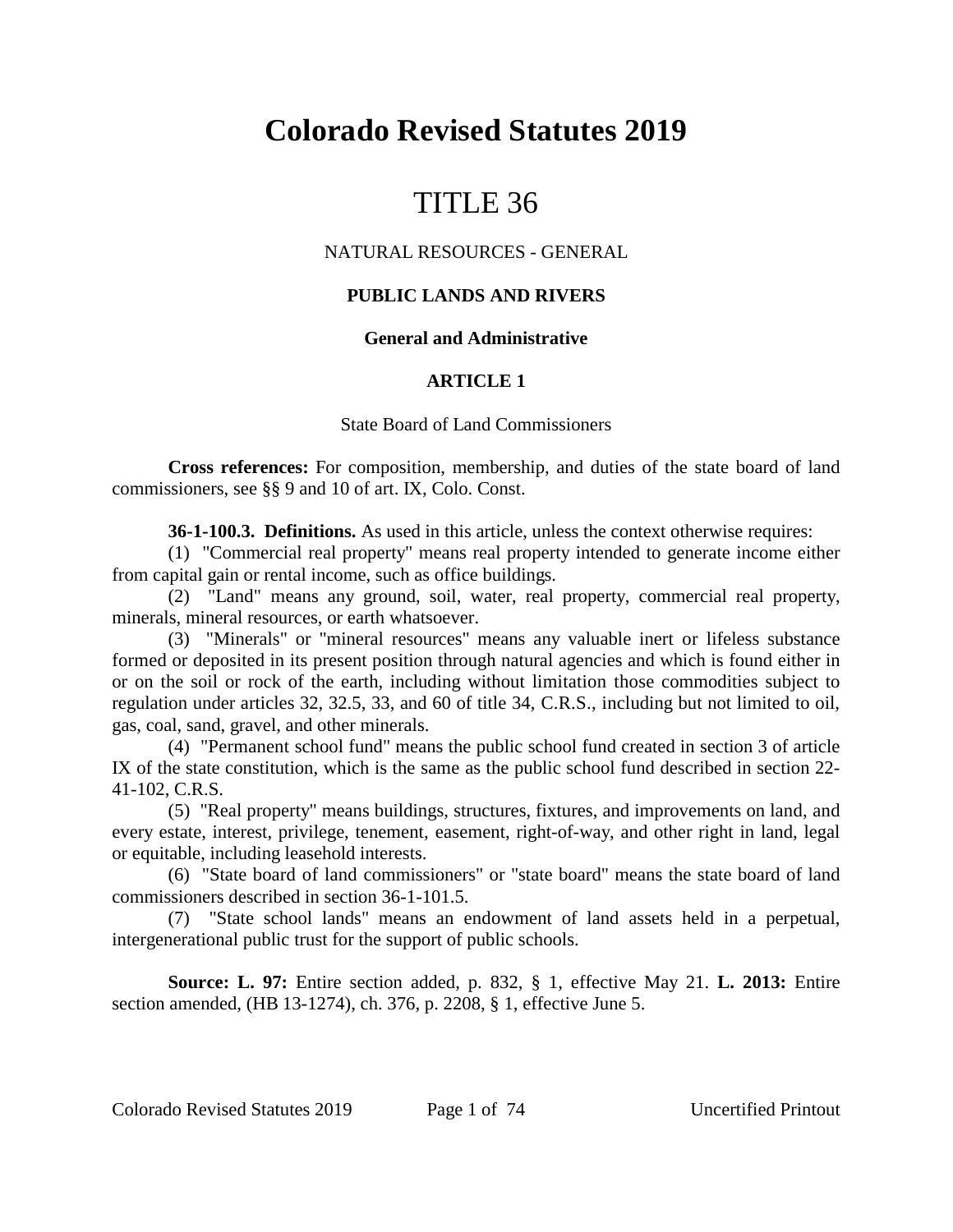**36-1-101. Record of proceedings.** The state board of land commissioners shall keep a complete record of its proceedings in a suitable book and shall preserve all important papers and documents pertaining to the state lands.

**Source: L. 19:** p. 637, § 1. **C.L.** § 1146. **CSA:** C. 134, § 44. **CRS 53:** § 112-3-1. **C.R.S. 1963:** § 112-3-1.

**36-1-101.5. Appointment of members - duties.** (1) The state board of land commissioners shall be composed of five members appointed by the governor, with the consent of the senate, one of whom shall be elected by the board as its president. The board shall meet at least once every month.

(2) The governor shall endeavor to appoint members of the board who reside in different geographic regions of the state. Not more than three members of the board may be of any one major political party. The board shall be composed of:

(a) One person with substantial experience in production agriculture;

(b) One person with substantial experience in public primary or secondary education;

- (c) One person with substantial experience in local government and land use planning;
- (d) One person with substantial experience in natural resource conservation; and

(e) One citizen at large.

(3) (a) The term of each member shall be for four years. No member shall serve more than two consecutive terms. Members of the board shall be subject to removal, and vacancies on the board shall be filled as provided in section 6 of article IV of the state constitution.

(b) and (c) Repealed.

(4) The members of the state board of land commissioners shall not, by virtue of their appointment, be employees of the state. The board members shall be reimbursed for their reasonable and necessary expenses and receive a per diem of fifty dollars per day for each day the member attends a board meeting, subject to appropriation by the general assembly from the income from the trust lands.

(5) The individual members of the state board of land commissioners shall have no personal liability for any action or failure to act as long as such action or failure to act does not involve willful or intentional malfeasance or gross negligence.

(6) (a) The people of the state of Colorado have recognized in section 10 of article IX of the state constitution that the state school lands are an endowment of land assets held in a perpetual, intergenerational public trust for the support of public schools, which should not be significantly diminished; that the disposition and use of such lands should therefore benefit public schools including local school districts; and that the economic productivity of all lands held in public trust is dependent on sound stewardship, including protecting and enhancing the beauty, natural values, open space, and wildlife habitat thereof, for this and future generations. In recognition of these principles, the state board of land commissioners shall be governed by the standards set forth in section 10 of article IX of the state constitution in the discharge of its fiduciary obligations, in addition to other laws generally applicable to trustees.

(b) The state board of land commissioners shall serve as the trustee for the lands granted to the state in public trust by the federal government, lands acquired in lieu thereof, and additional lands held by the board in public trust. The board shall have the duty to manage, control, encumber, and dispose of such lands in accordance with the purposes for which said

Colorado Revised Statutes 2019 Page 2 of 74 Uncertified Printout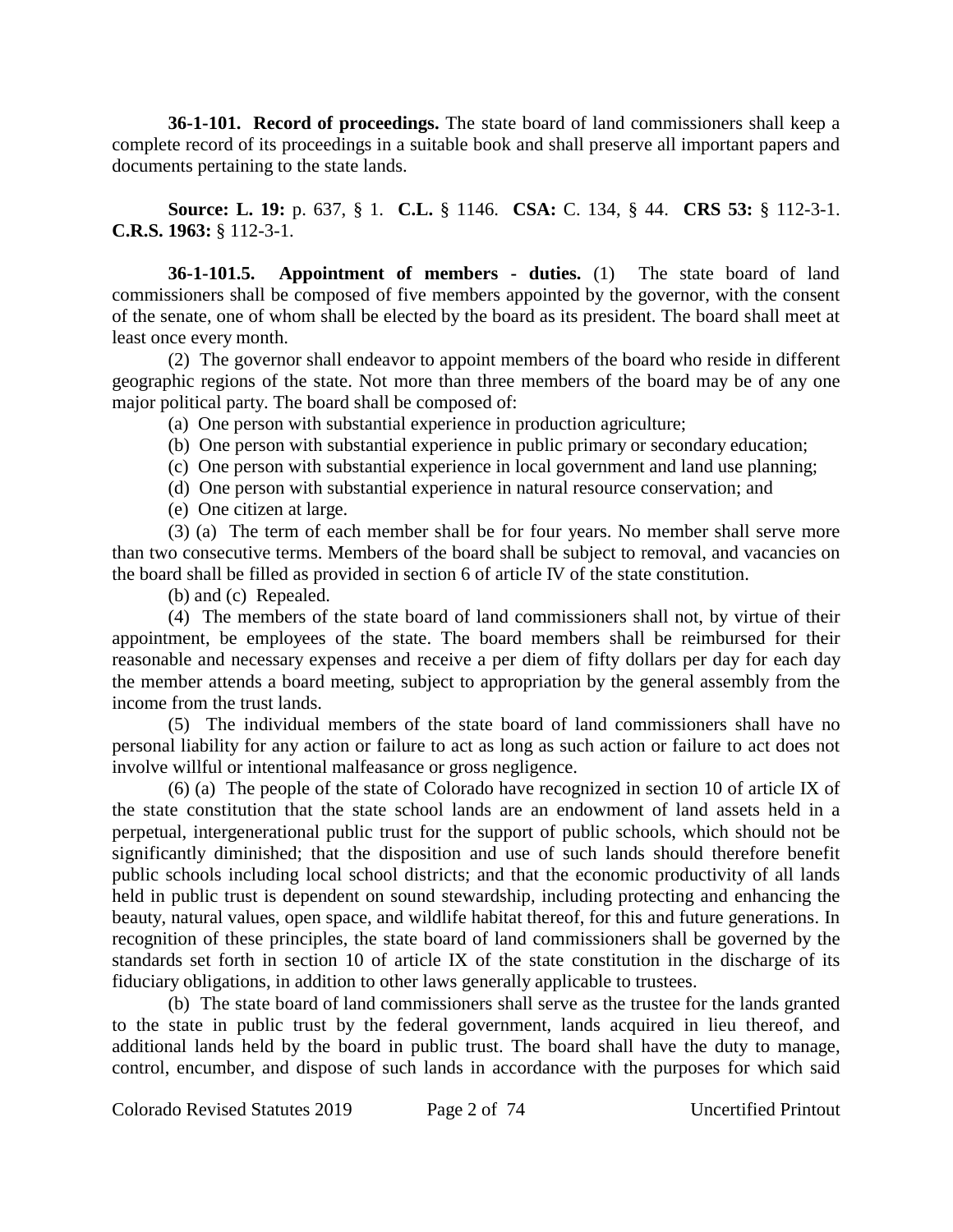grants of land were made and section 10 of article IX of the state constitution, and subject to such terms and conditions consistent therewith as may be prescribed by law.

(c) It shall be the duty of the state board of land commissioners to provide for the prudent management, location, protection, sale, exchange, or other disposition of all lands heretofore, or which may hereafter be, held by the board as trustee pursuant to subsection (6) of section 9 of article IX of the state constitution, in order to produce a reasonable and consistent income over time. The state board of land commissioners shall protect and enhance the longterm productivity and sound stewardship of the trust lands held by the board.

(d) The state board of land commissioners shall manage the development and utilization of natural resources on state lands in a manner which will conserve the long-term value of such resources, as well as existing and future uses, and in accordance with state and local laws and regulations.

**Source: L. 77:** Entire section added, p. 1619, § 1, effective May 26. **L. 97:** Entire section amended, p. 832, § 2, effective May 21.

**Editor's note:** Subsection (3)(c) provided for the repeal of subsections (3)(b) and (3)(c), effective June 30, 2002. (See L. 97, p. 832.)

**36-1-102. Employees - director - bonds - report.** (1) (a) The state board of land commissioners shall hire, pursuant to section 13 of article XII of the state constitution and with the consent of the governor, a director, and, through the director, shall employ an office force. The director shall, subject to the general policies of the state board of land commissioners, have administrative direction over the activities of the state board of land commissioners. The state board of land commissioners may contract for office space, acquire equipment and supplies, and enter into contracts as necessary to accomplish its duties.

(b) It is the duty of the director to keep the records of the state board of land commissioners; to make out and countersign all patents and leases issued by the board to purchasers and lessees of state lands, and keep a suitable record of the same; to file and preserve bonds of lessees and those given by purchasers to secure deferred payments; to make and deliver to purchasers a suitable certificate of purchase; to have the custody of the seal of the state board of land commissioners; to keep the minutes of the board; to receive all moneys collected on account of the state board of land commissioners, and to pay them over to the state treasurer, as prescribed by law; and to perform such other duties concerning the land affairs of the state as the said board may direct.

(2) (Deleted by amendment, L. 97, p. 835, § 3, effective May 21, 1997.)

(3) The board shall be provided with a suitable office and office furniture by the office of state planning and budgeting.

(4) The state board of land commissioners shall publish on or before November 1 of each year, subject to the approval and control of the executive director of the department of natural resources, a summary of the transactions of the state board of land commissioners, and the land affairs of the state, showing, by tables, the land belonging to the several funds of the state, to whom sold, the amount leased, and the receipts from all sources, and such summary shall contain any such other items or information concerning state lands as the state board of land commissioners or the executive director of the department of natural resources may deem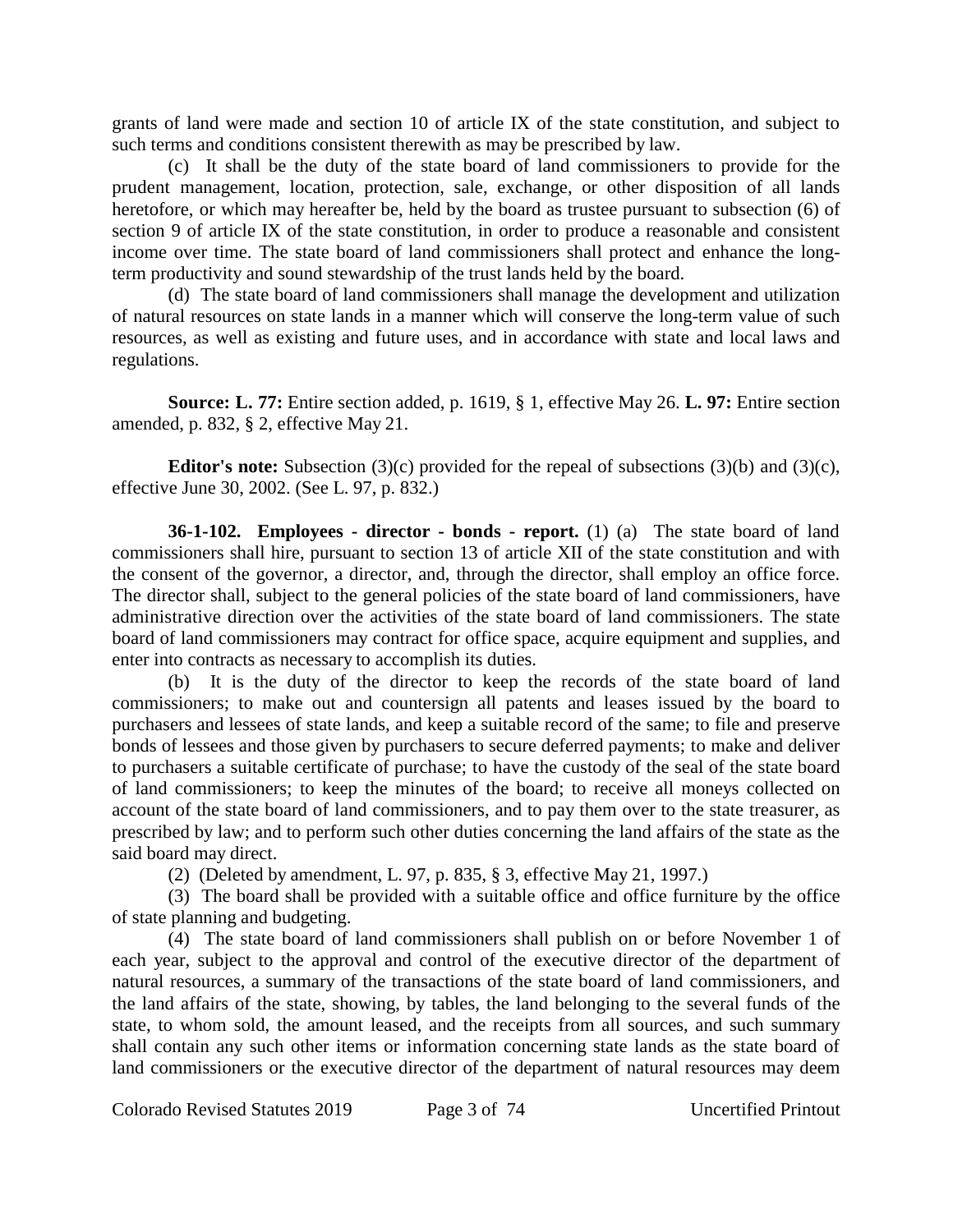worthy of publication. The state board of land commissioners shall deliver the summary of land transactions prepared pursuant to this subsection (4) as specified in subsection (8) of this section.

(5) Before assuming the duties of his office, each member of the state board of land commissioners shall give a surety bond, the expense of which shall be paid from the operating funds of the state board of land commissioners, in the sum of thirty thousand dollars, conditional upon the faithful discharge of his duties, which bond shall be approved by the governor and state treasurer and filed with the secretary of state.

(6) The board shall report annually to the executive director of the department of natural resources at such time and on such matters as the executive director may require. Publications of the board circulated in quantity outside the department shall be subject to the approval and control of the executive director.

(7) Repealed.

(8) Notwithstanding section 24-1-136 (11)(a)(I), the state board of land commissioners shall deliver a copy of the summary of land transactions required pursuant to subsection (4) of this section, the investment and development fund report required pursuant to section 36-1-153 (4), and the income and inventory report required pursuant to section 36-1-153.5 (1) on or before November 1, 2011, and on or before November 1 of each year thereafter, to the members of the house and senate education committees, or any successor committees, the members of the house agriculture, livestock, and natural resources committee and the senate agriculture and natural resources committee, or any successor committees, the members of the joint budget committee, the members of the state board of education, and the state treasurer. In addition, the state board of land commissioners shall make the summary of land transactions, the investment and development fund report, and the income and inventory report available to the public on the state board of land commissioners website on or before November 1, 2011, and on or before November 1 of each year thereafter.

**Source: L. 19:** p. 638, § 2. **C.L.** § 1147. **CSA:** C. 134, § 45. **CRS 53:** § 112-3-2. **C.R.S. 1963:** § 112-3-2. **L. 64:** p. 164, § 120. **L. 75:** (3) amended, p. 821, § 16, effective July 18, 1975. **L. 85:** (7) added, p. 242, § 4, effective May 16, 1985. **L. 96:** (7) repealed, p. 1222, § 20, effective August 7. **L. 97:** (1) and (2) amended, p. 835, § 3, effective May 21. **L. 2011:** (4) amended and (8) added, (SB 11-029), ch. 51, p. 132, § 1, effective August 10. **L. 2017:** (8) amended, (HB 17- 1257), ch. 254, p. 1065, § 9, effective August 9.

**Cross references:** (1) For the state personnel system, see § 13 of art. XII, Colo. Const., and article 50 of title 24.

(2) For the legislative declaration contained in the 1996 act repealing subsection (7), see section 1 of chapter 237, Session Laws of Colorado 1996.

#### **36-1-103. Deputy register - duties - bond. (Repealed)**

**Source: L. 19:** p. 639, § 3. **C.L.** § 1148. **CSA:** C. 134, § 47. **CRS 53:** § 112-3-3. **C.R.S. 1963:** § 112-3-3. **L. 97:** Entire section repealed, p. 835, § 4, effective May 21.

**36-1-104. Deed - execution - copy of record.** (1) The governor is authorized, and, in case of his absence or inability, the lieutenant governor is authorized, to execute a good and

Colorado Revised Statutes 2019 Page 4 of 74 Uncertified Printout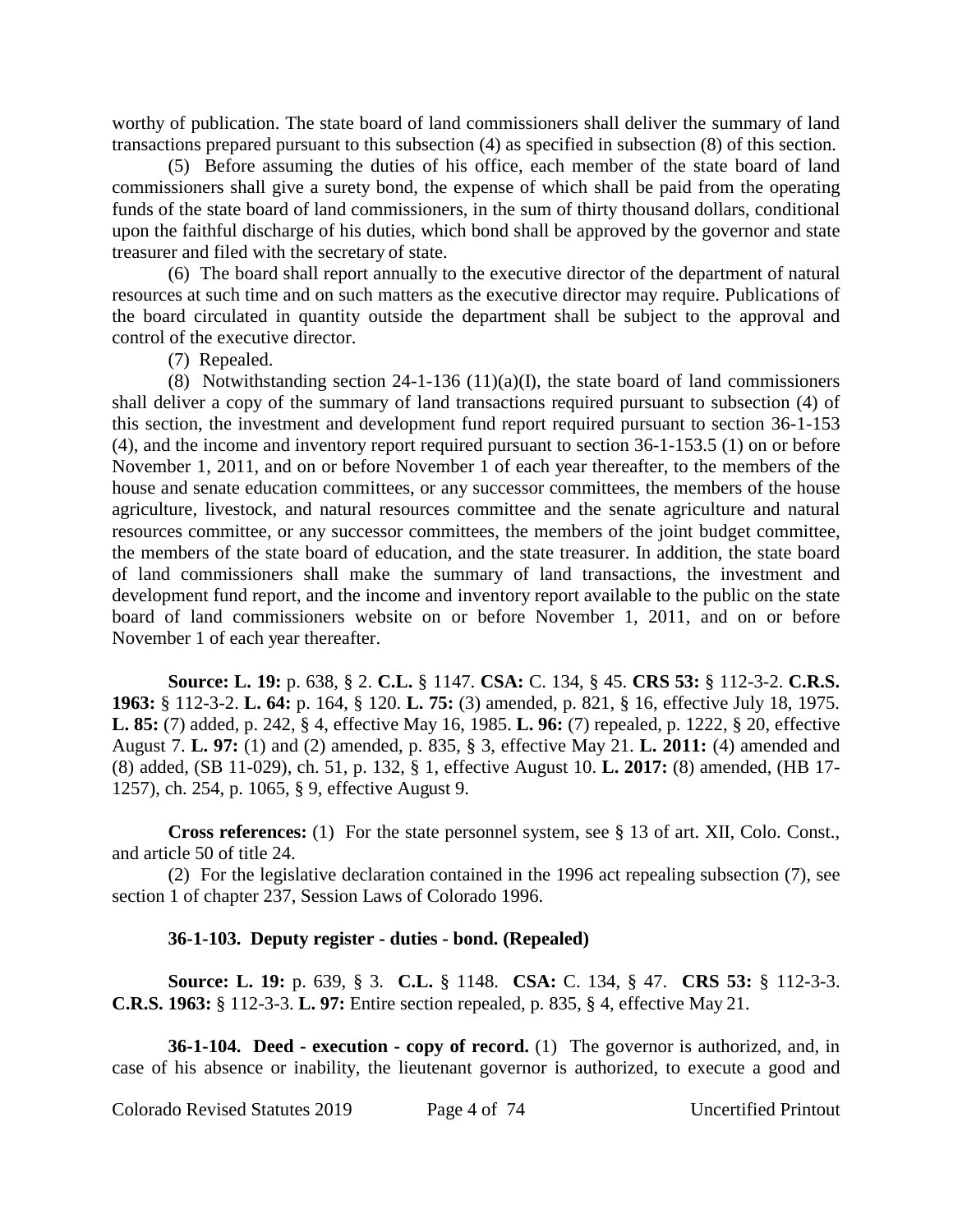sufficient deed or patent of conveyance transferring any lands which may be ordered sold or which shall be sold and disposed of by the state board of land commissioners under the statutes of this state. Such deed or patent shall be attested by the secretary of state, countersigned by the director of the state board of land commissioners, and have the great seal of the state and the seal of the state board of land commissioners thereto attached, but need not be acknowledged. A certified copy of the record of any such deed or patent shall be receivable in evidence in all courts of record in this state, the same as the original.

(2) Where such deed or patent may be issued pursuant to this section to a person who has died before the date of such deed or patent, the title to the land designated therein shall inure to and become vested in the heirs, devisees, or assignees of such deceased grantee or patentee as if the deed or patent had issued to the deceased person during life.

**Source: L. 19:** p. 640, § 4. **C.L.** § 1149. **CSA:** C. 134, § 48. **L. 49:** p. 552, § 1. **CRS 53:** § 112-3-4. **C.R.S. 1963:** § 112-3-4. **L. 97:** (1) amended, p. 836, § 5, effective May 21.

**36-1-105. Selection and location of lands.** It is the duty of the state board of land commissioners to select and locate all lands which are on or after March 31, 1919, granted to this state by the general government, for any purpose whatever, and the board shall take the necessary steps to secure the approval of such selections by the proper officers of the general government. In making such selections, the board may employ such agents and means as may be necessary to acquaint the board with the character of the lands selected; and the board may provide to have the lands belonging to the state classified and appraised.

**Source: L. 19:** p. 640, § 5. **C.L.** § 1150. **CSA:** C. 134, § 49. **CRS 53:** § 112-3-5. **C.R.S. 1963:** § 112-3-5.

## **36-1-106. Appraisers' reports. (Repealed)**

**Source: L. 17:** p. 506, § 3. **C.L.** § 1153. **CSA:** C. 134, § 52. **CRS 53:** § 112-3-6. **C.R.S. 1963:** § 112-3-6. **L. 97:** Entire section repealed, p. 836, § 6, effective May 21.

**36-1-107. Resolution of selection.** The state board of land commissioners from time to time shall make selection and location of the lands to which the state is entitled under the several grants of land from congress by including in its minutes a proper resolution, particularly designating all such pieces, parcels, or tracts of land so selected and located, and thereupon from time to time said board shall promptly take all necessary and proper steps to effectually secure the approval thereof by the proper officers of the general government.

**Source: L. 17:** p. 506, § 4. **C.L.** § 1154. **CSA:** C. 134, § 53. **CRS 53:** § 112-3-7. **C.R.S. 1963:** § 112-3-7.

**36-1-107.5. Long-term stewardship trust - nomination.** (1) In order to fulfill the mandate of section 10 (1)(b)(I) of article IX of the state constitution, the state board of land commissioners shall, through a statewide public nomination process, establish a long-term stewardship trust of up to three hundred thousand acres of land that the state board of land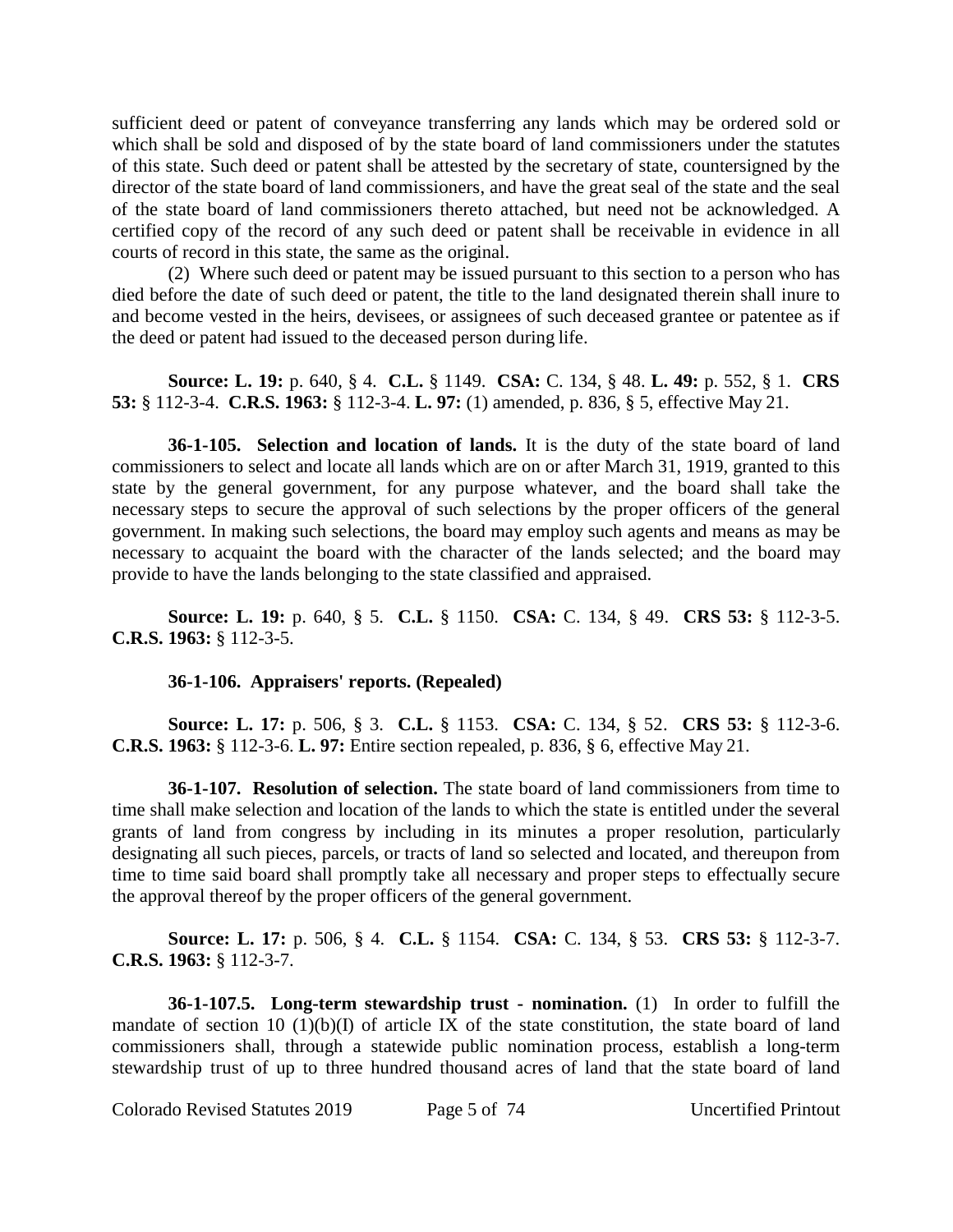commissioners determines to be valuable primarily to preserve long-term benefits and returns to the state and to be held and managed to maximize options for continued stewardship, public use, or future disposition. In holding such lands in trust, the state board of land commissioners shall permit only those uses that will protect and enhance the beauty, natural values, open space, and wildlife habitat of those lands; except that any such restrictions on use need not necessarily preclude existing uses or management practices including but not limited to mineral resources, agricultural, and grazing uses.

(2) (a) The state board of land commissioners shall provide written notification of any lands under consideration to be selected for the long-term stewardship trust to any present lessees with interest in such lands and the board of county commissioners, if such lands are located within the unincorporated portion of a county, the municipal governing body, if such lands are located within an incorporated municipality, or both the board of county commissioners and the municipal governing body, if such lands are located within three miles of any incorporated municipality.

(b) In such notification, the state board of land commissioners shall request the local governing body or bodies to comment on whether existing uses and management practices are in compliance with valid local land use regulations and land use plans as required in section 10 (1)(c) of article IX of the state constitution. The state board of land commissioners shall further request in such notification that, within forty-five days after receipt of the notification, the local governing body or bodies provide comment to the state board of land commissioners on whether the selection is in accordance with the provisions of article IX of the state constitution.

(c) In the notification, the state board of land commissioners shall also request that the local governing body or bodies may also include in its assessment and response any other factors the local governing body or bodies determine are relevant for the consideration of lands for the long-term stewardship trust, including the criteria set forth in this section and in sections 9 and 10 of article IX of the state constitution.

(d) If the state board of land commissioners' staff recommendation is in conflict with the assessment of the governing body or bodies, the state board of land commissioners shall submit a written response, by certified mail, to the appropriate governing body or bodies at least fourteen days before making a final decision on a selection of lands on which the local governing body or bodies have provided written comment.

(3) The state board of land commissioners shall develop and implement a statewide public nominating process for lands to be included in the long-term stewardship trust established pursuant to subsections (1) and (2) of this section. Using this process, the state board of land commissioners shall designate at least two hundred thousand acres of land to be part of the longterm stewardship trust on or before January 1, 1999, and shall designate at least an additional ninety-five thousand acres on or before January 1, 2001.

(4) In selecting and locating lands for inclusion in the long-term stewardship trust, the state board of land commissioners shall make its determination based on criteria and requirements set forth in section 10 of article IX of the state constitution, including the provision specifying that the use of land in the long-term stewardship trust shall comply with valid local land use regulations and land use plans.

(5) The state board of land commissioners may remove specific parcels of land from the long-term stewardship trust only upon the affirmative vote of four members of the state board of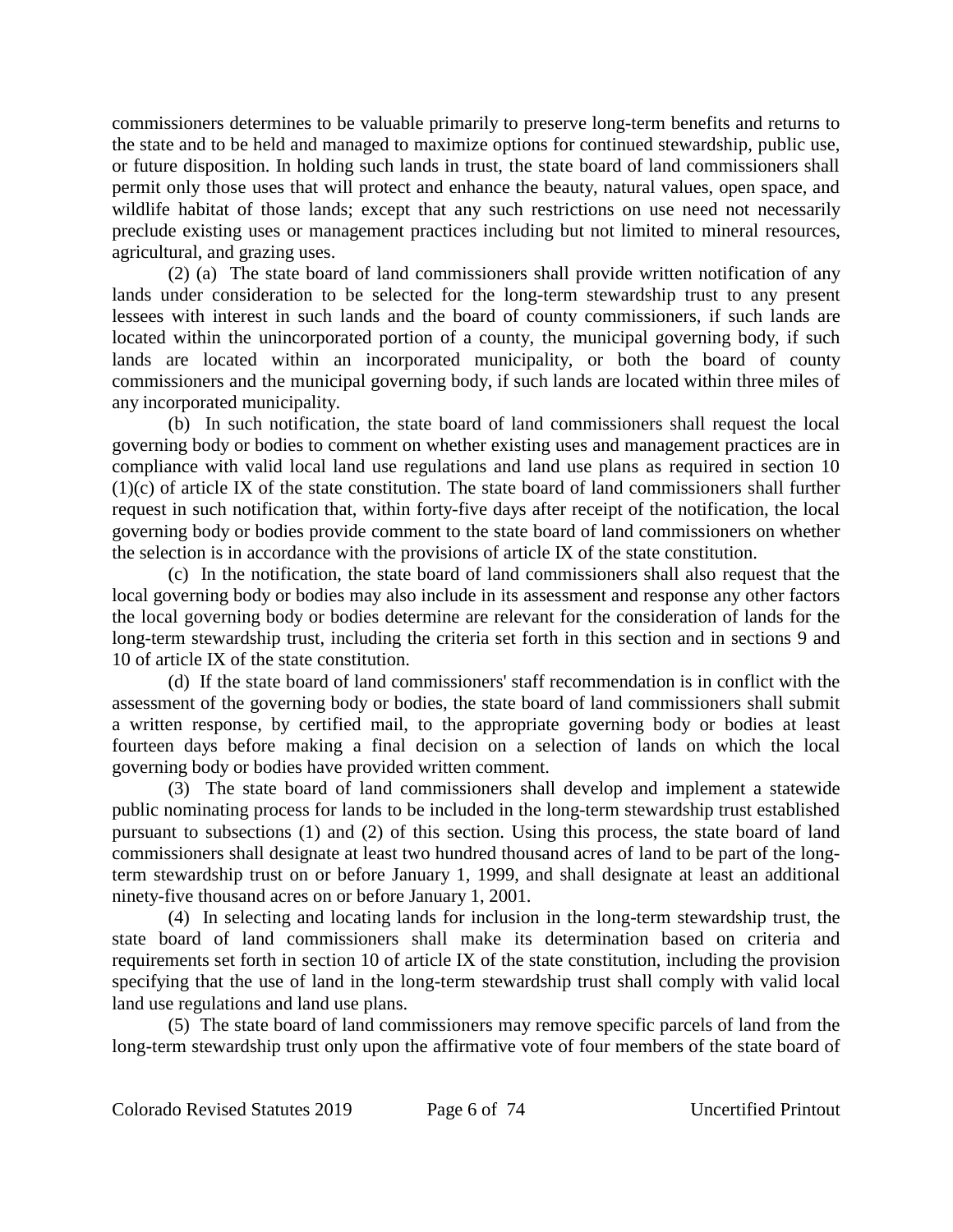land commissioners and upon the designation or exchange of an equal or greater amount of additional land into said trust.

(6) Prior to the inclusion of any land in the long-term stewardship trust, the state board of land commissioners shall consult existing published information concerning the agricultural and mineral resources potential of said land, including master plans developed under section 34- 1-304, C.R.S. If information as to agricultural and mineral resource potential is inadequate, the board shall obtain an inventory of the mineral resources potential of said land first from the Colorado geological survey, or, if the Colorado geological survey is unable to complete such inventory, from an entity of equivalent credibility. If such inventory is not completed within one year after the request by the state board of land commissioners or is not completed prior to the deadline set forth in section 10 of article IX of the state constitution, the inclusion of such land in the long-term stewardship trust may proceed.

**Source: L. 97:** Entire section added, p. 836, § 7, effective May 21. **L. 98:** (2) (c) amended, p. 828, § 49, effective August 5.

**36-1-108. Appraisal - classification - plat.** Immediately after the selection of said indemnity land is completed, the state board of land commissioners shall begin a general appraisal of all lands owned by the state. The board shall provide proper books for such purpose wherein shall be set forth the legal description, general character and adaptability, and appraised valuation of each of the several pieces, parcels, or tracts of lands so classified and appraised, together with such other useful information as the board shall deem necessary. The board also from time to time shall provide proper plats showing all such lands so classified and appraised.

**Source: L. 17:** p. 506, § 5. **C.L.** § 1155. **CSA:** C. 134, § 54. **CRS 53:** § 112-3-8. **C.R.S. 1963:** § 112-3-8.

**36-1-109. Reclassification.** The state board of land commissioners has the power from time to time to reclassify and reappraise any lands owned by the state and shall make the same record thereof as provided by this article for the original classification and appraisal of such lands and shall make the necessary notations or changes on its existing records.

**Source: L. 17:** p. 507, § 6. **C.L.** § 1156. **CSA:** C. 134, § 55. **CRS 53:** § 112-3-9. **C.R.S. 1963:** § 112-3-9.

**36-1-110. Books and plats - public records.** All books and plats required by this article to be provided and kept by the state board of land commissioners shall be a part of the public records of said board and shall be open to inspection.

**Source: L. 17:** p. 507, § 7. **C.L.** § 1157. **CSA:** C. 134, § 56. **CRS 53:** § 112-3-10. **C.R.S. 1963:** § 112-3-10.

### **36-1-111. Land appraisers. (Repealed)**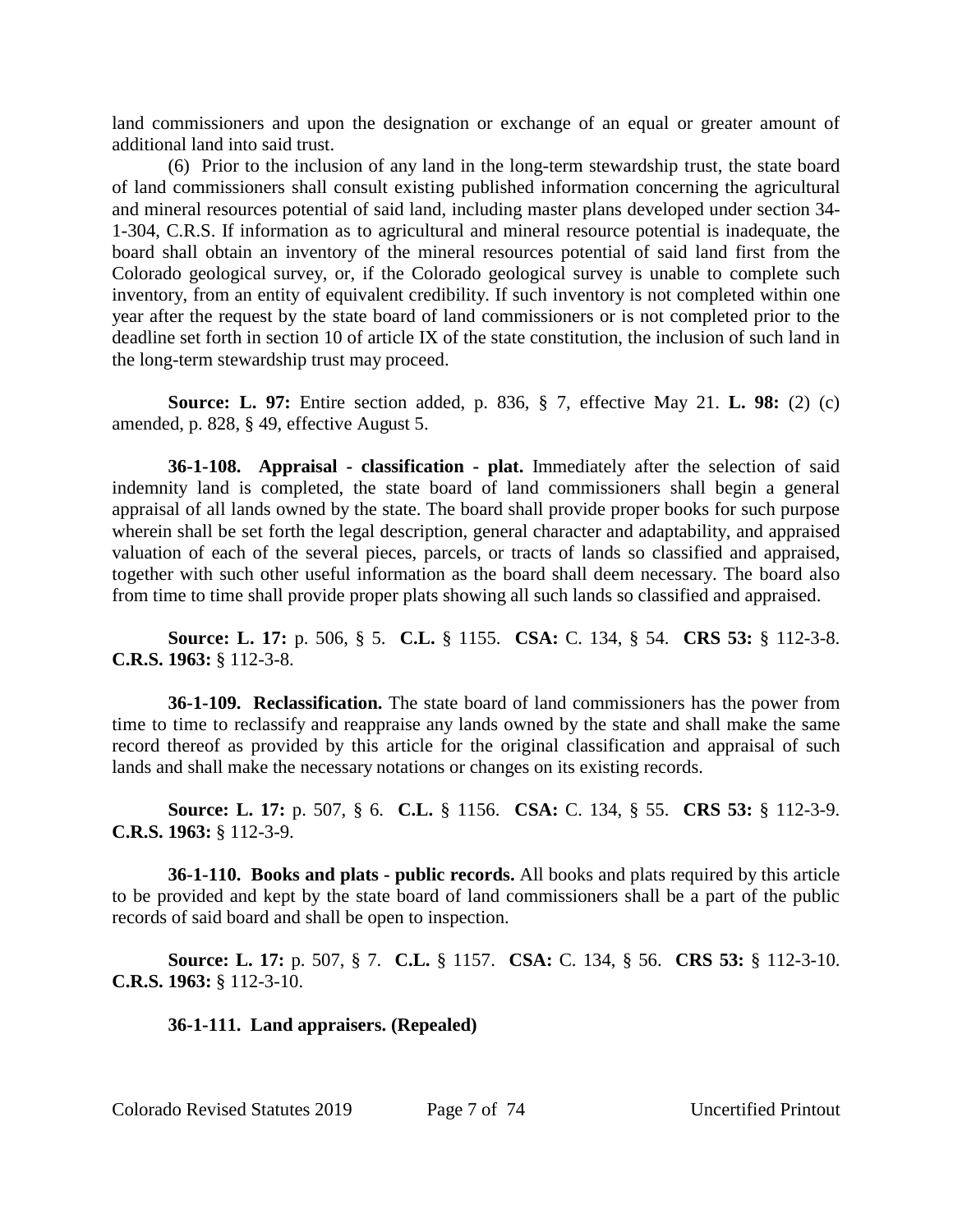**Source: L. 19:** p. 640, § 6. **C.L.** § 1158. **CSA:** C. 134, § 57. **CRS 53:** § 112-3-11. **C.R.S. 1963:** § 112-3-11. **L. 97:** Entire section repealed, p. 838, § 8, effective May 21.

**36-1-112. Fees - disposition of fees.** (1) The state board of land commissioners is authorized to collect fees for the issuance of leases, patents, certificates of purchase, right-ofway documents, and recording assignments, for the making of township plats, for the filing of bonds, and for the filing of all documents necessary to be filed in the office at amounts set by the board which shall cover all direct and indirect costs of the board in the administration of this article.

(2) All moneys collected by the state board of land commissioners for fees collected as specified in subsection (1) of this section shall be deposited by the director of the state board of land commissioners with the state treasurer for credit as provided in section 36-1-148.

**Source: L. 19:** p. 641, § 7. **C.L.** § 1159. **CSA:** C. 134, § 58. **L. 45:** p. 522, § 1. **CRS 53:** § 112-3-12. **C.R.S. 1963:** § 112-3-12. **L. 65:** p. 921, § 1. **L. 71:** pp. 1096, 1097, §§ 2, 3. **L. 77:** (1)(q) added, p. 1620, § 1, effective May 26. **L. 79:** Entire section amended, p. 1345, § 1, effective July 1. **L. 92:** Entire section amended, p. 1909, § 1, effective March 4. **L. 97:** (2) amended, p. 838, § 9, effective May 21.

**36-1-112.5. Fiscal impact study.** Prior to the lease, sale, or exchange of any lands for commercial, residential, or industrial development, the state board of land commissioners shall determine that the income from the proposed lease, sale, or exchange can reasonably be anticipated to exceed the fiscal impact of such development on local school districts and state funding of education from increased school enrollment associated with such development. When determining the fiscal impact of the proposed lease, sale, or exchange of any land that is a part of any mining operation, the state board of land commissioners shall consider the fiscal and other benefits to the local school districts from the development of the entire operation.

**Source: L. 97:** Entire section added, p. 838, § 10, effective May 21.

**36-1-113. Leases - rental - mineral resources lands.** (1) The state board of land commissioners may lease any portion of the land of the state at a rental to be determined by it, except as provided in sections 36-1-118, 36-1-123.5, 36-1-147, and 36-1-147.5. The lessee shall pay the annual rental to the board, who shall receipt for the same in the lease. Upon receiving such annual rental, the board shall transmit the same to the state treasurer, as provided by law, and take his or her receipt therefor. If geothermal resources or mineral resources are found upon the state land, such land may be leased for the purpose of removing such resources for such length of time and conditioned upon the payment to the board of such royalty upon the product as the board may determine.

(2) All geothermal leases issued by the state board of land commissioners may be awarded as the result of negotiation or competitive bidding, but no such lease shall be executed until after at least thirty days' public notice that the award of a lease is contemplated.

(3) (a) (I) As used in this subsection (3), "logical mining area" means an area of land in which metallic and industrial minerals, construction materials, or coal resources can be developed in an efficient, economical, and orderly manner as an integrated operation with due

Colorado Revised Statutes 2019 Page 8 of 74 Uncertified Printout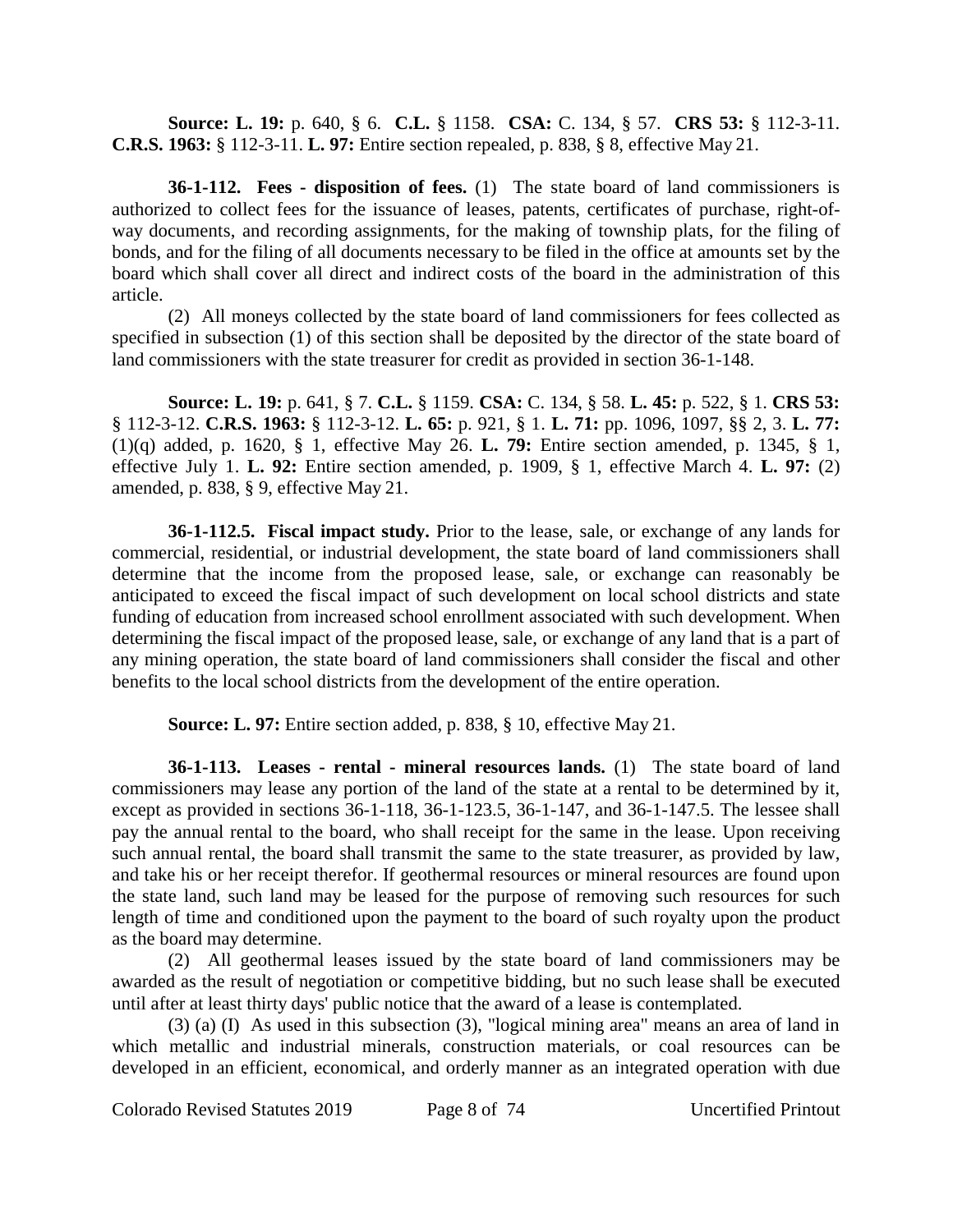regard to conservation of such resources. A logical mining area may consist of state lands including one or more state surface or mineral leases, or both such types of leases, and may include lands owned by other persons or entities.

(II) As used in this subsection (3), "oil and gas unit" means a federal exploratory unit pursuant to unit plan regulations under 43 CFR 3160, unit operations under section 34-60-118, C.R.S., or drilling and spacing units and pooling of interests under section 34-60-116, C.R.S. An oil and gas unit may consist of state lands including one or more state surface or mineral leases, or both such types of leases, and may include lands owned by other persons or entities.

(b) With respect to all surface and mineral lands, or both, included in whole or in part in a logical mining area for those operations permitted under article 32, 32.5, or 33 of title 34, C.R.S., as of July 1, 1997, or, in an oil and gas unit established under applicable federal or state law as of July 1, 1997, nothing in this article shall preclude the state board of land commissioners from issuing a new lease, renewing an existing lease, or issuing a lease extension consistent with article IX of the state constitution to facilitate the complete and orderly development and reclamation of such mining operations or of such oil and gas operations.

(c) (I) When the state board of land commissioners considers whether a lease for such land included in a logical mining area or in an oil and gas unit established under applicable federal or state law as of July 1, 1997, should be issued, renewed, or extended to accomplish the orderly development and reclamation of a logical mining area or to conduct oil and gas operations, the state board of land commissioners shall specifically consider in making its findings:

(A) Whether the benefit to the trust, including the current or proposed income produced from the mining or oil and gas operation, is outweighed by current or proposed uses other than the mining or oil and gas operation; and

(B) Whether the mining or oil and gas operation is incompatible with current or proposed uses.

(II) Nothing in this section shall affect the obligation of any lessee from complying with any federal, state, or local law, rule, code, or regulation.

**Source: L. 19:** p. 642, § 8. **C.L.** § 1160. **CSA:** C. 134, § 59. **CRS 53:** § 112-3-13. **C.R.S. 1963:** § 112-3-13. **L. 74:** Entire section amended, p. 313, § 2, effective May 17. **L. 75:** Entire section amended, p. 222, § 75, effective July 16. **L. 97:** (1) amended and (3) added, p. 839, § 11, effective May 21. **L. 2007:** (1) amended, p. 620, § 1, effective August 3. **L. 2009:** (1) amended, (HB 09-1317), ch. 381, p. 2073, § 3, effective June 2.

**36-1-114. Adjustment of rentals.** When, in its opinion, conditions justify, the state board of land commissioners has the power to adjust rentals under any existing, expired, or defaulted lease on state lands in a manner to comply with the requirements of sections 9 and 10 of article IX of the state constitution and may accept payments on delinquent rentals in accordance with such adjustments.

**Source: L. 37:** p. 939, § 1. **CSA:** C. 134, § 59(1). **CRS 53:** § 112-3-14. **C.R.S. 1963:** § 112-3-14. **L. 97:** Entire section amended, p. 840, § 12, effective May 21.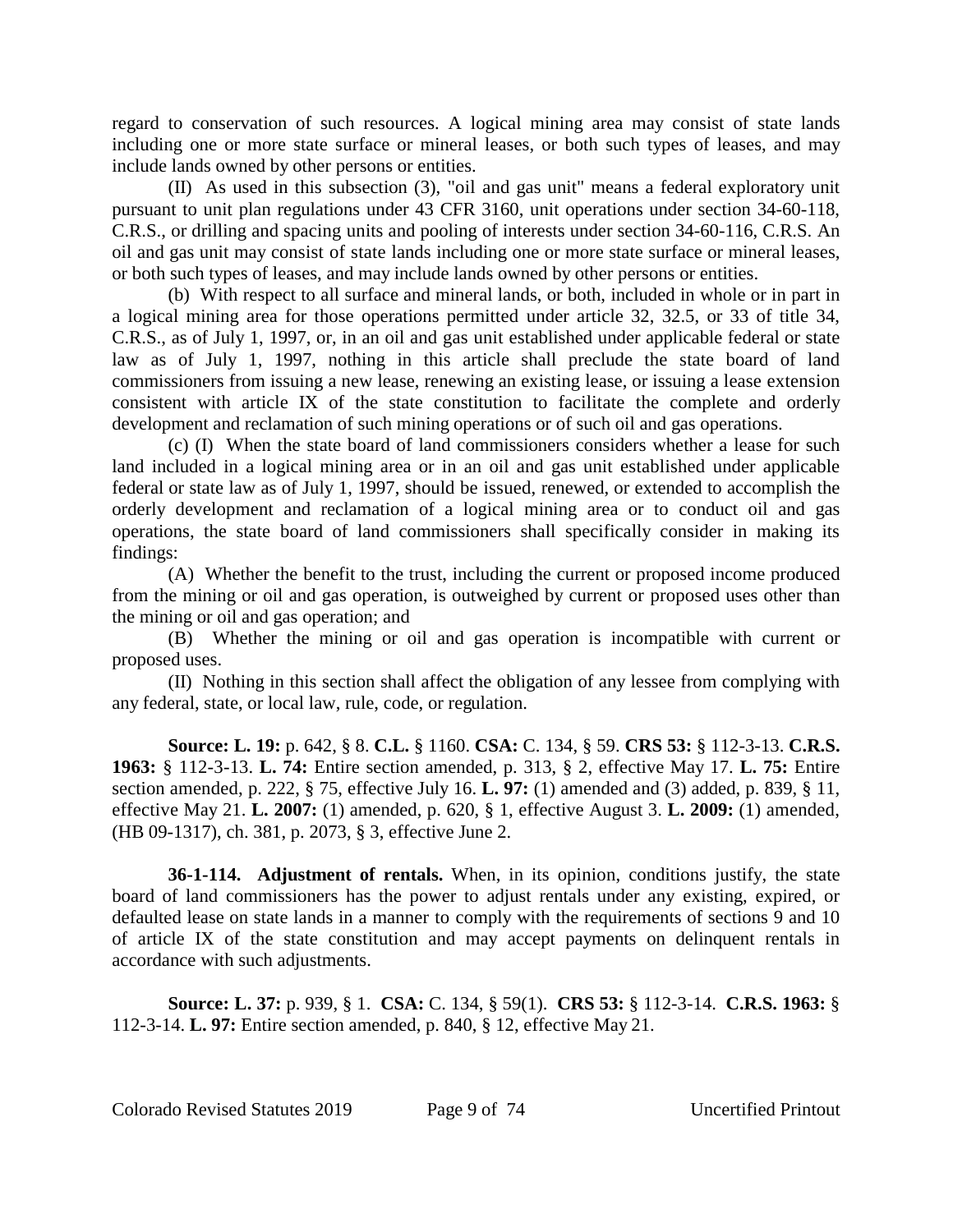**36-1-115. Development of oil, gas, or geothermal resource areas.** The state board of land commissioners is authorized to join on behalf of the state in a cooperative or unit plan of development or operation for any oil, gas, or geothermal resource pool, field, or area, or for any part of any such pool, field, or area, with the United States government and its lessees or with others or with both such parties and, for that purpose, is authorized at or after the time of joining to modify and change any and all terms of the leases issued under the provisions of articles 1 to 7 of this title as mutually agreed by the lessor and lessee in any such lease, including the extension of the term of years otherwise applicable to any such lease for the full period of time such cooperative or unit plan may remain in effect, as required to conform with the terms of any such lease to such cooperative or unit plan and to facilitate the efficient and economic production of the oil, gas, or geothermal resource from the lands so affected. Any such cooperative or unit plan, including lands owned by the state, may, in the discretion of the state board of land commissioners, contain a provision whereby authority is vested in the secretary of the interior if lands of the United States are also included or in any such person, committee, or state or federal officer or agency as may be designated in the plan to alter or modify from time to time the rate of prospecting and development and the quantity and rate of production under such plan.

**Source: L. 47:** p. 692, § 1. **CSA:** C. 134, § 59(2). **CRS 53:** § 112-3-15. **C.R.S. 1963:** § 112-3-15. **L. 74:** Entire section amended, p. 314, § 3, effective May 17. **L. 2007:** Entire section amended, p. 2048, § 92, effective June 1.

**Cross references:** For leasing and development of school district lands for oil and gas, see § 22-32-112.

**36-1-116. Disposition of rentals, royalties, and timber sale proceeds.** (1) (a) (I) Except for proceeds and payments allocated to the state land board trust administration fund pursuant to section 36-1-145 (3) or credited to the public school capital construction assistance fund created in section 22-43.7-104 (1), C.R.S., pursuant to section 22-43.7-104 (2)(b)(I), C.R.S., and except as provided in subparagraph (II) of this paragraph (a), proceeds received by the state for the sale of timber on public school lands, lease payments and rental payments for said lands, rental payments for the use and occupation of the surface of said lands, and rentals or lease payments for sand, gravel, clay, stone, coal, oil, gas, geothermal resources, gold, silver, or other minerals on said lands shall be credited to the public school income fund for distribution as provided by law.

(II) (A) Except as provided in sub-subparagraph (B) of this subparagraph (II), for the 2010-11 state fiscal year and each state fiscal year thereafter, the proceeds received by the state for the sale of timber on public school lands, lease payments and rental payments for said lands, rental payments for the use and occupation of the surface of said lands, and rentals or lease payments for sand, gravel, clay, stone, coal, oil, gas, geothermal resources, gold, silver, or other minerals on said lands other than proceeds, rentals, and payments allocated to the state land board trust administration fund pursuant to section 36-1-145 (3) or credited to the public school capital construction assistance fund created in section 22-43.7-104 (1), C.R.S., pursuant to section 22-43.7-104 (2)(b)(I), C.R.S., shall be credited to the permanent school fund and shall become part of the principal of the permanent school fund.

Colorado Revised Statutes 2019 Page 10 of 74 Uncertified Printout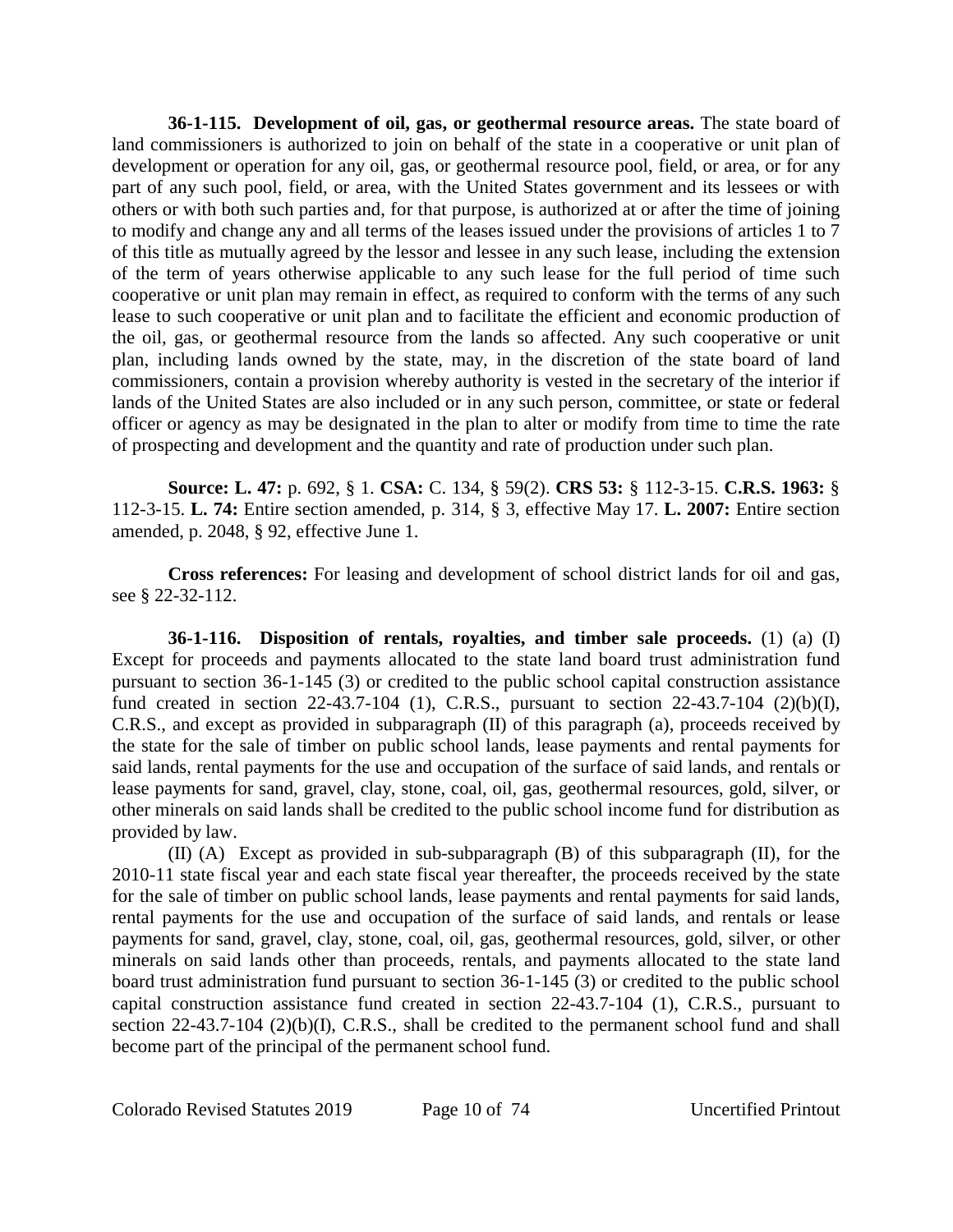(B) For the 2012-13 state fiscal year, all proceeds received by the state for the sale of timber on public school lands, lease payments and rental payments for said lands, rental payments for the use and occupation of the surface of said lands, and rentals or lease payments for sand, gravel, clay, stone, coal, oil, gas, geothermal resources, gold, silver, or other minerals on said lands other than proceeds, rentals, and payments allocated to the state land board trust administration fund pursuant to section 36-1-145 (3) or credited to the public school capital construction assistance fund created in section 22-43.7-104 (1), C.R.S., pursuant to section 22- 43.7-104 (2)(b)(I), C.R.S., shall be transferred to the state public school fund created in section 22-54-114, C.R.S.

(b) (I) Except for royalties and other payments allocated to the state land board trust administration fund pursuant to section 36-1-145 (3) or credited to the public school capital construction assistance fund created in section 22-43.7-104 (1), C.R.S., pursuant to section 22- 43.7-104 (2)(b)(I), C.R.S., except as provided in subparagraph (II) of this paragraph (b), and except as provided in paragraph (c) of this subsection (1), royalties and other payments for the depletion or extraction of a natural resource on said lands shall be credited to the permanent school fund.

(II) (A) Repealed.

(B) For the 2009-10 state fiscal year, up to three million dollars of royalties and other payments for the depletion or extraction of a natural resource on said lands, other than royalties and other payments allocated to the state land board trust administration fund pursuant to section 36-1-145 (3) or credited to the public school capital construction assistance fund created in section 22-43.7-104 (1), C.R.S., pursuant to section 22-43.7-104 (2)(b)(I), C.R.S., shall be credited to the state board of land commissioners investment and development fund created in section 36-1-153.

(C) For the 2010-11 state fiscal year, up to four million dollars of royalties and other payments for the depletion or extraction of a natural resource on said lands, other than royalties and other payments allocated to the state land board trust administration fund pursuant to section 36-1-145 (3) or credited to the public school capital construction assistance fund created in section 22-43.7-104 (1), C.R.S., pursuant to section 22-43.7-104 (2)(b)(I), C.R.S., shall be credited to the state board of land commissioners investment and development fund created in section 36-1-153.

(D) For the 2011-12 state fiscal year and each state fiscal year thereafter, up to five million dollars of royalties and other payments for the depletion or extraction of a natural resource on said lands, other than royalties and other payments allocated to the state land board trust administration fund pursuant to section 36-1-145 (3) or credited to the public school capital construction assistance fund created in section 22-43.7-104 (1), C.R.S., pursuant to section 22- 43.7-104 (2)(b)(I), C.R.S., shall be credited to the state board of land commissioners investment and development fund created in section 36-1-153.

(E) Subject to the limits specified in sub-subparagraphs (B), (C), and (D) of this subparagraph (II), the state board of land commissioners shall determine the exact amount of royalties and other payments for the depletion or extraction of a natural resource on public school lands that is to be credited to the state board of land commissioners investment and development fund pursuant to this subparagraph (II).

(c) (I) For the 2011-12 state fiscal year, the first twenty-one million dollars of royalties and other payments for the depletion or extraction of a natural resource on public school lands in

Colorado Revised Statutes 2019 Page 11 of 74 Uncertified Printout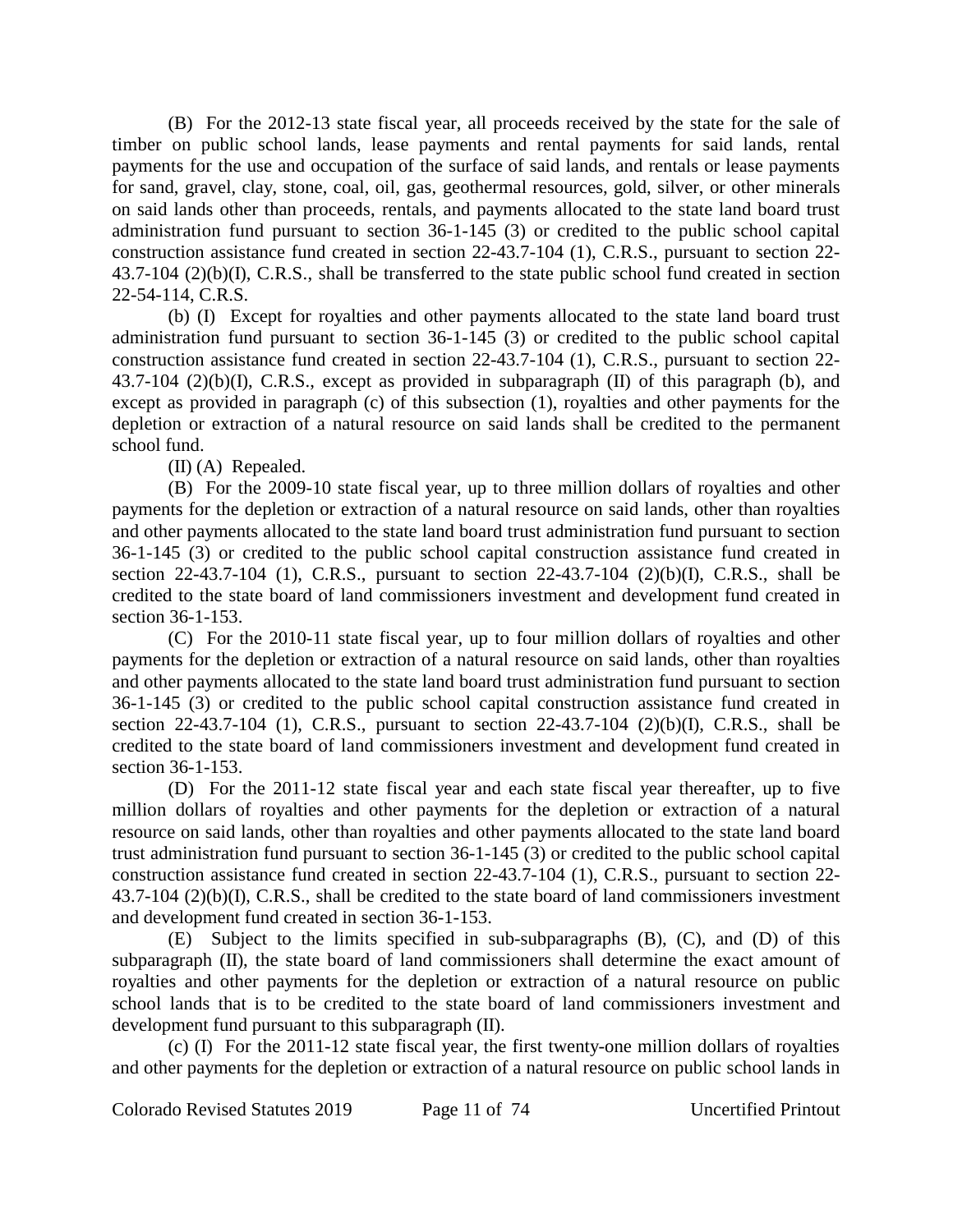excess of the moneys credited to the state land board trust administration fund pursuant to section 36-1-145 (3), credited to the public school capital construction assistance fund created in section 22-43.7-104 (1), C.R.S., pursuant to section 22-43.7-104 (2)(b)(I), C.R.S., and credited as specified in subparagraph (II) of paragraph (b) of this subsection (1) shall be transferred to the state public school fund created in section 22-54-114, C.R.S. Any amount of royalties and other payments for the depletion or extraction of a natural resource on public school lands in excess of the amounts described in this subparagraph (I) shall be credited to the permanent school fund and shall become part of the principal of the permanent school fund.

(II) For the 2012-13 state fiscal year, the first twenty-seven million dollars of royalties and other payments for the depletion or extraction of a natural resource on public school lands in excess of the moneys credited to the state land board trust administration fund pursuant to section 36-1-145 (3), credited to the public school capital construction assistance fund created in section 22-43.7-104 (1), C.R.S., pursuant to section 22-43.7-104 (2)(b)(I), C.R.S., and credited as specified in subparagraph (II) of paragraph (b) of this subsection (1) shall be transferred to the state public school fund created in section 22-54-114, C.R.S. Any amount of royalties and other payments for the depletion or extraction of a natural resource on public school lands in excess of the amounts described in this subparagraph (II) shall be credited to the permanent school fund and shall become part of the principal of the permanent school fund.

(2) (a) Proceeds received by the state for the sale of timber on lands belonging to any of the state trust funds other than on public school lands, lease payments and rental payments for said lands, rental payments for the use and occupation of the surface of said lands, and rentals or lease payments for sand, gravel, clay, stone, coal, oil, gas, geothermal resources, gold, silver, or other minerals on said lands shall be credited to the proper trust income fund.

(b) Royalties and other payments for the depletion or extraction of a natural resource on said lands shall be credited to the proper permanent trust fund.

(3) This section is subject to the provisions of section 36-1-145.

**Source: L. 17:** p. 414, § 1. **C.L.** § 1161. **CSA:** C. 134, § 60. **CRS 53:** § 112-3-16. **C.R.S. 1963:** § 112-3-16. **L. 71:** p. 1095, § 1. **L. 74:** (1)(a) and (2)(a) amended, p. 314, § 4, effective May 17. **L. 2000:** (1) amended, p. 1869, § 97, effective August 2. **L. 2005:** (1) amended, p. 536, § 1, effective May 24. **L. 2008:** (1) amended, p. 1067, § 13, effective July 1. **L. 2009:** (1)(a)(II) and (1)(b)(I) amended and (1)(c) added, (SB 09-260), ch. 200, pp. 900, 901, §§ 2, 3, effective May 1; (1)(b)(II) amended, (SB 09-022), ch. 246, p. 1109, § 1, effective May 14; (1)(a)(II) amended, (SB 09-257), ch. 424, p. 2368, § 7, effective June 4. **L. 2010:** (1)(a)(II)(B) and (1)(c) amended, (SB 10-150), ch. 108, pp. 362, 363, §§ 2, 3, effective April 15; (1)(a)(II)(A) amended, (HB 10-1369), ch. 246, p. 1101, § 10, effective May 21. **L. 2011:** (1)(a)(II)(B) and (1)(c) amended, (SB 11-230), ch. 305, p. 1468, §§ 9, 10, effective June 9. **L. 2012:** (1)(a)(II)(B) and (1)(c) amended, (SB 12-145), ch. 202, p. 806, § 2, effective May 24. **L. 2013:** (1)(c)(II) amended, (SB 13-112), ch. 69, p. 224, § 2, effective March 22; (1)(a) and (2)(a) amended, (HB 13-1274), ch. 376, p. 2209, § 2, effective June 5.

**Editor's note:** (1) Amendments to subsection (1)(a)(II) by Senate Bill 09-260 and Senate Bill 09-257 were harmonized.

(2) Subsection  $(1)(b)(II)(A)$  provided for the repeal of subsection  $(1)(b)(II)(A)$ , effective July 1, 2009. (See L. 2009, p. 1109.)

Colorado Revised Statutes 2019 Page 12 of 74 Uncertified Printout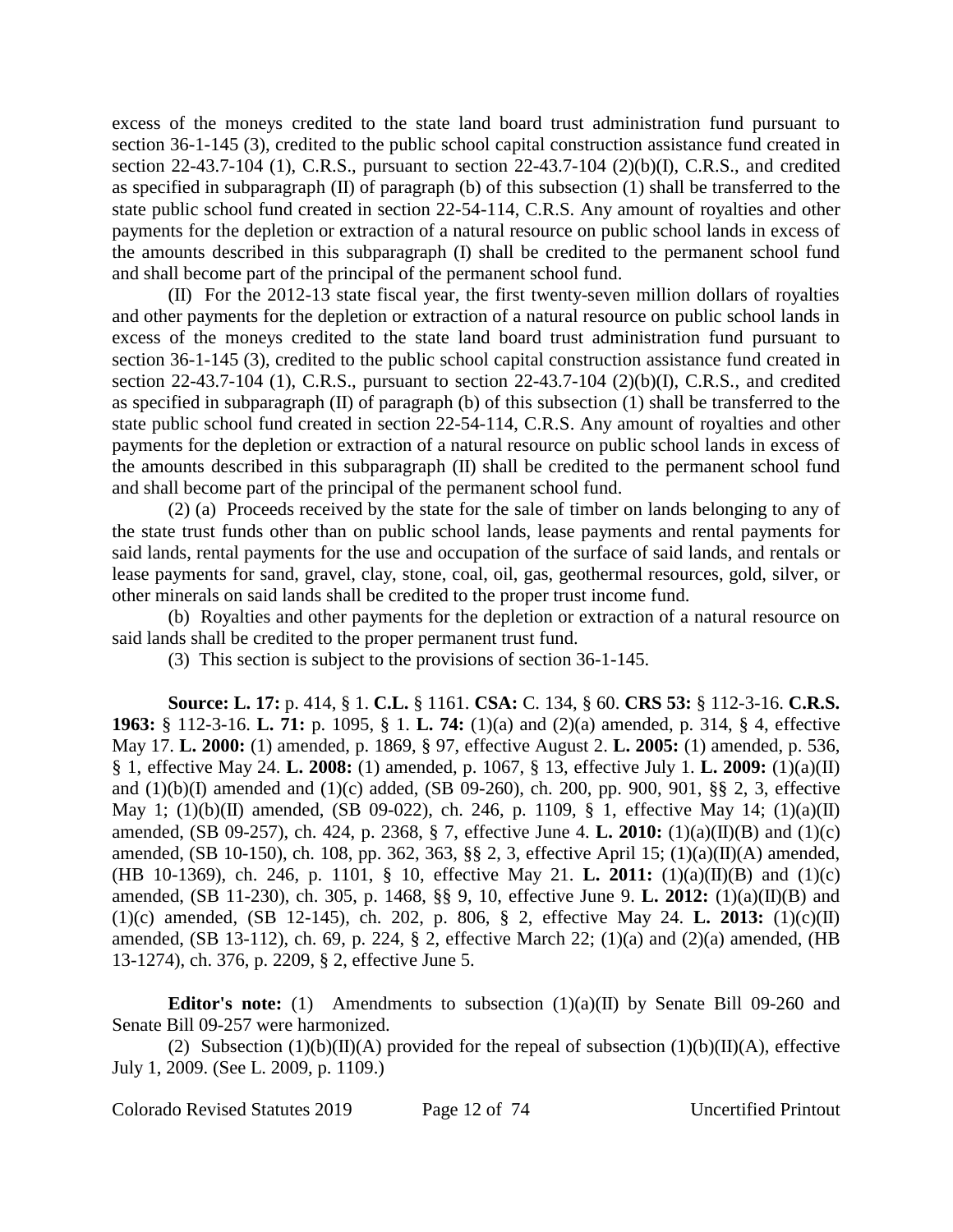**Cross references:** (1) For the public school income fund, as credited to the state public school fund, see § 22-54-114; for the public school fund, see §§ 3 and 5 of art. IX, Colo. Const., and article 41 of title 22; for the permanent school fund, see § 14 of the Enabling Act of the Colo. Const.

(2) For the legislative declaration in the 2011 act amending subsections  $(1)(a)(II)(B)$  and (1)(c), see section 1 of chapter 305, Session Laws of Colorado 2011.

**36-1-117. Leases, rentals payable in advance.** All leases of state or school land shall be conditioned upon the payment of rent in advance, and the violation of this condition shall work a forfeiture of the lease, at the option of the state board of land commissioners, after thirty days' notice to the lessees. Notice shall be sent to the last-known post office address of the lessee, as given by the lessee to the director of the state board of land commissioners.

**Source: L. 19:** p. 642, § 9. **C.L.** § 1162. **CSA:** C. 134, § 61. **CRS 53:** § 112-3-17. **C.R.S. 1963:** § 112-3-17. **L. 97:** Entire section amended, p. 840, § 13, effective May 21.

**36-1-118. Terms of leasing - renewals - sale of leased land.** (1) (a) The public lands of the state may be leased by the state board of land commissioners in such manner and to such persons as will be consistent with article IX of the constitution of the state of Colorado. A lease of lands for grazing or agricultural purposes shall be for a period of ten years unless an alternate term is agreed to by the board and the lessee.

(b) (I) Except as otherwise provided in subparagraph (II) of this paragraph (b), in determining the renewal of any expiring lease, the board shall consider, among other things, the care and use given the land and the development work done by the lessee in conserving and promoting the productivity thereof and in promoting benefit for the trusts.

(II) In determining the renewal or termination of an expiring agricultural or grazing lease, or the sale or exchange of land for agricultural or grazing purposes, the board shall consider the benefit that continued agricultural and grazing use of the land contributes to the purposes of the respective trusts by the preservation of the stability of the local community, the revenue provided for trust purposes, and the lessee's stewardship of the land.

(c) Before land is leased to anyone other than the present lessee for agricultural or grazing uses, the present lessee shall be given ten days' notice to begin negotiations and ninety days to complete negotiations with the state board of land commissioners concerning a new lease. The board shall not lease land that is being leased for agricultural or grazing uses to anyone other than the present lessee for agricultural or grazing uses unless the board and lessee fail to agree on lease terms, the present lessee does not wish to renew his or her lease, or the present lessee has failed to comply with any provision of the lease. If the land will not continue to be leased for agricultural or grazing purposes, the board shall find that the benefit of continued agricultural and grazing use of the land is outweighed by the benefit that will be provided by the new use and that continued agricultural or grazing use is incompatible with other purposes for which the land is to be leased.

(d) For agricultural or grazing leases expiring on or after July 1, 1998, the board shall provide the lessee with written notice, one year prior to the expiration of such lease, of its intent not to renew the lease for agricultural or grazing uses.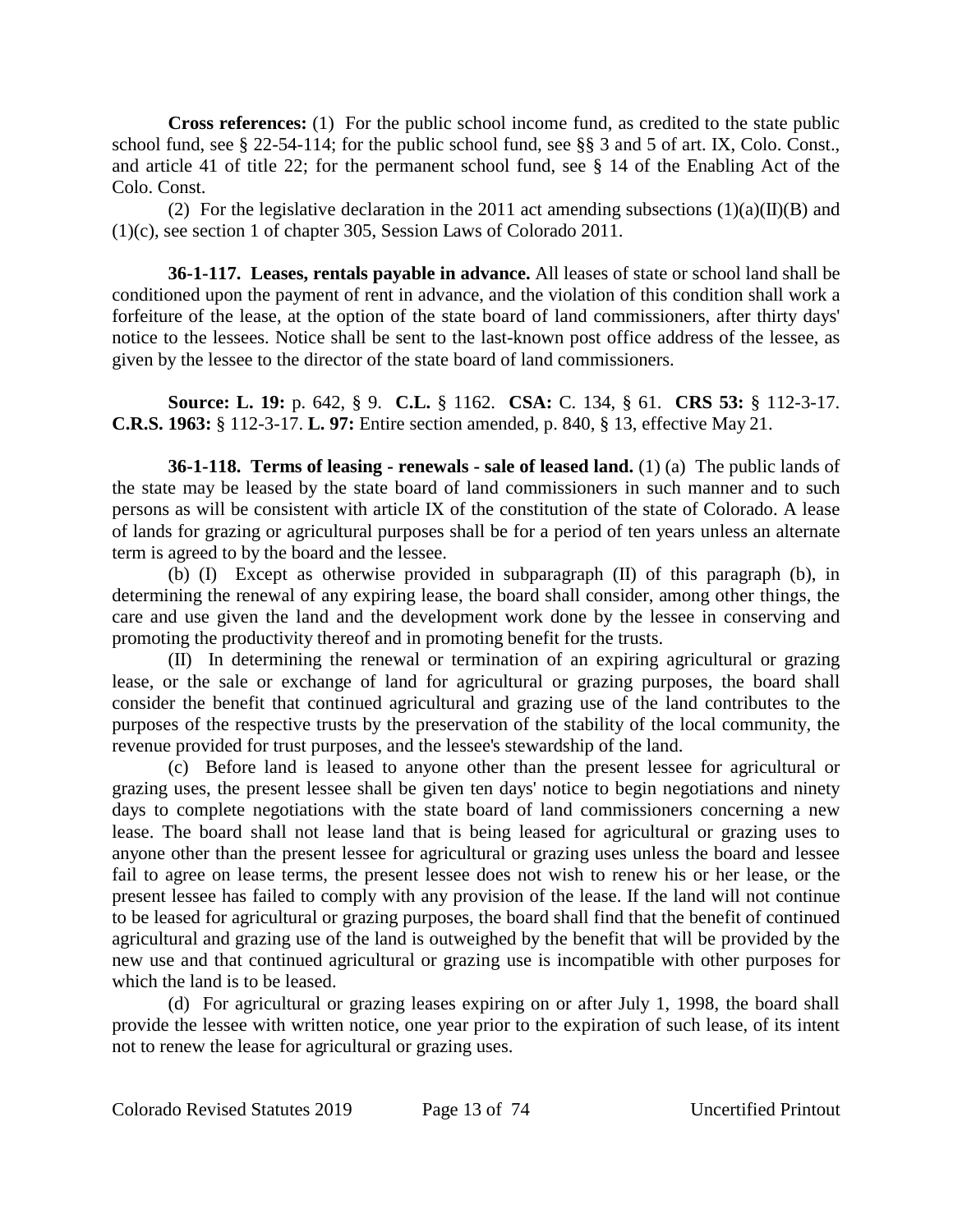(1.5) In entering into lease agreements for agricultural use of any land of the state, the state board of land commissioners shall include in such leases terms, incentives, and lease rates that will promote sound stewardship and land management practices, long-term agricultural productivity, and community stability.

(2) Prior to the quarter period beginning April 1, 1955, and prior to each quarter period thereafter, the board shall make a listing of all grazing and other agricultural leases which expire within the second succeeding quarter period thereafter, giving a description of the land leased, the name of the lessee, and the expiration date of the lease. At least five days prior to the beginning of each such quarter period, a copy of such listing shall be certified to and transmitted by the board to the county clerk and recorder of each county in which any such land to be leased is situate and shall, by said county clerk and recorder, immediately upon receipt thereof, be posted in the courthouse in a conspicuous place to which the public has access and kept so posted until all leases listed thereon have expired. A copy of such quarterly listing shall also be posted at the times above provided in the main office of the state board of land commissioners, available for public inspection.

(3) (a) All applications to lease or to renew a lease shall be made in writing to the board, stipulating the rental the applicant is willing to pay, and under such other regulations, not in conflict with the law, as the board may prescribe.

(b) The board shall require from any applicant for a lease that he give evidence of his responsibility to carry out the terms of the lease. Any applicant, except the present lessee, shall deposit with his application a sum of money equal to the first annual rental offered in his application.

(c) The board shall also require that an applicant state under oath the total acreage of agricultural or grazing land, if any, owned and to be operated by him in connection with the land to be leased, and the intended use, during the term of the lease, of both such private land, if any, and public land, either as to agricultural products to be produced thereon or as to the carrying capacity of such lands in terms of the number of livestock such tracts are expected to reasonably support; and, if a renewal, a history, for such period of time as prescribed by the board, of the past use of both such private land, if any, and public land, as to agricultural products produced and the number of livestock grazed thereon.

(4) (a) The board may, in its discretion, offer for sale any land leased at any time during the term of the lease as though said lease had not been executed, or it may withdraw such land from sale during the full term of the lease; except that the board may not sell or exchange land subject to a lease for agricultural or grazing purposes during the term of the lease unless the board complies with the requirements of paragraph (d) of subsection (1) of this section and paragraph (b) of this subsection (4). The board shall subject the sale or exchange of land currently leased for agricultural or grazing purposes to the continuation of the terms of the current lease unless the lessee agrees otherwise, the board or third party buys out the lease at a price equal to the current year's lease rate for each year, or fraction thereof, remaining in the lease, or unless subjecting the sale or exchange of such land to the current lease terms would violate article IX of the constitution of the state of Colorado. In any event, the board may cancel or terminate the lease on land subject to the lease up to a total of eighty acres during the term of the lease without payment as long as such cancellation or termination is done in compliance with paragraph (d) of subsection (1) of this section.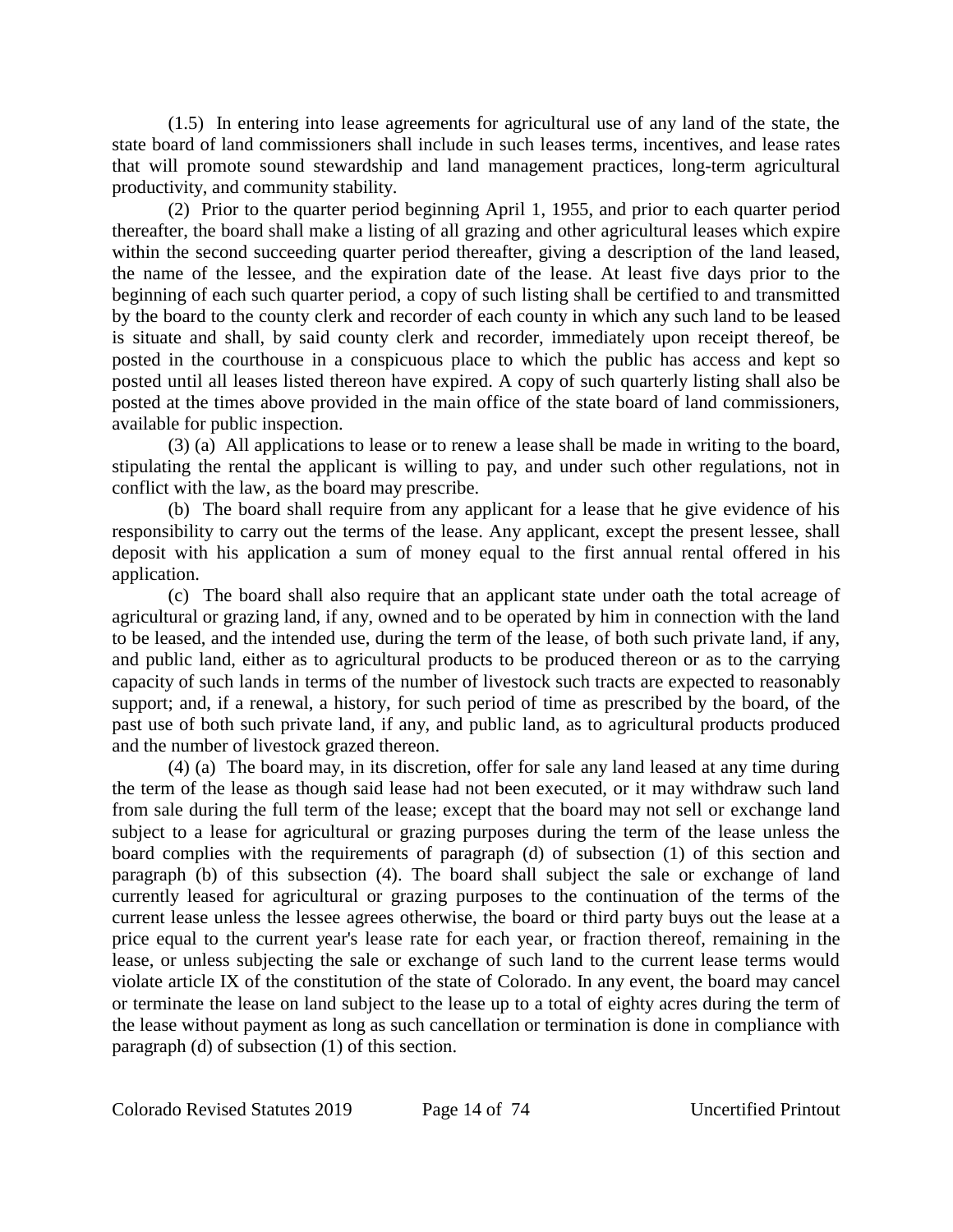(b) If the board determines that all or a portion of land being leased for agricultural or grazing purposes may be offered for sale or nonsimultaneous exchange, and if the agricultural or grazing lessee is in compliance with the provisions of the lease, and if the lessee is in attendance or represented on the day of sale or at the bid opening for nonsimultaneous exchange of the land, the lessee may exercise his or her rights pursuant to this paragraph (b) to match the highest bid received. The lessee shall have the right to offer matching bids until such time as the high bidder refuses to raise the bid or until the lessee decides not to match the bid, whichever first occurs. If the successful bidder fails to comply with the terms of the sale or nonsimultaneous exchange, the next-highest bidder shall be offered the land without further auction process.

(5) The board may cancel and terminate any lease at any time if it finds that a lessee has violated any of the provisions of the lease or made any false statement in the application therefor.

(6) The board shall as soon as practicable, and not more than thirty days after the close of every quarter period, post, in the main office of the board, a complete listing of leases executed during that quarter period, together with rental figures for the same.

(7) The board may cancel and terminate any lease or other use of state lands procured through fraud, deceit, or misrepresentation.

**Source: L. 19:** p. 643, § 10. **C.L.** § 1163. **CSA:** C. 134, § 62. **L. 45:** p. 523, § 2. **CRS 53:** § 112-3-18. **L. 55:** p. 681, § 1. **C.R.S. 1963:** § 112-3-18. **L. 76:** (2) amended, p. 749, § 1, effective February 20. **L. 97:** (1.5) added, p. 840, § 14, effective May 21; (1), (4), and (5) amended and (7) added, p. 1151, § 1, effective May 28.

**36-1-118.3. Immunity from civil liability.** A lessee of public trust lands and the lessee's agents and employees are immune from civil liability for or on account of damages or injuries to any person resulting from the board's allowing access to the leased trust land by the public for recreational or wildlife purposes without the lessee's approval so long as the damages or injuries are not the result of lessee's or lessee's agents or employees willful or wanton conduct or gross negligence. Assent by the lessee to any plan approved by the board that allows access over which the lessee has no control does not constitute approval by the lessee.

**Source: L. 97:** Entire section added, p. 1153, § 2, effective May 28.

**36-1-118.5. Lease-purchase agreements for commercial real property - state board of land commissioners lease-purchase fund - legislative declaration - definition - repeal.** (1) The general assembly hereby finds and declares that:

(a) The state board of land commissioners lacks a consistent mechanism to make investments in large, economically viable commercial real property holdings;

(b) The state could operate more efficiently if reasonably priced, well-situated lease space were available;

(c) The state board of land commissioners can generate reasonable and consistent revenues for the state school lands by acquiring commercial real property and leasing space to state agencies and other tenants; and

(d) It is the general assembly's intent that annual payments on lease-purchase agreements that the state board of land commissioners instructed the state treasurer to enter into pursuant to

Colorado Revised Statutes 2019 Page 15 of 74 Uncertified Printout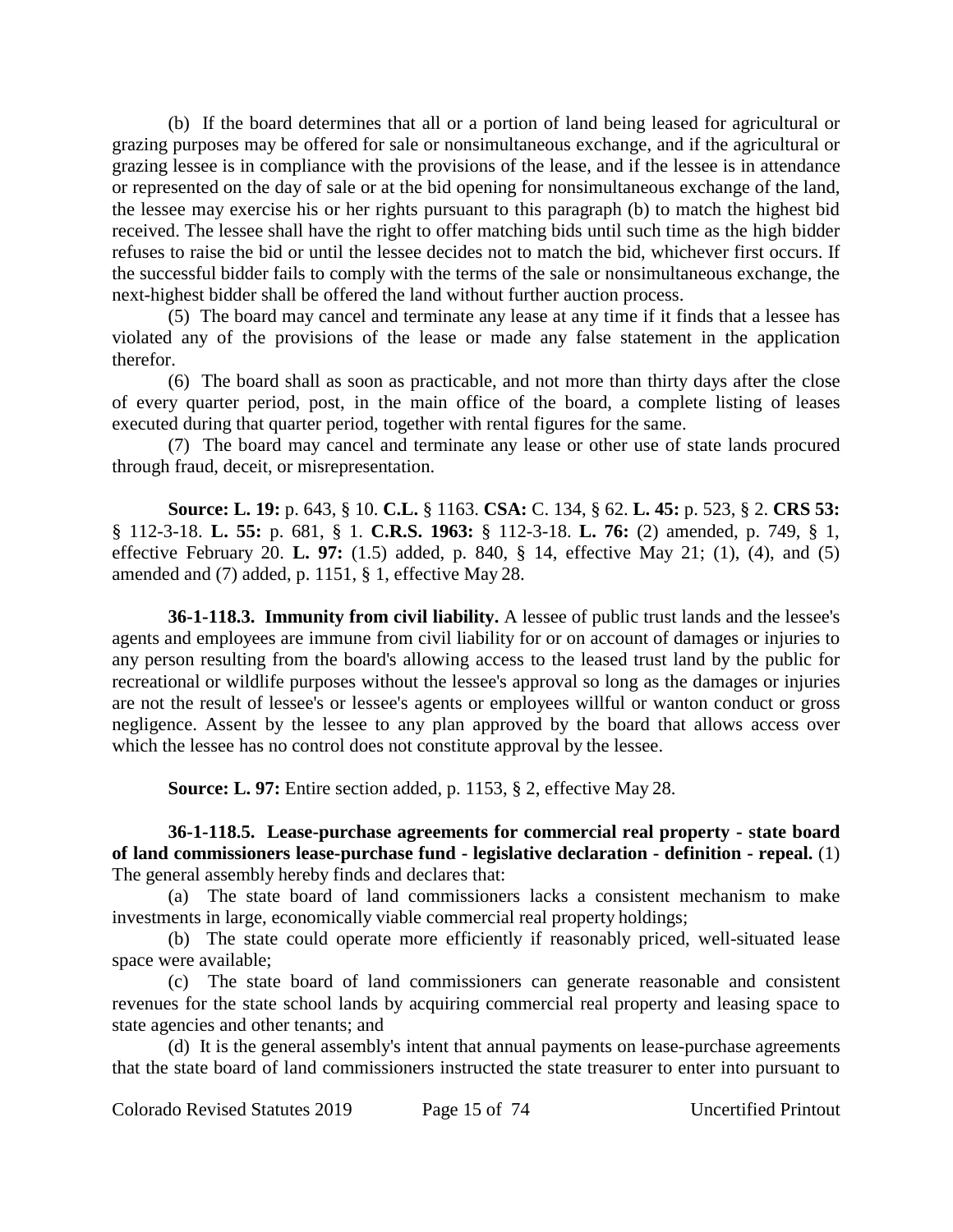this section be made solely from the state board of land commissioners lease-purchase fund with transfers first from commercial real property revenues, second from the reserve established in the state board of land commissioners lease-purchase fund, and, in the event of any shortfall, from the state board of land commissioners investment and development fund.

(2) (a) Notwithstanding the provisions of section 24-82-801, C.R.S., the state board of land commissioners may instruct the state treasurer to enter into lease-purchase agreements on behalf of the state school lands for the acquisition, construction, renovation, and improvement of commercial real property that the board will then offer as lease space for state agencies or other tenants only if:

(I) The state board of land commissioners has reviewed the leased space needs for state agencies with the office of the state architect;

(II) The state board of land commissioners has evaluated the project with the assistance of the office of the state architect and the office of state planning and budgeting against the capitol complex master plan if the project is related to capitol complex leased space needs;

(III) The projected annual rent costs of the state agencies that will be located in the property plus any current rental payment or rental payment projected to be received from other nonstate agency tenants for each fiscal year during the maximum term of the proposed leasepurchase agreement will exceed the annual lease-purchase payment for the property;

(IV) A financial plan for the lease-purchase transaction that includes the items described in paragraph (c) of this subsection (2) has been approved by the office of state planning and budgeting and reviewed and recommended by the capital development committee of the general assembly pursuant to subsection (3) of this section;

(V) The state board of land commissioners approves the terms of the lease-purchase agreements and any ancillary agreements;

(VI) The state board of land commissioners ensures that the agreements for the leasepurchase transaction accurately reflect the financial plan approved by the office of state planning and budgeting and the capital development committee; and

(VII) The state controller has approved all agreements pursuant to section 24-30-202, C.R.S.

(b) For purposes of this subsection (2), "annual rent costs" means base rent typically found in the leased space line item in the general appropriation bill plus all operation, maintenance, and related costs paid to a lessor or other third party.

(c) The financial plan must include all necessary parameters of the lease-purchase agreement, including but not limited to leased-space needs, subleasing agreements, income, expenses, capital maintenance costs, interest rates, reserve requirements, amortization, expected return on investment, and overall benefit to the permanent school fund as related to the state board's duties enumerated in section 10 of article IX of the state constitution. The financial plan must also include any other financial consideration that the office of state planning and budgeting or the capital development committee might request after their review of the financial plan. The state board may utilize the services of the state's financial advisors in order to prepare the financial plan.

(d) The state board shall adopt a policy that at minimum specifies that leased space is available to a state agency through the application of this section when such a leased space arrangement is mutually beneficial to the state board and the state agency seeking to lease space.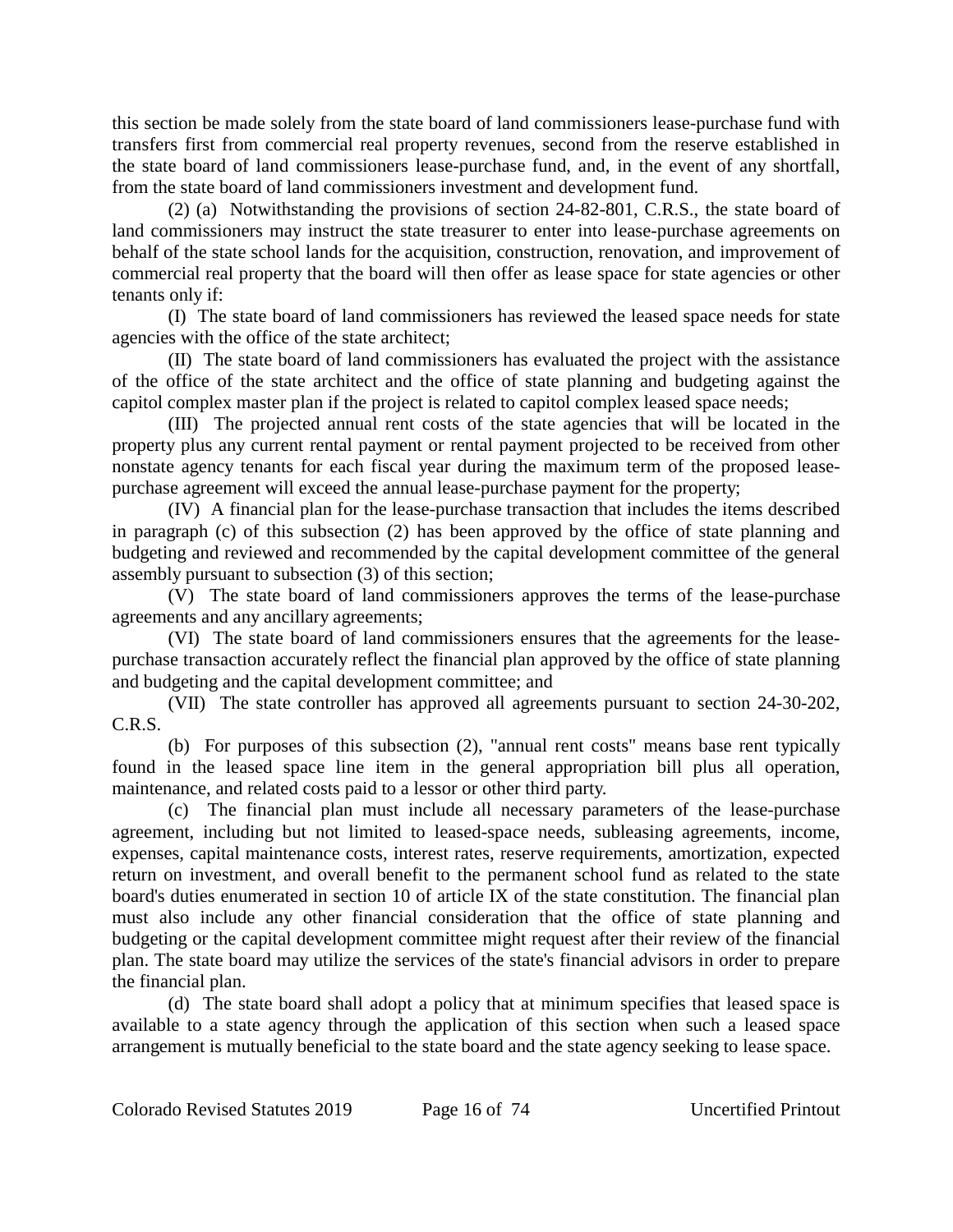(e) The state treasurer shall issue the lease-purchase agreements as specified in section 24-36-121, C.R.S.

(3) If the office of state planning and budgeting approves the financial plan, it shall submit the financial plan to the capital development committee of the general assembly. The capital development committee shall review the financial plan and refer its recommendations regarding the financial plan, with written comments, to the state board of land commissioners.

(4) (a) The maximum total amount of annual lease payments of principal and interest payable by the state during any fiscal year under the terms of all outstanding lease-purchase agreements entered into by the state treasurer as instructed by the state board pursuant to this section may not exceed the lesser of:

(I) The total amount of annual lease payments of principal and interest required to be paid per fiscal year on all outstanding lease-purchase agreements so long as the principal portions of the outstanding lease-purchase agreements do not exceed fifty million dollars; or

(II) Five million dollars per fiscal year in total annual lease payments of principal and interest required to be paid on all outstanding lease-purchase agreements.

(b) The term of any lease-purchase agreement entered into by the state treasurer as instructed by the state board pursuant to this section may not exceed the shorter of the remaining useful life of the building or twenty-five years.

(c) Annual payments on lease-purchase agreements that the state board of land commissioners instructed the state treasurer to enter into pursuant to this section must be made solely from the state board of land commissioners lease-purchase fund with transfers first from the commercial real property operating fund created in section 36-1-153.7, second from the reserve described in paragraph (d) of subsection (7) of this section, and, in the event of any shortfall, from the state board of land commissioners investment and development fund created in section 36-1-153.

(5) A lease-purchase agreement entered into by the state treasurer on behalf of the state board pursuant to this section shall provide that all payment obligations of the state under the agreement are subject to annual appropriation by the general assembly and that obligations are not deemed or construed as creating an indebtedness of the state within the meaning of any provision of the state constitution or the laws of the state concerning or limiting the creation of indebtedness by the state and do not constitute a multiple fiscal year direct or indirect debt or other financial obligation of the state within the meaning of section 20 (4) of article X of the state constitution.

(6) (a) A lease-purchase agreement entered into by the state treasurer on behalf of the state board pursuant to this section may contain such terms, provisions, and conditions as the state treasurer deems appropriate. The provisions shall allow the board, on behalf of the state school lands, to receive title to the commercial real property that is the subject of the agreement on or prior to the expiration of the entire term of the agreement, including all optional renewal terms. Such lease-purchase agreement may further provide for the issuance, distribution, and sale of instruments evidencing rights to receive rentals and other payments made and to be made under the agreement. Such instruments shall not be notes, bonds, or any other evidence of indebtedness of the state within the meaning of any provision of the state constitution or the laws of the state concerning or limiting the creation of indebtedness by the state. Interest paid under a lease-purchase agreement, including interest represented by such instruments, is exempt from Colorado income tax.

Colorado Revised Statutes 2019 Page 17 of 74 Uncertified Printout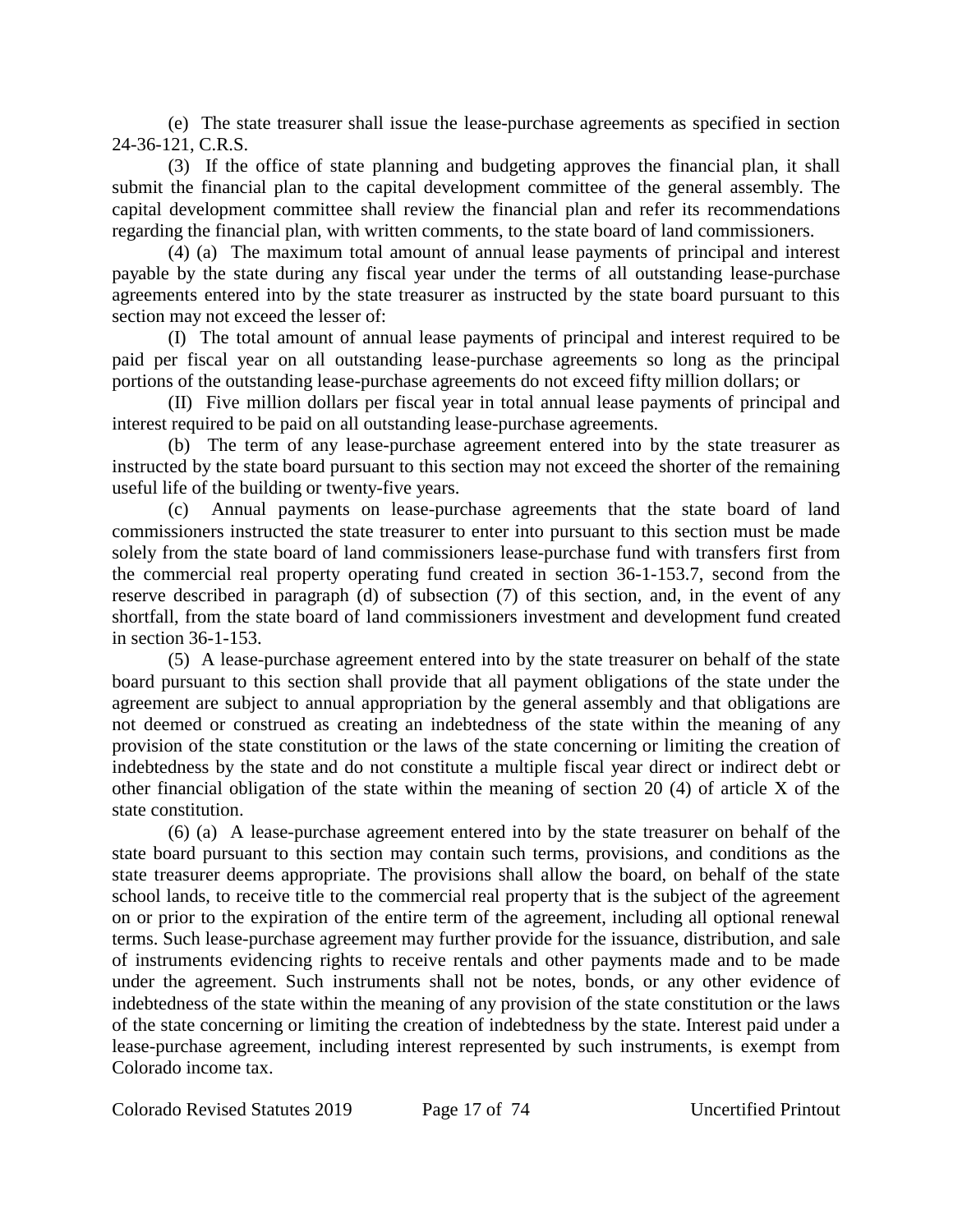(b) A lease-purchase agreement entered into by the state treasurer on behalf of the state board pursuant to this section may require the state to provide insurance; except that no insurance is authorized that would cause the annual lease-purchase payment to exceed the annual rent costs of the state agencies prior to the lease-purchase agreement plus any rent projected to be received from other nonstate agency tenants.

(c) Any provision of the fiscal rules promulgated pursuant to section 24-30-202 (1) and (13), C.R.S., that the state controller deems to be incompatible or inapplicable with respect to a lease-purchase agreement entered into by the state treasurer on behalf of the state board pursuant to this section or any ancillary agreement may be waived by the state controller or his or her designee.

(d) If a lease-purchase agreement entered into by the state treasurer on behalf of the state board pursuant to this section is executed, during the term of the lease-purchase agreement, moneys that at the time of the execution are appropriated to a state agency for rental payments shall be transferred to the commercial real property operating fund created in section 36-1-153.7.

(7) (a) The state board of land commissioners lease-purchase fund is hereby created in the state treasury. The principal of the fund consists of:

(I) Transfers from the commercial real property operating fund created in section 36-1- 153.7 as directed by the state board;

(II) Transfers from the state board of land commissioners investment and development fund created in section 36-1-153 as directed by the state board; and

(III) Other revenues as requested by the state board and approved by the general assembly.

(b) All interest and income earned on the deposit and investment of moneys in the state board of land commissioners lease-purchase fund are credited to the fund and may not be transferred to the general fund or any other fund at the end of any fiscal year. Any uncommitted fund balance at the end of a fiscal year, not including any amount held in reserve as required in paragraph (d) of this subsection (7), is transferred to the permanent school fund.

(c) Moneys in the state board of land commissioners lease-purchase fund are subject to annual appropriation by the general assembly in the capital section of the annual general appropriation act to make lease or other payments required by lease-purchase agreements entered into pursuant to this section.

(d) For each fiscal year commencing on or after July 1, 2014, a reserve consisting of ten percent of the principal of all outstanding lease-purchase agreements entered into pursuant to this section must be maintained. The reserve may only be expended upon a specific appropriation by the general assembly to meet any lease-purchase payments required by lease-purchase agreements entered into pursuant to this section if there are insufficient revenues to cover the lease payment. The reserve must be replenished within three years of expenditure.

(e) The state controller shall, in cooperation with the state board and the state treasurer, establish accounts in the state board of land commissioners lease-purchase fund as necessary to ensure the proper accounting for all lease-purchase transactions.

(8) Net revenue from the disposal of the commercial real property originally acquired through a lease-purchase agreement authorized in this section shall be reinvested in land pursuant to the provisions of section 36-1-124.5.

(9) (a) (I) No later than November 1, 2013, and no later than each November 1 thereafter, the state board shall present a financial report regarding this section to the joint

Colorado Revised Statutes 2019 Page 18 of 74 Uncertified Printout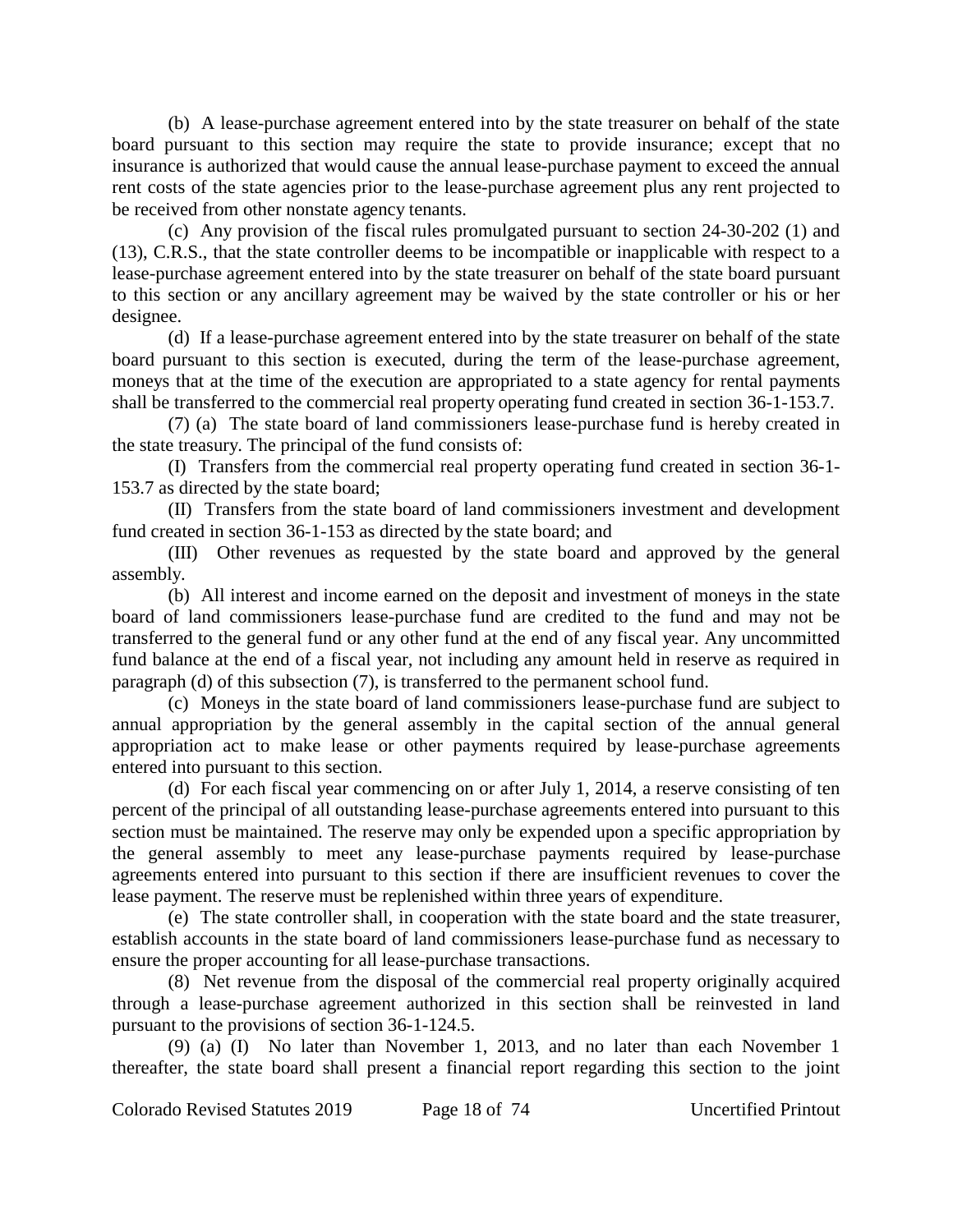budget committee and to the leadership of the senate and the house of representatives of the general assembly.

(II) This paragraph (a) is repealed, effective July 1, 2023.

(b) The state auditor shall conduct or cause to be conducted a performance audit of the lease-purchase program authorized by this section. The state auditor shall submit findings, conclusions, and recommendations resulting from the performance audit to the members of the legislative audit committee, the members of the joint budget committee, and the members of the capital development committee, or any successor committees, no later than twelve months after the issuance of the first lease-purchase agreement.

**Source: L. 2013:** Entire section added, (HB 13-1274), ch. 376, p. 2210, § 3, effective June 5. **L. 2015:** (2)(a)(I) and (2)(a)(II) amended, (SB 15-270), ch. 296, p. 1221, § 22, effective June 5.

**36-1-119. Purchase of improvements.** (1) Should anyone lease, purchase, or receive through an exchange any of the lands belonging to the state upon which there are authorized improvements belonging to the lessee, the new owner or new lessee shall pay the former lessee for such authorized improvements. Before a lease shall issue or before title to the land is conveyed or exchanged, the new owner or new lessee shall file in the office of the state board of land commissioners a receipt showing that the value of the improvements, as agreed upon by the parties or established by the state board, has been paid to the owner thereof in full or shall make satisfactory proof that he or she has tendered to such owner the value of the improvements so agreed upon or established by the board.

(2) Should the state board terminate or cancel a lease of state lands upon which there are authorized improvements belonging to the lessee, the board shall pay the value of the authorized improvements established by the board to the lessee subject to available funding for such purpose and subject to the lessee having satisfied all outstanding obligations to the state in relation to the lease, or unless otherwise agreed to by the lessee, or unless the value of the authorized improvements is paid by a third party.

**Source: L. 19:** p. 643, § 11. **C.L.** § 1164. **CSA:** C. 134, § 63. **CRS 53:** § 112-3-19. **C.R.S. 1963:** § 112-3-19. **L. 75:** Entire section amended, p. 222, § 76, effective July 16. **L. 97:** Entire section amended, p. 1153, § 3, effective May 28.

**36-1-120. Leases - lands in city limits.** Lands within city boundaries may be leased for a term not exceeding fifty years.

**Source: L. 19:** p. 644, § 12. **C.L.** § 1165. **CSA:** C. 134, § 64. **CRS 53:** § 112-3-20. **C.R.S. 1963:** § 112-3-20. **L. 97:** Entire section amended, p. 841, § 15, effective May 21.

**36-1-120.5. Land subject to development - leases.** (1) The general assembly hereby finds and declares that some of the public lands under the direction, control, and disposition of the state board of land commissioners are within the path of impending development and therefore are of unique economic value to the state for the funding of public schools. The general assembly recognizes that the state board of land commissioners needs flexibility to manage such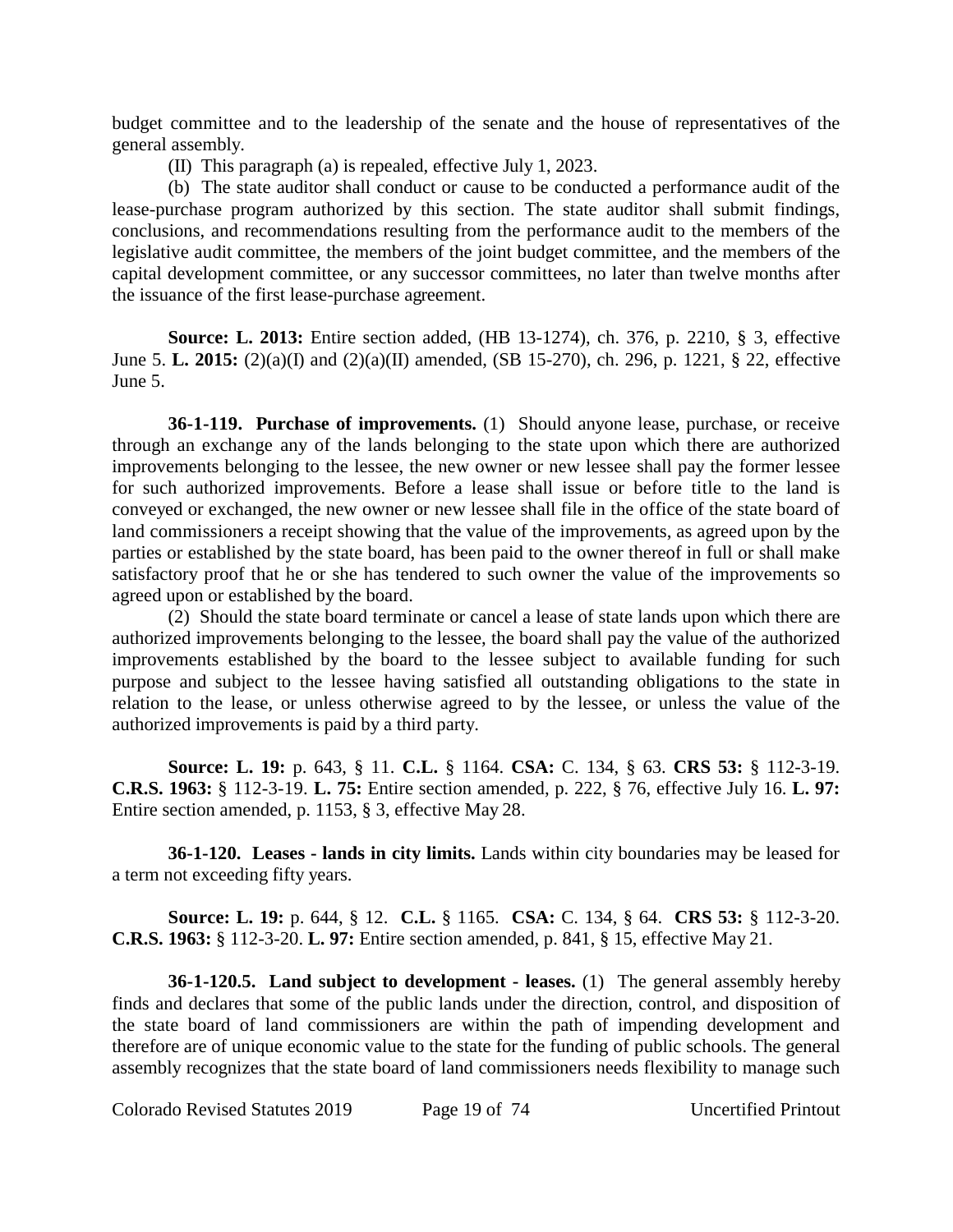lands so as to comply with the requirements of sections 9 and 10 of article IX of the state constitution, to prevent undue speculation by others on public lands under the control of the state board of land commissioners, and to protect the public's interest in such lands.

(2) Any lease of public lands under the control of the state board of land commissioners when such land is subject to development shall be in accordance with the provisions of this section. For purposes of this section, "land subject to development" means land which, because of its location or other characteristics, is determined by the state board of land commissioners to be suitable for commercial, industrial, or residential uses.

(3) The lessee of lands subject to development shall meet all federal, state, and local land use regulations, and the terms of a lease shall encourage the lessee to obtain the maximum economic recovery from the development of such lands. Local land use and other applicable local regulations shall not be applied in a discriminatory manner to public lands under the control of the state board of land commissioners.

(4) Any local land use regulation or other local regulation to the contrary notwithstanding, the appropriation and development of water associated with public lands under the control of the state board of land commissioners shall be pursuant solely to applicable laws of the state and the federal government.

(5) In addition to any other payments made by the lessee to the state, the lessee shall pay to all affected governmental entities an amount equal to the amount which would be owed for property taxes if the real property involved were privately owned. This amount shall be based on what the valuation for assessment of the underlying land would be if it were privately owned. These payments in lieu of taxes shall be made at the same time and in the same manner as real property taxes. If a lease commences or ends at other than the beginning of the calendar year, the payment in lieu of taxes shall be prorated for the year involved. Nothing in this section shall affect the authority of government entities to levy and collect property taxes upon privately owned improvements located upon public lands under the control of the state board of land commissioners.

(6) Until the state board of land commissioners leases for development purposes state lands under its control, no land used for agricultural purposes, grazing, forestry, mining, oil and gas production or exploration, or other similar uses shall be considered land subject to development; except that nothing in this subsection (6) shall be construed to limit the authority of the state board of land commissioners to impose conditions upon the lease of public lands under its direction and control, subject to all other requirements of law.

**Source: L. 87:** Entire section added, p. 1291, § 1, effective May 25. **L. 97:** (1) amended, p. 841, § 16, effective May 21.

**36-1-121. Trespass - penalty - bond.** (1) Any corporation, company, or person using or occupying any state or school lands without lease, and any corporation, company, or person who shall use or occupy state or school lands for more than thirty days after the cancellation or expiration of a lease, and any corporation, company, or person who constructs a reservoir, ditch, railroad, public highway, telegraph or telephone line, or in any manner occupies or enters upon lands belonging to the state, without first having secured the authority and permission of the state board of land commissioners to so occupy the land for such purpose, shall be regarded as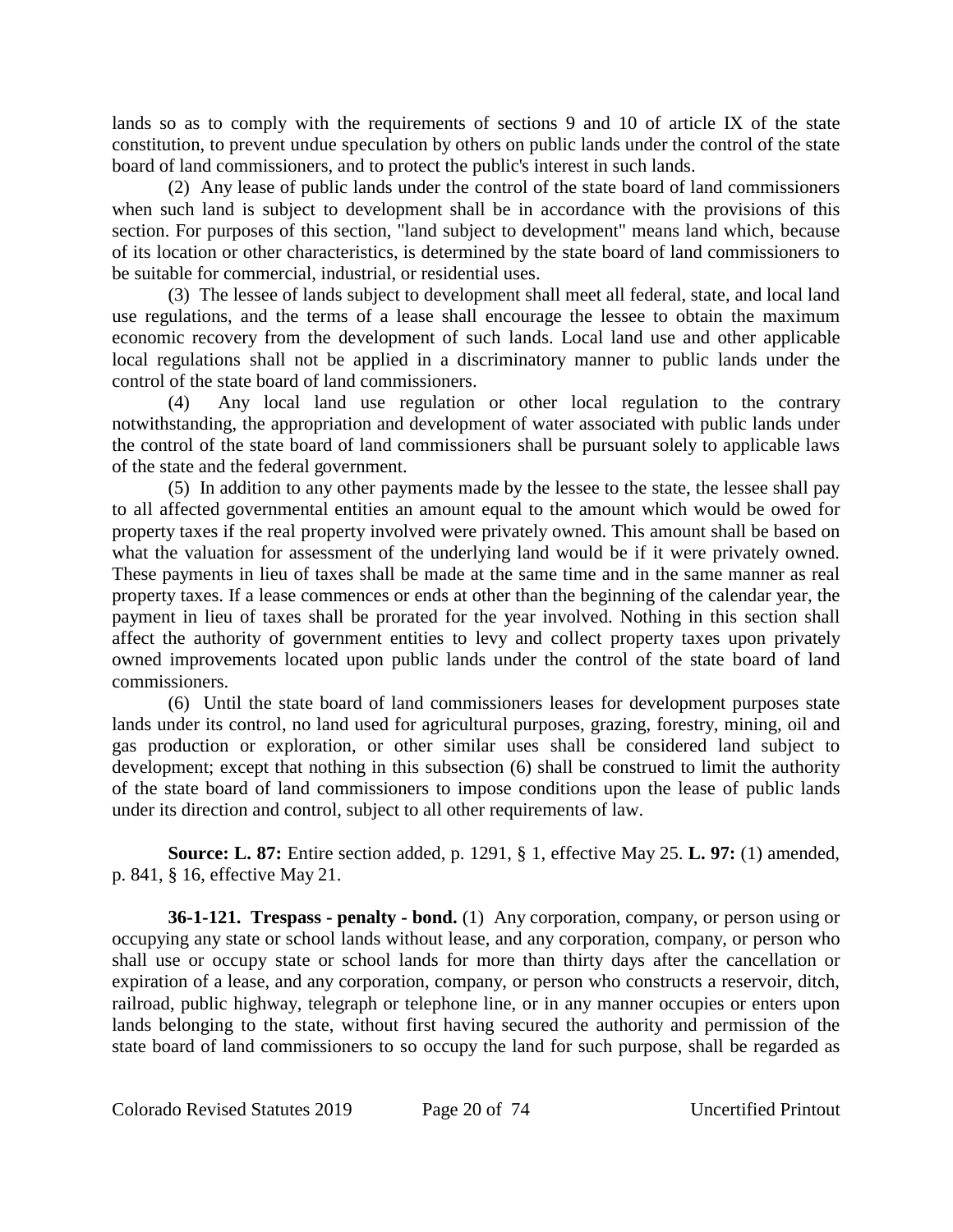trespassers and, upon conviction thereof, shall be punished by a fine of not less than twenty-five dollars nor more than one hundred dollars, and each day shall be considered a separate offense.

(2) In each case, where a bond has been furnished to the state board of land commissioners, the surety of the lessee shall be equally liable with the lessee, and, in addition to the foregoing penalty, the state shall be allowed to collect as rental for the use of such lands a sum equal to the appraised value thereof for rental purposes, as fixed by the state board of land commissioners. All suits under the provisions of this article shall be instituted under the direction of the attorney general, in the name of the people of the state of Colorado.

**Source: L. 19:** p. 644, § 13. **C.L.** § 1166. **CSA:** C. 134, § 65. **CRS 53:** § 112-3-21. **C.R.S. 1963:** § 112-3-21. **L. 97:** (2) amended, p. 841, § 17, effective May 21.

**36-1-122. Platting and sale in lots and blocks.** The state board of land commissioners may cause any portion of the state or school lands to be laid out in lots and blocks or other tracts by a recorded plat to be sold at public auction or exchanged.

**Source: L. 19:** p. 646, § 15. **C.L.** § 1168. **CSA:** C. 134, § 67. **L. 49:** p. 533, § 3. **CRS 53:** § 112-3-23. **C.R.S. 1963:** § 112-3-23. **L. 97:** Entire section amended, p. 842, § 18, effective May 21.

### **36-1-123. Purchase of necessary land by U.S. (Repealed)**

**Source: L. 19:** p. 646, § 16. **C.L.** § 1169. **CSA:** C. 134, § 68. **CRS 53:** § 112-3-24. **C.R.S. 1963:** § 112-3-24. **L. 97:** Entire section repealed, p. 842, § 19, effective May 21.

**36-1-123.5. Sale or lease of state lands for federal military real property expansion.** No state lands shall be sold or leased to the United States department of defense or any other unit of federal government if such sale or lease has the purpose or effect of expanding the Piñon Canyon maneuver site.

**Source: L. 2009:** Entire section added, (HB 09-1317), ch. 381, p. 2073, § 4, effective June 2.

**36-1-124. Sale of state lands.** (1) The state board of land commissioners may at any time direct the sale of any state lands, except as provided in this article, in such parcels as the board deems proper. Except as specified in section 36-1-124.3, all sales under this article, except those to the United States, shall be advertised in four consecutive issues of a weekly paper of the county in which the land is situated, if there is a weekly paper in the county, and, if not, then in a paper published in an adjoining county and in other papers as the board may direct.

(2) Except as specified in section 36-1-124.3, the advertisement shall state the time, place, and terms of sale and the minimum price fixed by the state board of land commissioners for each parcel, lot, block, or tract below which no bid shall be received. All patents and certificates of purchase issued before March 31, 1919, are validated. If any land is sold on which authorized improvements have been made by lessees, the improvements shall be appraised under the direction of the board. When lands on which such improvements have been made are sold,

Colorado Revised Statutes 2019 Page 21 of 74 Uncertified Printout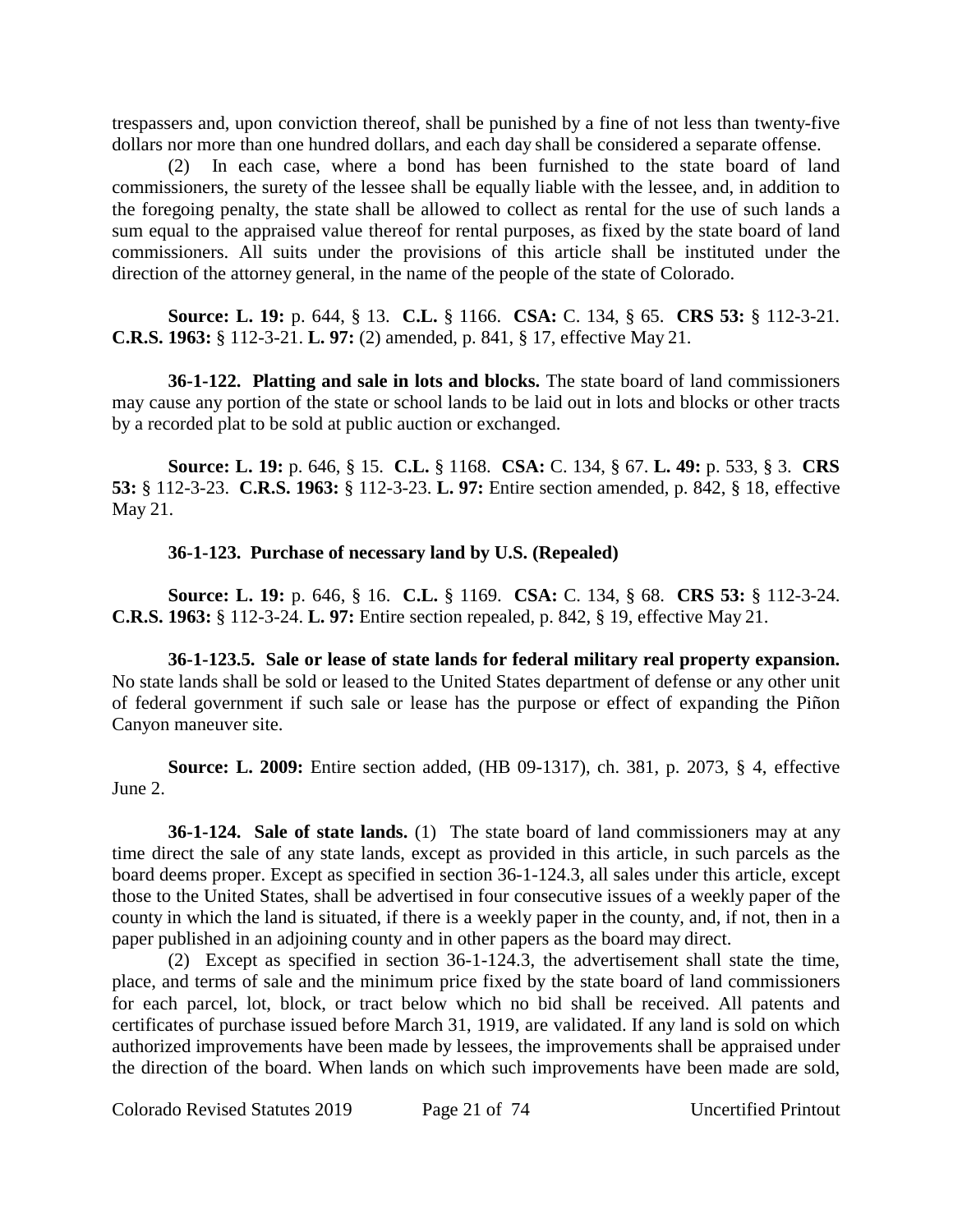the purchasers, if other than the owner of the improvements, shall pay the appraised value of the improvements to the owner thereof, taking a receipt therefor, and such purchaser shall deposit such receipt with the board before such purchaser is entitled to a patent or certificate of purchase. All such receipts shall be filed and preserved in the office of the state board of land commissioners.

(3) After receipt of a notice authorized by section 24-33-107 (2)(a), C.R.S., identifying lands alleged to have a unique economic or environmental value to the public, the state board of land commissioners shall not proceed with the sale of any lands identified in such notice unless such notice is withdrawn pursuant to section 24-33-107 (2)(c), C.R.S., or unless and until authorized by resolution or act of the general assembly or for two years thereafter, whichever first occurs. Thereafter, all the requirements of this article as to manner and terms of sale of state lands shall be deemed to have been met with respect to any sale of state lands made to the department of natural resources pursuant to the provisions of section 24-33-107 and article 1 of title 38, C.R.S.

(4) After any lands are designated as being included as part of the long-term stewardship trust established in section 36-1-107.5, the state board of land commissioners shall not proceed with the sale or exchange of any lands so designated unless such lands are first removed from the trust pursuant to section 36-1-107.5.

**Source: L. 19:** p. 646, § 17. **C.L.** § 1170. **CSA:** C. 134, § 69. **L. 49:** p. 553, § 4. **CRS 53:** § 112-3-25. **C.R.S. 1963:** § 112-3-25. **L. 65:** p. 921, § 2. **L. 67:** p. 50, § 1. **L. 73:** p. 178, § 3. **L. 97:** (1) and (2) amended and (4) added, p. 842, § 20, effective May 21. **L. 2009:** (1) amended, (SB 09-022), ch. 246, p. 1110, § 2, effective May 14. **L. 2010:** (1) and (2) amended, (HB 10-1165), ch. 124, p. 411, § 1, effective April 15.

**Cross references:** For additional provisions concerning the sale of state lands, see article 5 of this title.

**36-1-124.3. Acquisition of state trust lands by governmental entities - repeal.** (1) The general assembly declares that its intent in enacting this section is to authorize the transfer of interests in land to local governments or special districts in exchange for fair and adequate consideration.

(2) If the state board of land commissioners seeks to dispose of a parcel of land to a local government or special district, the state board shall give public notice of its intent pursuant to subsection (3) of this section. Not less than sixty days after the date of notice, the state board shall meet in public session to hear and receive testimony and evidence concerning the proposed disposal. After giving full consideration to the testimony as well as its legal mandates, the state board shall vote whether to approve the transaction.

(3) For purposes of property disposals under this section, notice shall be published in four consecutive issues of a weekly paper of the county in which such land is situated, in such other papers as the state board of land commissioners may direct, and on the state board's public website. The state board shall directly notify, by e-mail if available, all lessees of the property and all governmental entities within whose boundaries the proposed transaction will take place. The notice shall identify the parcel, the local government or special district to receive the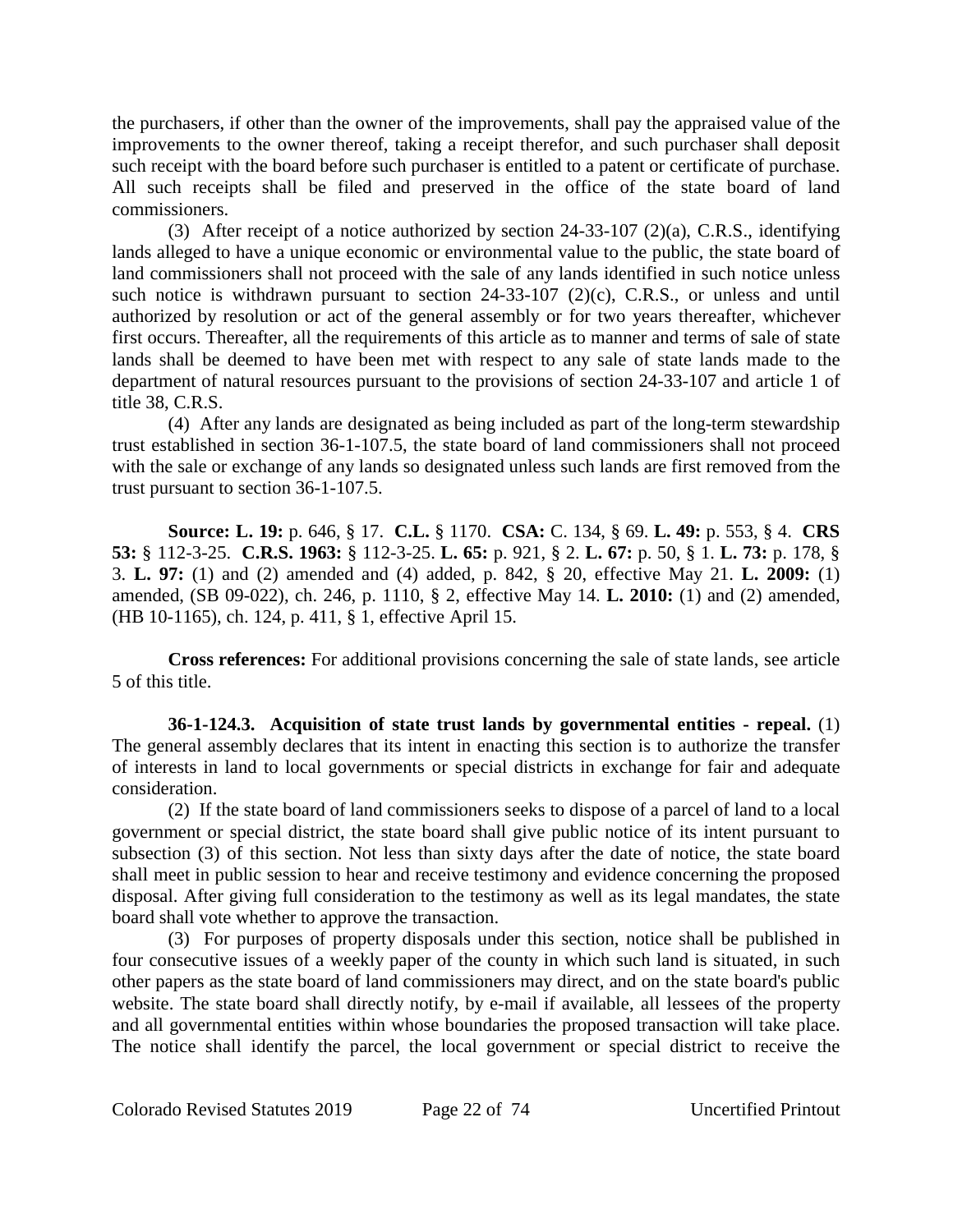property interest, the purpose and benefit of the disposal, and the time and location of the public hearing.

(4) The state board of land commissioners shall not complete more than two transactions pursuant to this section in a fiscal year. All disposals pursuant to this section shall:

(a) Be based on fair market value as determined by the state board that is consistent with an independent appraisal conforming to the uniform standards of professional appraisal practice standards; and

(b) Identify the purpose of the disposal of property as:

(I) Adding value to adjoining or nearby state trust property;

(II) Complying with valid local land use regulations as required by section 10 of article IX of the state constitution; or

(III) Benefitting state board operations.

(5) This section is repealed, effective July 1, 2020, unless the state board of land commissioners files a written report regarding all property disposals made pursuant to this section on January 6, 2020, to the general assembly as specified in section 24-1-136 (9), C.R.S.

**Source: L. 2010:** Entire section added, (HB 10-1165), ch. 124, p. 412, § 2, effective April 15. **L. 2015:** (5) amended, (HB 15-1212), ch. 174, p. 569, § 1, effective May 11.

**36-1-124.5. Nonsimultaneous exchanges of state trust lands - fund.** (1) The state board of land commissioners shall have the authority to undertake nonsimultaneous exchanges of land. For the purposes of section 22-41-101 (2), C.R.S., proceeds of land sold or otherwise disposed as part of a nonsimultaneous transfer pursuant to this section are not part of the designated trust fund until the nonsimultaneous transfer is completed pursuant to subsection (4) of this section.

(2) All revenues derived from the sale or other disposition of state trust land that is designated by the state board of land commissioners as being part of a nonsimultaneous exchange shall be transmitted by the director of the state board of land commissioners to the state treasurer who shall credit the same to a separate account in the nonsimultaneous state trust land exchange cash fund, which fund is hereby created. All interest derived from the deposit and investment of moneys in the fund shall be credited to the appropriate account in the fund. Moneys held in the fund shall not be used for the operating expenses of the board or for expenses incident to the disposition or acquisition of lands. Moneys in the fund are hereby continuously appropriated to the state board of land commissioners for the purposes of this section.

(3) Land that is designated by the state board of land commissioners to be purchased at the completion or partial completion of a designated nonsimultaneous exchange shall be paid for by moneys in the appropriate account in the fund.

(4) Upon a determination by the state board of land commissioners that a nonsimultaneous exchange is completed, but in any event no later than two years after the sale or other disposition of land designated as part of a nonsimultaneous exchange, any moneys remaining in a designated account in the fund shall be credited by the state treasurer to the trust fund maintained by the state treasurer for the proceeds of the trust lands disposed of or sold.

**Source: L. 97:** Entire section added, p. 843, § 21, effective May 21.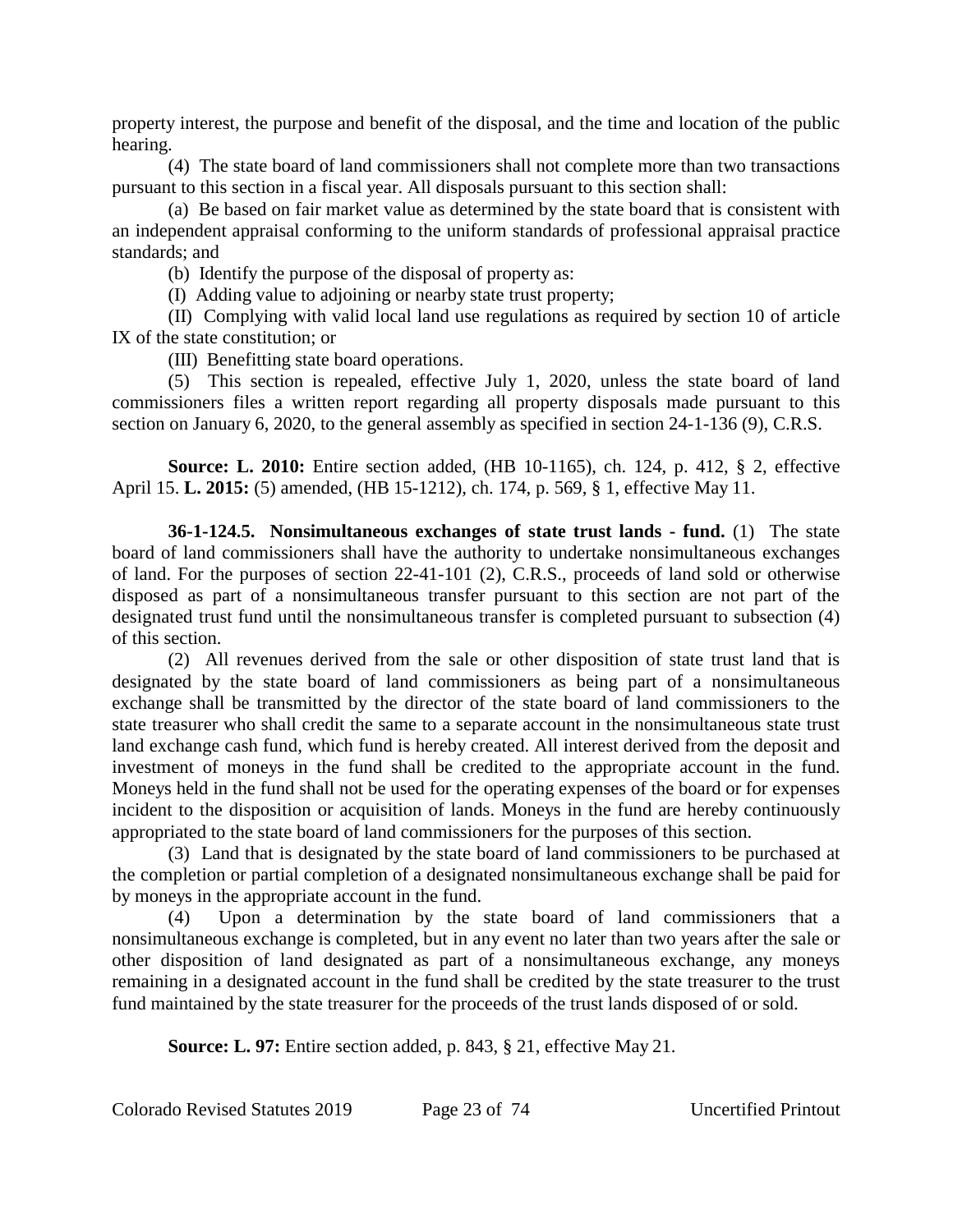**36-1-125. Reservations of rights on sale.** (1) All sales of state lands shall be held at the state capitol unless otherwise directed by the state board of land commissioners. The state board of land commissioners shall reserve to the state all rights to all minerals, ores, and metals of any kind and character, and all coal, asphaltum, oil, gas, or other like substances in or under such land, and all geothermal resources and the right of ingress and egress for the purpose of mining, together with enough of the surface of the same as may be necessary for the proper and convenient working of such minerals and substances.

(2) All patents and certificates of purchase on state or school lands issued before March 31, 1919, and in which a reservation of rights to minerals, ores, and metals of any kind or character whatsoever, or coal, asphaltum, oil, gas, and other like substances, or geothermal resources has been made are validated. The holders of such certificates of purchase or the owners of said lands so patented shall by contract, deed, or other agreement acknowledge or reconvey to the state the minerals and substances so reserved, and the state board of land commissioners is authorized to accept on behalf of the state such deeds and conveyances and to make such agreements as may be necessary to carry out the provisions of this article.

(3) All patents and certificates of purchase issued before March 31, 1919, describing the lands with reference to legal subdivisions shown by the United States official survey, or by lots, blocks, or tracts shown on a recorded plat, or by metes and bounds descriptions, are validated.

**Source: L. 19:** p. 647, § 18. **C.L.** § 1171. **CSA:** C. 134, § 70. **L. 49:** p. 554, § 5. **CRS 53:** § 112-3-26. **C.R.S. 1963:** § 112-3-26. **L. 74:** (1) amended, p. 314, § 5, effective May 17. **L. 77:** (1) amended, p. 1622, § 1, effective May 27. **L. 97:** Entire section amended, p. 844, § 22, effective May 21.

**Cross references:** For additional provisions concerning the sale of state lands, see article 5 of this title.

**36-1-126. Delinquent payments.** When any purchaser of land defaults for a period of thirty days in any of the payments of either principal or interest due upon the certificate of purchase issued to him, the certificate may be forfeited and the lands reverted to the state upon a notice to that effect mailed to the last-known post-office address of the purchaser, which notice shall allow him thirty days additional in which to pay the indebtedness to the state.

**Source: L. 19:** p. 648, § 19. **C.L.** § 1172. **CSA:** C. 134, § 71. **CRS 53:** § 112-3-27. **C.R.S. 1963:** § 112-3-27.

**36-1-127. Forfeiture - new sale.** If any purchaser of state land, after receiving a certificate of purchase, fails to make any one of the payments stipulated therein, and the same remains unpaid for thirty days after the time when it should have been paid, as specified in the certificate, the state board of land commissioners, after issuing notice of forfeiture and allowing thirty days additional to pay the indebtedness as provided in section 36-1-126, may sell the land again. In the case of a sale, all previous payments made on account of such land shall be forfeited to the state. The land shall revert to the state and the title thereof shall be in the state as if no sale had ever been made.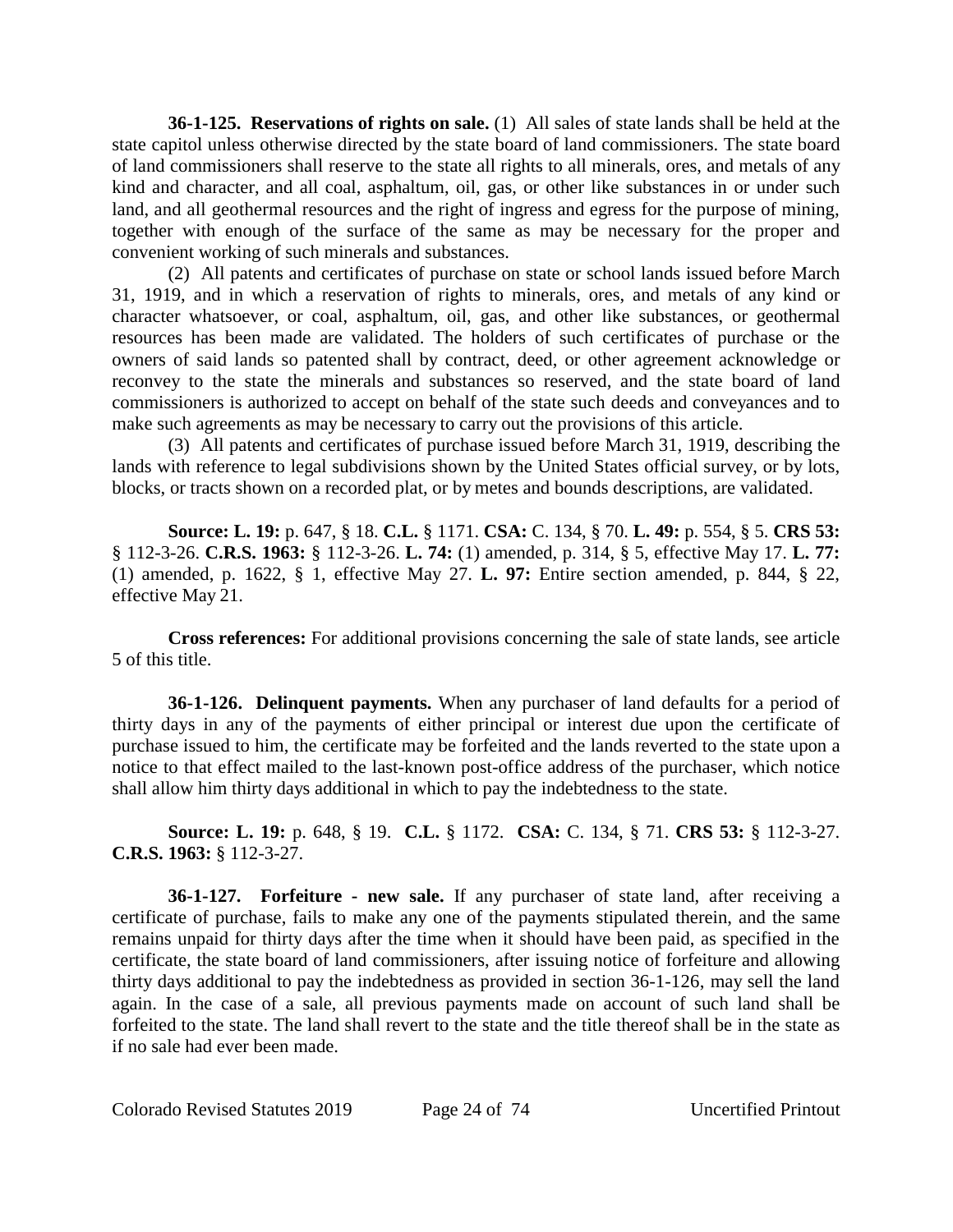**Source: L. 19:** p. 649, § 20. **C.L.** § 1173. **CSA:** C. 134, § 72. **CRS 53:** § 112-3-28. **C.R.S. 1963:** § 112-3-28. **L. 97:** Entire section amended, p. 845, § 23, effective May 21.

**36-1-128. Place of payment - venue.** All moneys due and payable to the state board of land commissioners shall be paid at the office of the state board of land commissioners in the city and county of Denver, Colorado, and all actions for the recovery of same, or for the cancellation of certificates of purchase, or for the cancellation of leases, or for the recovery of the possession of the land, actions of forcible entry and detainer, or ejectment shall be brought in any court of competent jurisdiction in the city and county of Denver in the state of Colorado.

**Source: L. 19:** p. 649, § 21. **C.L.** § 1174. **CSA:** C. 134, § 73. **CRS 53:** § 112-3-29. **C.R.S. 1963:** § 112-3-29. **L. 97:** Entire section amended, p. 845, § 24, effective May 21.

**36-1-129. Bonds.** (1) When, in the judgment of the state board of land commissioners, a bond, a damage deposit, or earnest moneys by the purchaser of state lands is necessary, the board shall require the purchaser to give the financial warranty upon such conditions as the board may determine.

(2) (a) In leasing state lands for nonagricultural purposes, the state board of land commissioners shall require of the lessee a bond or damage deposit securing the state against loss of rents or other loss or waste, or occupation of the land for more than thirty days after the cancellation or expiration of the lease of the lessee, unless the lessee becomes the purchaser of the land, and the state board of land commissioners shall retain all interest earned on such a bond or damage deposit while held by the state board of land commissioners. In no case shall the lessee be allowed to cut or use more timber than is necessary for the improvement of the land or for fuel for the use of the family of the lessee; and the cutting and hauling of timber to sawmills, to be sawed on shares, is expressly prohibited.

(b) A lessee of state lands shall not be required to post a bond if such lessee is leasing state lands solely for agricultural purposes; except that a bond or damage deposit may be required for state-owned improvements even if leased solely for agricultural purposes.

(3) All bonds, damage deposits, and earnest moneys collected pursuant to this article that the state board of land commissioners has deemed forfeited or required for remediation activities shall be credited to the financial warranty account of the state land board trust administration fund created in section 36-1-145 (2)(e). Moneys in the account, including interest earned on the forfeited bonds, damage deposits, and earnest moneys deposited in the account, are continuously appropriated for the remediation or other activities on the affected property.

**Source: L. 19:** p. 649, § 22. **C.L.** § 1175. **CSA:** C. 134, § 74. **CRS 53:** § 112-3-30. **C.R.S. 1963:** § 112-3-30. **L. 94:** Entire section amended, p. 1682, § 1, effective May 31. **L. 2010:** Entire section amended, (HB 10-1165), ch. 124, p. 412, § 3, effective April 15. **L. 2013:** (2)(a) and (3) amended, (HB 13-1274), ch. 376, p. 2214, § 4, effective June 5.

#### **36-1-130. Lost certificate of purchase. (Repealed)**

**Source: L. 19:** p. 650, § 23. **C.L.** § 1176. **CSA:** C. 134, § 75. **CRS 53:** § 112-3-31. **C.R.S. 1963:** § 112-3-31. **L. 97:** Entire section repealed, p. 845, § 25, effective May 21.

Colorado Revised Statutes 2019 Page 25 of 74 Uncertified Printout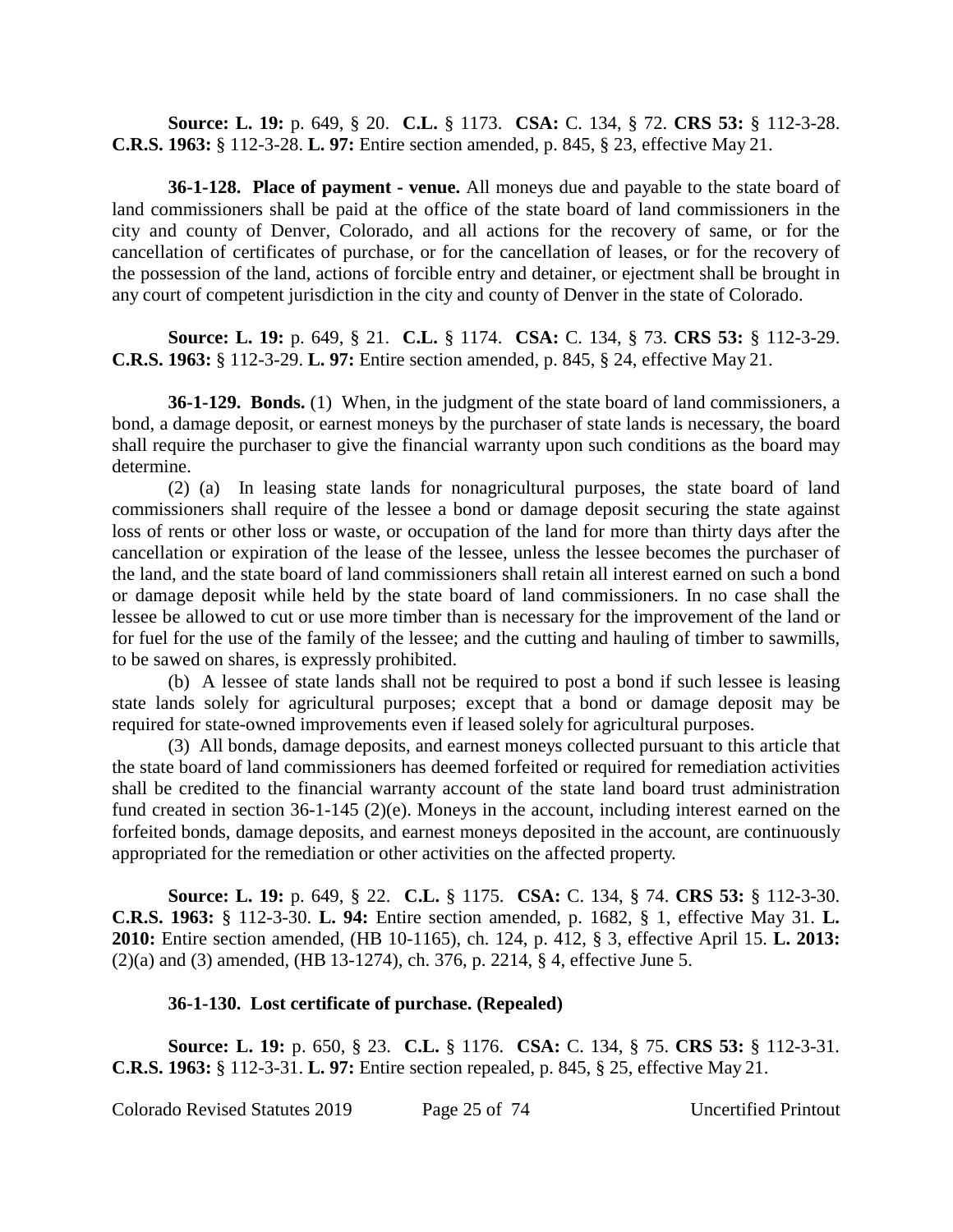**36-1-131. State land board hearings - rules.** (1) The state board of land commissioners may hear and determine the claims of all persons who claim a legal interest in the land or trust administered by the state board of land commissioners and who are aggrieved by an action of the board. The state board of land commissioners may appoint one or more of its members, the director, a hearing officer, or other appointee to render an initial decision on any matter before the board. Such decision may be appealed to the board. Any hearing or appeal shall be conducted in accordance with the provisions of article 4 of title 24, C.R.S.

(2) The board may promulgate such rules as in its opinion may be proper to accomplish any of its duties and powers.

**Source: L. 19:** p. 650, § 24. **C.L.** § 1177. **CSA:** C. 134, § 76. **CRS 53:** § 112-3-32. **C.R.S. 1963:** § 112-3-32. **L. 97:** Entire section amended, p. 845, § 26, effective May 21.

**36-1-132. Lands sold subject to taxation.** All lands sold under the provisions of this article or any interest therein shall be subject to taxation, and the director of the state board of land commissioners shall furnish to the county assessor of each county on May 1 of each year a list of the equities owned or acquired in all lands so sold, to whom sold, the price per acre, and the amount paid. Each county shall pay the expense incurred in compiling such list.

**Source: L. 19:** p. 650, § 25. **C.L.** § 1178. **CSA:** C. 134, § 77. **CRS 53:** § 112-3-33. **C.R.S. 1963:** § 112-3-33. **L. 97:** Entire section amended, p. 846, § 27, effective May 21.

**36-1-133. Rebate of taxes on reverted land.** In case any lands sold under the provisions of this article are reverted to the state for any cause whatsoever, the director of the state board of land commissioners shall at once notify the county treasurer of the county in which the land is situated, and upon receipt of such notice it is the duty of the county treasurer to at once rebate all taxes that have been charged against the lands so reverted.

**Source: L. 19:** p. 650, § 26. **C.L.** § 1179. **CSA:** C. 134, § 78. **CRS 53:** § 112-3-34. **C.R.S. 1963:** § 112-3-34. **L. 97:** Entire section amended, p. 846, § 28, effective May 21.

**36-1-134. Proceeds of sale - funds.** The funds arising from the sale of public school, university, and agricultural college lands shall be held intact for the benefit of the funds for which such lands were granted and shall be known as permanent funds, and the interest and rentals only shall be expended for the purpose of the grant. The funds arising from the sale, leasing, and income of all other state lands shall be disposed of as provided by law but, in the absence of any other provisions, may be invested in the same manner as the school fund.

**Source: L. 19:** p. 650, § 27. **C.L.** § 1180. **CSA:** C. 134, § 79. **CRS 53:** § 112-3-35. **C.R.S. 1963:** § 112-3-35.

**36-1-135. Proceeds of leases - disposition.** All moneys arising from the leasing of agricultural college, university, or public school lands which, on or after March 31, 1919, are received by the state treasurer shall be treated in all respects in the same manner as is provided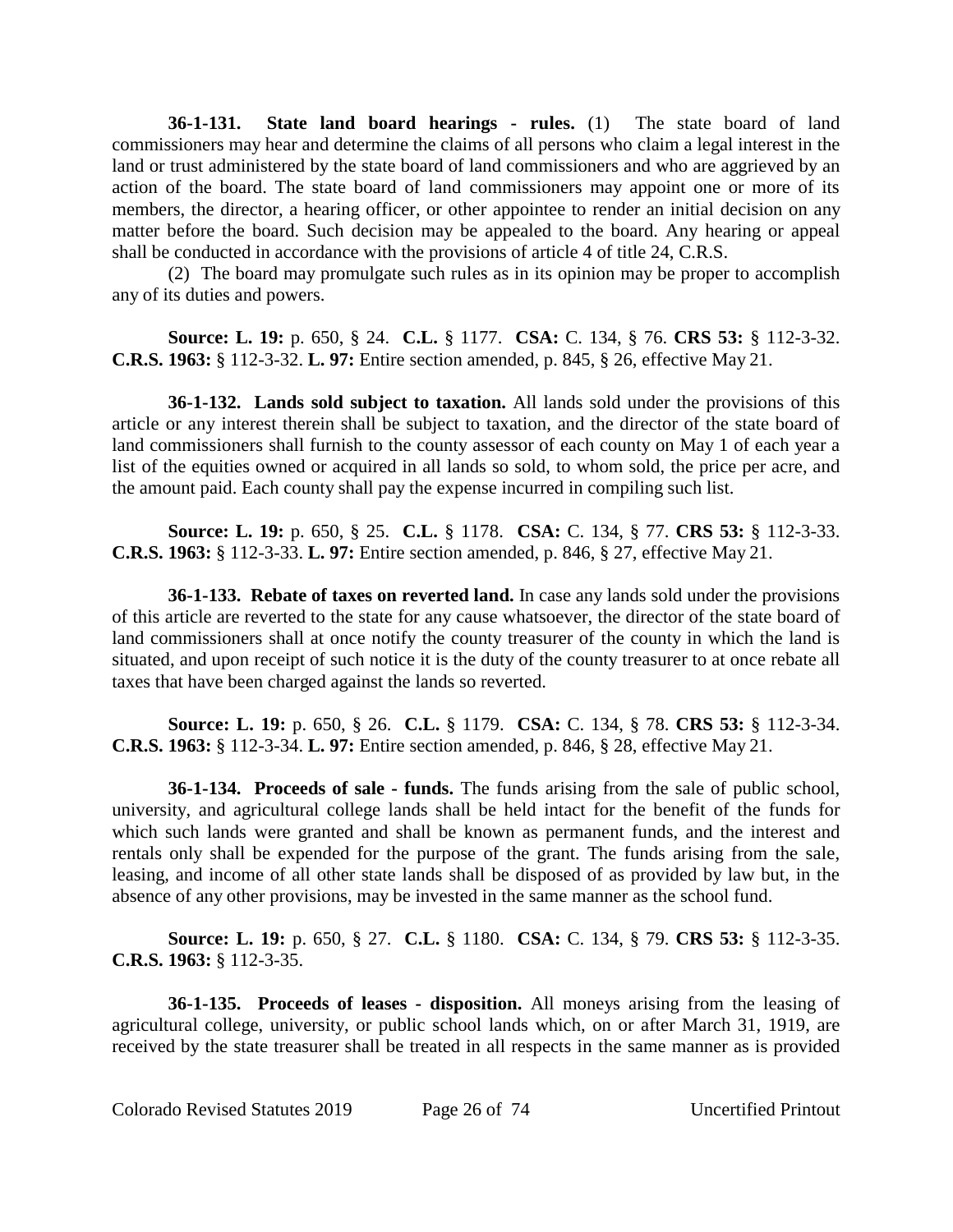by law for the disposition of the interest on the proceeds arising from the sale of the same class of lands.

**Source: L. 19:** p. 651, § 28. **C.L.** § 1181. **CSA:** C. 134, § 80. **CRS 53:** § 112-3-36. **C.R.S. 1963:** § 112-3-36.

**36-1-136. Rights-of-way granted - reversion.** The state board of land commissioners may grant rights-of-way across or upon any portion of state land for any ditch, reservoir, railroad, communication system, electric power line, pipeline, or other installation necessary for the operation of said services or utilities and may grant rights-of-way on any tracts of state land to any person, public agency or instrumentality of the United States, or to this state, or to any of the institutions, agencies, counties, municipalities, districts, or other political subdivisions of this state for the purpose of building schoolhouses or public roads or highways or for any lawful use or purpose. Any right-of-way so granted shall be on such terms as the board shall determine and shall be subject to the filing fee specified in section 36-1-112. Said board may execute and sign, as provided by this article, on behalf of this state, an instrument in writing for such right-of-way or grant. This section shall not be construed to grant authority to said board to convey title to any such land by a grant of right-of-way. Whenever rights-of-way granted for any purposes mentioned in this section cease to be used for such purposes, the rights-of-way shall terminate, and all rights shall revert to this state or its successors in interest.

**Source: L. 19:** p. 651, § 29. **C.L.** § 1182. **CSA:** C. 134, § 81. **L. 47:** p. 690, § 1. **CRS 53:** § 112-3-37. **C.R.S. 1963:** § 112-3-37. **L. 69:** p. 924, § 1. **L. 73:** p. 1140, § 1. **L. 77:** Entire section amended, p. 1620, § 2, effective May 26. **L. 97:** Entire section amended, p. 846, § 29, effective May 21. **L. 98:** Entire section amended, p. 828, § 50, effective August 5.

## **36-1-137. Sale of lands to procure irrigation.**

(1) and (2) Repealed.

(3) If any person, other than the person making application for the purchase of the lands, is the highest bidder at the public sale thereof, such bidder shall, within such reasonable time as the board may fix, enter into a contract and bond, as required by the provisions of this article, for the construction of the ditch and for the furnishing of water therefrom; and, in the event of his failure to furnish a satisfactory bond and enter into the said contract within the time fixed, then such bid shall be disregarded, and such public sale shall be void and of no effect. The board shall make the sale upon like conditions as other state lands are sold, and shall require a good and sufficient bond from the party desiring to construct such ditch, conditioned upon the faithful performance of the contract, and the conditions of the sale, and in no case shall the title to any of said lands pass from the state until the ditch has been completed and accepted by the board.

**Source: L. 19:** p. 651, § 30. **C.L.** § 1183. **CSA:** C. 134, § 82. **CRS 53:** § 112-3-38. **C.R.S. 1963:** § 112-3-38. **L. 97:** (1) and (2) repealed, p. 846, § 30, effective May 21.

**36-1-138. Mineral section - personnel - duties.** (1) (a) The state board of land commissioners is authorized to establish, under the jurisdiction of the director of the state board of land commissioners, a mineral section and appoint a minerals director with experience in

Colorado Revised Statutes 2019 Page 27 of 74 Uncertified Printout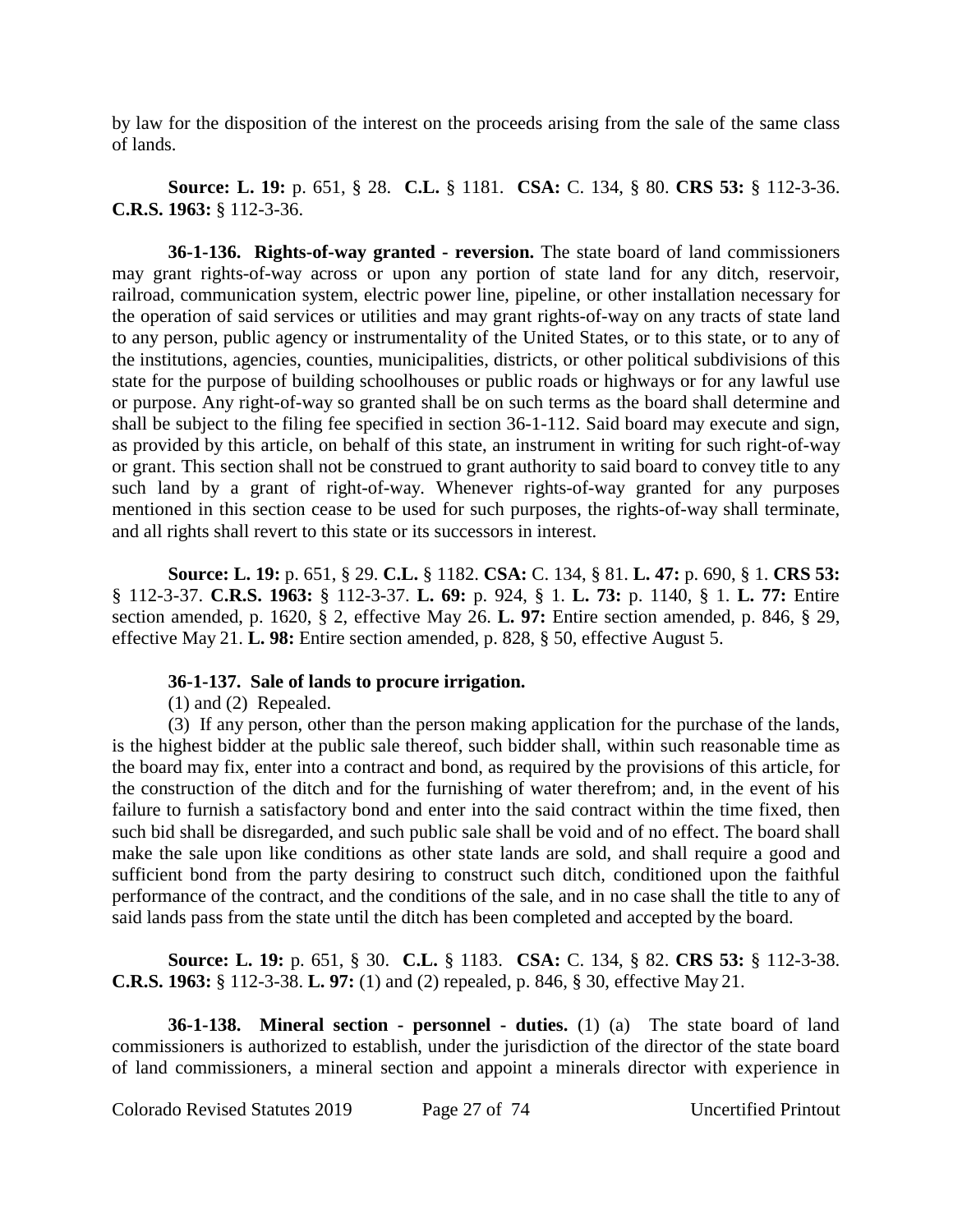mineral resources production, management, development, or reclamation. It is the duty of the minerals director or such director's designee or contractor to inspect all works operated under leases from the state for the production of mineral resources upon which rentals are due to the state upon a basis of a royalty upon the production therefrom, as often from time to time as the minerals director shall deem it necessary for the purpose of estimating and checking royalties therefrom, and keep such maps or other information of the workings of all such operations as will give the minerals section full information concerning the same.

(b) In the event the minerals director utilizes a contractor to conduct such investigation, the compensation to such contractor shall not be based on the number or amount of audit findings referred to the director for action.

(2) Lessees of all mineral resources lands shall be required to furnish the minerals director with copies or blueprints of all maps of underground surveys of leased land, made or authorized by such lessee, including engineer's field notes, certified to by the engineer who made the survey. The minerals director or such director's designee or contractor shall review activities related to mineral resources leases. The minerals director shall also check the royalties reported as due under such lease for the preceding month and compare the same with the surveys and other inspections made by the minerals director and shall report the result of such examination and checking to the director of the state board of land commissioners. Every mine and oil and gas operation and other works upon the lands managed by the state board of land commissioners held under lease therefrom by any person, association, partnership, or corporation shall be at all times subject to the inspection of the minerals director or such director's designee or contractor. The minerals director or the director's designee or contractor shall inspect and examine all lands held under lease from the state, providing for the payment of royalties from the production therefrom, and report to the director of the state board of land commissioners the condition of said lands and the amount of work and development done thereon by such lessees and make such recommendations relative thereto as the minerals director may deem advisable. The minerals director or such director's designee or contractor shall upon ten days notice have access during normal business hours to records and books necessary to determine the royalty due from the production and disposition of all substances produced from state trust lands, which record or book is in the possession or under the control of the lessee or the lessee's assign. If after reasonable effort the minerals director or such director's designee or contractor is unable to obtain sufficient information from the lessee or assign to determine the royalty due, the director or designee or contractor may petition the state board of land commissioners for an order which upon notice and hearing shall grant access to information, records, and books pertaining to royalties that are in the possession or under the control of any entity that purchases, distributes, processes, or transports the substance produced from the state trust land. Except as is necessary to determine and report to the board royalties due to the board, all information acquired by the director or director's designee or contractor under this subsection (2) shall be protected as confidential information and shall not be a matter of public record in the absence of a written release from the entity from which the information was obtained or until otherwise ordered by a court.

**Source: L. 19:** p. 653, § 31. **C.L.** § 1184. **CSA:** C. 134, § 83. **CRS 53:** § 112-3-39. **C.R.S. 1963:** § 112-3-39. **L. 97:** Entire section amended, p. 847, § 31, effective May 21.

Colorado Revised Statutes 2019 Page 28 of 74 Uncertified Printout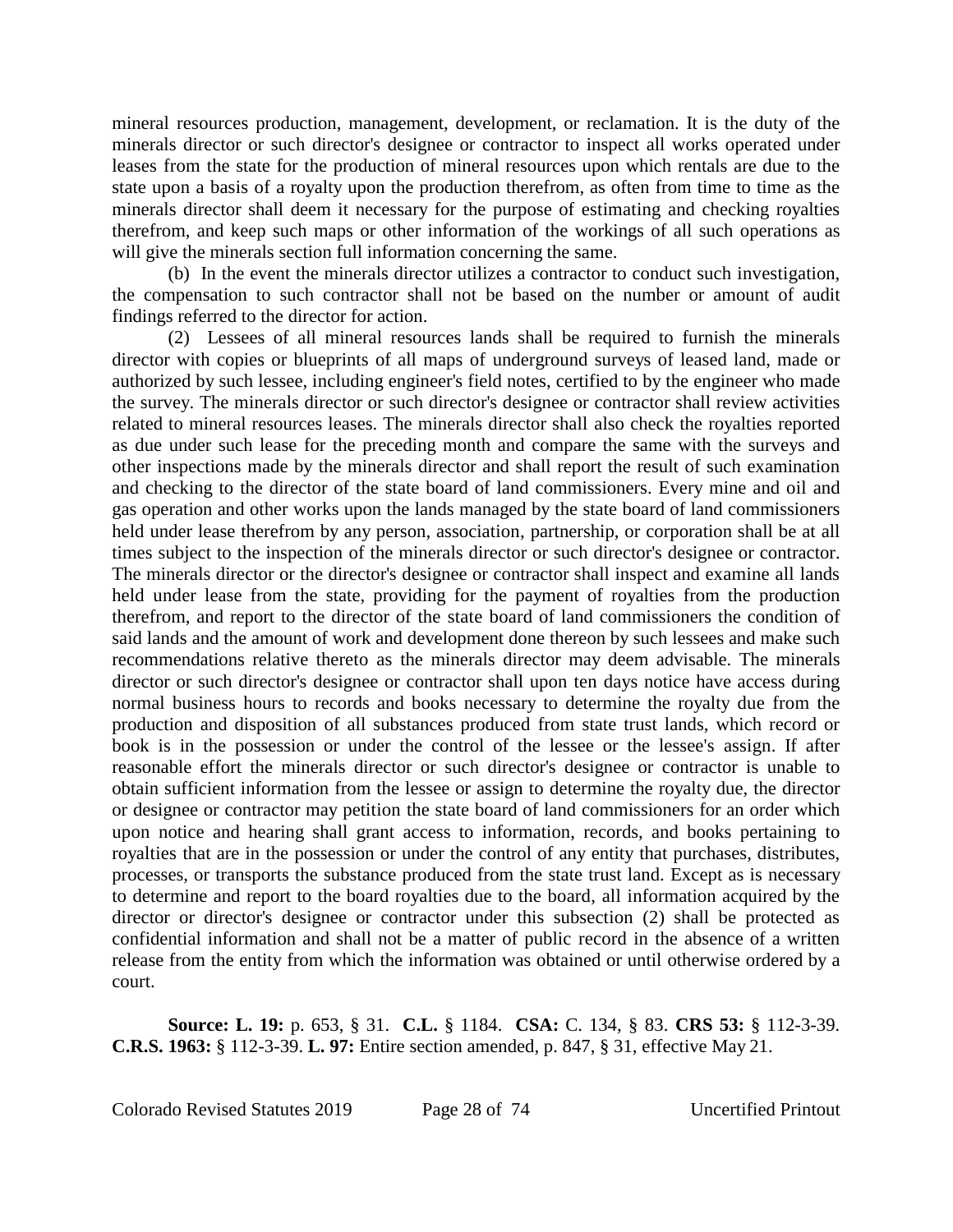**Cross references:** For inquiries by the director of the division of labor into relations existing between lessees of state lands and the state, see § 8-1-122.

# **36-1-139. Royalties on coal - ton defined. (Repealed)**

**Source: L. 19:** p. 654, § 32. **L. 21:** p. 739, § 1. **C.L.** § 1185. **L. 25:** p. 468, § 1. **CSA:** C. 134, § 84. **L. 53:** p. 454, § 1. **CRS 53:** § 112-3-40. **C.R.S. 1963:** § 112-3-40. **L. 97:** Entire section repealed, p. 848, § 32, effective May 21.

**36-1-140. Mineral locations - posting - lease.** Location of mineral claims, other than claims for coal and oil shale, may be made upon unleased mineral lands belonging to the state. The discoverer of a body of mineral in either a lead, lode, ledge, deposit, vein, or contact shall immediately post conspicuously a notice declaring that he has made such a discovery on the date attached to the notice. Within ten days after posting said notice, the discoverer must notify the state board of land commissioners of said discovery and arrange for a permit to explore the extent of the discovery. Within sixty days from date of discovery, the locator shall be required to take a lease upon such terms as may be agreed upon by the state board of land commissioners or apply for an extension of the permit.

**Source: L. 19:** p. 655, § 33. **C.L.** § 1186. **CSA:** C. 134, § 85. **CRS 53:** § 112-3-41. **L. 55:** p. 684, § 1. **C.R.S. 1963:** § 112-3-41. **L. 80:** Entire section amended, p. 694, § 1, effective April 13.

**Cross references:** For lode claims, see article 43 of title 34.

**36-1-141. Exchange of lands with government.** The state board of land commissioners is authorized to exchange any lands, the income from which is devoted to the public schools of the state, the state universities, the state agricultural college, penitentiary, internal improvements, or saline or any other lands which may be under the control of the state board of land commissioners and which may have been granted to the state by the congress of the United States, for such unappropriated federal lands in the state as the state board of land commissioners may select. The director of said board is empowered to sign all papers necessary to such transfer, under the direction of the board.

**Source: L. 19:** p. 655, § 34. **C.L.** § 1187. **CSA:** C. 134, § 86. **CRS 53:** § 112-3-42. **C.R.S. 1963:** § 112-3-42. **L. 97:** Entire section amended, p. 849, § 33, effective May 21.

**36-1-142. Receipts from agricultural lands.** The state board of land commissioners is required to transmit or cause to be transmitted to the secretary of the board of governors of the Colorado state university system, as the same are received, statements showing each item of receipt of money from all leases or sales and royalties, or as interest on purchase money passing through its hands, derived from agricultural college land grant land, which statement shall name and describe the lands to which the money paid applies, from whom and for what received, and whether the item is credited to land income or permanent fund.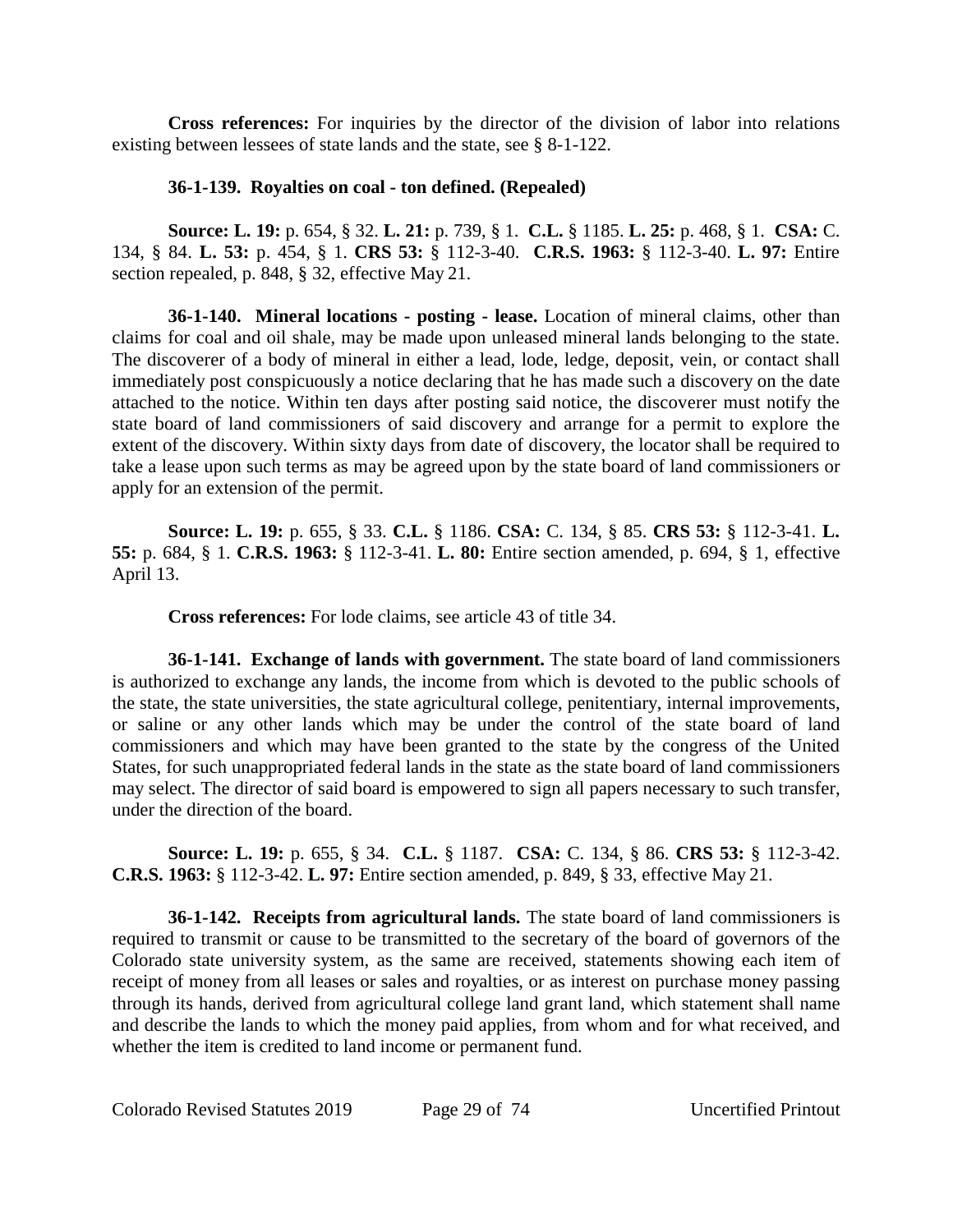**Source: L. 15:** p. 389, § 1. **C.L.** § 1188. **CSA:** C. 134, § 87. **CRS 53:** § 112-3-43. **C.R.S. 1963:** § 112-3-43. **L. 2002:** Entire section amended, p. 1248, § 25, effective August 7.

**36-1-143. Statement to board of governors of the Colorado state university system.** (1) On or before the second Wednesday in December of every year, the state board of land commissioners shall furnish to the board of governors of the Colorado state university system a complete statement of all transactions had by it in connection with agricultural college lands, which statement shall show:

(a) Amounts received from sales of such lands, describing the lands sold and the price received for each tract and giving the name of the purchaser;

(b) Amounts received from leases and royalties, describing the lands leased from which such income is derived and giving the name of the lessee or operator;

(c) Amounts received as interest on purchase money and other items, giving the name of the payer;

(d) Amounts due and unpaid on purchases and leases and other delinquencies, if any;

(e) Such other items as will enable said board of governors of the Colorado state university system to keep informed as to the condition of said lands, the income therefrom, and the manner in which the same are being administered.

**Source: L. 15:** p. 389, § 2. **C.L.** § 1189. **CSA:** C. 134, § 88. **CRS 53:** § 112-3-44. **C.R.S. 1963:** § 112-3-44. **L. 2002:** (1) amended, p. 1248, § 26, effective August 7.

**36-1-144. Agreements with general agencies.** The state board of land commissioners is authorized to enter into cooperative agreements on behalf of the state with any federal agency for the improvement and betterment of state owned lands and to furnish necessary materials and tools in connection therewith.

**Source: L. 37:** p. 941, § 1. **CSA:** C. 134, § 88(1). **CRS 53:** § 112-3-45. **C.R.S. 1963:** § 112-3-45.

**36-1-145. Land commissioners' receipts - appropriation.** (1) All moneys collected by the state board of land commissioners shall be deposited with the state treasurer. Moneys received by the state board of land commissioners for fees and services shall be credited by the state treasurer to the state board of land commissioners land and water management fund created in section 36-1-148. All other moneys deposited by the state board of land commissioners shall be credited by the state treasurer to the proper funds as provided by law.

(2) (a) The state land board trust administration fund is hereby created in the state treasury for the purposes specified in paragraph (b) of this subsection (2).

(b) The general assembly shall annually appropriate moneys from the state land board trust administration fund sufficient to pay for the salaries of employees of the state board of land commissioners and expenses and per diem allowances of commissioners and all other expenses incurred in administering the provisions of articles 1 to 7 of this title and sections 9 and 10 of article IX of the Colorado constitution. Each land grant administered by the state board of land commissioners shall be charged with the expense of its administration.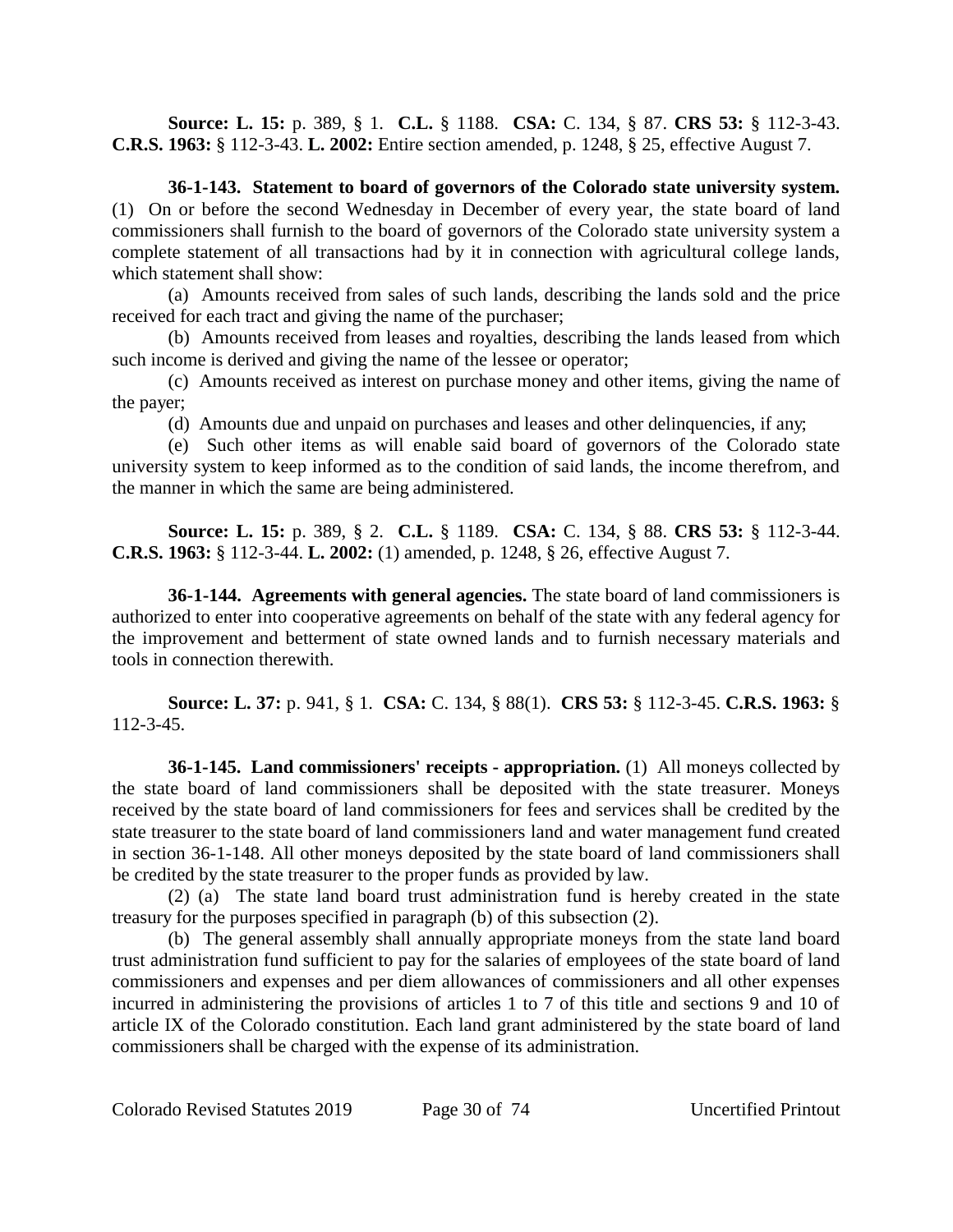(c) Any moneys remaining in the state land board trust administration fund at the end of the state fiscal year shall be allocated to the trust funds under the control of the state board of land commissioners in an amount equal to the proportion of such moneys that would have been paid into such trust funds but for their allocation to the state land board trust administration fund; except that moneys in the financial warranty account of the fund created in paragraph (e) of this subsection (2) shall remain in the account until spent.

(d) (Deleted by amendment, L. 97, p. 850, § 34, effective May 21, 1997.)

(e) There is hereby created in the state land board trust administration fund the financial warranty account, consisting of financial warranties credited to the account pursuant to section 36-1-129 (3). The board shall expend moneys in the account only for purposes specified in section 36-1-129 (3).

(3) The general assembly shall allocate moneys to the state land board trust administration fund from the income generated by the state trust lands. The allocations to the fund and the appropriations to the state board of land commissioners shall be sufficient to enable the state board of land commissioners to perform its duties.

**Source: L. 57:** pp. 592, 593, §§ 1, 2. **CRS 53:** § 112-3-46. **C.R.S. 1963:** § 112-3-46. **L. 71:** p. 1096, § 1. **L. 79:** (1) amended, p. 1346, § 2, effective July 1. **L. 83:** (2) R&RE, p. 1380, § 1, effective July 1. **L. 85:** (2)(a) and (2)(d) amended, p. 1143, § 1, effective June 6. **L. 89:** (2)(c) and (2)(d) amended, p. 1415, § 1, effective April 6. **L. 92:** (1) amended, p. 1910, § 2, effective March 4. **L. 95:** (2)(a) and (2)(d) amended, p. 456, § 1, effective May 16. **L. 97:** Entire section amended, p. 850, § 34, effective May 21. **L. 2007:** (2)(b) amended, p. 2048, § 93, effective June 1. **L. 2010:** (2)(c) amended and (2)(e) added, (HB 10-1165), ch. 124, p. 413, § 4, effective April 15.

# **36-1-146. Acquisition of right-of-way. (Repealed)**

**Source: L. 63:** p. 750, § 1. **C.R.S. 1963:** § 112-3-47. **L. 97:** Entire section repealed, p. 851, § 35, effective May 21.

**36-1-147. Geothermal leases.** (1) The state board of land commissioners may lease any portion of the land of the state, or any interest therein, for the purposes of exploring for, producing, and developing the geothermal resources thereunder at a rental to be determined by the board, except as provided in sections 36-1-113, 36-1-118, and 36-1-147.5.

(2) The geothermal leasing arrangements authorized by subsection (1) of this section shall include provision for:

(a) The filing of a surety bond to assure compliance with the lease terms and the requirements of article 90.5 of title 37, C.R.S.;

(b) Royalties on both the geothermal resource and its by-product;

(c) The protection of the environment, including but not necessarily limited to the air quality, the ground and surface water quality, and the land surface, as well as the rest of the environment.

(3) The geothermal leasing arrangements authorized by subsection (1) of this section are to be administered by the state board of land commissioners in a manner which encourages the maximum economic recovery of geothermal resources, prevents waste of said resources, and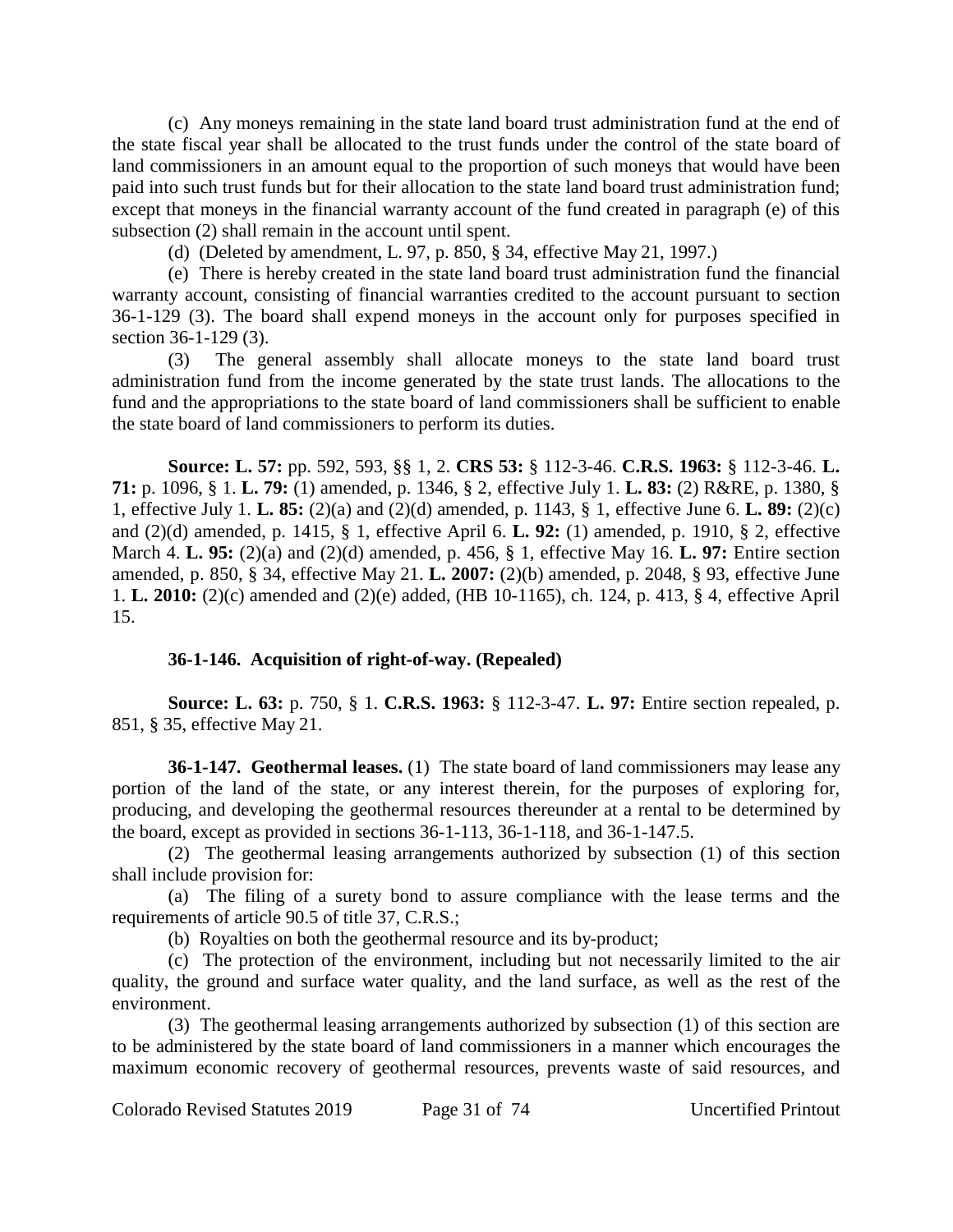protects the public interest in the lands of the state by requiring the exploration for the development and protection of geothermal resources to proceed in an environmentally acceptable manner.

(4) All existing leases on state lands for the development of geothermal resources are hereby validated as though they had been issued pursuant to the authority of this article.

**Source: L. 74:** Entire section added, p. 315, § 6, effective May 17. **L. 83:** (2)(a) amended, p. 1424, § 4, effective June 10. **L. 2007:** (1) amended, p. 620, § 2, effective August 3.

**36-1-147.5. Leasing arrangements for renewable energy resources development legislative declaration - definitions.** (1) The general assembly hereby finds and declares that some of the public lands under the direction, control, and disposition of the state board of land commissioners are viable for development of renewable energy resources and therefore are of unique economic value to the state for the funding of public schools.

(2) As used in this section, unless the context otherwise requires:

(a) "Biomass" means:

(I) Nontoxic plant matter consisting of agricultural crops or their by-products, urban wood waste, mill residue, slash, or brush;

(II) Animal wastes and products of animal wastes; or

(III) Methane produced at landfills or as a by-product of the treatment of wastewater residuals.

(b) "Renewable energy resources" means energy derived from solar, wind, geothermal, biomass, and hydroelectricity. A fuel cell using hydrogen derived from these eligible resources is also an eligible electric generation technology. Fossil and nuclear fuels and their derivatives are not eligible resources.

(3) (a) The state board of land commissioners shall examine property currently under the direction, control, and disposition of the board to identify land suitable and appropriate for development of renewable energy resources. In identifying such property, the board shall collaborate with the national renewable energy laboratory, university of Colorado, Colorado state university, and Colorado school of mines. The board shall also work with federal land management agencies to pursue any state and federal collaboration for the development of renewable energy resources.

(b) and (c) Repealed.

(4) The state board of land commissioners shall collaborate with the Colorado energy office created in section 24-38.5-101, C.R.S., to ensure that potential renewable energy resource developers are aware of any lands identified by the board as being suitable for development of renewable energy resources.

(5) The state board of land commissioners may lease any portion of the land of the state, or any interest therein, for the purposes of developing renewable energy resources at a rental to be determined by the board, except as provided in sections 36-1-113, 36-1-118, and 36-1-147.

(6) The leasing arrangements for renewable energy resources development authorized by subsection (5) of this section shall include provisions for:

(a) Royalties on the energy produced through the renewable energy resources; and

(b) The protection of the environment, including but not limited to wildlife habitat, air quality, ground and surface water quality, and land surface.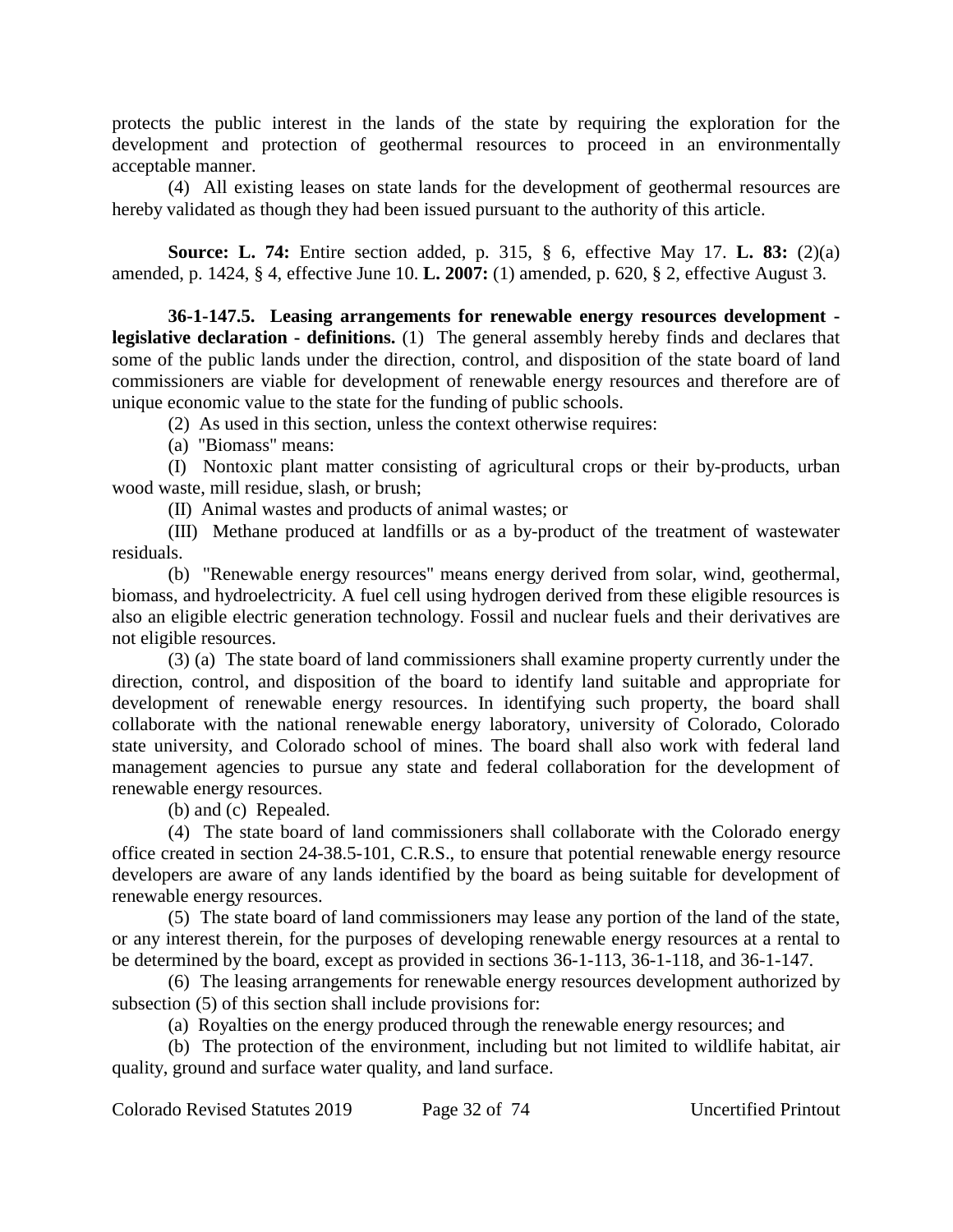(7) All existing leases on state lands for the development of renewable energy resources are hereby validated as though they had been issued pursuant to the authority of this section.

**Source: L. 2007:** Entire section added and (3) amended, pp. 621, 622, §§ 3, 4, effective August 3. **L. 2008:** (4) amended, p. 72, § 12, effective March 18. **L. 2010:** (3)(c) added, (HB 10- 1349), ch. 387, p. 1816, § 3, effective June 8. **L. 2012:** (4) amended, (HB 12-1315), ch. 224, p. 976, § 41, effective July 1. **L. 2013:** (3)(a) amended, (HB 13-1300), ch. 316, p. 1699, § 112, effective August 7.

**Editor's note:** (1) Subsection (3)(b)(II) provided for the repeal of subsection (3)(b), effective December 1, 2007. (See L. 2007, p. 622.)

(2) Subsection (3)(c)(II) provided for the repeal of subsection (3)(c), effective July 1, 2011. (See L. 2010, p. 1816.)

**36-1-148. Land and water management fund.** (1) There is hereby created the state board of land commissioners land and water management fund. Such fund is to be generated from fees collected under the provisions of section 36-1-112. The fund is to be under the control of and to be administered by the state board of land commissioners. The fund is to be used only for the management and the improvement of state-owned lands and waters under the control of the state board of land commissioners. Each such improvement or management program is to be for the purpose of complying with the provisions of sections 9 and 10 of article IX of the state constitution; except that, for each such improvement made to state-owned lands utilized for agricultural purposes, the lessee shall contribute no less than twenty percent of the cost of such improvement, by written agreement with the state board of land commissioners.

(2) The state treasurer shall establish such fund from fees submitted pursuant to section 36-1-112. All such fees submitted shall be credited to such fund. Expenditures from such fund shall not exceed seventy-five thousand dollars in any fiscal year. Any balance in said fund at the close of a fiscal year in excess of seventy-five thousand dollars shall revert to the general fund, and the board shall reduce its fees accordingly.

(3) The controller shall authorize disbursements from said fund as directed by the state board of land commissioners on receipt of a voucher from said commissioners stating that the disbursement is to accomplish a purpose set forth in subsection (1) of this section.

(4) and (5) Repealed.

**Source: L. 79:** Entire section added, p. 1347, § 3, effective July 1; (5) added by revision, p. 1347, §§ 4, 5. **L. 83:** (4) amended, p. 844, § 76, effective July 1. **L. 85:** Entire section RC&RE, p. 1145, § 1, effective May 3. **L. 89:** (5) amended, p. 1415, § 2, effective April 6. **L. 92:** (2) amended, p. 1911, § 3, effective March 4. **L. 95:** (5) repealed, p. 457, § 2, effective May 16. **L. 96:** (4) amended, p. 1222, § 21, effective August 7. **L. 97:** (1) amended, p. 851, § 36, effective May 21. **L. 2002:** (4) repealed, p. 880, § 13, effective August 7.

**Editor's note:** Prior to the recreation and reenactment of this section on May 3, 1985, subsection (5) provided for the repeal of this section, effective January 1, 1985. (See L. 79, p. 1347.)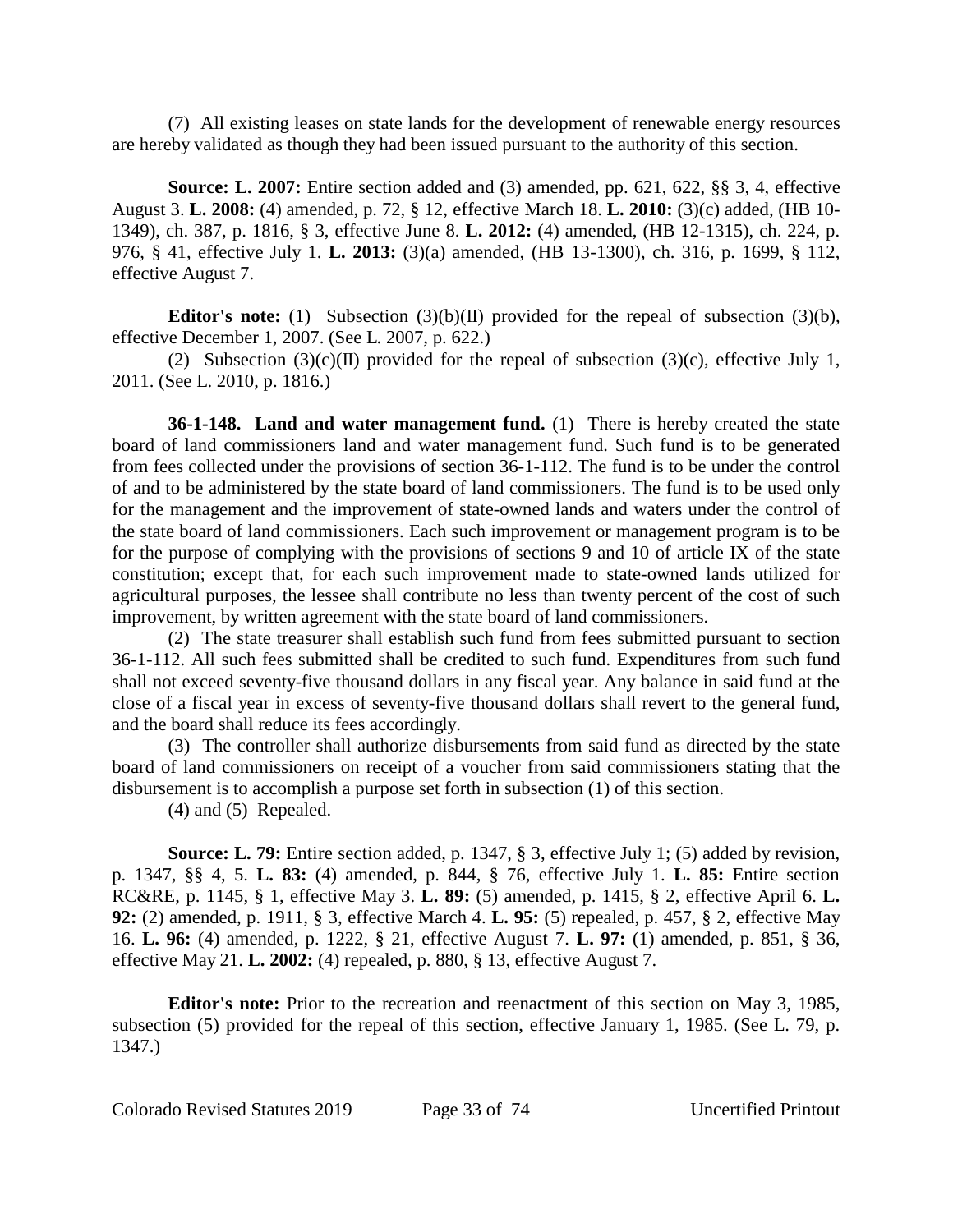**Cross references:** For the legislative declaration contained in the 1996 act amending subsection (4), see section 1 of chapter 237, Session Laws of Colorado 1996.

**36-1-149. Cultivation of state land - legislative declaration.** (1) In no case shall a lessee of state land be allowed to convert native grassland to cultivated land so long as the federal government has in place incentives intended to encourage the reduction of the amount of land under cultivation when such incentive is applicable in Colorado.

(2) Subsection (1) of this section shall not apply to a lessee who wishes to convert native grassland to cultivated land on a single parcel of state land which is twenty-five acres or less in size and which is contiguous to other land owned or leased by that lessee which is being cultivated at the time of the proposed conversion.

(3) The general assembly hereby finds and declares that this section is enacted to assure that this state's grasslands and topsoil, invaluable and nonrenewable resources, are protected and preserved for future generations. Additionally, this section is enacted to further the national and state interest in maintaining the highest price levels for agricultural products by reducing the amount of land under cultivation and thereby reducing the supply of such products. In furthering this national and state interest, the state is also assuring that existing and future leases of state land will continue to provide the maximum possible revenue to the state.

**Source: L. 87:** Entire section added, p. 1293, § 1, effective June 20.

**36-1-150. Conservation easements.** The state board of land commissioners may sell or lease conservation easements, licenses, or other similar interests in land in accordance with the provisions of sections 9 and 10 of article IX of the state constitution.

**Source: L. 97:** Entire section added, p. 851, § 37, effective May 21.

**36-1-151. Public schools - access to state lands.** The state board of land commissioners shall allow access to state trust lands by public schools without charge for outdoor educational purposes so long as such access does not conflict with uses previously approved by the board on such lands.

**Source: L. 97:** Entire section added, p. 851, § 37, effective May 21.

**36-1-152. Public school districts - charter schools - lease, purchase, or other use of** state lands. (1) The state board of land commissioners shall provide opportunities for public school districts within which school trust lands are located to lease, purchase, or otherwise use such lands or portions thereof as are necessary for school building sites, at an amount to be determined by the board, which shall not exceed the appraised fair market value, which amount may be paid over time.

(2) The state board of land commissioners may provide opportunities for charter schools that are authorized by school districts pursuant to part 1 of article 30.5 of title 22, C.R.S., or charter schools that are authorized by the state charter school institute pursuant to part 5 of article 30.5 of title 22, C.R.S., to lease, purchase, or otherwise use school trust lands, or portions thereof, for school building sites. Prior to such lease, purchase, or other use of school trust lands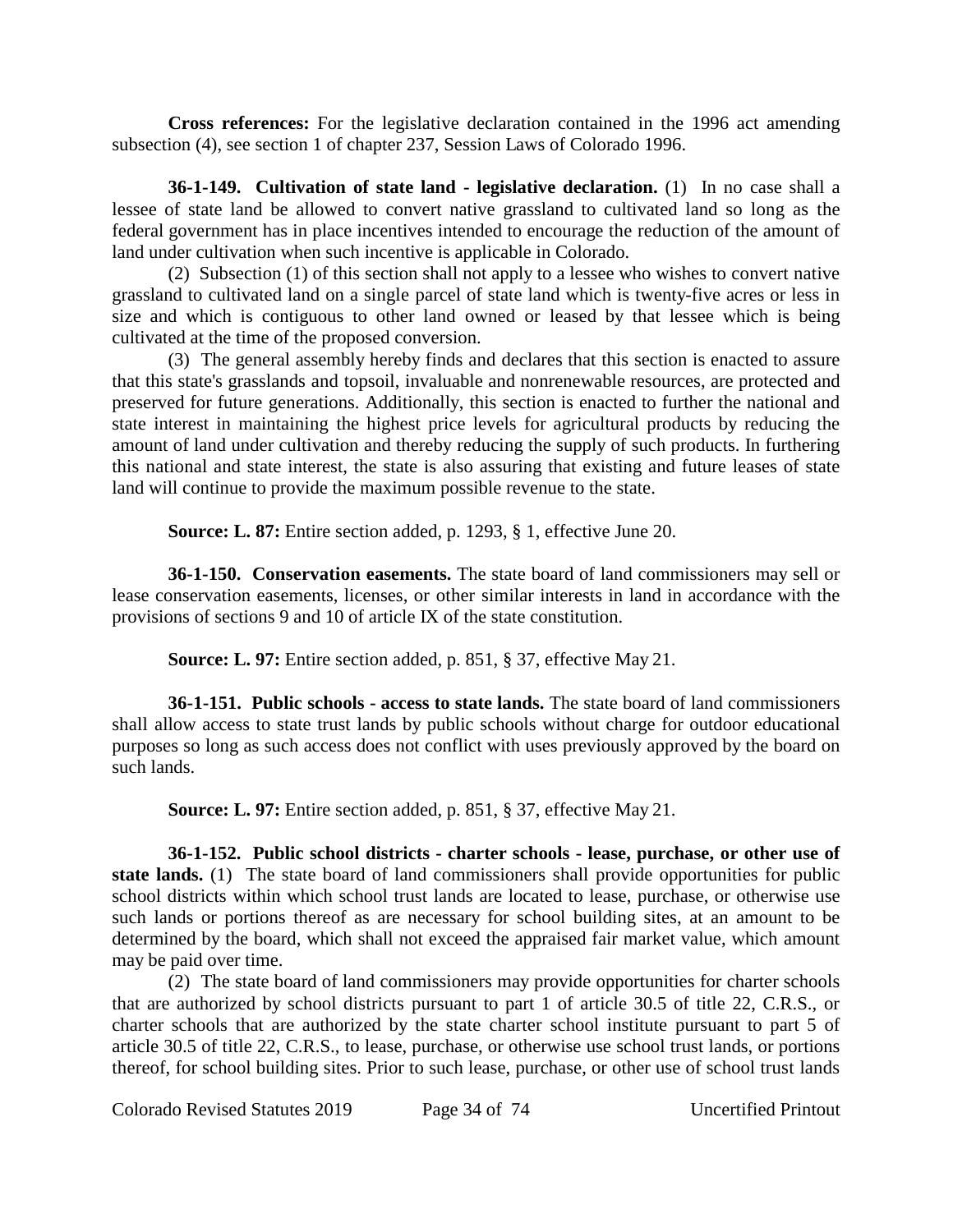by a charter school, the charter school shall notify the school district in which the land is located that the charter school is seeking to lease, purchase, or otherwise use state trust lands located within that school district for school building sites for the charter school. The state board of land commissioners shall request written comment from the school district in which the school trust lands that may be leased, purchased, or otherwise used by a charter school are located, indicating the impact such lease, purchase, or use will have on the school district. The board shall determine the amount a charter school shall be required to pay to lease, purchase, or otherwise use said lands, which amount shall not exceed the appraised fair market value and may be paid over time.

**Source: L. 97:** Entire section added, p. 852, § 37, effective May 21. **L. 2009:** Entire section amended, (SB 09-022), ch. 246, p. 1110, § 3, effective May 14.

**36-1-153. Investment and development fund.** (1) There is hereby created the state board of land commissioners investment and development fund, referred to in this section as the "fund". The fund shall consist of moneys credited to the fund pursuant to section 36-1-116  $(1)(b)(II)$ . Any balance in the fund at the close of a fiscal year and any interest earned on moneys in the fund shall remain in the fund and shall not revert to the permanent school fund. The fund is to be under the control of and to be administered by the state board of land commissioners. Moneys in the fund shall be continuously appropriated to the state board for the purposes set forth in this section.

(2) (a) Moneys in the fund shall be used at the discretion of the state board of land commissioners to hire staff, contract for services, make purchases, make annual payments on any lease-purchase agreements the state board instructed the state treasurer to enter into as allowed in section 36-1-118.5, and take such other actions as the state board deems appropriate to provide for the development of additional value-added benefit for the state's trust lands, including both portfolio enhancement and additional income. Such actions may include, but are not limited to, the rezoning, platting, master planning, or other development activities that increase the value of or rate of return from the state's trust lands. The state board of land commissioners may also use up to one million dollars per fiscal year of the moneys in the fund for asset maintenance, including, but not limited to, upkeep and replacement of buildings, agricultural sprinklers, fences, windmills, and water wells.

(b) The state board of land commissioners shall notify the state treasurer in writing of the amount that needs to be transferred from the investment and development fund to the state board of land commissioners lease-purchase fund created in section 36-1-118.5 (7), and no later than thirty days after receipt of such notification, the state treasurer shall transfer such sum to the state board of land commissioners lease-purchase fund created in section 36-1-118.5 (7).

(3) The controller shall authorize disbursements from the fund as directed by the state board of land commissioners on receipt of a voucher from the state board stating that the disbursement is to accomplish a purpose set forth in this section.

(4) On or before November 1, 2011, and on or before each November 1 thereafter, the state board of land commissioners shall deliver information on the portfolio enhancement and additional income generated as a result of this section, including information detailing the use of the fund for asset maintenance, as specified in section 36-1-102 (8). Each report shall include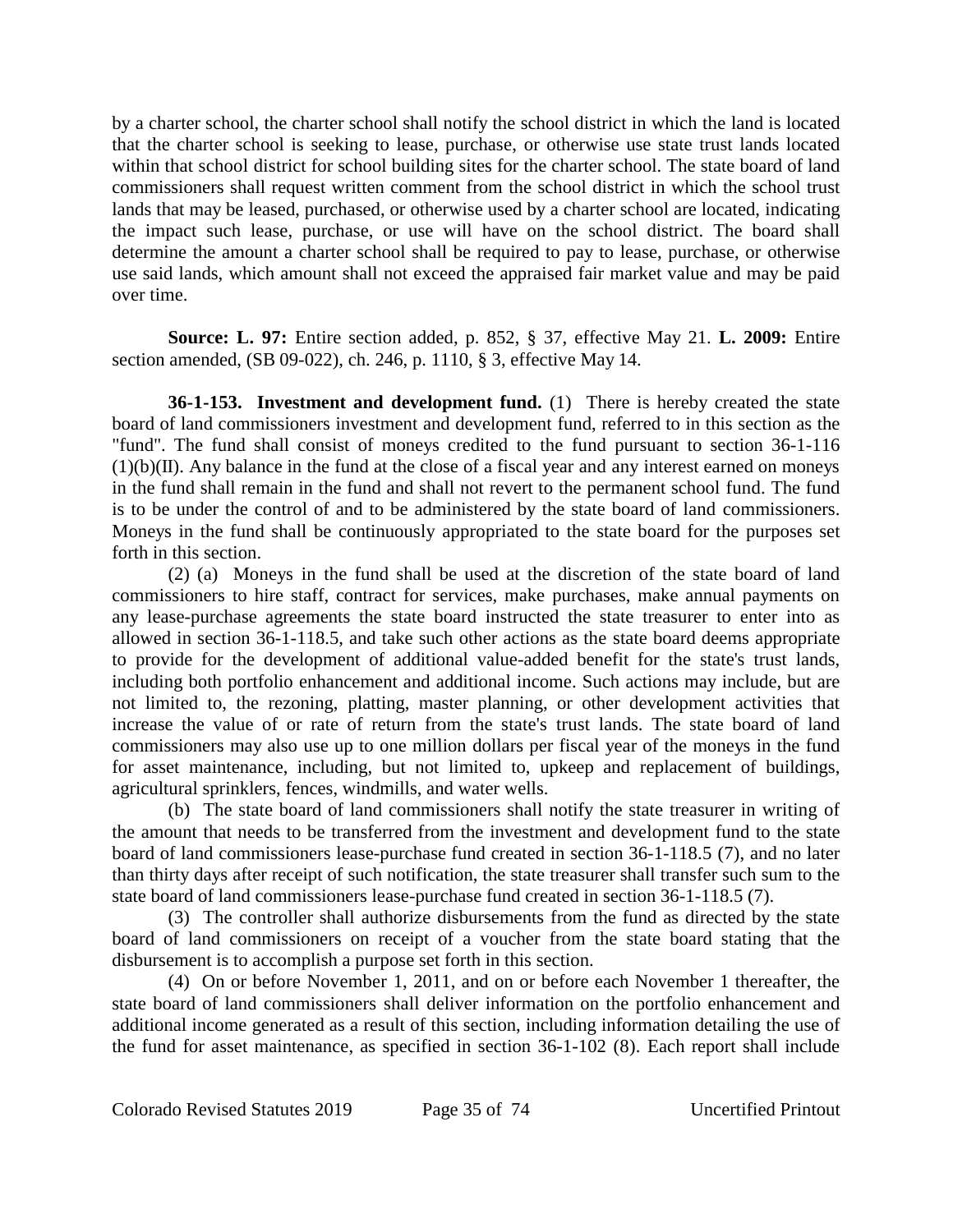estimates of the increase in portfolio enhancement and income for the then-current fiscal year and the five succeeding state fiscal years.

(5) and (6) Repealed.

**Source: L. 2005:** Entire section added, p. 537, § 2, effective May 24. **L. 2009:** (5) and (6) repealed, (SB 09-022), ch. 246, p. 1111, § 4, effective May 14. **L. 2011:** (4) amended, (SB 11-029), ch. 51, p. 133, § 2, effective August 10. **L. 2013:** (2) amended, (HB 13-1274), ch. 376, p. 2215, § 5, effective June 5. **L. 2015:** (2)(a) and (4) amended, (HB 15-1245), ch. 97, p. 277, § 2, effective April 13.

**Cross references:** For the legislative declaration in HB 15-1245, see section 1 of chapter 97, Session Laws of Colorado 2015.

**36-1-153.5. Annual income and inventory report.** (1) Notwithstanding section 24-1- 136 (11)(a)(I), on or before November 1, 2011, and on or before each November 1 thereafter, the state board of land commissioners shall prepare an annual income and inventory report. The report shall include the following:

(a) Data regarding the income earned from lands held in trust by the board, including:

(I) A summary of the total revenues earned during the previous fiscal year from all lands held in trust by the board;

(II) A summary of the total revenues earned during the previous fiscal year from lands in each individual trust held by the board;

(III) A summary of the trends in revenue that have occurred in connection with the lands held in trust by the board; and

(IV) A summary of the anticipated growth in revenue and revenue trends in connection with the lands held in trust by the board;

(b) A summary of the state board of land commissioners' land inventory as of the date of the report, including the number of surface acres and subsurface acres in each individual trust held by the board; and

(c) The amount transferred to the public school capital construction assistance fund on the immediately preceding July 1, pursuant to section 22-43.7-104 (2)(b)(I), C.R.S.

(2) The state board of land commissioners shall deliver the annual income and inventory report as specified in section 36-1-102 (8).

**Source: L. 2011:** Entire section added, (SB 11-029), ch. 51, p. 133, § 3, effective August 10. **L. 2017:** IP(1) amended, (HB 17-1257), ch. 254, p. 1066, § 10, effective August 9.

**36-1-153.7. Commercial real property - operating fund - created.** (1) (a) The commercial real property operating fund, referred to in this section as the "fund", is hereby created in the state treasury and consists of all lease income earned by the state board of land commissioners from commercial real property. The state board of land commissioners shall control and administer the fund. The state controller shall, in cooperation with the state board of land commissioners and the state treasurer, establish accounts in the fund as necessary to ensure the proper accounting for all commercial real property that the state board of land commissioners owns and leases to third parties. Each account must consist of lease revenue, not including any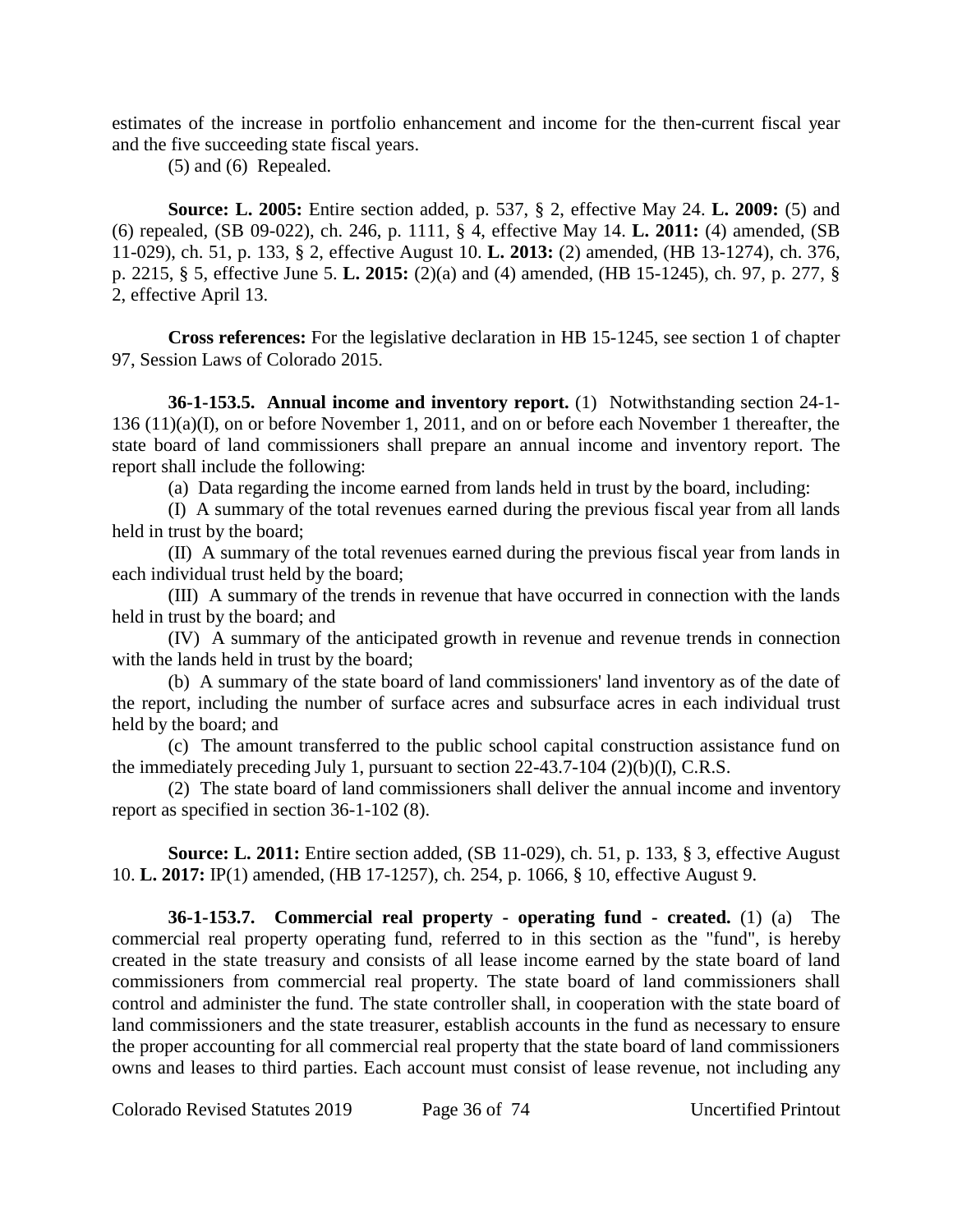damage deposits as allowed in section 36-1-129, for the commercial real property as separated by trust and must account for all expenses for the commercial real property held by each trust. Moneys in the fund are continuously appropriated to the state board of land commissioners and may be used to contract for the services of a third-party property management firm as specified in subsection (2) of this section, and for any other associated property management and operating costs. Moneys in the fund may be transferred to the state board of land commissioners lease-purchase fund created in section 36-1-118.5 (7). The state board of land commissioners shall notify the state treasurer in writing of the amount that needs to be transferred from the fund to the state board of land commissioners lease-purchase fund. The state treasurer shall transfer such amount no later than thirty days after receipt of such notification. All unencumbered and unexpended moneys in the fund at the end of each quarter in each fiscal year is distributed as specified in section 36-1-116.

(b) The state controller shall authorize disbursements from the fund as directed by the state board of land commissioners on receipt of a voucher from the state board stating that the disbursement is to accomplish a purpose set forth in subsection (2) of this section.

(2) (a) The state board of land commissioners may contract for the services of a thirdparty property management firm to manage any commercial real property. The state board of land commissioners shall select the third-party property management firm through a competitive bid process. Bids must be evaluated using standard commercial real property management criteria.

(b) The term of any contract with a third-party property management firm that the state board of land commissioners enters into pursuant to this subsection (2) may not exceed three years with an option to renew for one additional year.

(c) Any procurements made by the third-party management firm on behalf of the state board of land commissioners for the management of commercial real property by the third-party management firm authorized in this subsection (2) are exempt from the "Procurement Code", articles 101 to 112 of title 24, C.R.S.

(d) Pursuant to sections 24-36-103 and 24-36-104, C.R.S., the third-party management firm must maintain lease revenue it collects in a depository authorized in section 24-75-603, C.R.S., in distinct bank accounts for each trust.

(e) The third-party management firm must produce quarterly management reports that detail the gross revenues and expenses for each commercial real property. The state board of land commissioners shall provide a copy of such management reports, after its review, to the department of natural resources' controller. The third-party management firm shall disburse revenues to the state no less frequently than on a quarterly basis to coincide with the recording of revenues and expenses as directed by the state controller. The revenues transferred to the state shall be net of actual expenses for the commercial real property. The third-party management firm may retain sufficient cash for the working capital needs of the commercial real property.

**Source: L. 2013:** Entire section added, (HB 13-1274), ch. 376, p. 2215, § 6, effective June 5.

**36-1-154.** Severability. If any provision of this article is held invalid, such invalidity shall not affect other provisions of this article that can be given effect without such invalid provision.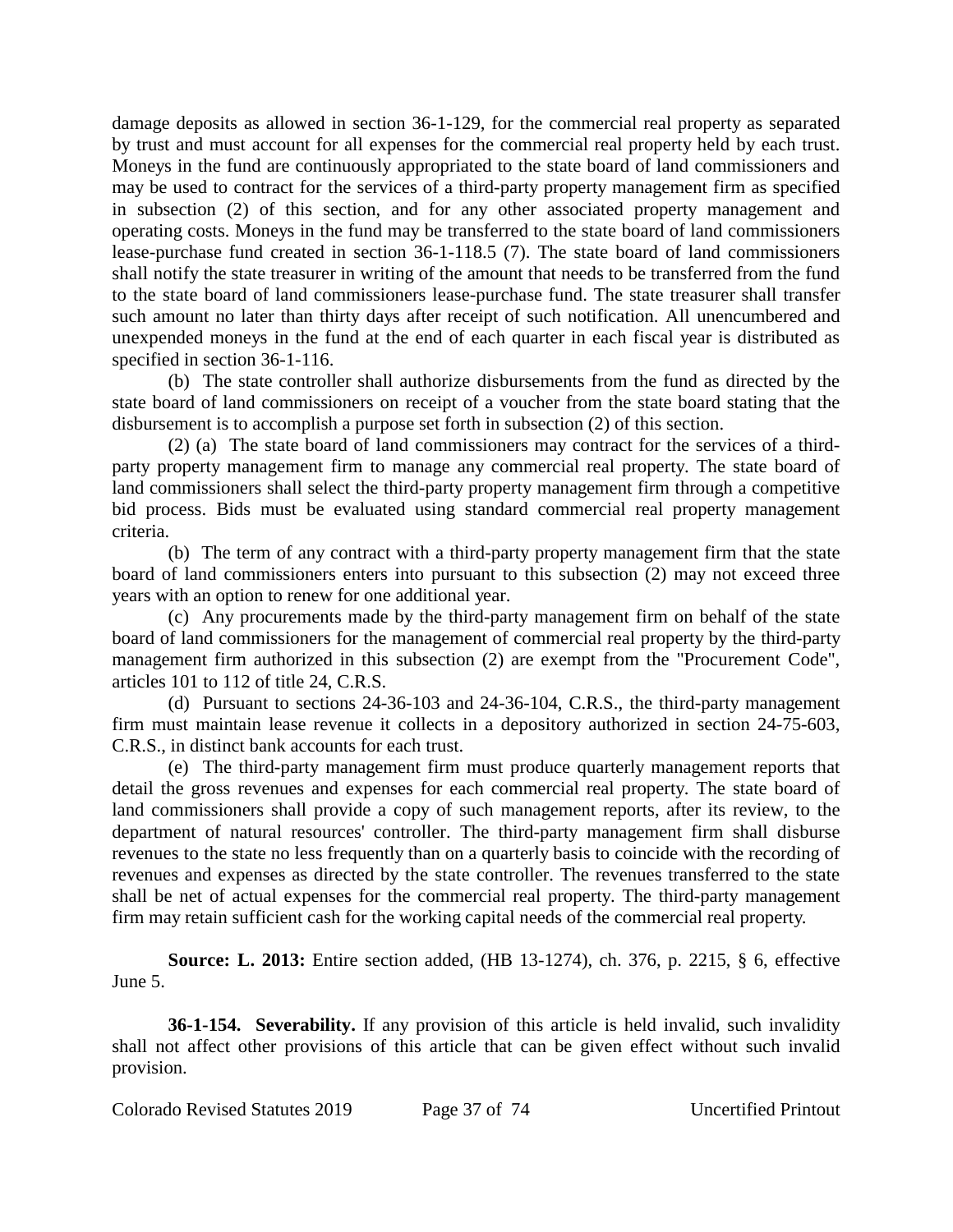**Source: L. 2009:** Entire section added, (HB 09-1317), ch. 381, p. 2073, § 4, effective June 2.

## **ARTICLE 2**

## Rights of Occupants

**Cross references:** For locating mining claims, see article 43 of title 34.

**36-2-101. Right of citizens claiming.** Conceding to the United States the primary and paramount right to dispose of the soil of this state, according to the laws existing or to be enacted by congress, and full and complete exemption from every form of taxation of their property, it is hereby declared that as between all the good citizens residing in this state, and as between them, or any of them, and others, having or claiming, or pretending to have or claim, any right to occupy, possess, and enjoy any portion of the public domain situate within the boundaries of this state, and as between each and every one of them, and all other persons, associations, corporations, and powers except the government of the United States, the right as the same may exist under the local laws, to occupy, possess, and enjoy any tract or portion thereof, shall be respected in law in all the courts and tribunals of this state.

**Source: R.S.** p. 531, § 1. **G.L.** § 2124. **G.S.** § 2674. **R.S. 08:** § 5120. **C.L.** § 1103. **CSA:** C. 134, § 1. **CRS 53:** § 112-1-1. **C.R.S. 1963:** § 112-1-1.

**36-2-102. Declaration of occupation.** All rights of occupancy, possession, and enjoyment of any tract or portion of the public domain, except mining claims, acquired after January 10, 1868, shall be expressed and described in a declaration, in cases of original occupation, and by a deed in cases of purchase, duly acknowledged by some officer authorized to take acknowledgments of deeds, and recorded in the office of the recorder of the county in which the land is situated.

**Source: R.S.** p. 531, § 2. **G.L.** § 2125. **G.S.** § 2675. **R.S. 08:** § 5121. **C.L.** § 1104. **CSA:** C. 134, § 2. **CRS 53:** § 112-1-2. **C.R.S. 1963:** § 112-1-2.

**36-2-103. Interest transferable.** The owner of every claim or improvement, on every tract or parcel of land, has a transferable interest therein, which may be sold in execution or otherwise. Any sale of such improvement is a sufficient consideration to sustain a promise.

**Source: R.S.** p. 531, § 3. **G.L.** § 2126. **G.S.** § 2676. **R.S. 08:** § 5122. **C.L.** § 1105. **CSA:** C. 134, § 3. **CRS 53:** § 112-1-3. **C.R.S. 1963:** § 112-1-3.

**36-2-104. Rights acquired before and after November 7, 1861.** All rights of occupancy, possession, and enjoyment of any tract or portion of the public domain, acquired before November 7, 1861, shall be ascertained, adjudged, and determined by the local law of the district or precinct in which the tract is situated, as it existed on the day when such rights were acquired, or as it thereafter has existed; and if there were no local laws at that time, then by the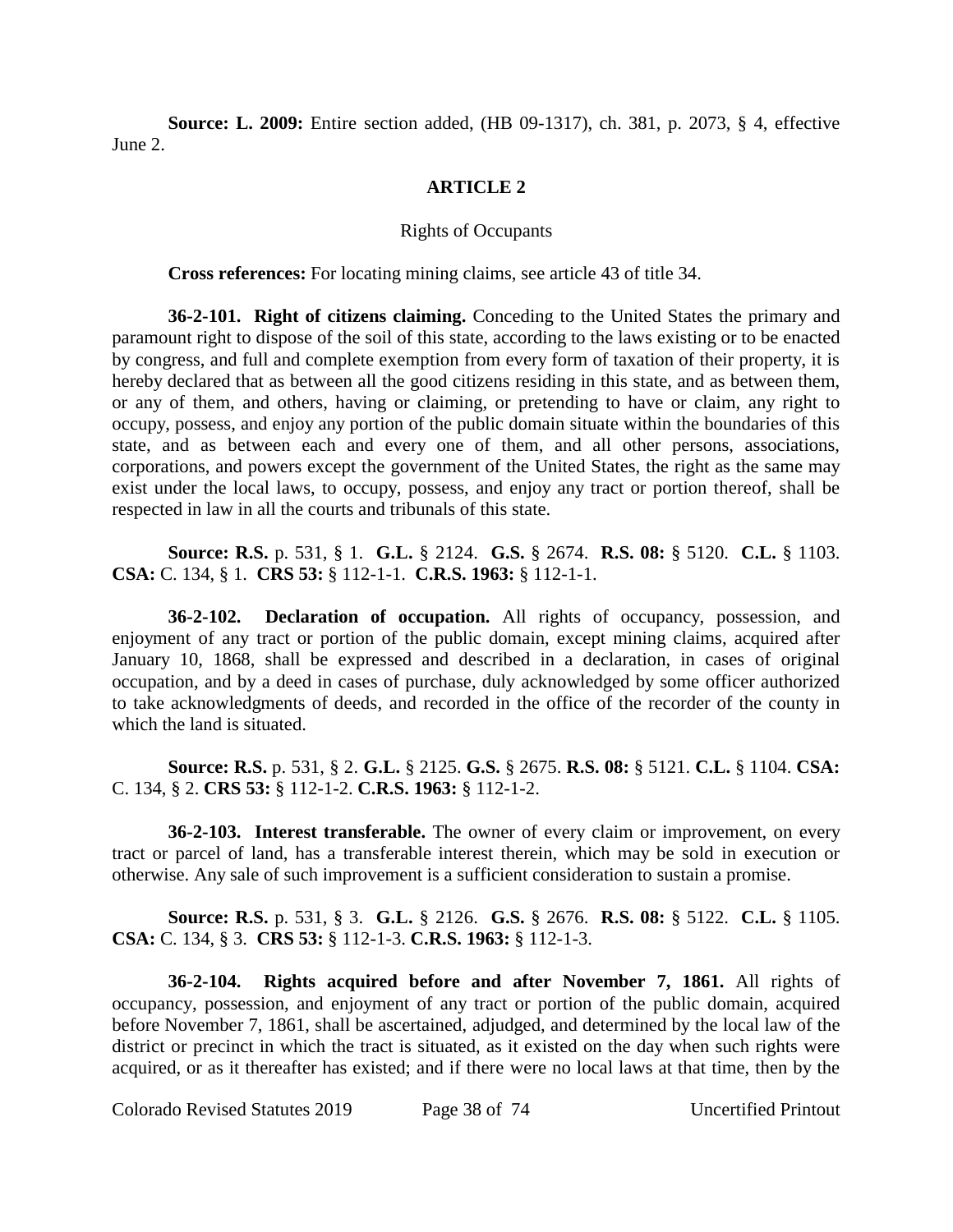common custom then prevailing in respect to such property in the district or precinct in which it existed. All such rights of occupancy, possession, and enjoyment, acquired since November 7, 1861, shall be ascertained, adjudged, and determined by the laws of this state in force at the date of such acquisition.

**Source: R.S.** p. 531, § 4. **G.L.** § 2127. **G.S.** § 2677. **R.S. 08:** § 5123. **C.L.** § 1106. **CSA:** C. 134, § 4. **CRS 53:** § 112-1-4. **C.R.S. 1963:** § 112-1-4.

**36-2-105. Form of declaration of occupant.** The declaration by an occupant of a tract or portion of the public domain, required by section 36-2-102, shall be substantially in the following form:

To all whom these presents may concern:

Know ye, That I, A.B., of ............, in the county of ............, in the state of Colorado, do hereby declare and publish as a legal notice to all the world, that I have a valid right to the occupation, possession, and enjoyment of all and singular that tract or parcel of land, not exceeding one hundred and sixty acres, situate in the township of ............, in the county of .............., in the state of Colorado, bounded and described as follows:

(Here insert the description) together with all and singular the hereditaments and appurtenances thereunto belonging or in anywise appertaining.

Witness my hand and seal, this ............ day of ............, 20 ........(To be subscribed with the full first name and surname of the person making the application, and acknowledged in the same manner as a deed of real estate.)

**Source: R.S.** p. 532, § 5. **G.L.** § 2128. **G.S.** § 2678. **R.S. 08:** § 5124. **C.L.** § 1107. **CSA:** C. 134, § 5. **CRS 53:** § 112-1-5. **C.R.S. 1963:** § 112-1-5. **L. 73:** p. 612, § 3.

**Cross references:** For acknowledgment of a deed of real estate, see article 35 of title 38.

**36-2-106. Effect of declaration or deed.** In all proceedings in any court of this state, the record of any declaration, deed, or mortgage, or other muniments of right, referred to in sections 36-2-103 and 36-2-105, shall be received, except as against the United States, and all persons claiming under the United States, as presumptive evidence of the regularity of the paper itself, under the local law or custom existing at the time of its execution; and, if the regularity thereof is challenged, the burden of proving the alleged irregularity shall rest upon the party making the challenge.

**Source: R.S.** p. 532, § 6. **G.L.** § 2129. **G.S.** § 2679. **R.S. 08:** § 5125. **C.L.** § 1108. **CSA:** C. 134, § 6. **CRS 53:** § 112-1-6. **C.R.S. 1963:** § 112-1-6.

**36-2-107. Declaration not to include mines.** The declaration of every occupant of any tract or portion of the public domain, mentioned in section 36-2-105, shall not be construed to include any gold-bearing quartz lodes, silver lode, or gold diggings; but said lodes and diggings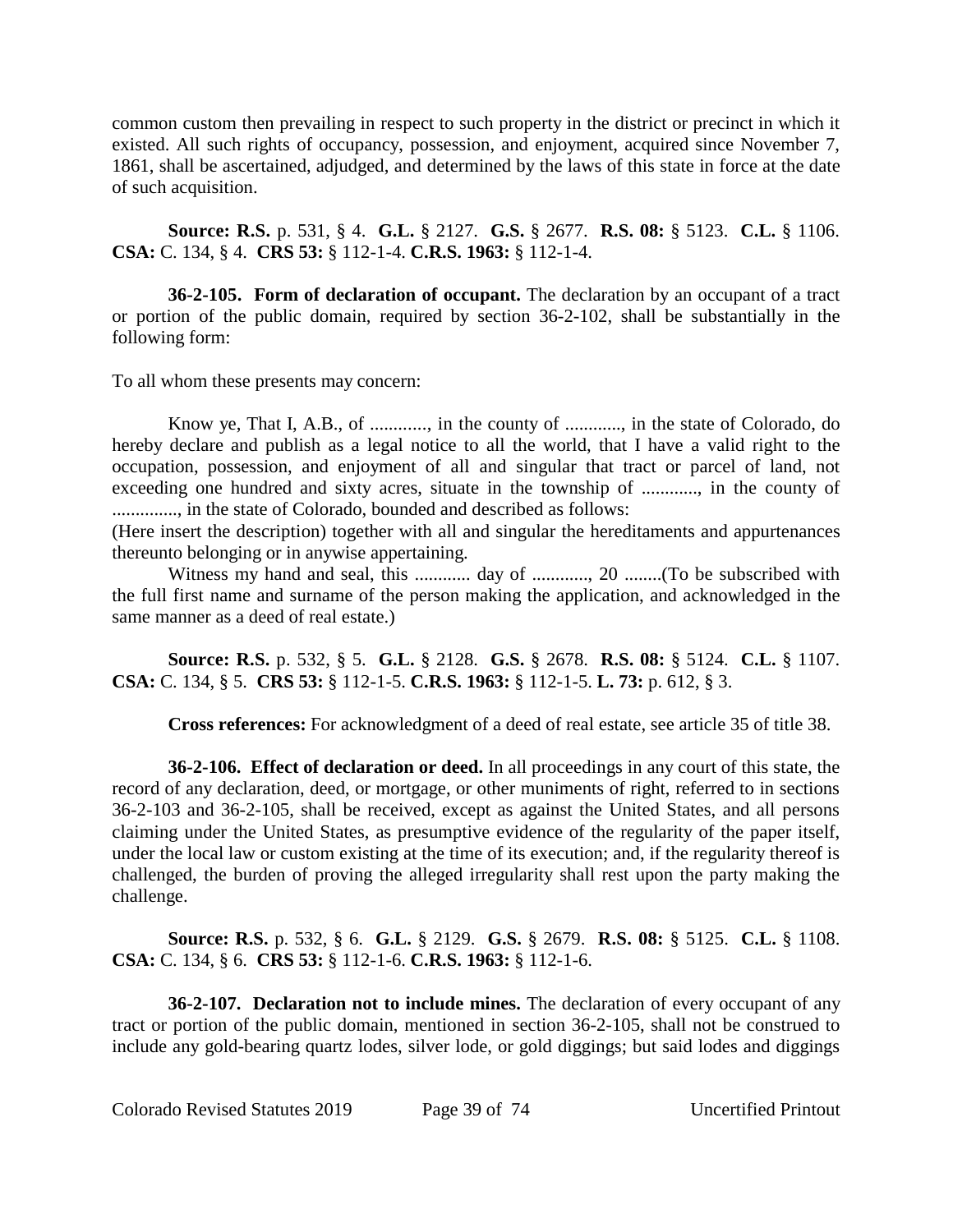shall be excepted from the tract of said occupant and shall be subject to be occupied, possessed, and enjoyed as provided in section 36-2-115.

**Source: R.S.** p. 532, § 7. **G.L.** § 2130. **G.S.** § 2680. **R.S. 08:** § 5126. **C.L.** § 1109. **CSA:** C. 134, § 7. **CRS 53:** § 112-1-7. **C.R.S. 1963:** § 112-1-7.

**Cross references:** For lode claims, see article 43 of title 34.

**36-2-108. Settler may maintain trespass.** Any person settled upon any of the public lands belonging to the United States may maintain trespass, ejectment, forcible entry and detainer, unlawful detainer, and forcible detainer for injuries done to the possession thereof.

**Source: R.S.** p. 532, § 8. **G.L.** § 2131. **G.S.** § 2681. **R.S. 08:** § 5127. **C.L.** § 1110. **CSA:** C. 134, § 8. **CRS 53:** § 112-1-8. **C.R.S. 1963:** § 112-1-8.

**Cross references:** For marking of claims, see § 36-2-110; for paramount right of United States, see § 36-2-113.

**36-2-109. Inclosure not necessary in suit.** On the trial of any such cause the possession or possessory right of the plaintiff shall be considered as extending to the boundaries embraced by the claim of such plaintiff, so as to enable him to have and maintain any of the actions provided in section 36-2-108, without being compelled to prove an actual inclosure; but each claim shall not exceed in any case one hundred and sixty acres of land.

**Source: R.S.** p. 533, § 9. **G.L.** § 2132. **G.S.** § 2682. **R.S. 08:** § 5128. **C.L.** § 1111. **CSA:** C. 134, § 9. **CRS 53:** § 112-1-9. **C.R.S. 1963:** § 112-1-9.

**36-2-110. Claim must be marked.** Every claim, to entitle the holder to maintain any of the actions stated in section 36-2-108, shall be marked out so that the boundaries may be readily traced and the extent of such claim easily known. No person shall be entitled to maintain any of the actions for possession of, or injury done to, any claim unless he occupies the same or makes improvements thereon to the value of one hundred dollars.

**Source: R.S.** p. 533, § 10. **G.L.** § 2133. **G.S.** § 2683. **R.S. 08:** § 5129. **C.L.** § 1112. **CSA:** C. 134, § 10. **CRS 53:** § 112-1-10. **C.R.S. 1963:** § 112-1-10.

**Cross references:** For applicability of section, see § 36-2-114.

**36-2-111. Neglect to occupy - fence - plow.** A neglect to occupy the claim, or to inclose at least five acres with a reasonable fence, or to plow at least five acres of the same for the period of six months shall be considered such an abandonment as to preclude the claimant from maintaining any of the actions stated in section 36-2-108.

**Source: R.S.** p. 533, § 11. **G.L.** § 2134. **G.S.** § 2684. **R.S. 08:** § 5130. **C.L.** § 1113. **CSA:** C. 134, § 11. **CRS 53:** § 112-1-11. **C.R.S. 1963:** § 112-1-11.

Colorado Revised Statutes 2019 Page 40 of 74 Uncertified Printout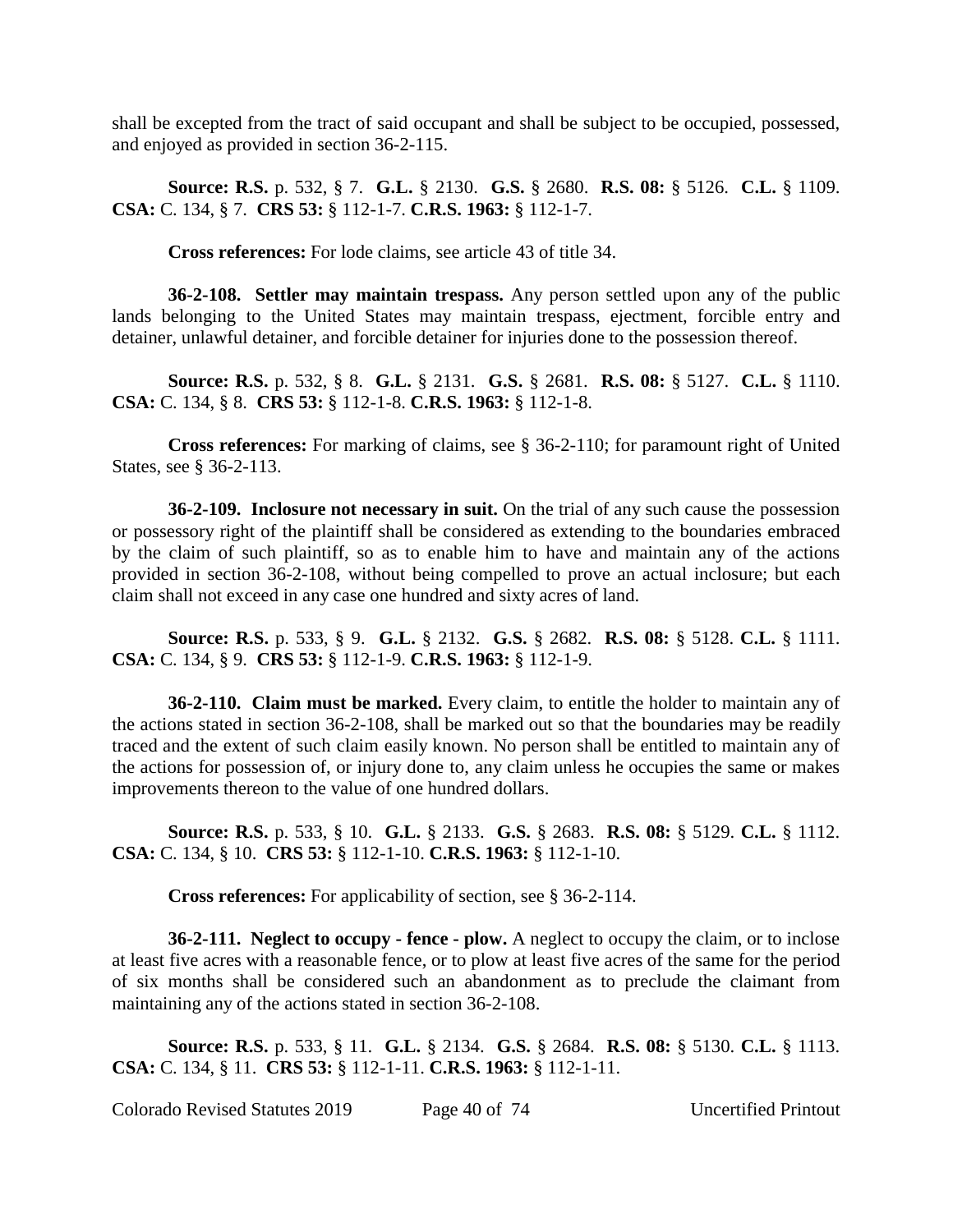**Cross references:** For applicability of section, see § 36-2-114.

**36-2-112. Town lots - abandonment - mining districts.** Any person who has a title to occupy any lot within any city or village plot, or any lots or mining claim within any mining district in this state by virtue of a certificate, deed of gift or purchase from the original claimant, or his assigns, as well as all purchasers, under any decree or execution of any of the so-called provisional government courts, people's or miners' courts, of the lands situate within any city or village plot, or any lots, lands, or mining claims situate within any mining district, together with the original claimant of the lots, lands, or mining claims, shall be entitled to maintain the actions authorized by section 36-2-108 against any person who enters upon and occupies the lots, lands, or mining claims, or any of them. It is lawful for the citizens of mining districts to declare an abandonment of any creek, river, gulch, bank, or mining claim a forfeiture of the rights of the claimants thereto; in which case the parties claimant shall not be enabled to maintain any of the actions mentioned in section 36-2-108.

**Source: R.S.** p. 533, § 12. **G.L.** § 2135. **G.S.** § 2685. **R.S. 08:** § 5131. **C.L.** § 1114. **CSA:** C. 134, § 12. **CRS 53:** § 112-1-12. **C.R.S. 1963:** § 112-1-12.

**36-2-113. Right of United States not denied.** Nothing in this article shall be construed to deny the right of the United States to dispose of any lands in this state; nor shall the fact that the title to any lots, lands, lodes, or mining claims has not passed from the United States be any bar to the recovery of the plaintiff in any of the actions specified in section 36-2-108. As against the United States, and all persons holding any of the lands under the United States, or the laws thereof, this article shall be ineffective and void.

**Source: R.S.** p. 533, § 13. **G.L.** § 2136. **G.S.** § 2686. **R.S. 08:** § 5132. **C.L.** § 1115. **CSA:** C. 134, § 13. **CRS 53:** § 112-1-13. **C.R.S. 1963:** § 112-1-13.

**36-2-114. Mining claims not affected.** Sections 36-2-110 and 36-2-111 are not intended and shall not be construed to affect or apply to mining claims but shall affect and be applicable to claims held or used for arable or pastoral agriculture only.

**Source: R.S.** p. 534, § 14. **G.L.** § 2137. **G.S.** § 2687. **R.S. 08:** § 5133. **C.L.** § 1116. **CSA:** C. 134, § 14. **CRS 53:** § 112-1-14. **C.R.S. 1963:** § 112-1-14.

**36-2-115. Mining under claim - bond - damages.** When any improvements are made upon any claim held or used for arable or pastoral agriculture or upon any building lot, mill site, or other lot or premises and any person demands of the claimant to mine any portion of the claim upon which such improvements have been made, it is lawful for the occupant or holder of the claim to require a good and sufficient bond, in a sum double the value of the improvements upon the land sought to be mined, from the party demanding to mine upon the claim, with two or more sureties, to be approved by the county court of the county in which the claim is situate conditioned that the party shall pay all damage which may be sustained by the occupant or holder of such claim to the improvements thereon.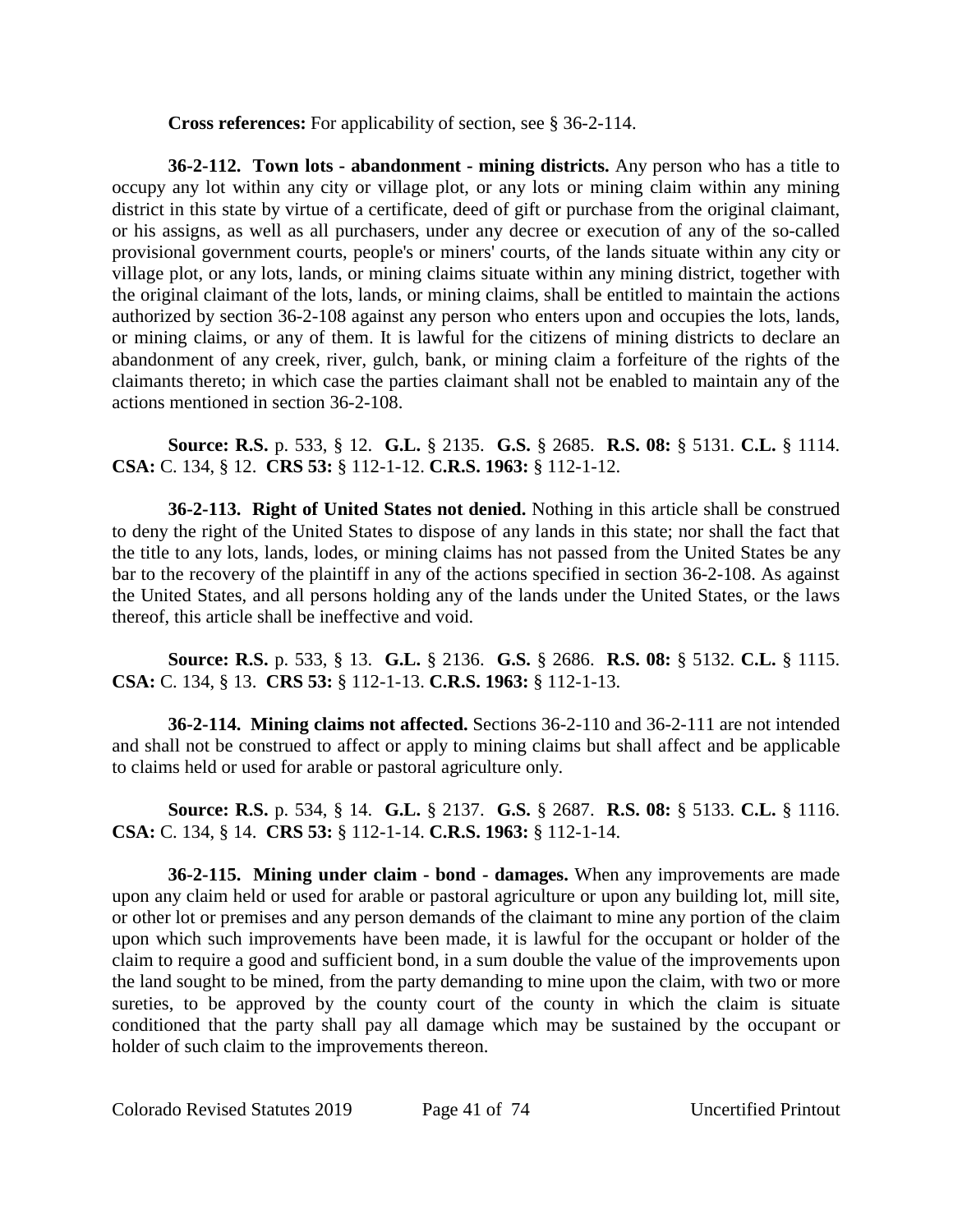**Source: R.S.** p. 534, § 15. **G.L.** § 2138. **G.S.** § 2688. **R.S. 08:** § 5134. **C.L.** § 1117. **CSA:** C. 134, § 15. **CRS 53:** § 112-1-15. **C.R.S. 1963:** § 112-1-16. **L. 64:** p. 301, § 257.

**36-2-116. Assessment of damage to improvements.** It is the duty of the county judge, by whom the bond is required to be approved in case the value of the improvements cannot be agreed upon by the claimant and the party seeking to mine, to appoint a day and hour to hear testimony respecting the value of the improvements which may be damaged by reason of such mining.

**Source: R.S.** p. 534, § 16. **G.L.** § 2139. **G.S.** § 2689. **R.S. 08:** § 5135. **C.L.** § 1118. **CSA:** C. 134, § 16. **CRS 53:** § 112-1-16. **C.R.S. 1963:** § 112-1-16. **L. 64:** p. 301, § 257.

**36-2-117. Justification of sureties.** It is the duty of the county judge to require the sureties entering into such bond to justify before him, each in the sum stated in the bond. If the claimant excepts to the sureties, or either of them, it is lawful for the judge, and he is required, to examine the sureties excepted to on oath, touching the sufficiency of said sureties; and, if the judge finds any of the sureties insufficient, it is the duty of the judge to require further sufficient sureties, which shall be likewise approved and justified.

**Source: R.S.** p. 534, § 17. **G.L.** § 2140. **G.S.** § 2690. **R.S. 08:** § 5136. **C.L.** § 1119. **CSA:** C. 134, § 17. **CRS 53:** § 112-1-17. **C.R.S. 1963:** § 112-1-17. **L. 64:** p. 301, § 258.

**36-2-118. Weekly demand of damages.** It shall be competent for the claimant to demand from the obligees in the bond, at any time after one week after mining is commenced on the claim, such sum as may be equal to the damage done to the improvements thereon, and after every week it shall be competent for the claimant to make a like demand, unless the payment of the damage done or to be done to the improvements shall by the claimant be postponed for a longer time.

**Source: R.S.** p. 534, § 18. **G.L.** § 2141. **G.S.** § 2691. **R.S. 08:** § 5137. **C.L.** § 1120. **CSA:** C. 134, § 18. **CRS 53:** § 112-1-18. **C.R.S. 1963:** § 112-1-18.

## **State Lands**

# **ARTICLE 3**

## Desert Lands

**36-3-101. Acceptance of congressional grant.** The state of Colorado accepts the conditions of section 4 of an act of congress entitled "An Act making appropriations for sundry civil expenses of the government for the fiscal year ending June 30, 1894, and for other purposes, approved August 18, 1894.", together with all the grants of land to the state under the provisions of the act.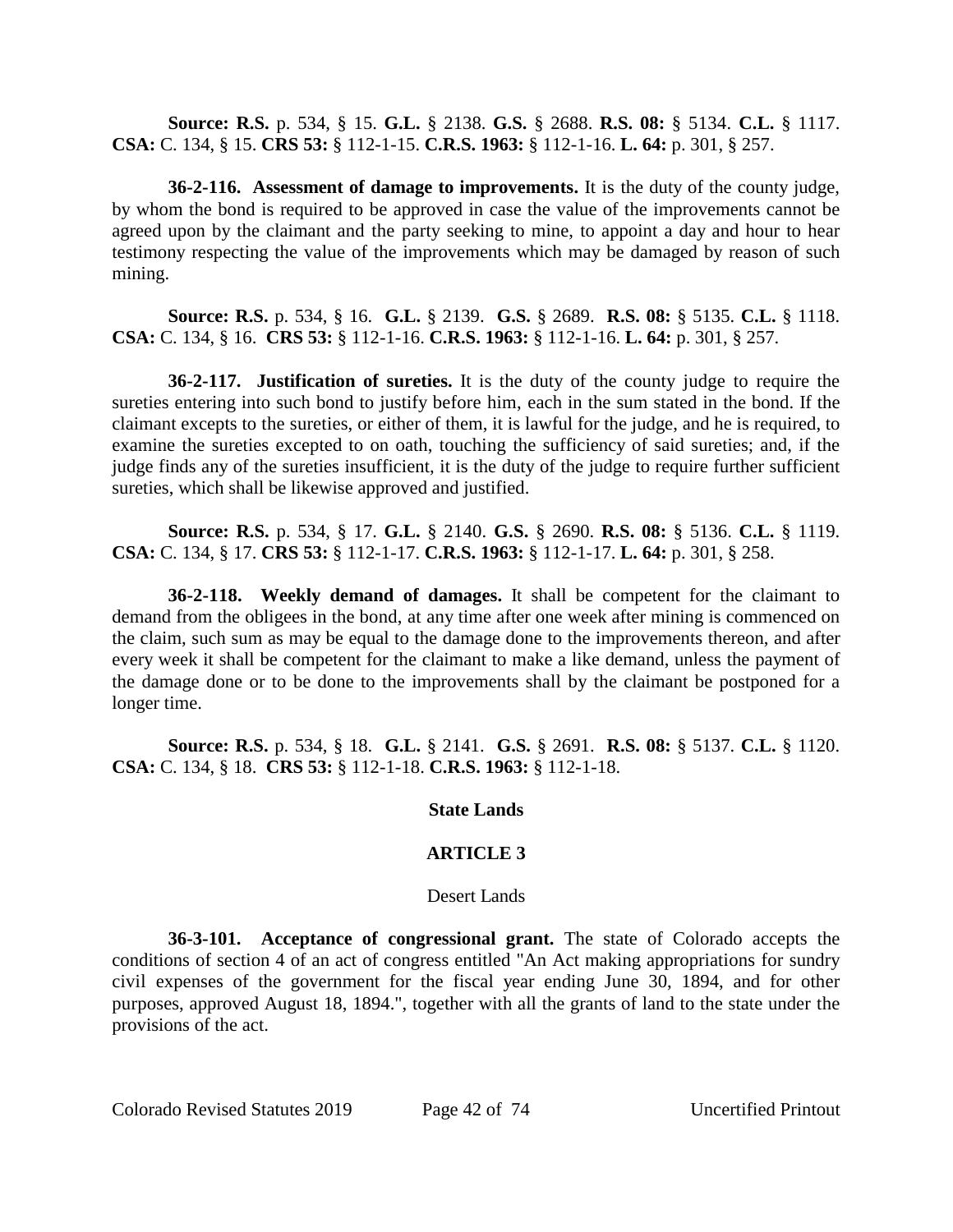**Source: L. 1895:** p. 157, § 1. **R.S. 08:** § 5138. **C.L.** § 1121. **CSA:** C. 134, § 19. **CRS 53:** § 112-2-1. **C.R.S. 1963:** § 112-2-1.

**Cross references:** For the provisions of "An Act making an appropriation for sundry civil expenses of the government for the fiscal year ending June 30, 1894", see 43 U.S.C. § 641; chap. 301, section 4 of 28 Stat. 422, known as the Carey Act.

**36-3-102. Selection and disposal of lands.** The selection, management, and disposal of the land shall be vested in the state board of land commissioners.

**Source: L. 1895:** p. 157, § 2. **R.S. 08:** § 5139. **L. 11:** p. 304, § 1. **C.L.** § 1122. **CSA:** C. 134, § 20. **CRS 53:** § 112-2-2. **C.R.S. 1963:** § 112-2-2.

**36-3-103. Acceptance of conditions.** The state accepts the conditions of section 4 of an act of congress, entitled "An Act making appropriations for sundry civil expenses of the government for the fiscal year ending June 30, 1894.", together with all acts amendatory thereto, including the amendatory acts of congress of June 11, 1896, March 3, 1901, March 1, 1907, February 24, 1909, and March 15, 1910, together with all grants of land made or to be made under the provisions of the acts.

**Source: L. 1895:** p. 157, § 1. **R.S. 08:** § 5138. **L. 11:** p. 303, § 1. **C.L.** §§ 1121, 1123. **CSA:** C. 134, §§ 19, 21. **CRS 53:** § 112-2-3. **C.R.S. 1963:** § 112-2-3.

**Cross references:** For the provisions of "An Act making an appropriation for sundry civil expenses of the government for the fiscal year ending June 30, 1894", see 43 U.S.C. § 641; chap. 301, section 4 of 28 Stat. 422, known as the Carey Act.

**36-3-104. Control of land - Carey act fund.** The selection, management, and disposal of the land and all such lands as may be granted on or after June 1, 1911, to the state by the United States shall be vested in the state board of land commissioners as constituted, and that board is empowered to accept all moneys upon the part of the state from the purchasers of the land, and to place the same in a fund to be designated as the "Carey act fund", and to disburse the same as provided in this section. It is empowered to accept from the settlers, filing on lands under the provisions of the acts within the former Southern Ute and Ute Indian reservations, as defined in the amendatory acts of congress of March 1, 1907, and February 24, 1909, the sum of one dollar and twenty-five cents per acre for each acre thereof to be patented and to pay the same into the treasury of the United States. The board is authorized to accept any future grants of such lands by the United States to this state and to agree to and accept on behalf of the state any conditions that may be imposed by the United States in relation thereto.

**Source: L. 11:** p. 303, § 2. **C.L.** § 1124. **CSA:** C. 134, § 22. **CRS 53:** § 112-2-4. **C.R.S. 1963:** § 112-2-4. **L. 96:** Entire section amended, p. 1222, § 22, effective August 7.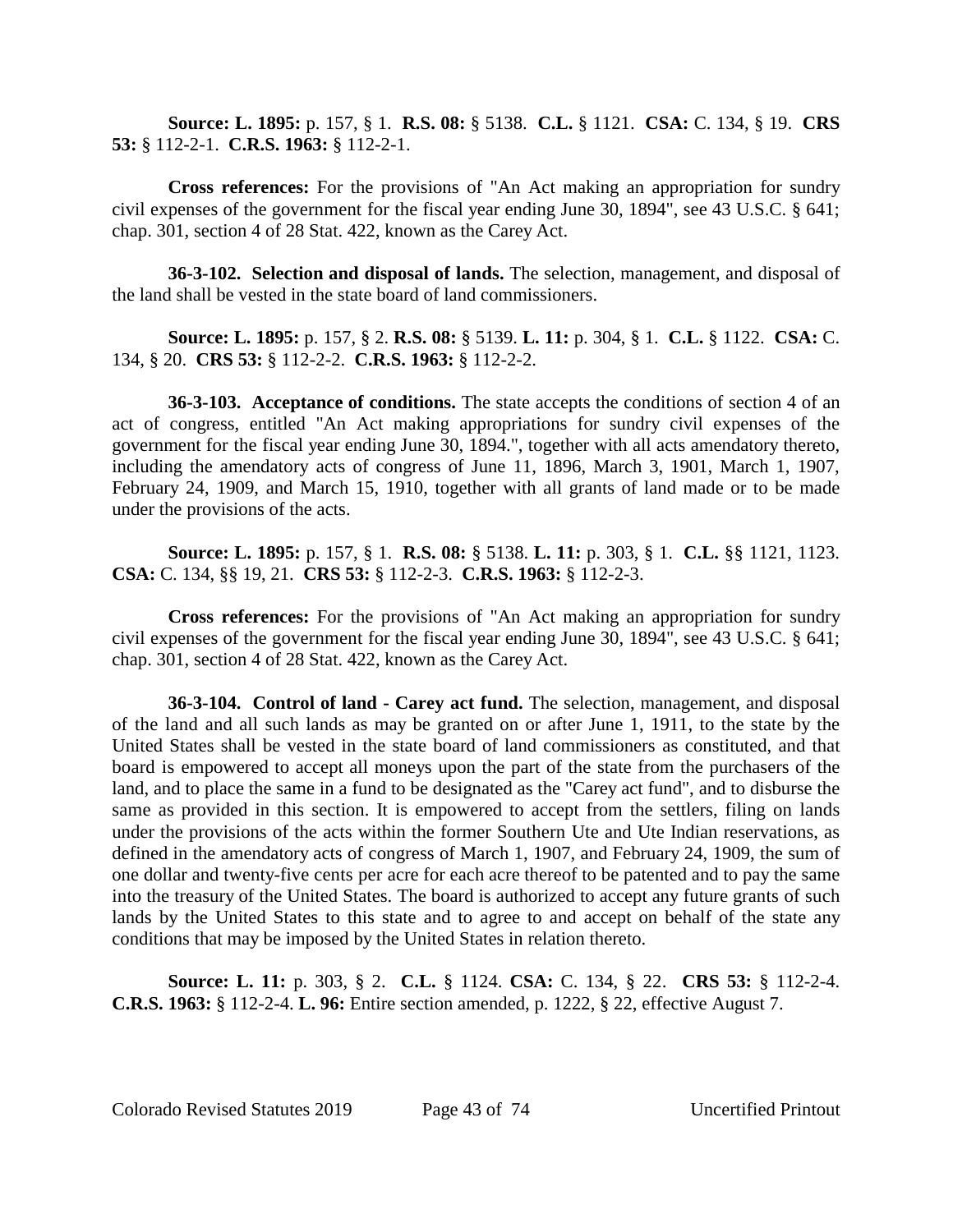**Cross references:** (1) For the "Carey Act" and amendments thereto, see 43 U.S.C. §§ 641-648; for duties of the state board of land commissioners, see article 1 of this title and §§ 9 and 10 of art. IX, Colo. Const.

(2) For the legislative declaration contained in the 1996 act amending this section, see section 1 of chapter 237, Session Laws of Colorado 1996.

**36-3-105. Record of proceedings of land board.** The register of the board shall act as secretary, and it is his duty to keep a careful record of the transactions of the board in substantially bound books to be kept for that purpose and which shall be known as the record and proceedings of the state board of land commissioners under this article.

# **Source: L. 1895:** p. 157, § 3. **R.S. 08:** § 5140. **C.L.** § 1125. **CSA:** C. 134, § 23. **CRS 53:** § 112-2-5. **C.R.S. 1963:** § 112-2-5.

**36-3-106. Duties and powers of register.** The register of the board shall have the custody of the records of the board, receive and file all proposals for the construction of irrigation works to reclaim lands selected under the provisions of this article, prepare and keep for public inspection maps and plats on a scale of two inches to the mile of all lands selected, receive entries of settlers on these lands and hear or receive the final proof of their reclamation under the rules and regulations prescribed by the state board of land commissioners, and do all work required by the board in carrying out the provisions of this article. He shall have authority to administer oaths whenever necessary in the performance of his duties as register and secretary of the board.

**Source: L. 1895:** p. 157, § 4. **R.S. 08:** § 5141. **C.L.** § 1126. **CSA:** C. 134, § 24. **CRS 53:** § 112-2-6. **C.R.S. 1963:** § 112-2-6.

**36-3-107. Request for selection.** (1) Any person, company of persons, association, or incorporated company desiring to construct ditches, canals, or other irrigation works to reclaim land under the provisions of this article shall file with the board a request for the selection on behalf of the state by the board of the land to be reclaimed, designating said land by legal subdivisions. This request shall be accompanied by a proposal to construct the ditch, canal, or other irrigation works necessary for the complete reclamation of the land asked to be selected. The proposal shall be prepared in accordance with the rules of the board, and with the regulations of the department of the interior. It shall state the post-office address and residence of the parties; the source of water supply; the point of diversion; the place of storage, if stored; the location and dimensions of the proposed works; the estimated cost thereof; the carrying capacity of the ditch or canal; and the price and terms at which perpetual water rights will be sold to settlers on the land reclaimed. The perpetual right shall embrace a proportionate concurrent interest in the ditch, canal, or other irrigation works, together with all rights and franchises attached. All water rights sold or otherwise held under the ditch or canal shall have equal rights as to priority.

(2) The proportionate concurrent interest may be either in the form of shares of stock in a company which will ultimately own and control the works, or in the form of water right deeds or contracts, as may be determined by the board. All contracts for the sale of water rights under

Colorado Revised Statutes 2019 Page 44 of 74 Uncertified Printout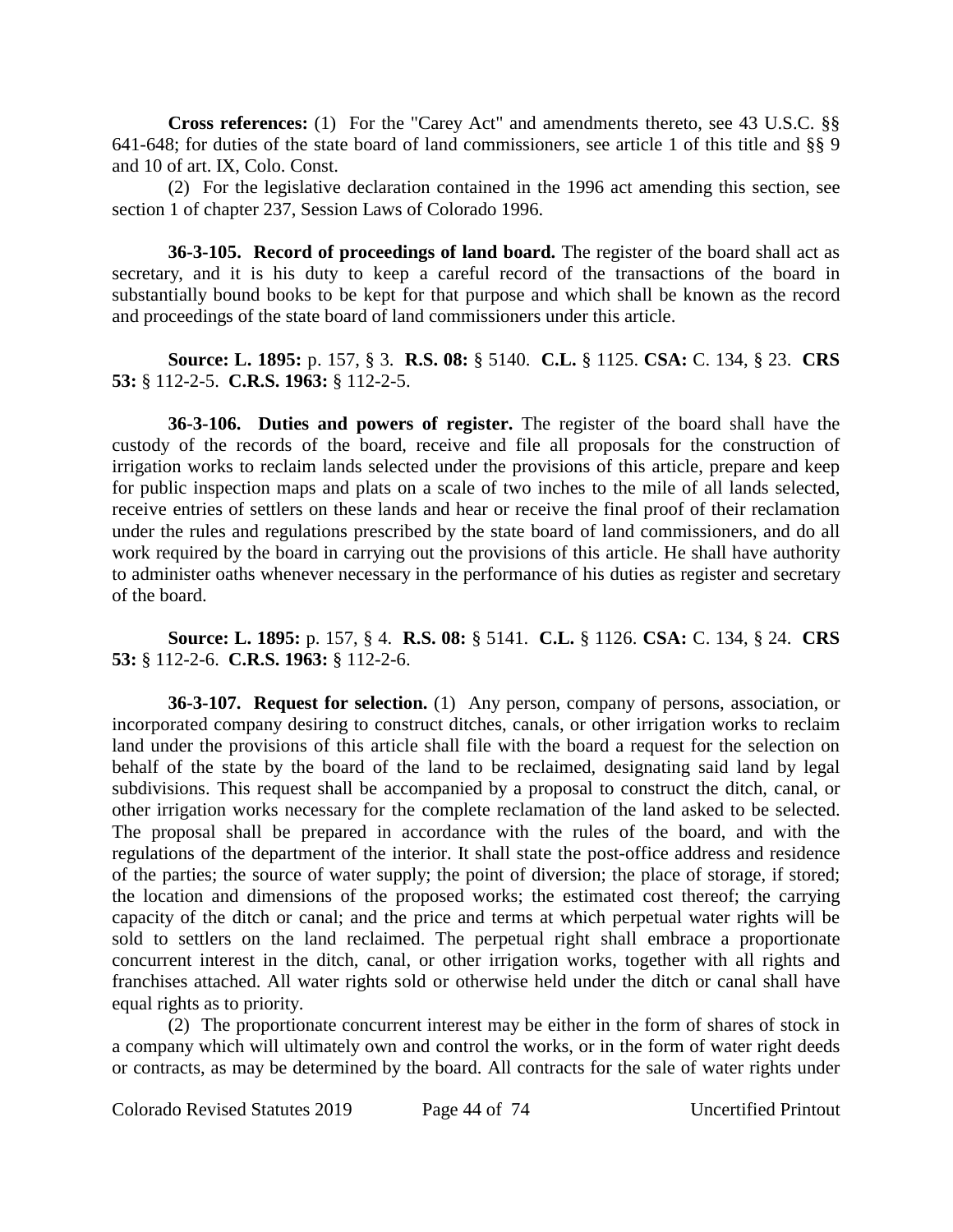this article shall be in the form, and upon conditions, approved by the board. In the cases of incorporated companies, it shall state the name of the company, the purpose of the incorporation, the name and places of residence of its directors and officers, and the amount of its authorized and of its paid-up capital. It shall be organized under the laws of Colorado. If the applicant is not an incorporated company, the proposal shall set forth the names of the parties and such other facts as will enable the board to determine their financial ability to carry out the proposed undertaking or as may be required by the board.

(3) Nothing in this article shall be construed to prevent the entry and reclamation of land under this article by individuals, duly qualified either singly or acting together. The state board of land commissioners shall make such rules and regulations not inconsistent with the act of congress, or the rules and regulations of the department of the interior, as may be necessary to allow the acquisition of individual water rights for application to and reclamation of specific tracts of land, not exceeding one hundred sixty acres of land for each person. The requirements of this article as to plats, maps, examinations, reports, bonds, and contracts by such rules and regulations may be so modified as to effectuate and assist the reclamation and entry of land by individuals.

**Source: L. 1895:** p. 158, § 5. **R.S. 08:** § 5142. **L. 11:** p. 305, § 3. **C.L.** § 1127. **CSA:** C. 134, § 25. **CRS 53:** § 112-2-7. **C.R.S. 1963:** § 112-2-7.

**36-3-108. Certified check with proposal.** A certified check payable to the state board of land commissioners for a sum of not less than two hundred fifty dollars and not more than two thousand five hundred dollars, as may be determined by the rules of the board, shall accompany each such request and proposal. It shall be held as a guarantee of the execution of the contract with the state, in accordance with its terms, by the party submitting such proposal, in case of the approval of the same and the selection of the land by the board. It shall be forfeited to the state in case of failure of the parties to enter into a contract with the state, in accordance with the provisions of this article.

**Source: L. 1895:** p. 158, § 6. **R.S. 08:** § 5143. **C.L.** § 1128. **CSA:** C. 134, § 26. **CRS 53:** § 112-2-8. **C.R.S. 1963:** § 112-2-8.

**36-3-109. Application to state engineer - maps.** The person, company of persons, associations, or incorporated companies, making application to the board for the selection of lands by the state, shall have filed with the state engineer an application to appropriate water for the reclamation of the lands described in the request to the board. This application shall be of a form prescribed by the state engineer and shall be accompanied by two copies of the map of the land to be selected, which shall show accurately the location and dimensions of the proposed irrigation works. The maps of the lands and proposed irrigation shall be prepared in accordance with the regulations of the state engineer's office and rules of the department of the interior.

**Source: L. 1895:** p. 159, § 7. **R.S. 08:** § 5144. **L. 11:** p. 305, § 2. **C.L.** § 1129. **CSA:** C. 134, § 27. **CRS 53:** § 112-2-9. **C.R.S. 1963:** § 112-2-9.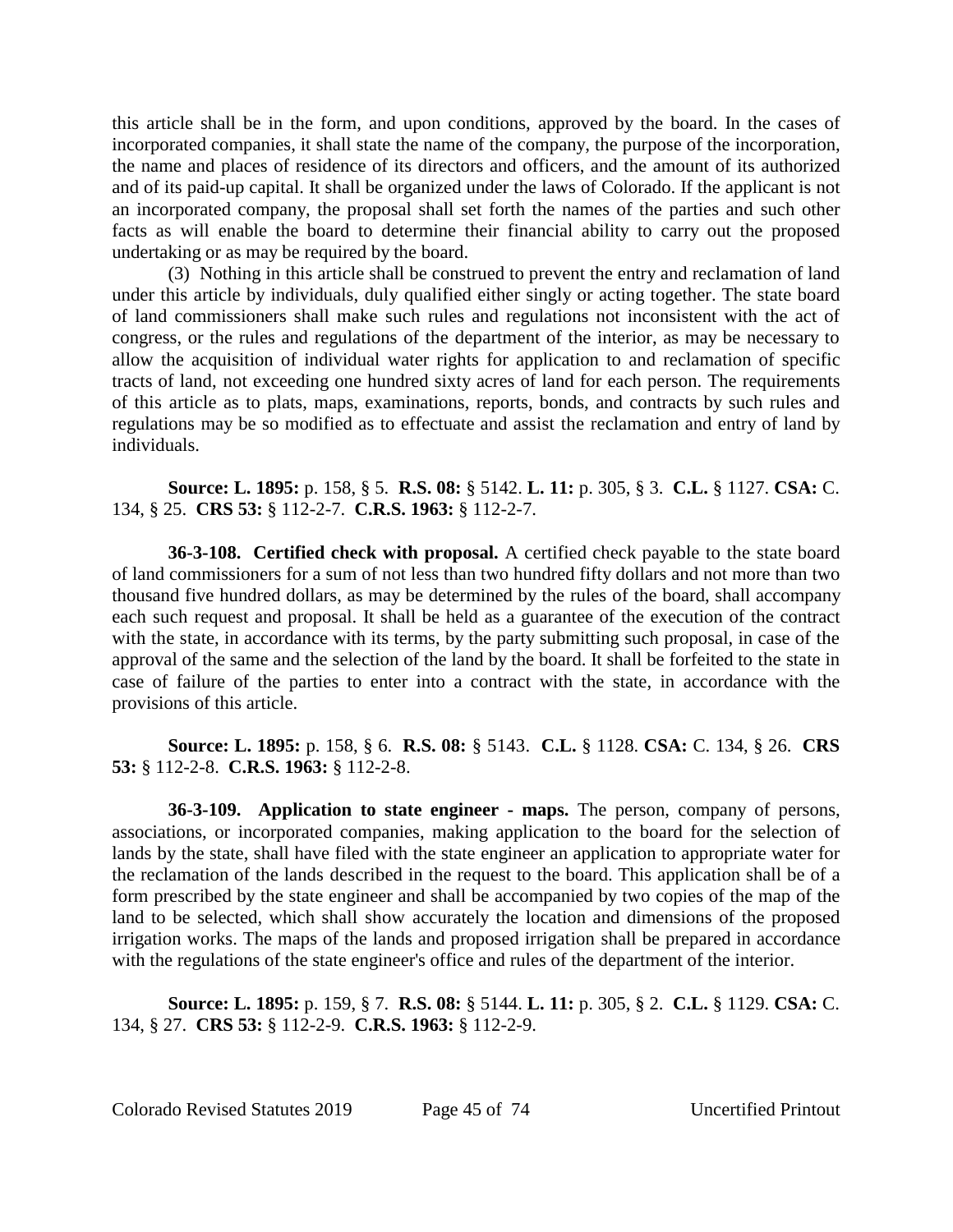**36-3-110. Examination of proposal - report.** (1) Immediately upon the receipt of any request and proposal as designated in section 36-3-107, it is the duty of the secretary of the board to examine the same and ascertain if it complies with the rules of the board and the regulations of the department of the interior. If it does not, it is to be returned for correction. If it does comply, it shall be submitted to the state engineer, who shall examine the same and make a written report to the board, stating whether the proposed works are feasible; whether the proposed diversion of the public waters of the state will prove beneficial to the public interest; whether there is sufficient unappropriated water in the source of supply; whether a permit to divert, store, and appropriate water through or by the proposed works has been approved by him; whether the capacity of the proposed works is adequate to reclaim the land described; and whether the maps filed comply with the requirements of his office and the regulations of the department of the interior. He shall determine whether the lands proposed to be irrigated are desert in character and such as may properly be set apart under the provisions of the act of congress referred to in section 36-3-103 and the rules and regulations of the department of the interior.

(2) When the state engineer is unable, from an examination of the maps and field notes submitted for his examination, to determine whether the proposed irrigation works are feasible and adequate or whether the proposed diversion of the public water is beneficial to public interest and whether the lands proposed to be irrigated are of such a character as to come under the provisions of the act of congress referred to in section 36-3-103, he shall report to the board and also report the estimated cost of a survey and examination. It is his duty to make, or cause to be made by some qualified assistant, such survey or examination as will enable him to report intelligently thereon to the board when directed by the board to make such examination or survey.

**Source: L. 1895:** p. 160, § 8. **R.S. 08:** § 5145. **C.L.** § 1130. **CSA:** C. 134, § 28. **CRS 53:** § 112-2-10. **C.R.S. 1963:** § 112-2-10.

**36-3-111. Board to consider proposal.** On receipt of the report of the state engineer, the register shall place the request and proposal, with the engineer's report thereon, before the board for its consideration. In case of approval the board shall instruct the register to file in the local land office a request for the withdrawal of the land described in the proposal. No request on which the state engineer has reported adversely, either as to the water supply, the feasibility of the construction, capacity of the works, or as to the character of the lands sought to be irrigated, shall be approved by the board.

**Source: L. 1895:** p. 161, § 9. **R.S. 08:** § 5146. **C.L.** § 1131. **CSA:** C. 134, § 29. **CRS 53:** § 112-2-11. **C.R.S. 1963:** § 112-2-11.

**36-3-112. Rejection of proposal - second proposal.** In case the state engineer reports adversely upon the proposed irrigation works or where requests and proposals are not approved by the board, the board shall notify the parties making such proposals of such actions and the reasons therefor. Any party so notified shall have sixty days in which to submit another proposal; but the board, at its discretion, may extend the time to six months.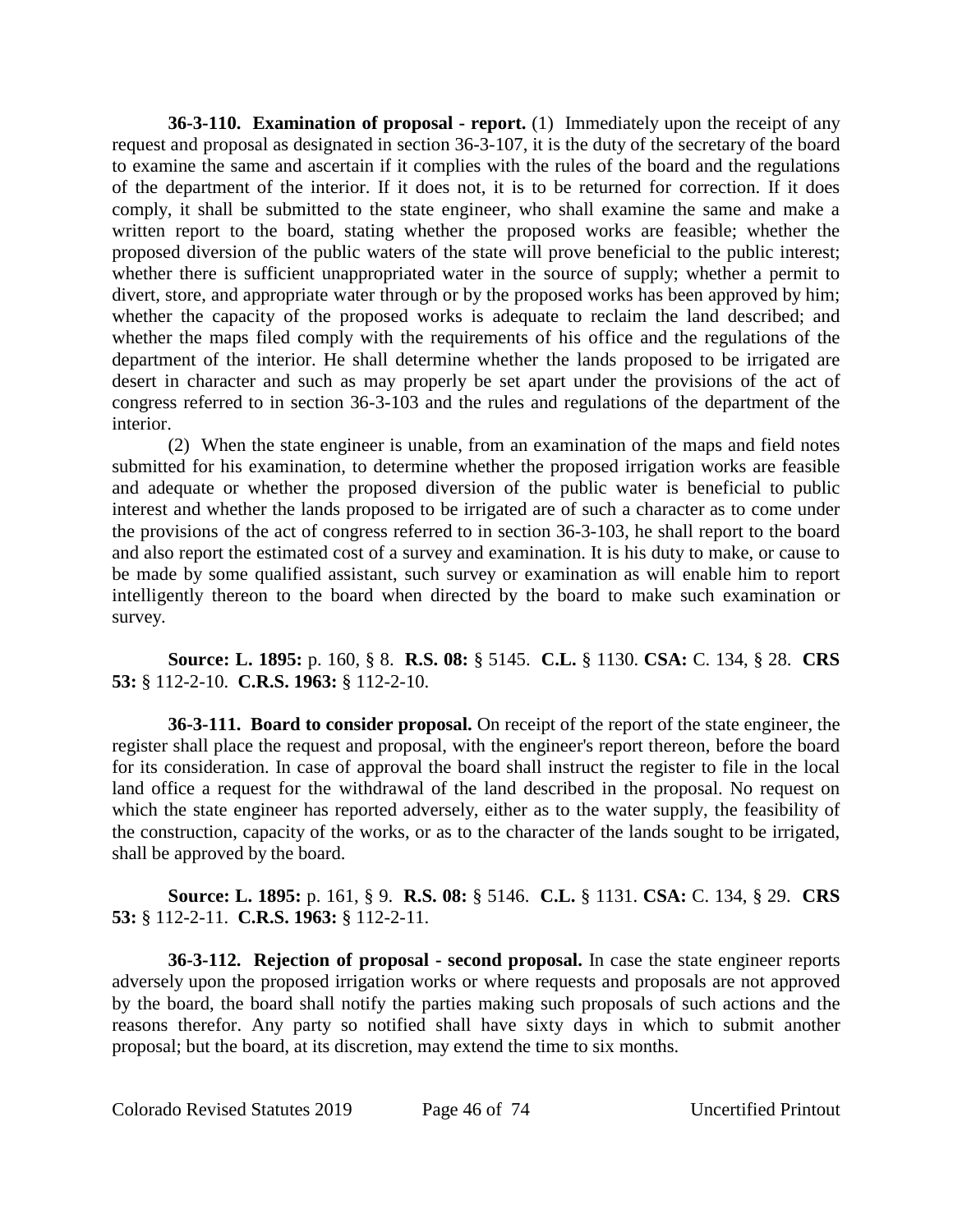**Source: L. 1895:** p. 161, § 10. **R.S. 08:** § 5147. **C.L.** § 1132. **CSA:** C. 134, § 30. **CRS 53:** § 112-2-12. **C.R.S. 1963:** § 112-2-12.

**36-3-113. Provision for contract - bond.** Upon the withdrawal of the land by the department of the interior, it is the duty of the board to enter into a contract with the party submitting the proposal, which contract shall contain complete specifications of the location, dimensions, character, and estimated cost of the proposed ditch, canal, or other irrigation work and state the price and terms upon which the state is to dispose of the lands to settlers and such other conditions and provisions as the board may direct. This contract shall not be entered into on the part of the state until the withdrawal of these lands by the department of the interior and the filing of a satisfactory bond on the part of the proposed contractor for irrigation works, which bond shall be in a penal sum equal to five percent of the estimated cost of the works and conditioned upon carrying out the provisions of the contract with the state.

**Source: L. 1895:** p. 161, § 11. **R.S. 08:** § 5148. **C.L.** § 1133. **CSA:** C. 134, § 31. **CRS 53:** § 112-2-13. **C.R.S. 1963:** § 112-2-13.

**36-3-114. Time for construction - forfeiture.** No proposal shall be considered by the board which requires a greater time than five years for the construction of the works. All proposals shall state that the work shall begin within six months from the date of contract; that at least one-tenth of the construction work shall be completed within two years from the date of said contract; that the construction shall be prosecuted diligently and continuously to completion; and that a cessation of work under the contract with the state for a period of six months after the second year, without the sanction of the board, will forfeit to the state all rights under said contract. The board, for good cause shown, shall extend the time of beginning or of completing the whole or any part of said construction work for a period commensurate with the difficulties of construction and the location of the proposed project. No extension of time shall be granted until after thirty days' notice, given by publication in at least one daily paper, published at the capital, and in at least one paper published in each county in which the project and the land sought to be watered thereby is located, of the time and place where such extension of time will be considered and opportunity afforded to all interested parties to appear and be heard.

**Source: L. 1895:** p. 162, § 12. **R.S. 08:** § 5149. **L. 11:** p. 300, § 1. **C.L.** § 1134. **CSA:** C. 134, § 32. **CRS 53:** § 112-2-14. **C.R.S. 1963:** § 112-2-14.

**36-3-115. Failure in construction.** (1) Upon the failure of any parties having contracts with the state for the construction of irrigation works to begin the same within the time specified by law, or to carry on work as provided in their contract, or to complete the same within the time or in accordance with the specifications of the contract with the board and the provisions of this article, it is the duty of the register to give such parties written notice of such failure. In the event the board has extended the time of the beginning or of completing the whole or any part of the construction work beyond the time set forth in the contract between the state and the party submitting the proposal, then the conditions and penalties of this section shall not apply to or be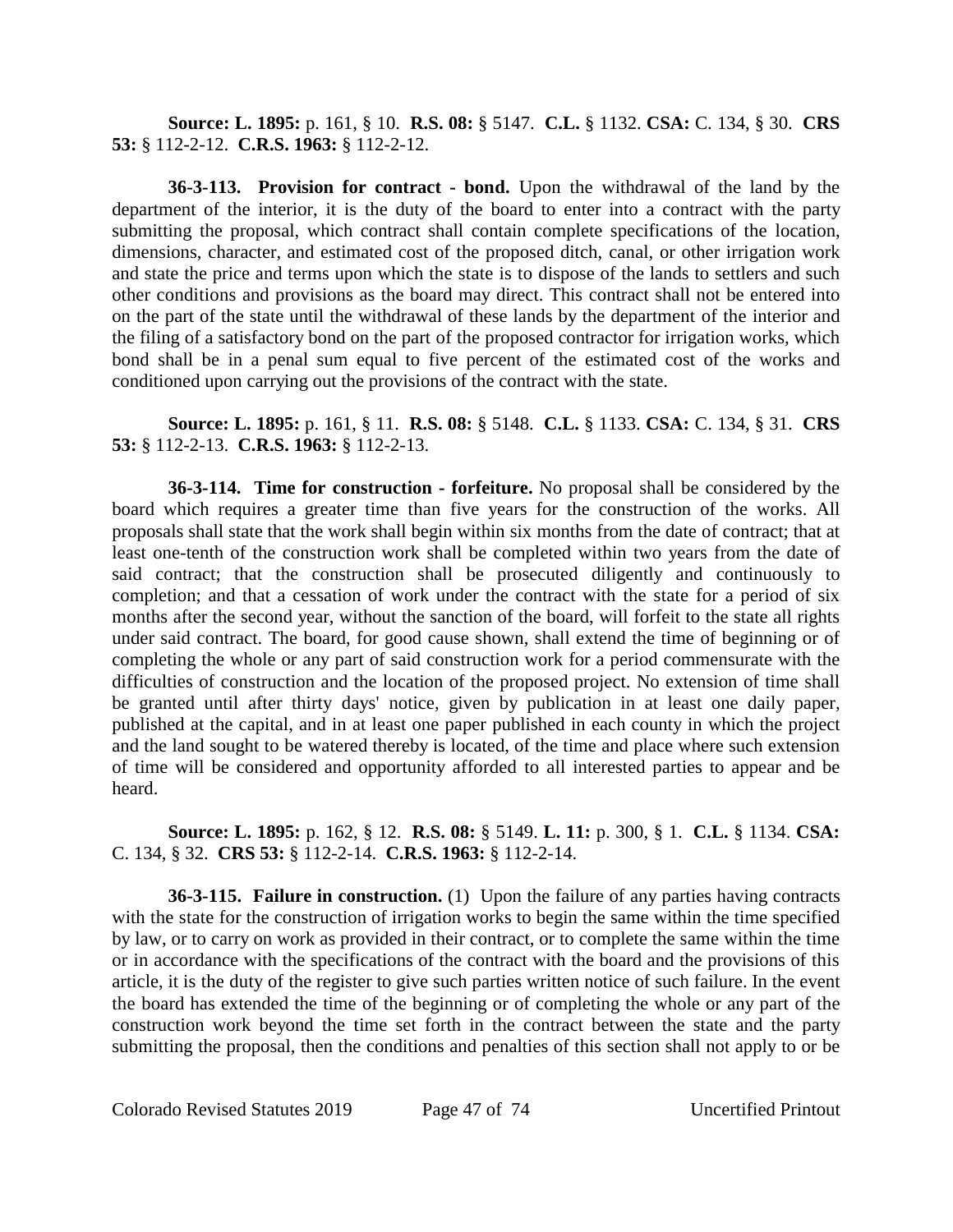enforceable against the parties constructing the project until the time the extensions have expired.

(2) If, after a period of sixty days they have failed to proceed with the work or to conform to the specifications and conditions of their contract with the state, it is the duty of the board to declare the bond and contract of such parties forfeited to the state. The board shall notify the contractors of the forfeiture of the contract, by letter to the address given in the proposal, and give notice once a week for a period of four weeks, in some newspaper of general circulation in the county in which the work is situated, and in one newspaper at the state capital in like manner and for a like period. Upon a day fixed, proposals will be received at the office of the register, at the capitol at Denver, for the purchase of the incompleted works and for the completion of the contract.

(3) The time for receiving bids shall be at least sixty days after the issuance of first notice of forfeiture. The money received from the sale of partially completed works under the provisions of section 36-3-114 shall first be applied to the expense incurred by the state in their forfeiture and disposal to satisfy the bond and to the satisfaction, pro rata, of the adjudicated liens for labor or materials. The surplus, if any exists, shall be paid to the original contractors with the state.

**Source: L. 1895:** p. 162, § 13. **R.S. 08:** § 5150. **L. 11:** p. 301, § 2. **C.L.** § 1135. **CSA:** C. 134, § 33. **CRS 53:** § 112-2-15. **C.R.S. 1963:** § 112-2-15.

**Cross references:** For publication of legal notices, see part 1 of article 70 of title 24; for the mechanics' lien law in general, see article 22 of title 38.

**36-3-116. State not to be made liable.** Nothing in this article shall be construed as authorizing the board to obligate the state to pay for any work constructed under any contract or to hold the state in any way responsible to settlers for the failure of contractors to complete the work according to the terms of their contracts with the state.

**Source: L. 1895:** p. 163, § 14. **R.S. 08:** § 5151. **C.L.** § 1136. **CSA:** C. 134, § 34. **CRS 53:** § 112-2-16. **C.R.S. 1963:** § 112-2-16.

**36-3-117. Notice of land open for settlement.** Immediately upon the withdrawal of any land for the state by the department of the interior, and the inauguration of work by the contractors, it is the duty of the board, by publication once each week, in one newspaper of the county in which the lands are situated, and in one newspaper at the state capital for a period of four weeks, to give notice that the land is open for settlement, and the price and terms upon which the land will be sold to settlers by the state.

**Source: L. 1895:** p. 163, § 15. **R.S. 08:** § 5152. **C.L.** § 1137. **CSA:** C. 134, § 35. **CRS 53:** § 112-2-17. **C.R.S. 1963:** § 112-2-17.

**Cross references:** For publication of legal notices, see part 1 of article 70 of title 24.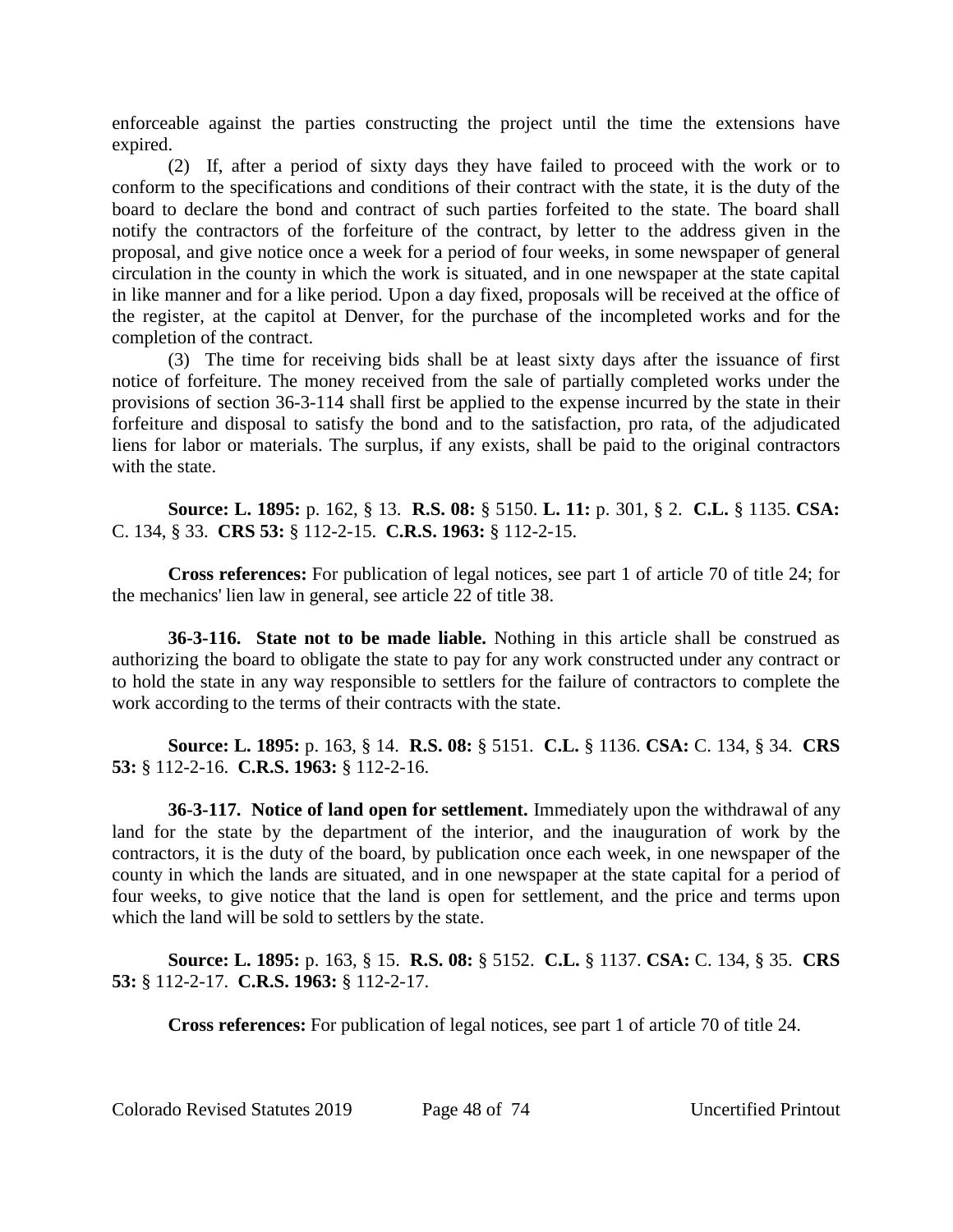**36-3-118. Application to enter - requirements.** Any citizen of the United States, or any person having declared his intention to become a citizen of the United States, over the age of twenty-one years, may make application, under oath, to the board to enter any of the land in an amount not to exceed one hundred and sixty acres for any one person. The application shall set forth that the person desiring to make such entry does so for the purpose of actual reclamation, cultivation, and settlement in accordance with the act of congress set out in section 36-3-103 and the laws of this state relating thereto and that the applicant has never received the benefit of the provisions of this article to an amount greater than one hundred and sixty acres, including the number of acres specified in the application under consideration. Such application must be accompanied by a certified copy of a contract for a perpetual water right, made and entered into by the party making application, with the person, company, or association which has been authorized by the board to furnish water for the reclamation of the lands. If the applicant has at any time entered land under the provisions of this article, he shall so state in his application, together with the description, date of entry, and location of the land. The board shall file in its office the application and papers relating thereto and, if allowed, issue a certificate of location to the applicant. All applications for entry shall be accompanied by a payment of twenty-five cents per acre, which shall be paid as a partial payment on the land if the application is allowed. All certificates, when issued, shall be recorded in a book to be kept for that purpose. If the application is not allowed, the twenty-five cents per acre accompanying it shall be refunded to the applicant. The board shall dispose of all lands accepted by the state under the provisions of this article at a uniform price of fifty cents per acre, half to be paid at the time of entry and the remainder at the time of making final proof by the settler.

# **Source: L. 1895:** p. 163, § 16. **R.S. 08:** § 5153. **C.L.** § 1138. **CSA:** C. 134, § 36. **CRS 53:** § 112-2-18. **C.R.S. 1963:** § 112-2-18.

**36-3-119. Disposition of funds.** As provided in the act of congress set out in section 36- 3-103, all moneys received by the board from the sale of lands selected under the provisions of this article shall be deposited with the state treasurer, and such sums as may be necessary shall be available for the payment of the expenses of the board and of the state engineer's office incurred in carrying out the provisions of this article. Such expenses shall be paid by the controller in the manner provided by law, upon vouchers duly approved by the board for the work performed under its direction and by the state engineer for all work performed by the state engineer's office; and any balance remaining over and above the expense necessary to carry out the provisions of this article shall constitute a trust fund in the hands of the state treasurer, to be used for the reclamation of other desert lands.

**Source: L. 1895:** p. 164, § 17. **R.S. 08:** § 5154. **C.L.** § 1139. **CSA:** C. 134, § 37. **CRS 53:** § 112-2-19. **C.R.S. 1963:** § 112-2-19.

**36-3-120. Duty of settler - proof of settlement.** (1) Within one year after any person, company of persons, association, or incorporated company authorized to construct irrigation works under the provisions of this article has notified the settlers under such works that it is prepared to furnish water under the terms of its contract with the state, the settlers shall cultivate and reclaim not less than one-sixteenth part of the land filed upon. Within two years after the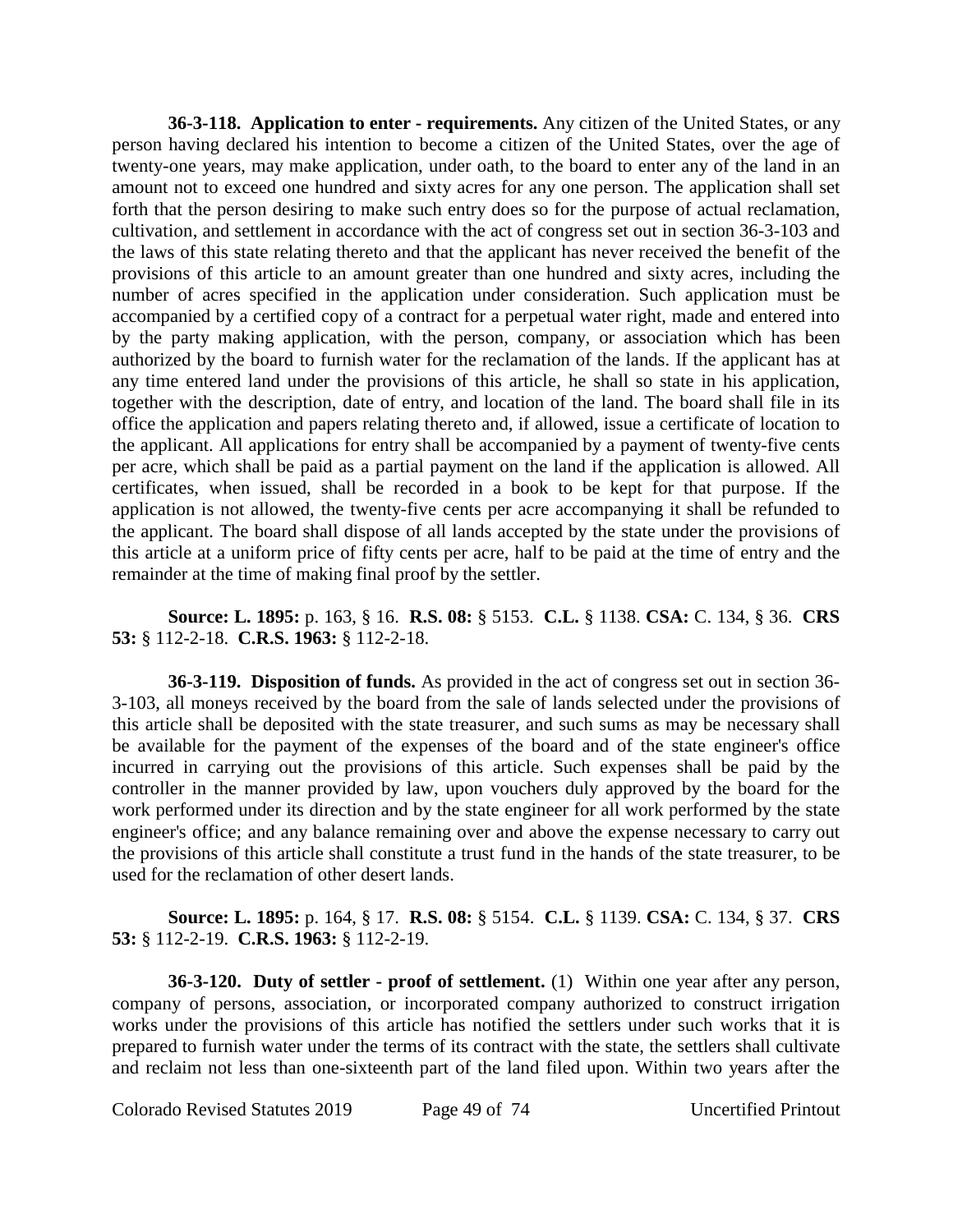notice, the settler shall have actually irrigated and cultivated not less than one-eighth of the land filed upon. Within three years from the date of notice, the settler shall appear before the register, or a judge or clerk of the district court in the county in which such land is situated, as designated by the register, and make final proof of reclamation, settlement, and occupation. The proof shall embrace evidence that he has a perpetual water right for his entire tract of land sufficient in volume for the complete irrigation and reclamation thereof, that he is an actual settler thereon, and that he has cultivated and irrigated not less than one-eighth part of said tract and such further proof, if any, as may be required by the regulations of the department of the interior or the board.

(2) The officer taking this proof is entitled to receive a fee, to be fixed by the state board of land commissioners, not to exceed five dollars and to be paid by the settler. It shall be in addition to the price paid to the state for the land. All proofs so received shall be submitted by the register to the board and shall be accompanied by the last final payment for the land, and, on the approval of the same by the board, they shall be forwarded to the secretary of the interior, with a request that a patent to the lands be issued to the state.

(3) When the state, through its state board of land commissioners, can make proof that such irrigation works have been completed for the reclamation of the lands so segregated and that an ample supply of water is actually furnished in a substantial ditch or canal or by artesian wells or reservoirs, for such purpose, the board shall apply for a patent to such lands, in the manner provided by the regulations of the department of the interior and in accordance with the provisions of the acts of congress relating thereto, without waiting for settlement or cultivation of such lands.

**Source: L. 1895:** p. 165, § 18. **L. 07:** p. 366, § 1. **R.S. 08:** § 5155. **C.L.** § 1140. **CSA:** C. 134, § 38. **CRS 53:** § 112-2-20. **C.R.S. 1963:** § 112-2-20. **L. 64:** p. 301, § 259.

**36-3-121. Patent - water lien - foreclosure - deed.** (1) Upon the issuance of a patent to any lands by the United States to the state, notice shall be forwarded to the settler upon such land. It is the duty of the board, under the signature of its president and attested by its secretary, to issue a patent to said lands from the state to the settler. All water rights acquired under the provisions of this article shall attach to and become appurtenant to the land as soon as the title passes from the United States to the state.

(2) Any person, company, association, or incorporated company furnishing water for any tract of land shall have a first and prior lien on the water right and land upon which the water is used, for all deferred payments for the water right. The lien shall be in all respects prior to any other liens created or attempted to be created by the owner and possessor of said land. The lien shall remain in full force until the last deferred payment for the water right is fully paid and satisfied according to the terms of the contract under which the water right was acquired. The contract for the water right upon which the lien is founded shall be recorded in the office of the county clerk and recorder of the county where the land is situate.

(3) Upon default of any of the deferred payments secured by any lien under the provisions of this article, the person, company of persons, association, or incorporated company holding or owning said lien may foreclose the same according to the terms and conditions of the contract granting and selling to the settler the water right. All sales shall be advertised in a newspaper of general circulation, published in the county where the land and water right is situate, for six consecutive weeks, and shall be sold to the highest bidder at the front door of the

Colorado Revised Statutes 2019 Page 50 of 74 Uncertified Printout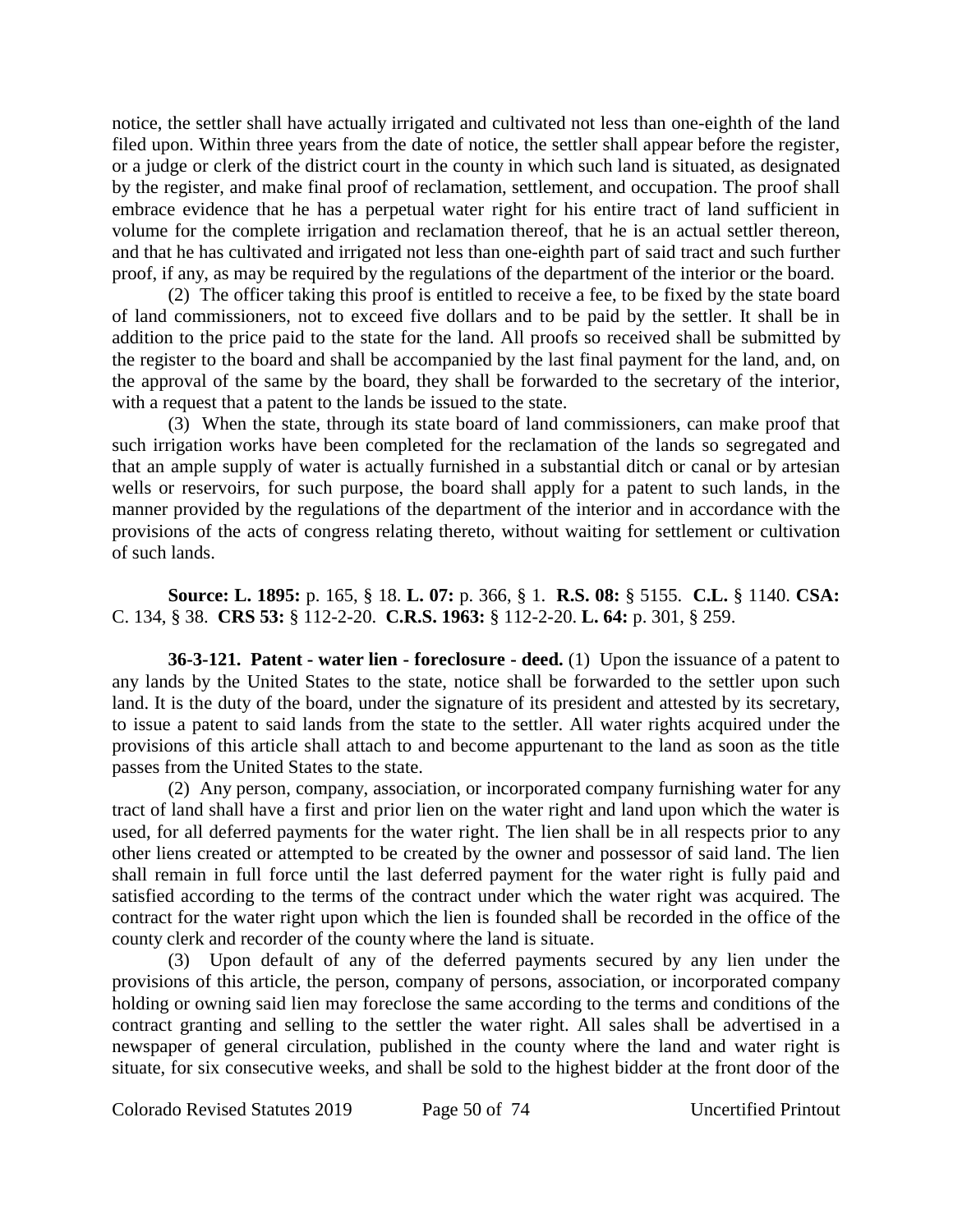courthouse of the county or such place as may be agreed upon by the terms of the contract. The sheriff of the county shall give all notices of sale and sell all property and make and execute a good and sufficient deed to the purchaser. At the sale, no person, company of persons, association, or incorporated company, owning or holding any lien, shall bid in or purchase any land or water right at a price less than the amount due on the deferred payment for the water right and land and the costs incurred in making the sale of said land and water right. The sheriff shall execute a certificate of sale as in case of sale on execution, subject in all respects to redemption as in such case; and if not redeemed the sheriff shall execute a deed as upon sale on execution.

**Source: L. 1895:** p. 166, § 19. **R.S. 08:** § 5156. **C.L.** § 1141. **CSA:** C. 134, § 39. **CRS 53:** § 112-2-21. **C.R.S. 1963:** § 112-2-21.

**36-3-122. Requirements of maps.** The maps of the lands selected under the provisions of this article shall show the location of the canals or other irrigation works approved in the contract with the board. All lands filed upon shall be subject to the right-of-way of such canals or irrigation works. The right-of-way shall embrace the entire width of the canal and such additional width as may be required for its proper operation and maintenance, the width of rightof-way to be specified in the contracts provided for in this article.

**Source: L. 1895:** p. 167, § 20. **R.S. 08:** § 5157. **C.L.** § 1142. **CSA:** C. 134, § 40. **CRS 53:** § 112-2-22. **C.R.S. 1963:** § 112-2-22.

**36-3-123. Rules - report of construction company.** The board shall provide suitable rules for the filing of proposals for constructing irrigation works, and for the entry and payment of the land by settlers, and for the forfeiting of entry by settlers upon failure to comply with the provisions of this article. There shall be kept in the office of the board, for public inspection, copies of all maps, plats, contracts for the construction of irrigation works, and the entries of land by settlers. It shall require from each person, company of persons, association, or incorporated company engaged in the construction of irrigation works, under the provisions of this article, an annual report, to be submitted to the board on or before November 1 of each year. This report shall show the number of water rights sold, the number of users of water under the irrigation works, the legal subdivisions of land for which water is to be furnished, the names of the officers of the company, the acreage of land which the irrigation works is prepared to supply with water, and such other data as the board requires. The rules required by this section may be waived in the case of irrigation works being constructed by a person, colony, or association of persons to furnish water for land settled upon and being reclaimed by themselves.

# **Source: L. 1895:** p. 167, § 21. **R.S. 08:** § 5158. **C.L.** § 1143. **CSA:** C. 134, § 41. **CRS 53:** § 112-2-23. **C.R.S. 1963:** § 112-2-23.

**36-3-124. Duties of employees - fees.** (1) The board shall prescribe the duties of all its employees and shall collect the following fees: For filing each application, one dollar; for filing each proof, one dollar; for issuing each patent, one dollar; and for making certified copies of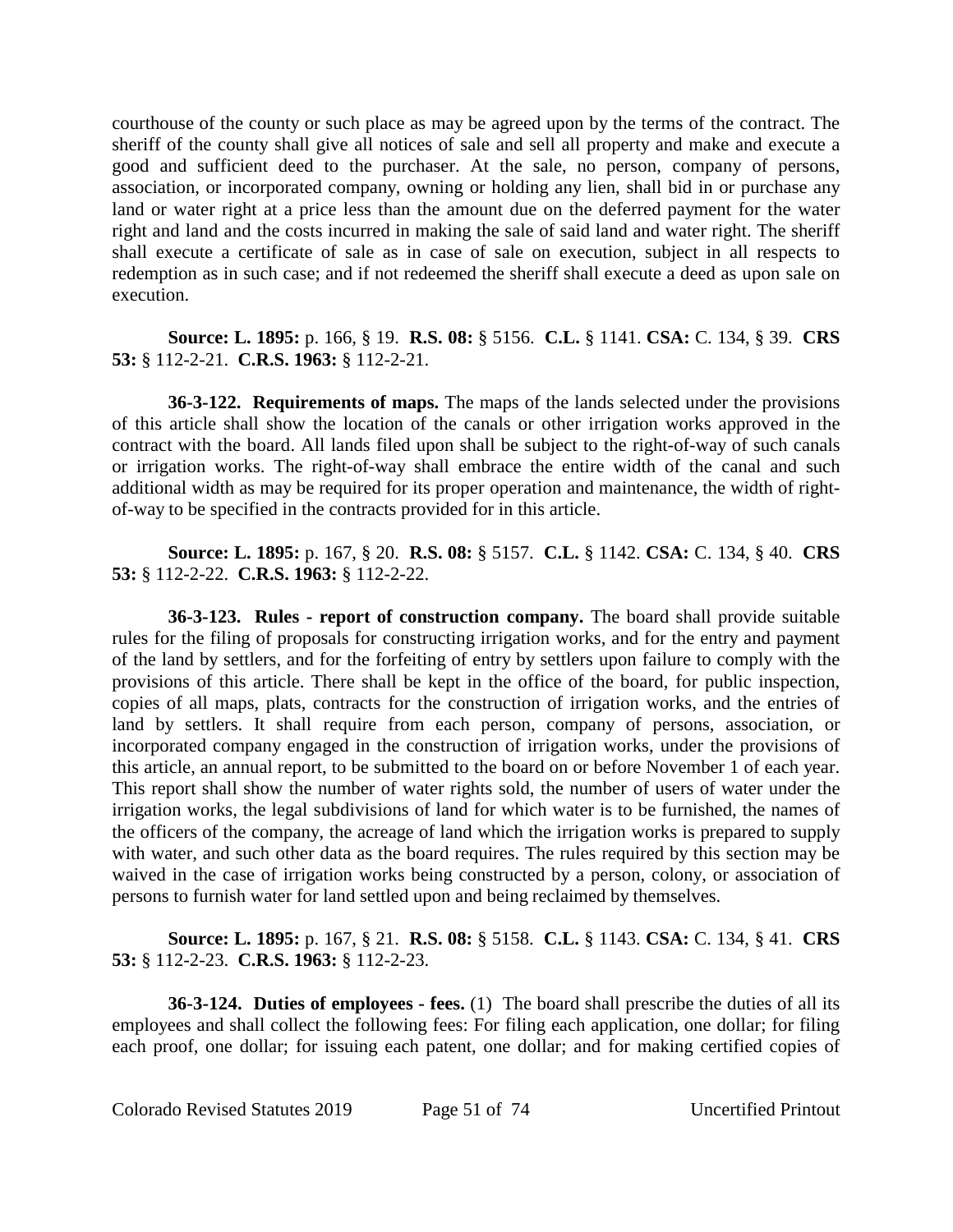papers or records, the same fee as provided for to be charged by the secretary of state for like services.

(2) A fee book shall be kept by the register, showing all fees received by him from any source whatever. The money collected for fees shall be paid to the state treasurer and credited to the fund created by virtue of this article.

**Source: L. 1895:** p. 168, § 22. **R.S. 08:** § 5159. **C.L.** § 1144. **CSA:** C. 134, § 42. **CRS 53:** § 112-2-24. **C.R.S. 1963:** § 112-2-24.

**Cross references:** For fees charged by secretary of state, see § 24-21-104; for other fees of the state board of land commissioners, see § 36-1-112.

**36-3-125. Record of work - publication.** The board shall maintain a detailed record of the names, location, and character of the irrigation works in process of construction; the acreage and legal subdivisions of land intended to be reclaimed; the estimated cost of said irrigation works; the price of water rights from such irrigation works; and the terms of payment for water rights and land. Publication of this information and of other material circulated in quantity outside the board shall be subject to the approval and control of the executive director of the department of natural resources.

**Source: L. 1895:** p. 168, § 23. **R.S. 08:** § 5160. **C.L.** § 1145. **CSA:** C. 134, § 43. **CRS 53:** § 112-2-25. **C.R.S. 1963:** § 112-2-25. **L. 64:** p. 164, § 120.

# **ARTICLE 4**

## Reclamation of State Lands

**36-4-101. Water rights for state lands.** For the purpose of furnishing water and securing water rights for state lands, the state board of land commissioners is authorized to enter into contracts with any person, corporation, or irrigation district, providing for such irrigation, and to petition all such lands into irrigation districts at the time of or after the formation of such districts.

**Source: L. 11:** p. 211, § 1. **C.L.** § 1190. **CSA:** C. 134, § 89. **CRS 53:** § 112-4-1. **C.R.S. 1963:** § 112-4-1.

**Cross references:** For drainage of state lands, see article 30 of title 37; for inclusion of college and school lands in irrigation districts, see § 37-43-112.

**36-4-102. Water tax - assessment.** In case of any such land so petitioned into any irrigation district, the state board of land commissioners shall be considered in all respects as a freeholder, so long as said land remains unsold, but as soon as any of such land is sold, whether occurring prior or after the time such land is petitioned into any such irrigation district, the purchaser shall from the time of his purchase be considered as such freeholder and entitled to all the rights of a freeholder, whether or not he has completed his payments to the state board of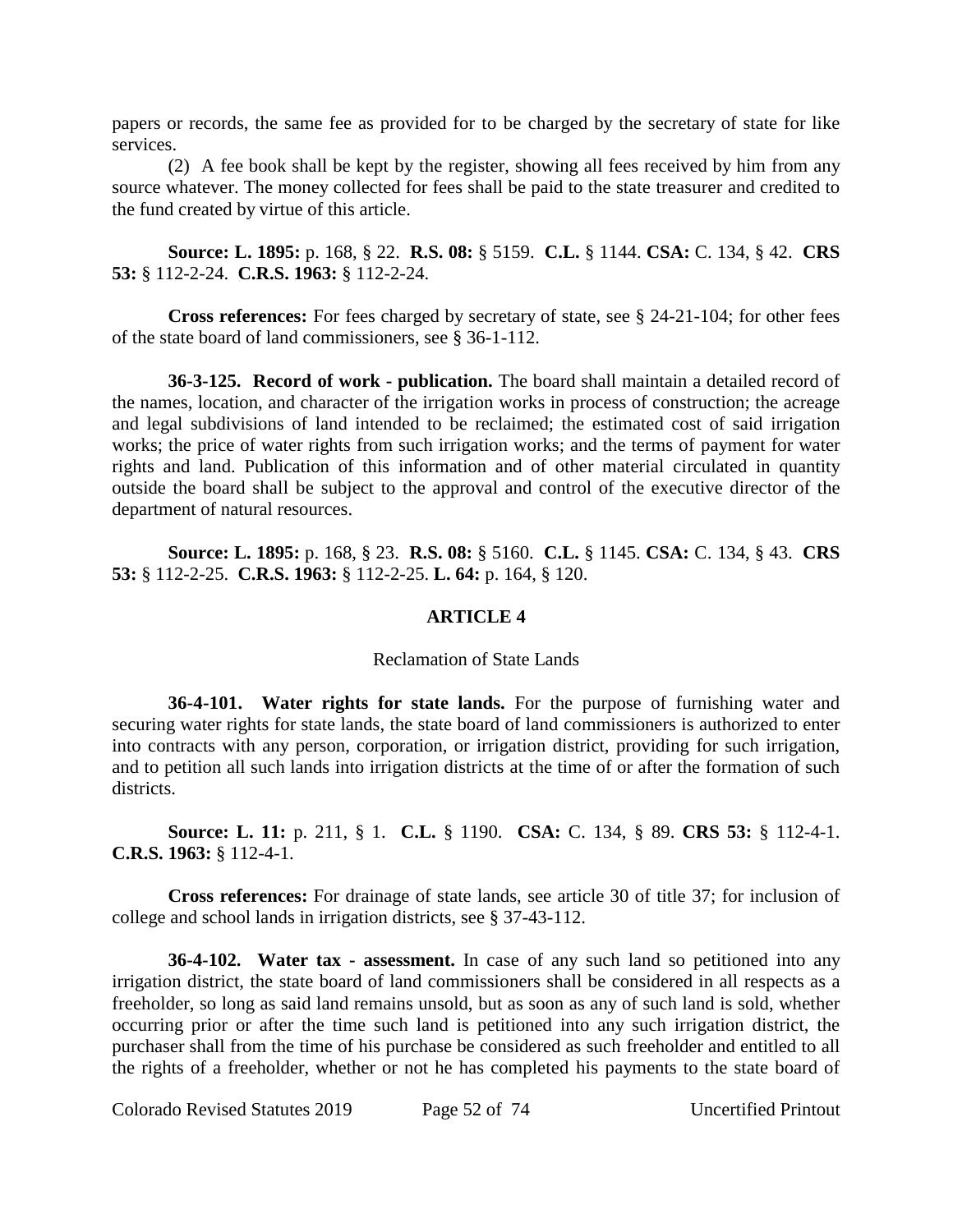land commissioners. In no case shall any interest or title of the state be made liable or subjected to any claim for any water tax, water assessment, or water charge by reason of the including of any of such state land in any irrigation district. All assessments or other payments for the cost of irrigating any such state land shall be paid by the lessees or purchasers thereof. In case of any lease or sale, the lessee or purchaser shall pay to the register on or before March 1 of each year, in addition to his rental or amount due on his contract of purchase, as the case may be, such an additional amount as will equal the district assessment for an equal amount of land within the district or such greater amount as the board may require, and the register shall pay such additional amounts to the proper officer authorized by law to receive payment of assessments within such district to apply on the cost of furnishing water for such state land. When the title to any such state land passes from the state, the unpaid balance of the cost of furnishing water for the same shall at once become due and payable and attach as a lien thereon and be collected as an assessment of such irrigation district, in the same manner as assessments on other lands in the district.

**Source: L. 11:** p. 211, § 2. **C.L.** § 1191. **CSA:** C. 134, § 90. **CRS 53:** § 112-4-2. **C.R.S. 1963:** § 112-4-2.

**Cross references:** For irrigation district assessments, see § 37-41-124.

**36-4-103. Payment by lessee or purchaser.** In order to provide payment for such water rights for state lands, the state board of land commissioners may agree that, when any state land for which irrigation is provided is leased or sold, the lessee or purchaser, as the case may be, shall pay the agreed value therefor, at such times and in such amounts and in such proportion as may be agreed upon by the state board of land commissioners. The state board of land commissioners has power to secure, to any such person, corporation, or irrigation district so furnishing water for the irrigation of state lands, the payment of the cost of such water rights upon such lands being leased or sold by the lessee or purchaser thereof. In no case shall the state board of land commissioners have any power to use any of the school fund, either principal or interest, for any such purpose.

**Source: L. 11:** p. 212, § 3. **C.L.** § 1192. **CSA:** C. 134, § 91. **CRS 53:** § 112-4-3. **C.R.S. 1963:** § 112-4-3.

**36-4-104. Board may improve state land.** The state board of land commissioners is authorized to take, on behalf of and in the name of the state, as speedily as practicable, such action as may, in the judgment of the board, be necessary or desirable to irrigate and improve such lands belonging to the state, and lying in the San Luis valley and elsewhere, as may in the judgment of the board be susceptible of improvement by irrigation.

**Source: L. 13:** p. 588, § 1. **C.L.** § 1193. **CSA:** C. 134, § 92. **CRS 53:** § 112-4-4. **C.R.S. 1963:** § 112-4-4.

**36-4-105. Water rights acquired - how.** Such action may be taken by initiating such water rights and systems for reservoirs, canals, and conduits, or by the purchase of existing water

Colorado Revised Statutes 2019 Page 53 of 74 Uncertified Printout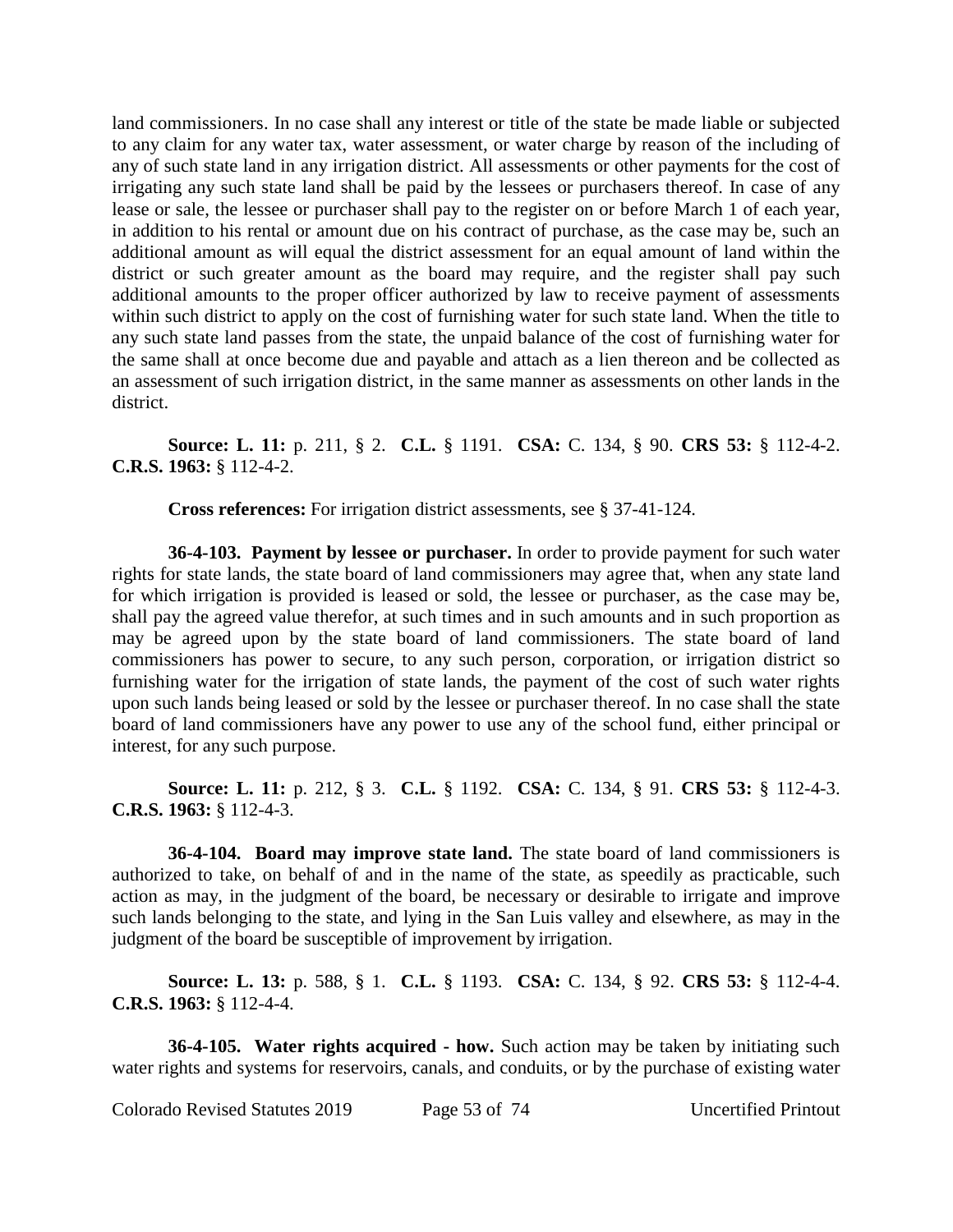rights, systems for reservoirs, canals, and conduits, or an interest therein, including pumping plants, highways, and such other accessories as may, in the judgment of the board, be necessary or desirable to the successful accomplishment of the objects of sections 36-4-104 to 36-4-112.

**Source: L. 13:** p. 588, § 2. **C.L.** § 1194. **CSA:** C. 134, § 93. **CRS 53:** § 112-4-5. **C.R.S. 1963:** § 112-4-5.

**36-4-106. Board may proceed - how.** In furtherance of such objects the board shall proceed in accordance with the irrigation laws of the state, insofar as the same are applicable, and may, if it elects, also proceed under the laws of the United States relating to the acquisition of such rights or easements over the public lands of the United States.

**Source: L. 13:** p. 588, § 3. **C.L.** § 1195. **CSA:** C. 134, § 94. **CRS 53:** § 112-4-6. **C.R.S. 1963:** § 112-4-6.

**36-4-107. Departmental decisions.** In case such procedure, or any part thereof, is under the laws of the United States, the board shall not be bound or required to accept or concur in the action or decision, or failure or delay in action or decision of any departmental or other officer, agent, or employee of the United States, if in the judgment of the board the same is not in good faith, or is for the mere purpose of delay, or is adverse to the legal, constitutional, or inherent rights of the state; nor shall the board, in any event, accept or concur in any such action, decision, grant, or permit which is, or purports to be, revocable by the United States or by any departmental or other officer, agent, or employee of the United States at its discretion or without reasonable cause and opportunity to be heard.

**Source: L. 13:** p. 589, § 4. **C.L.** § 1196. **CSA:** C. 134, § 95. **CRS 53:** § 112-4-7. **C.R.S. 1963:** § 112-4-7.

**36-4-108. Power of eminent domain.** In case of such procedure under the laws of the United States and in the event that any departmental or other officer, agent, or employee of the United States shall, in the judgment of the board, fail or refuse to act or decide within a reasonable time, or in bad faith, or for mere purpose of delay, or act or decide adversely to the legal, constitutional, or inherent rights of the state, upon any question involved and subject to his action or decision or shall obstruct, hinder, or interfere with the necessary occupancy or possession of the lands involved by the state, or any of its agents or employees, the board shall at once proceed to acquire the desired rights or easements, occupancy, or possession by invoking the power of eminent domain of the state. Such proceedings, including the right to enter upon the lands involved for the purpose of examination and survey, and the right of possession during the pendency of the action, and in all other respects, shall be as provided in articles 1 to 7 of title 38, C.R.S., in relation to eminent domain insofar as applicable and as supplemented and enlarged by sections 36-4-104 to 36-4-112.

**Source: L. 13:** p. 589, § 5. **C.L.** § 1197. **CSA:** C. 134, § 96. **CRS 53:** § 112-4-8. **C.R.S. 1963:** § 112-4-8.

Colorado Revised Statutes 2019 Page 54 of 74 Uncertified Printout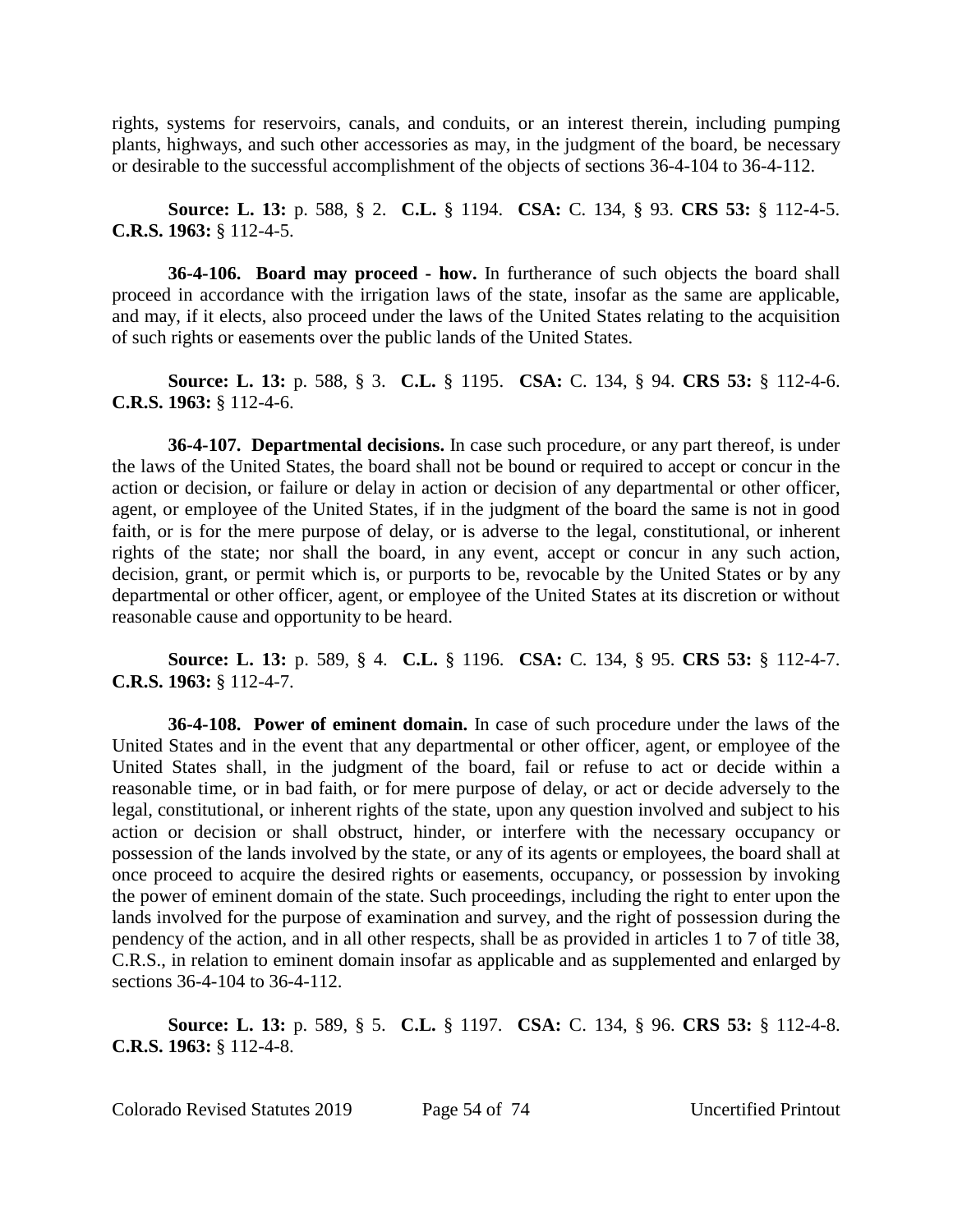**Cross references:** For additional provisions concerning condemnation of public lands belonging to the United States, see article 3 of title 38.

**36-4-109. Parties - process.** Such actions shall be brought in the name of the state as plaintiff, in the district court of any county in which the system of irrigation or any part thereof is located, or is to be located, and shall make as defendants thereto by proper name and official title, when known, such departmental and other officers, agents, and employees of the United States as have or claim to have jurisdiction, possession, charge, or control, or are exercising the same, over the lands involved or any part thereof, and such other officers, agents, and persons as the board may deem necessary or proper. The summons and other process shall be served and return made in the manner prescribed in articles 1 to 7 of title 38, C.R.S., or in any other manner required by the order of the court in the action.

**Source: L. 13:** p. 589, § 6. **C.L.** § 1198. **CSA:** C. 134, § 97. **CRS 53:** § 112-4-9. **C.R.S. 1963:** § 112-4-9.

**36-4-110. Interests vested in state.** Upon the completion of service and return of summons or other process and the expiration of the time required by law or the order of the court before whom the action is pending for the appearance of the defendants, such defendants and all interests of the United States in the lands involved shall be deemed to be in court and subject to its jurisdiction, and thereafter, such proceedings shall be had as are required by the laws of the state, so far as applicable and as supplemented and enlarged by the provisions of sections 36-4- 104 to 36-4-112, and, if the judgment of the court is in favor of the state, it shall vest in the state the rights and easements so adjudged over all public lands of the United States so involved, whether the same are reserved or unreserved, or are withdrawn temporarily or permanently for any purpose whatever, except those held for strictly governmental purposes, the jurisdiction over which has been ceded by the state to the United States.

**Source: L. 13:** p. 590, § 7. **C.L.** § 1199. **CSA:** C. 134, § 98. **CRS 53:** § 112-4-10. **C.R.S. 1963:** § 112-4-10.

**36-4-111. Mandamus - injunction.** Nothing in sections 36-4-104 to 36-4-112 shall prevent the board or the state from proceeding in aid of the actions provided in said sections, or independently thereof, by mandamus, injunction, or other appropriate action, civil or criminal, to acquire irrigation rights and easements upon the public domain for the benefit of the state or its citizens or to protect and defend the same.

**Source: L. 13:** p. 590, § 8. **C.L.** § 1200. **CSA:** C. 134, § 99. **CRS 53:** § 112-4-11. **C.R.S. 1963:** § 112-4-11.

**36-4-112. Attorney general to enforce.** The attorney general of the state is directed to give prompt and special attention to the enforcement of sections 36-4-104 to 36-4-112 and shall, when so requested by the board, give advice and take such legal action as in his or her judgment is necessary or proper and may, if necessary, with the approval of the board and governor, employ not to exceed one lawyer or firm of lawyers to assist him or her in such legal action, but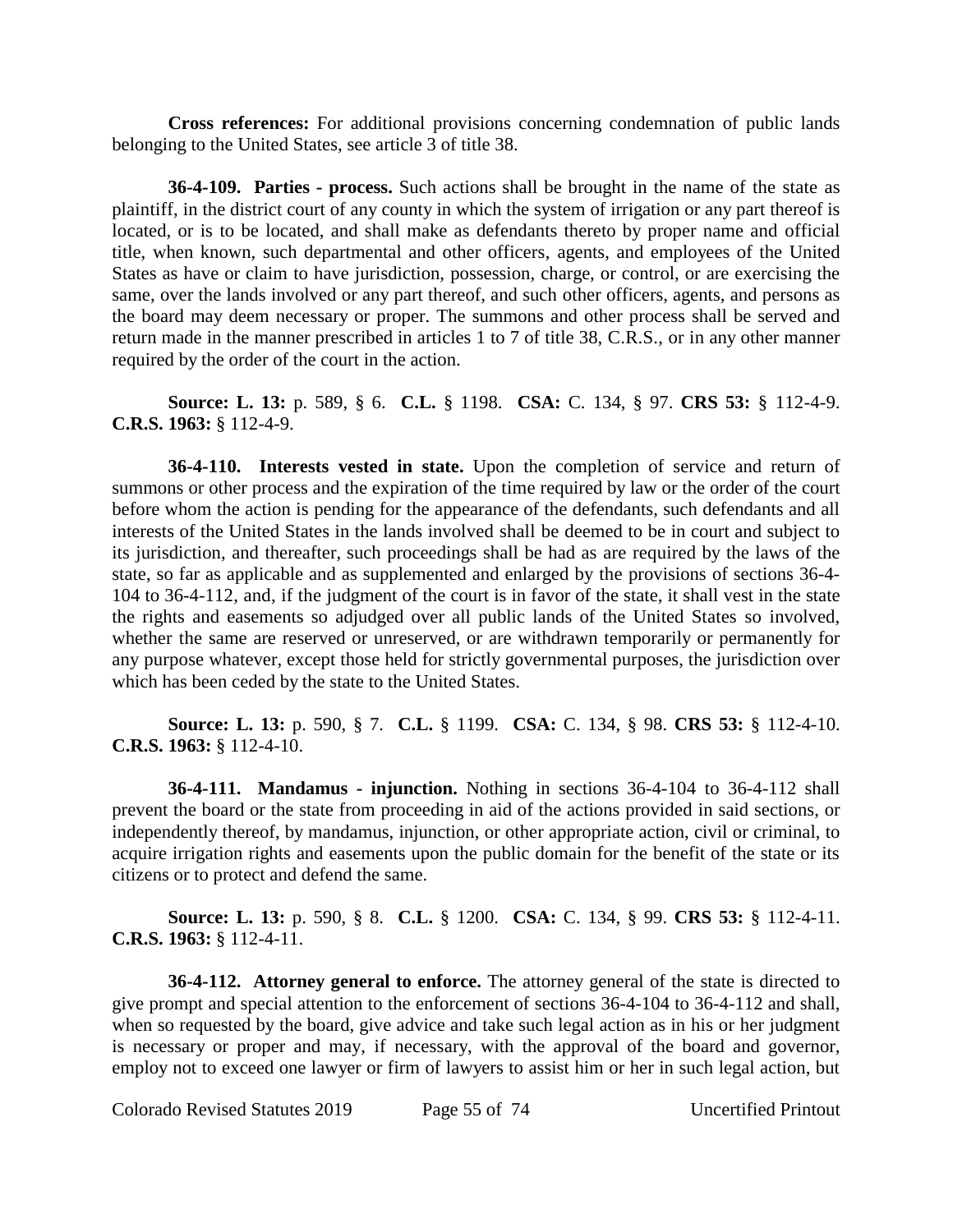a retainer shall not be paid or other payment for such services made until after the services have been rendered or concurrently may be paid with the rendition of the services.

**Source: L. 13:** p. 590, § 9. **C.L.** § 1201. **CSA:** C. 134, § 100. **CRS 53:** § 112-4-12. **C.R.S. 1963:** § 112-4-12. **L. 2016:** Entire section amended, (HB 16-1094), ch. 94, p. 269, § 19, effective August 10.

# **ARTICLE 5**

### Sale and Improvement of State Lands

**36-5-101. Sale of state lands - servicemen.** The state lands, including school lands, excepting only such as may be subject to leases restricting the sale thereof and then only excepting during the duration of such restrictions, shall be sold at public sale in the manner provided by law for the sale of state lands, except as provided in this article, upon the application for the sale thereof executed in accordance with the terms of this article by any permanent resident of the state who intends to settle upon or improve the same, and who was regularly inducted, enlisted, or commissioned in the United States Army, Navy, or Marine Corps and who served therein for a period of more than one month between April 1, 1898, and July 4, 1902, or between April 6, 1917, and November 11, 1918, and was honorably discharged, and who is now, or may at any time, prior to the filing of said application, become a citizen of the United States, and who complies with the provisions of this article.

**Source: L. 21:** p. 660, § 1. **C.L.** § 1202. **CSA:** C. 134, § 101. **CRS 53:** § 112-5-1. **C.R.S. 1963:** § 112-5-1.

**Cross references:** For sale of state lands by the state board of land commissioners, see § 36-1-124.

**36-5-102. Sale - price per acre.** All of the lands shall be sold at public sale at not less than three dollars and fifty cents per acre, to the highest and best bidder, and all general laws of this state and rules of the state board of land commissioners applicable to the sale and disposition of state lands not in conflict with the provisions of this article shall apply to and govern in all respects all sales and proceedings held under this article.

**Source: L. 21:** p. 661, § 2. **C.L.** § 1203. **CSA:** C. 134, § 102. **CRS 53:** § 112-5-2. **C.R.S. 1963:** § 112-5-2.

**Cross references:** For terms of sale, see § 36-5-112.

**36-5-103. Applicants - qualifications - value.** In addition to the matters contained in other applications for the sales of state lands, applications under this article shall contain and be accompanied by proof, satisfactory to the state board of land commissioners and conclusive beyond reasonable doubt, of the applicant's qualifications and the affidavit of the applicant that such application is made in good faith for the purpose of acquiring the land for himself only and

Colorado Revised Statutes 2019 Page 56 of 74 Uncertified Printout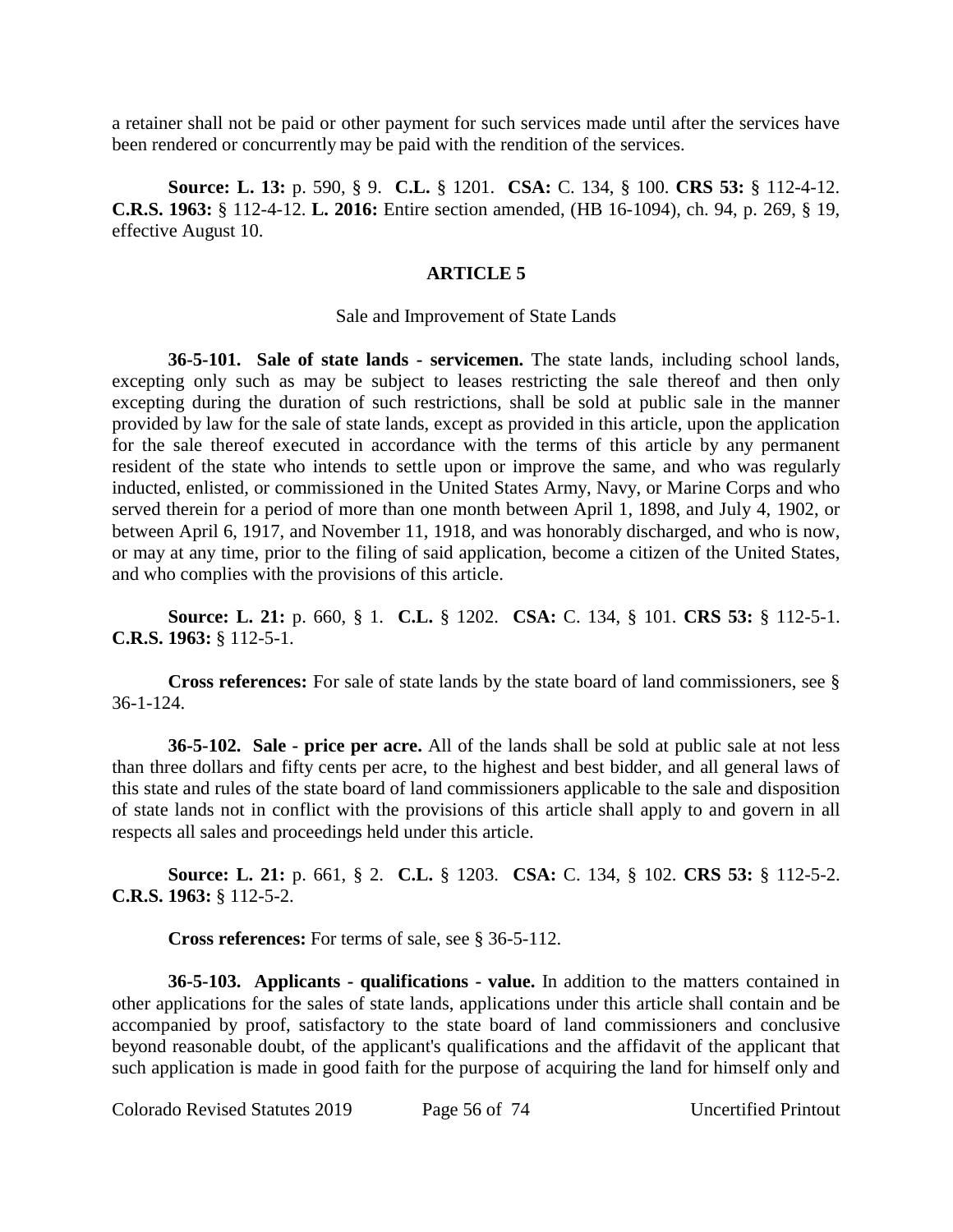for the purpose of settling upon or improving the same. No person shall be entitled or allowed to make more than one application under this article, and no application shall include more land than the applicant shall estimate to be worth seven thousand five hundred dollars. The lands purchased under this article need not be contiguous if the state board of land commissioners approves a sale of noncontiguous lands.

**Source: L. 21:** p. 661, § 3. **C.L.** § 1204. **CSA:** C. 134, § 103. **CRS 53:** § 112-5-3. **C.R.S. 1963:** § 112-5-3.

**36-5-104. Appraisal.** The land included in said application shall be appraised at its true value and no more. If said land is appraised at more than seven thousand five hundred dollars, enough land, by legal subdivisions or such fractions thereof as the state board of land commissioners shall approve, shall be excluded by the applicant to bring the value of the remainder below seven thousand five hundred dollars.

**Source: L. 21:** p. 661, § 4. **C.L.** § 1205. **CSA:** C. 134, § 104. **CRS 53:** § 112-5-4. **C.R.S. 1963:** § 112-5-4.

**36-5-105. Amount of bid.** No land shall be sold upon an application filed under this article unless the applicant shall bid therefor an amount at least equal to the appraised value thereof. Applicants and all other persons purchasing at said sale may bid therefor in any amount in excess of said appraised value.

**Source: L. 21:** p. 661, § 5. **C.L.** § 1206. **CSA:** C. 134, § 105. **CRS 53:** § 112-5-5. **C.R.S. 1963:** § 112-5-5.

**36-5-106. Payments - interest - expense.** Payment for the lands shall in all cases be made as provided for by law; but, if the person upon whose application said lands are offered for sale is the successful bidder, then, and not otherwise, the following terms for payment shall apply: The sum bid, or any part thereof, shall not be due until twenty years from the date of said sale, when it shall be paid in full. All or any portion of the sum bid may be payable at any semiannual period. All sums bid shall bear interest at six percent per annum until paid. The interest shall be due and payable annually. Payment of the first three payments of said interest shall be deferrable at the option of such purchasing applicant until the end of the third year. The state board of land commissioners has the power, but shall be under no obligation, to grant other extensions of time for the payment of interest, and all such overdue interest shall draw interest at six percent until paid. The expenses of such sale shall in all cases be paid by the applicant.

**Source: L. 21:** p. 662, § 6. **C.L.** § 1207. **CSA:** C. 134, § 106. **CRS 53:** § 112-5-6. **C.R.S. 1963:** § 112-5-6.

**Cross references:** For terms of payment on the sale of state lands, see § 36-5-112.

**36-5-107. Alienation of rights - restrictions.** Until a patent for the land issues, the certificate of purchase issued at such sale and the interest acquired by any purchaser of the lands

Colorado Revised Statutes 2019 Page 57 of 74 Uncertified Printout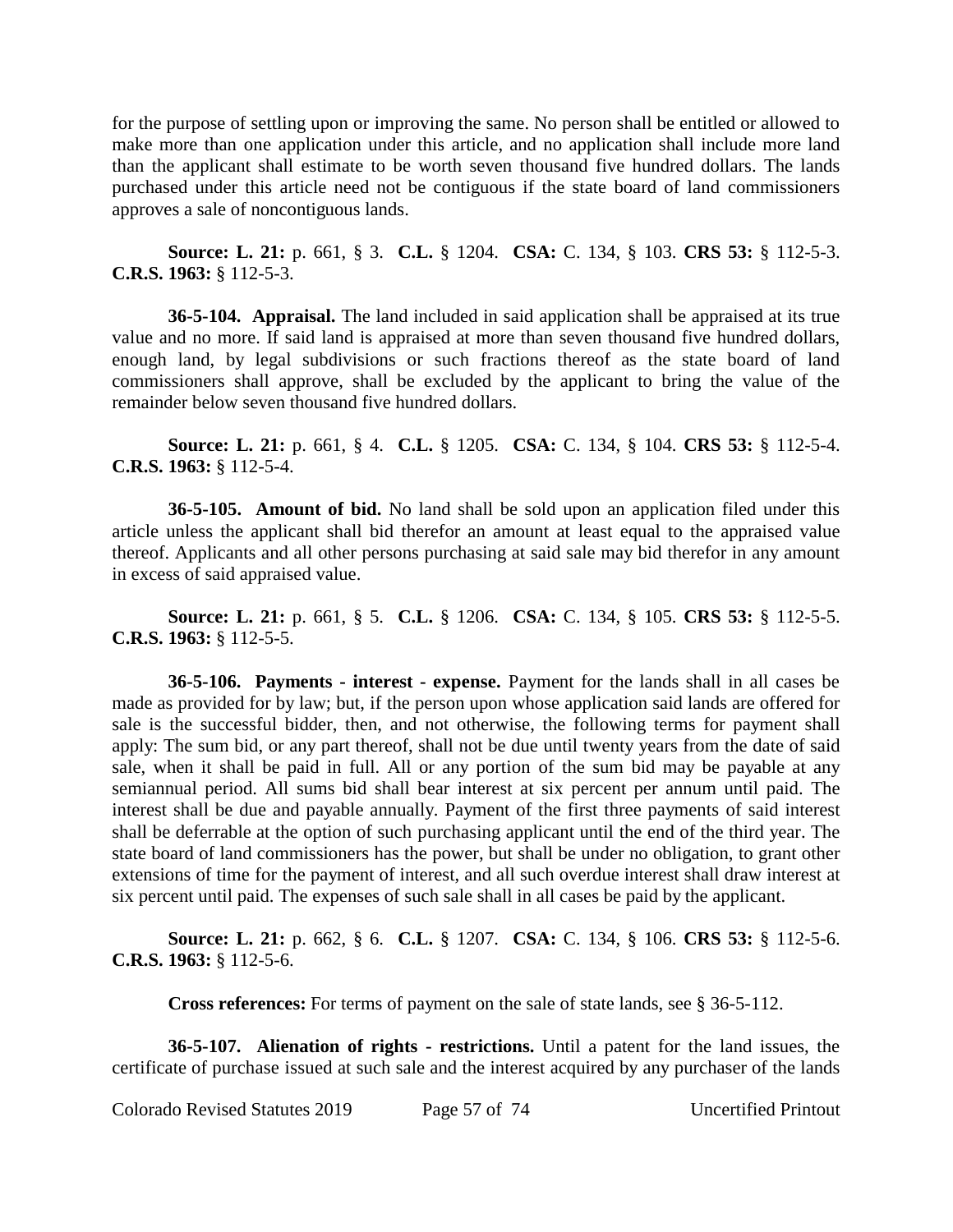thereunder shall not be subject to transfer or alienation, lien, or mortgage, voluntary or involuntary, but the interest acquired shall descend to the heirs of the purchasers as in other cases. After the patent issues, the ownership and power of disposition of said lands shall be absolute. No patent shall issue prior to five years after the date of such sale, nor until said land is fully paid for.

**Source: L. 21:** p. 662, § 7. **C.L.** § 1208. **CSA:** C. 134, § 107. **CRS 53:** § 112-5-7. **C.R.S. 1963:** § 112-5-7.

**36-5-108. Certificate of purchase - cancellation.** The state board of land commissioners may cancel any certificate of purchase issued under this article because of a false or fraudulent application; a voluntary alienation, transfer, mortgage, or placing of a lien upon said land or the certificate of purchase; or for failure to settle upon or improve said land within a period of two years from the date of sale; or for failure to make payments of principal or interest as the same become due. Action shall be taken only after reasonable notice to the person named in said certificate, which action is subject to review by the district court of the county where such lands are situate, said proceeding for review to begin within sixty days from the date of the order of revocation.

**Source: L. 21:** p. 663, § 8. **C.L.** § 1209. **CSA:** C. 134, § 108. **CRS 53:** § 112-5-8. **C.R.S. 1963:** § 112-5-8.

**36-5-109. Board to make available list of lands.** The state board of land commissioners shall publish, subject to the approval and control of the executive director of the department of natural resources, a list of all lands in this state open to sale under this article, together with any available description matter or information regarding the same, and such information regarding the laws governing sales under this article as it and the executive director of the department of natural resources may deem advisable.

**Source: L. 21:** p. 663, § 9. **C.L.** § 1210. **CSA:** C. 134, § 109. **CRS 53:** § 112-5-9. **C.R.S. 1963:** § 112-5-9. **L. 64:** p. 166, § 122.

**36-5-110. Provision for prior purchasers.** Any person possessing the qualifications of an applicant as defined in section 36-5-101, who on or before April 7, 1921, purchased any state lands and who has not completed payment for the same, may, if he elects, file a declaration of acceptance of the provisions of this article and proof of his qualifications and shall thereafter be considered and dealt with as an applicant under this article and shall be subject to all the limitations and receive the benefit provided for in this article.

**Source: L. 21:** p. 663, § 10. **C.L.** § 1211. **CSA:** C. 134, § 110. **CRS 53:** § 112-5-10. **C.R.S. 1963:** § 112-5-10.

**36-5-111. Person not applicant may bid - when.** Any person possessing the qualifications of an applicant, as defined in section 36-5-101, may bid at the sale of any state lands held pursuant to any law governing the sale thereof. If at the time of the sale the applicant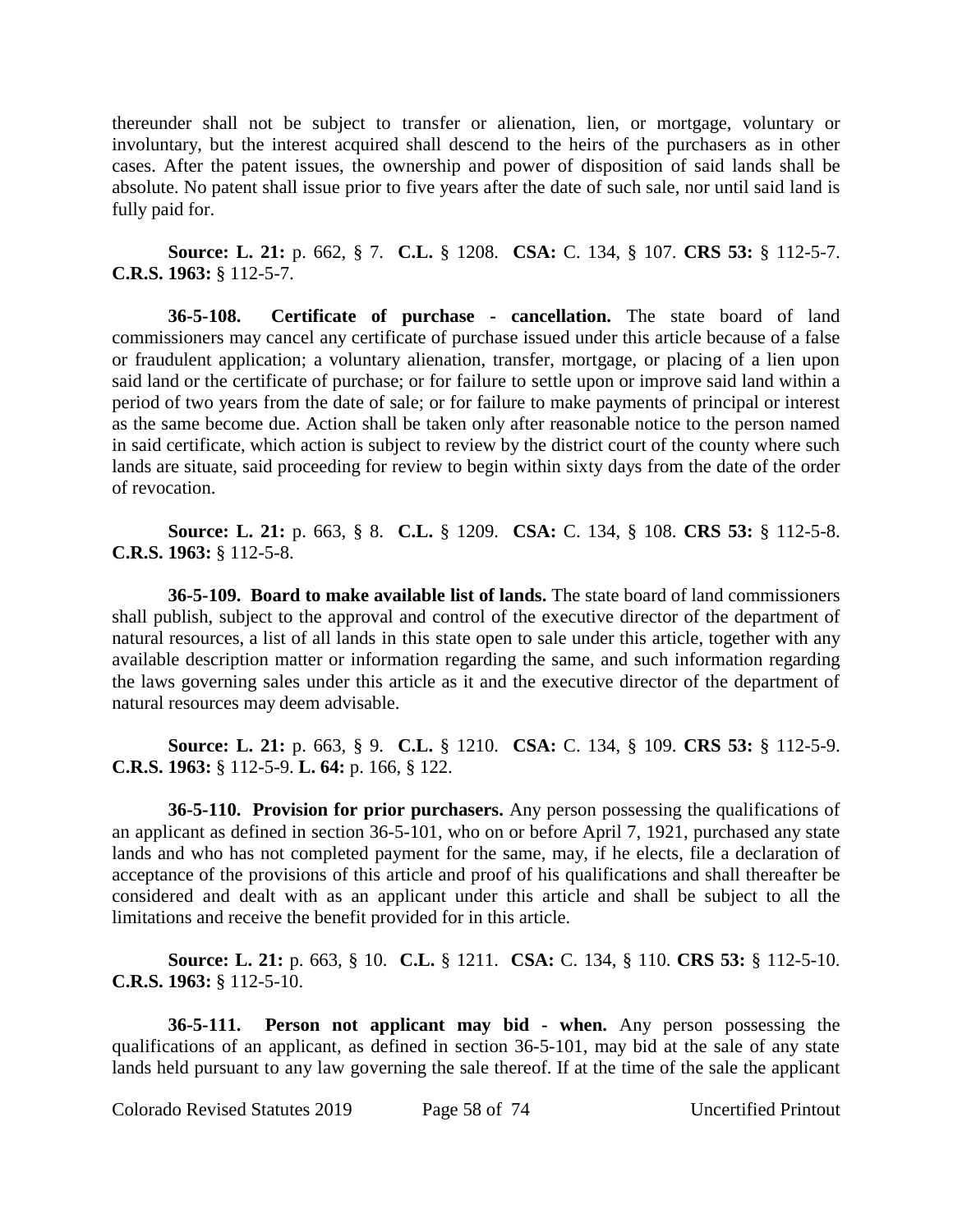pays all the costs thereof and deposits with the state board of land commissioners the additional sum of fifty dollars and declares in writing that he is so qualified and intends to purchase the lands in accordance with the terms of this article, he shall, if he is a successful bidder at said sale, be granted thirty days within which to furnish proof of his qualifications to purchase. If he, within thirty days, furnishes the proof of his qualifications in accordance with the provisions of this article, he shall be deemed to have purchased the land upon an application under the provisions of this article and shall be subject to all the benefits and limitations of an applicant under this article, and a certificate of purchase shall then issue to him. In such case he may also purchase, upon an application under this article, lands additional to those purchased at such sale sufficient to make the total value of land purchased by him, in accordance with the provisions of this article, seven thousand five hundred dollars. If proof of said bidder's qualifications is furnished as provided in this section, said sum of fifty dollars shall be applied upon the purchase price of the lands. If proof of the bidder's qualifications is not furnished within thirty days, there shall be a resale of the lands upon the signed application, and said deposit of fifty dollars shall be paid by the state board of land commissioners to the person who was the next to the highest bidder at such sale.

**Source: L. 21:** p. 664, § 11. **C.L.** § 1212. **CSA:** C. 134, § 111. **CRS 53:** § 112-5-11. **C.R.S. 1963:** § 112-5-11.

**36-5-112. Terms of sale.** On all sales of state lands, the terms of payment shall be as follows: Not less than twenty-five percent of the purchase price shall be paid in cash at the time of the sale, and the balance shall be made payable upon an amortization plan based on interest at not less than four percent per annum and providing for the payment of semiannual installments sufficient in amount to extinguish such balance at the end of thirty-three years from date of sale; but, in cases where the total improvements on the land sold are in excess of forty percent of the total value of the land, the state board of land commissioners may, in its discretion, reduce the amount which shall be paid in cash at the time of the sale to ten percent of the purchase price. The purchaser shall have the privilege, on any installment date, of paying on his original obligation, in addition to the installment then due, the sum necessary to reduce the original obligation by one hundred dollars or any multiple thereof, but in such event, except when any such additional payment is sufficient to discharge the purchaser's entire debt, the balance remaining due from the purchaser shall remain amortized for the remainder of said thirty-threeyear period on the same interest basis, with adjusted semiannual installments. Any certificates of purchase outstanding on lands sold on or before May 2, 1929, may, when the state board of land commissioners deems it advisable, and upon application of the holder thereof, be converted to certificates of purchase on the amortization plan. The board shall have the right to charge such fees under this article as it may deem reasonable.

**Source: L. 29:** p. 520, § 1. **CSA:** C. 134, § 112. **CRS 53:** § 112-5-12. **L. 55:** p. 685, § 1. **C.R.S. 1963:** § 112-5-12.

## **ARTICLE 6**

Purchase by Veterans

Colorado Revised Statutes 2019 Page 59 of 74 Uncertified Printout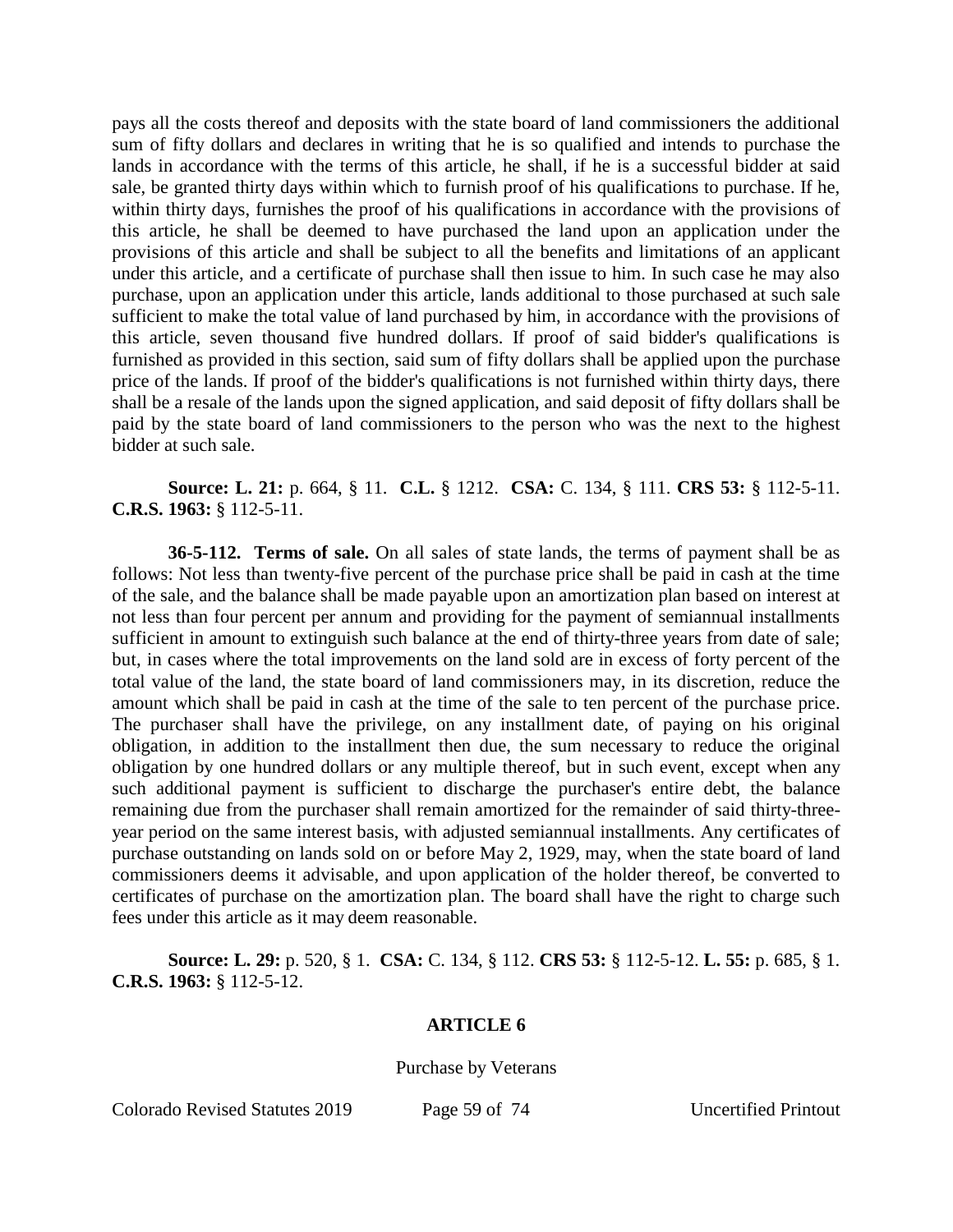### **36-6-101 and 36-6-102. (Repealed)**

**Source: L. 96:** Entire article repealed, p. 564, § 26, effective April 24.

**Editor's note:** This article was numbered as article 2 of chapter 112, C.R.S. 1963. For amendments to this article prior to its repeal in 1996, consult the Colorado statutory research explanatory note and the table itemizing the replacement volumes and supplements to the original volume of C.R.S. 1973 beginning on page vii in the front of this volume.

# **Forestry**

# **ARTICLE 7**

Forestry

## PART 1

#### STATE BOARD OF LAND COMMISSIONERS

**36-7-101. Tree defined.** For the purposes of this article, the word "tree" means all vegetable growth of a woody texture of any size whatsoever. No lands contemplated in this law shall be leased for any purpose whatsoever that will destroy the tree growth.

**Source: L. 01:** p. 188, § 9. **R.S. 08:** § 2634. **C.L.** § 1221. **CSA:** C. 134, § 121. **CRS 53:** § 112-7-6. **C.R.S. 1963:** § 112-7-6.

**36-7-102. Trees not to be cut.** No trees needed to conserve the snows, ice, or water of any irrigation district shall be cut from any part of the public domain, except as provided in this article.

**Source: L. 01:** p. 185, § 1. **R.S. 08:** § 2626. **C.L.** § 1213. **CSA:** C. 134, § 115. **CRS 53:** § 112-7-1. **C.R.S. 1963:** § 112-7-1.

**Cross references:** For irrigation district laws, see articles 41 to 50 of title 37.

**36-7-103. Disposition of timber on state lands.** (1) The state board of land commissioners, referred to in this article as the "board", is authorized to sell and otherwise dispose of timber on state lands; to secure the maximum possible amount therefrom, based upon cruised and appraised quantities thereon, location, accessibility, and market conditions; to issue permits of authority for timber cuttings; and to require cash deposits in advance to apply on such timber-cutting permits. In cases in which the appraised value of timber involved in any proposed sale exceeds five thousand dollars, competitive bids shall be received by the board, after call for such bids has been advertised over a thirty-day period in three issues of a newspaper of general circulation in each county in which the timber is located.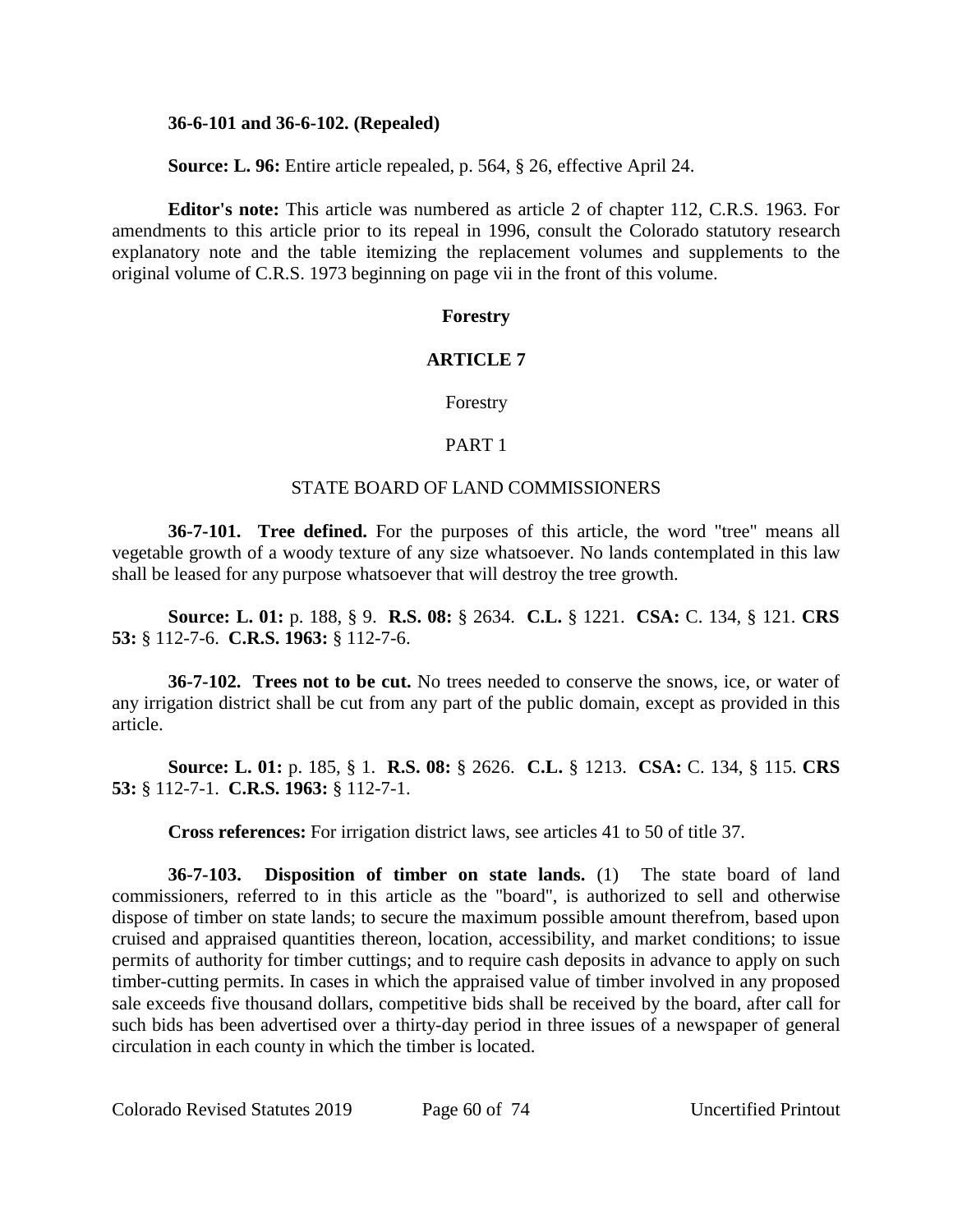(2) The board, when contracting with the Colorado state forest service, shall direct the service to use the appropriate methods necessary to ensure proper management of state trust lands whenever the board contracts for the disposition from state lands of timber that:

(a) Has been infested with bark beetles; or

(b) Is harvested from a forest whose health is otherwise in decline or from which the board anticipates declining revenues due to forest health factors.

**Source: L. 37:** p. 572, § 1. **CSA:** C. 134, § 119(1). **CRS 53:** § 112-7-2. **C.R.S. 1963:** § 112-7-2. **L. 65:** p. 922, § 3. **L. 86:** Entire section amended, p. 1078, § 1, effective March 26. **L. 2011:** Entire section amended, (SB 11-267), ch. 302, p. 1454, § 3, effective June 8.

**Cross references:** In 2011, this section was amended by the "Forest Health Act of 2011". For the short title and the legislative declaration, see section 1 of chapter 302, Session Laws of Colorado 2011.

**36-7-104. Rules regulating sale.** The board shall issue rules regulating the following: The sale of timber; timber protection of the young growth and the remaining stand in accordance with approved forestry practice; the filing of applications by purchasers; the issuing of permits of authority for cuttings; the cruising and appraisement of timber quantities to be sold; and the expenses to be paid by the timber purchaser.

**Source: L. 37:** p. 573, § 2. **CSA:** C. 134, § 119(2). **CRS 53:** § 112-7-3. **C.R.S. 1963:** § 112-7-3.

**36-7-105. Protection from fire.** The board shall endeavor by every means at its disposal to protect the state's timber lands from fire menace and destructive timber fires. It shall cooperate with the United States forest service and otherwise for such protection when timber fires occur and hire all necessary help, laborers, or firefighters for the extinguishing of such fires. It shall construct within the state forest lands and on its exterior boundary lines locked fire booths containing necessary apparatus for fighting fires and post in conspicuous places within the area and outside on the exterior boundary lines of the state's forest lands, fire warnings and supply all modern fire fighting appliances and equipment necessarily required in approved forestry protection practice.

**Source: L. 37:** p. 573, § 3. **CSA:** C. 134, § 119(3). **CRS 53:** § 112-7-4. **C.R.S. 1963:** § 112-7-4.

**36-7-106. Bond of person cutting trees.** The state board of land commissioners shall require of all persons cutting trees upon state lands a bond in a sufficient amount, with good and approved security, for the carrying out in good faith of the provisions of part 2 of this article.

**Source: L. 01:** p. 188, § 8. **R.S. 08:** § 2633. **C.L.** § 1220. **CSA:** C. 134, § 120. **CRS 53:** § 112-7-5. **C.R.S. 1963:** § 112-7-5.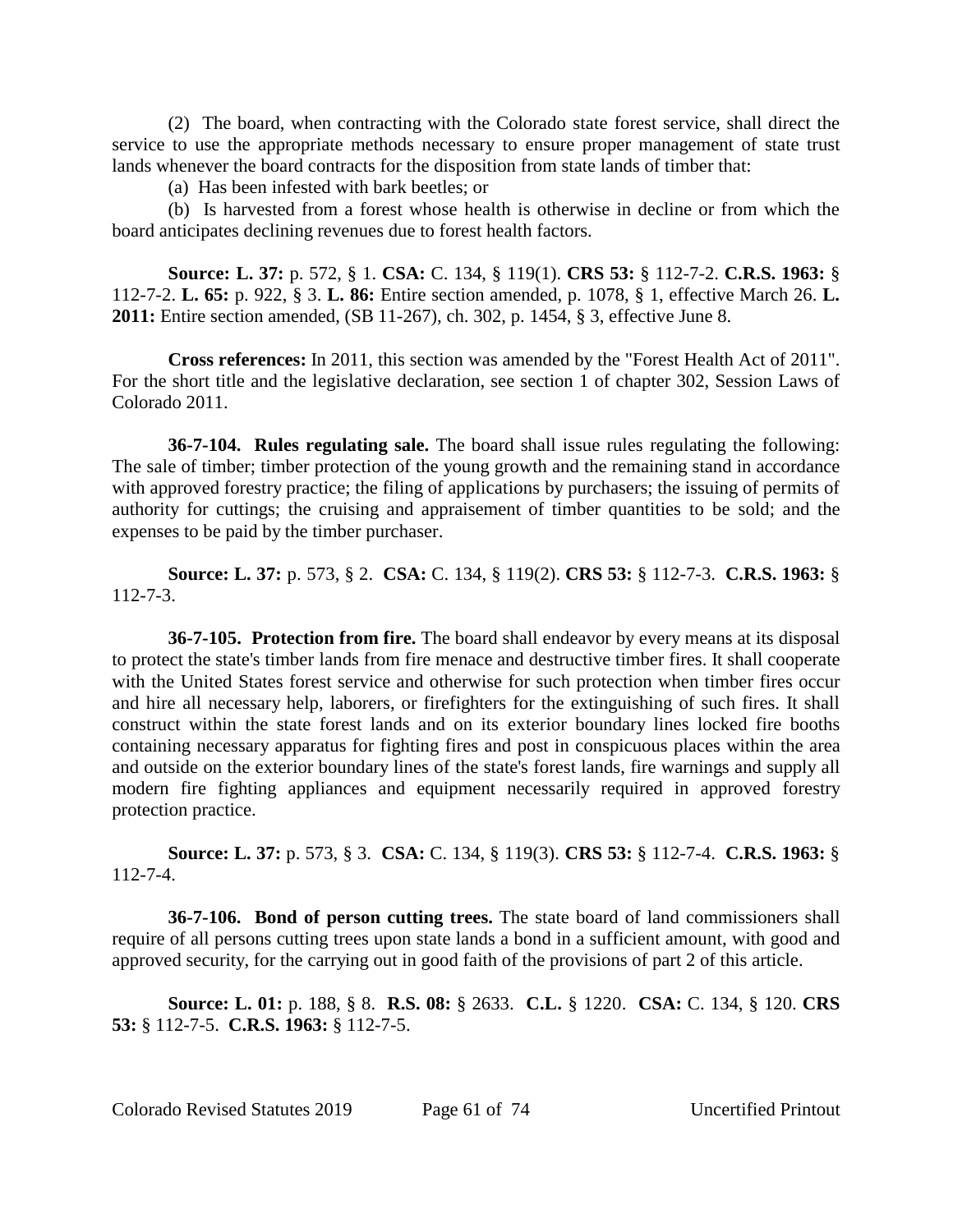**36-7-107. District attorneys to prosecute.** The district attorneys of the various judicial districts of the state are directed to prosecute in the name of the state all cases arising under this article.

**Source: L. 01:** p. 190, § 17. **R.S. 08:** § 2642. **C.L.** § 1229. **CSA:** C. 134, § 129. **CRS 53:** § 112-7-8. **C.R.S. 1963:** § 112-7-8.

## PART 2

#### COLORADO STATE FOREST

**36-7-201. Colorado state forest created - penalty.** (1) There is hereby created the Colorado state forest, to consist of a consolidated area of forest lands to be selected by the state board of land commissioners, through exchange with the United States government.

(2) The state board of land commissioners shall be authorized to exchange school, university, penitentiary, internal improvement, agricultural college, or any other state lands, either within or without the United States national forest, for other lands of at least equal area and appraised value, for the purpose of this section.

(3) The state forest lands, when so selected, from time to time, by formal resolution of the board, shall be set aside and sale of any parcel or part thereof prohibited. The withdrawal from sale of such lands shall be so designated upon the records and plat books of the board in accordance with this section.

(4) The board is authorized with the administration of the state forest lands; the leasing of the same for grazing, agricultural, mineral, and all other purposes to secure the maximum rental and revenue therefrom; to provide for and extend the practice of intensive forestry for its preservation; to sell, cut, and remove timber therefrom in accordance with good forestry practice; and to provide for protection against fire hazard.

(5) The board shall prescribe and issue rules and regulations for the administration and leasing of such lands and for the preservation, conservation, cutting, and sale of timber thereon; and for the improvement of such lands, the building of trails, roads, and otherwise, and for the expense thereof.

(6) The general assembly shall, from time to time, provide for the necessary expense of the administration and improvement of the state forest lands, by an appropriation for the operation of the board.

(7) Any person or corporation who shall trespass, commit depredations, or by negligence be responsible for any fires, or who shall cut or remove any timber from the state forest lands without authority so to do from the board is guilty of a misdemeanor and, upon conviction thereof, shall be punished by a fine of not more than three hundred dollars, or by imprisonment in the county jail for not more than three months, or by both such fine and imprisonment.

**Source: L. 31:** pp. 350, 351, §§ 1-7. **CSA:** C. 134, § 131. **CRS 53:** § 112-7-10. **C.R.S. 1963:** § 112-7-10.

**36-7-202. Board to designate state forests.** The board is authorized to designate as state forests units of land suitable in character and size for such purposes and to administer such state

Colorado Revised Statutes 2019 Page 62 of 74 Uncertified Printout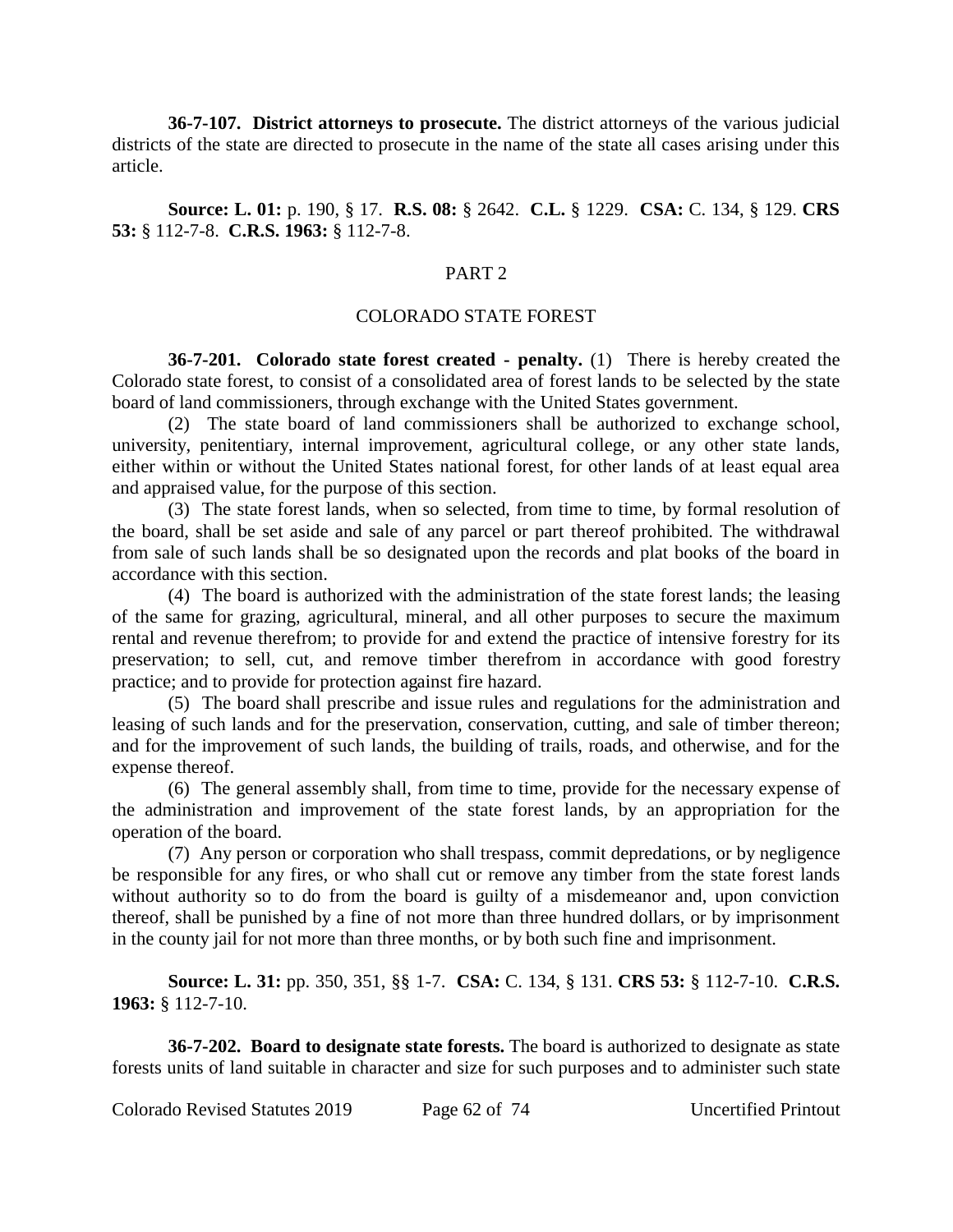forests for the sustained yield of forest and range products therefrom. All moneys collected or acquired by the board from fees derived from the lease or rental of surface rights for grazing, commercial, or recreational purposes of state school trust lands located in state forests shall be paid over to the state treasurer to be deposited and transferred as follows: Seventy-five percent to the public school income fund of the state and twenty-five percent to the county public school fund of the county in which the land from which the moneys were derived is located.

**Source: L. 37:** p. 937, § 6. **CSA:** C. 134, § 131(6). **L. 41:** p. 598, § 1. **CRS 53:** § 112-7- 16. **C.R.S. 1963:** § 112-7-11. **L. 79:** Entire section amended, p. 1348, § 1, effective May 25.

**Cross references:** For the public school income fund, as credited to the state public school fund, see § 22-54-114; for the public school fund, see §§ 3 and 5 of art. IX, Colo. Const., and article 41 of title 22; for the county public school fund, see § 22-54-113.

## PART 3

# ROADLESS AREAS REVIEW TASK FORCE

# **36-7-301 to 36-7-304. (Repealed)**

**Editor's note:** (1) This part 3 was added in 2005 and was not amended prior to its repeal in 2007. For the text of this part 3 prior to 2007, consult the 2006 Colorado Revised Statutes.

(2) Section 36-7-303 provided for the repeal of this part 3 upon notification from the governor that the governor had delivered management recommendations to the national forest service. The management recommendations were delivered on November 13, 2006. (See L. 2005, p. 1489, § 2.)

## PART 4

# WILDFIRE RISK REDUCTION GRANT PROGRAM

## **36-7-401 to 36-7-406. (Repealed)**

**Editor's note:** (1) This part 4 was added in 2013. For amendments to this part 4 prior to its repeal in 2017, consult the 2017 Colorado Revised Statutes and the Colorado statutory research explanatory note beginning on page vii in the front of this volume.

(2) Section 36-7-406 provided for the repeal of this part 4, effective December 31, 2017. (See L. 2017, p. 97.)

# **ARTICLE 8**

Floating Timber on Stream

## **36-8-101 to 36-8-110. (Repealed)**

Colorado Revised Statutes 2019 Page 63 of 74 Uncertified Printout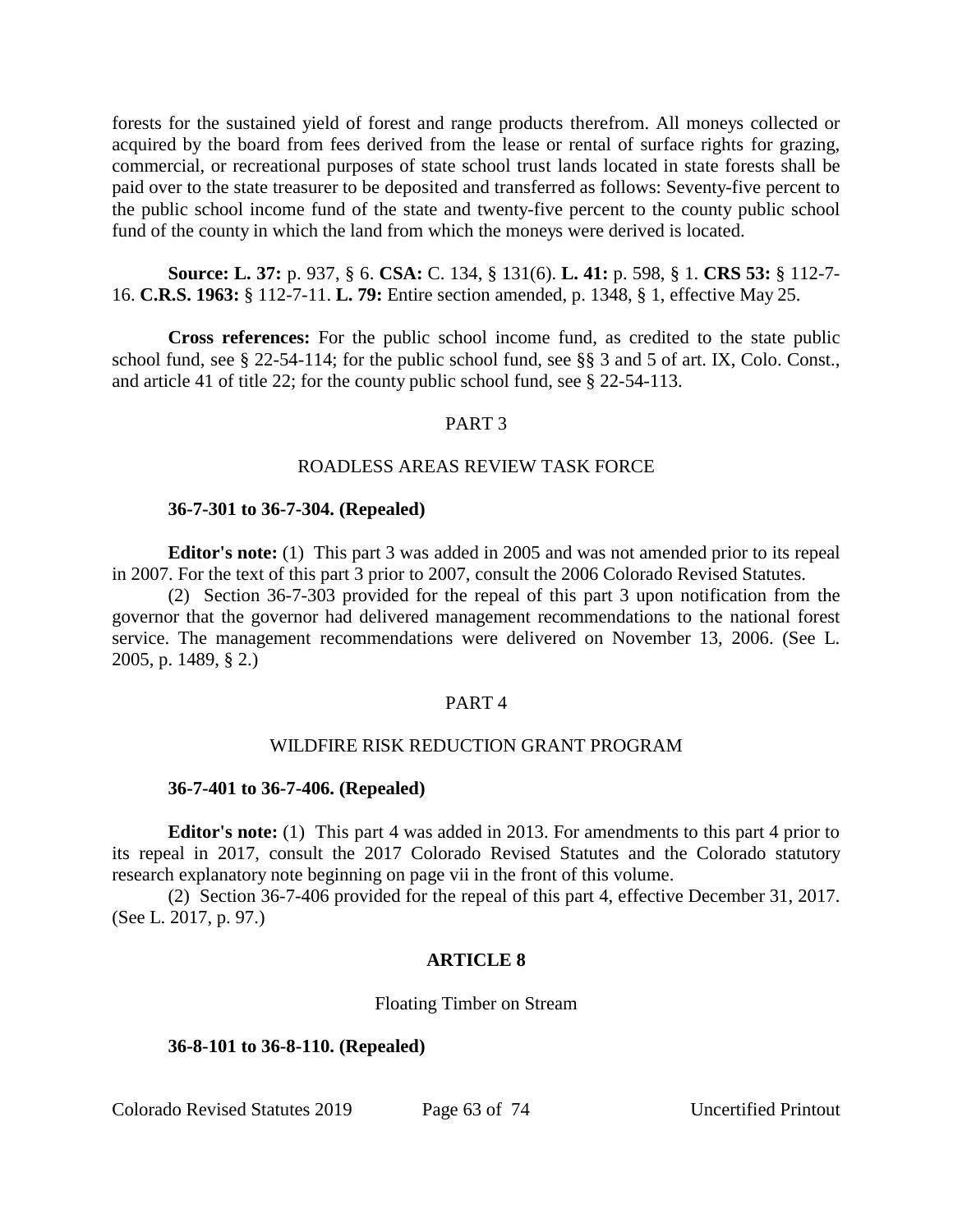**Source: L. 95:** Entire article repealed, p. 200, § 18, effective April 13.

**Editor's note:** This article was numbered as article 8 of chapter 112, C.R.S. 1963. For amendments to this article prior to its repeal in 1995, consult the Colorado statutory research explanatory note and the table itemizing the replacement volumes and supplements to the original volume of C.R.S. 1973 beginning on page vii in the front of this volume.

## **Natural Areas**

#### **ARTICLE 10**

#### Colorado Natural Areas

#### **36-10-101 to 36-10-113. (Repealed)**

**Source: L. 88:** Entire article repealed, p. 1180, § 4, effective March 23.

**Editor's note:** This article was added in 1977. For amendments to this article prior to its repeal in 1988, consult the Colorado statutory research explanatory note and the table itemizing the replacement volumes and supplements to the original volume of C.R.S. 1973 beginning on page vii in the front of this volume.

**Cross references:** For current provisions concerning Colorado natural areas, see article 33 of title 33.

#### **WEATHER MODIFICATION**

#### **ARTICLE 20**

#### Weather Modification

**Editor's note:** This article was numbered as article 1 of chapter 151, C.R.S. 1963. The substantive provisions of this article were repealed and reenacted in 1972, resulting in the addition, relocation, and elimination of sections as well as subject matter. For amendments to this article prior to 1972, consult the Colorado statutory research explanatory note beginning on page vii in the front of this volume.

**36-20-101. Short title.** This article shall be known and may be cited as the "Weather Modification Act of 1972".

**Source: L. 72:** R&RE, p. 632, § 1. **C.R.S. 1963:** § 151-1-1.

**36-20-102. Legislative declaration.** The general assembly declares that the state of Colorado recognizes that economic benefits can be derived for the people of the state from weather modification. Operations, research, experimentation, and development in the field of

Colorado Revised Statutes 2019 Page 64 of 74 Uncertified Printout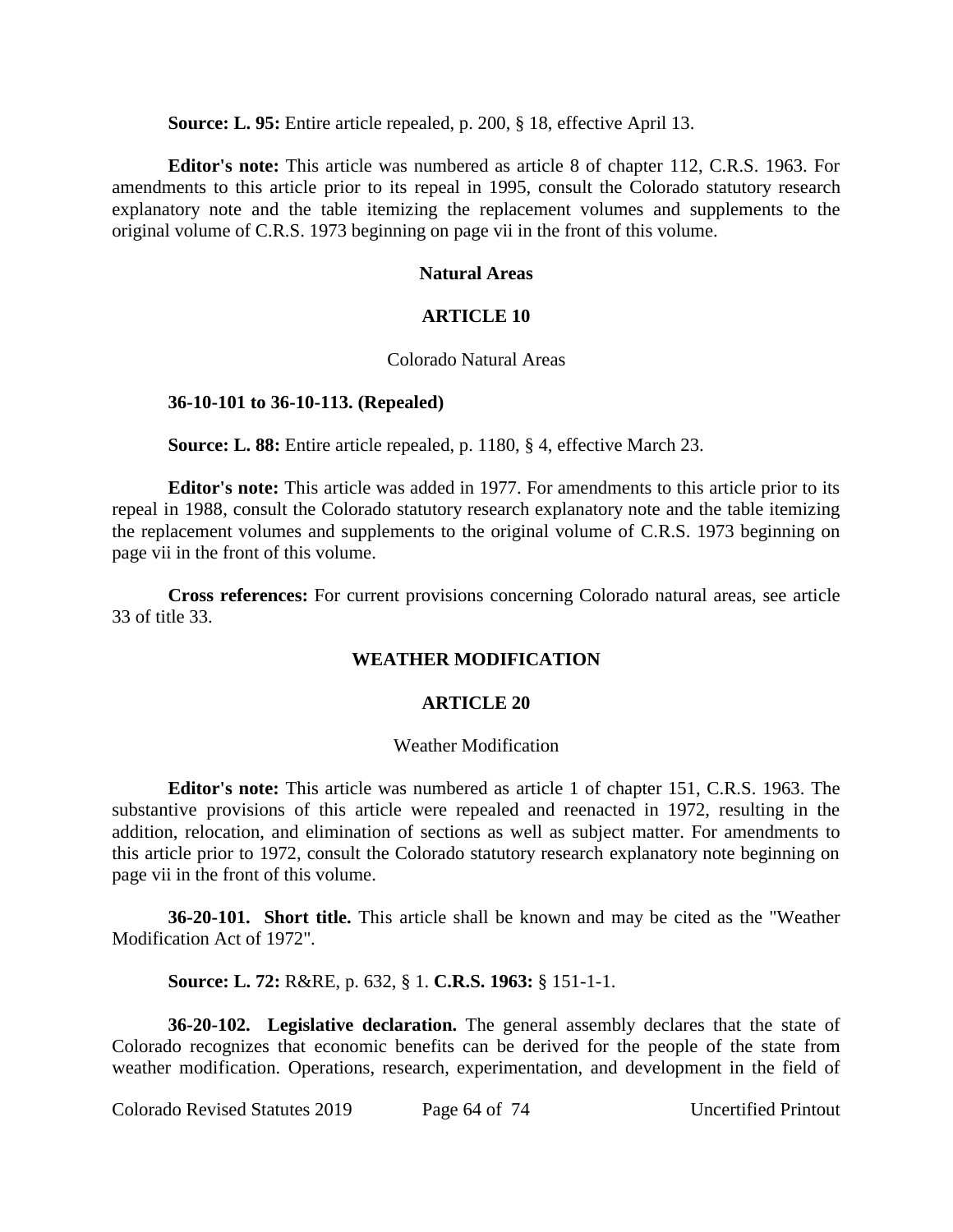weather modification shall therefore be encouraged. In order to minimize possible adverse effects, weather modification activities shall be carried on with proper safeguards, and accurate information concerning such activities shall be made available for purposes of regulation. While recognizing the value of research and development of weather modification techniques by governmental agencies, the general assembly finds and declares that the actual practice of weather modification, whether at public or private expense, is properly a commercial activity which the law should encourage to be carried out, whenever practicable, by private enterprise.

**Source: L. 72:** R&RE, p. 632, § 1. **C.R.S. 1963:** § 151-1-2.

**36-20-103. Declaration of rights.** The general assembly declares that the state of Colorado claims the right to all moisture suspended in the atmosphere which falls or is artificially induced to fall within its borders. Said moisture is declared to be the property of the people of this state, dedicated to their use pursuant to sections 5 and 6 of article XVI of the Colorado constitution and as otherwise provided by law. It is further declared that the state of Colorado also claims the prior right to increase or permit the increase of precipitation by artificial means for use in Colorado. The state of Colorado also claims the right to modify weather as it affects the people of the state of Colorado and to permit such modification by activity within Colorado.

**Source: L. 72:** R&RE, p. 632, § 1. **C.R.S. 1963:** § 151-1-3.

**36-20-104. Definitions.** As used in this article, unless the context otherwise requires:

(1) Repealed.

(2) "Director" means the executive director of the department of natural resources, as created by article 33 of title 24, C.R.S.

(2.5) "Ground-based winter cloud seeding" means the seeding of clouds between the months of November through May of each year by the use of ground generation equipment.

(3) (Deleted by amendment, L. 96, p. 966, § 1, effective July 1, 1996.)

(4) "Operation" means the performance in Colorado of any activity to attempt to modify or having the effect of modifying natural weather conditions other than usual and customary activities not conducted primarily for weather modification and having only a minor effect on natural weather conditions.

(4.5) "Operator" means any person who conducts a weather modification operation in Colorado.

(5) "Permit" means a certification of project approval to conduct a specific weather modification operation within the state under the conditions and within the limitations required and established under the provisions of this article.

(6) "Person" has the same meaning as that provided in section 2-4-401 (8), C.R.S.

(7) "Publication" or "publish" means a minimum of at least two consecutive weekly legal notices in at least one newspaper of general circulation in the county or counties, or portions thereof, included within the proposed operation. It shall not be necessary that notice be made on the same day of the week in each of the two weeks, but not less than one week shall intervene between the first publication and the last publication, and notice shall be complete on the date of the last publication. If there is no such newspaper, notice shall be by posting in at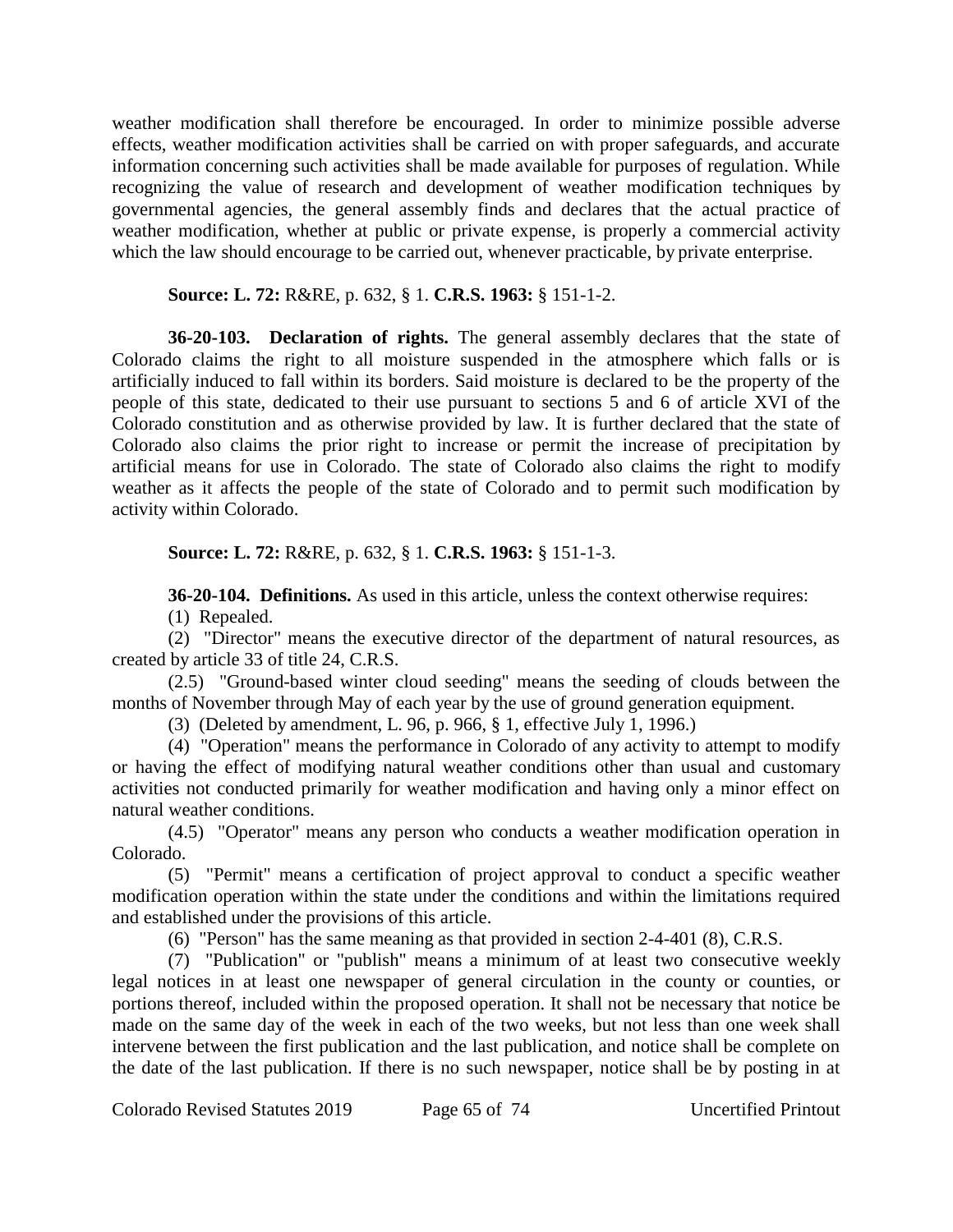least three public places within the county, or portions thereof, included within a proposed operation. Publication of notices provided for in this article may be made, at the discretion of the director, by notices broadcast over any or all standard radio, FM radio, television stations, and cable television. Such broadcast notices shall make reference to locations or publications wherein details of the subject matter of the notices are located.

(8) "Research and development" means theoretical analysis, exploration, experimentation, and the extension of investigative findings and theories of a scientific or technical nature into practical application for experimentation and demonstration purposes, including the experimental production and testing of models, devices, equipment, materials, and processes both in the laboratory and in the atmosphere.

(9) "Research and development operation" or "research and development project" means an operation which is conducted solely to advance scientific and technical knowledge in weather modification. Research and development operations may be conducted by state or federal agencies, state institutions of higher education, and bona fide nonprofit research corporations or by commercial operators under contracts with such entities solely for research purposes.

(10) "Weather modification" means any program, operation, or experiment intended to induce changes in the composition, behavior, or dynamics of the atmosphere by artificial means.

**Source: L. 72:** R&RE, p. 633, § 1. **C.R.S. 1963:** § 151-1-4. **L. 73:** p. 1535, § 1. **L. 92:** (1) repealed, p. 955, § 8, effective March 19; (2.5) added, p. 1912, § 1, effective July 1. **L. 96:** (3) and (6) amended and (4.5) added, p. 966, § 1, effective July 1.

**Cross references:** For publication of legal notices, see part 1 of article 70 of title 24.

**36-20-105. Administration.** (1) The executive director of the department of natural resources is hereby charged with the administration of this article.

(2) The director shall issue all permits provided for in this article. The director is hereby empowered to issue rules and regulations the director finds necessary to facilitate the implementation of this article, and the director is authorized to execute and administer all other provisions of this article pursuant to the powers and limitations contained in this article.

**Source: L. 72:** R&RE, p. 634, § 1. **C.R.S. 1963:** § 151-1-5. **L. 96:** (2) amended, p. 966, § 2, effective July 1.

# **36-20-106. Advisory committee - appointment - duties - sunset review. (Repealed)**

**Source: L. 72:** R&RE, p. 634, § 1. **C.R.S. 1963:** § 151-1-6. **L. 86:** (4) added, p. 425, § 61, effective March 26. **L. 87:** (2)(a) amended, p. 975, § 96, effective March 13. **L. 92:** Entire section repealed, p. 956, § 9, effective March 19.

**36-20-107. Duties of the director - rules.** (1) The director shall promulgate rules, in accordance with article 4 of title 24, C.R.S., necessary to effectuate the purposes of this article. (2) and (3) Repealed.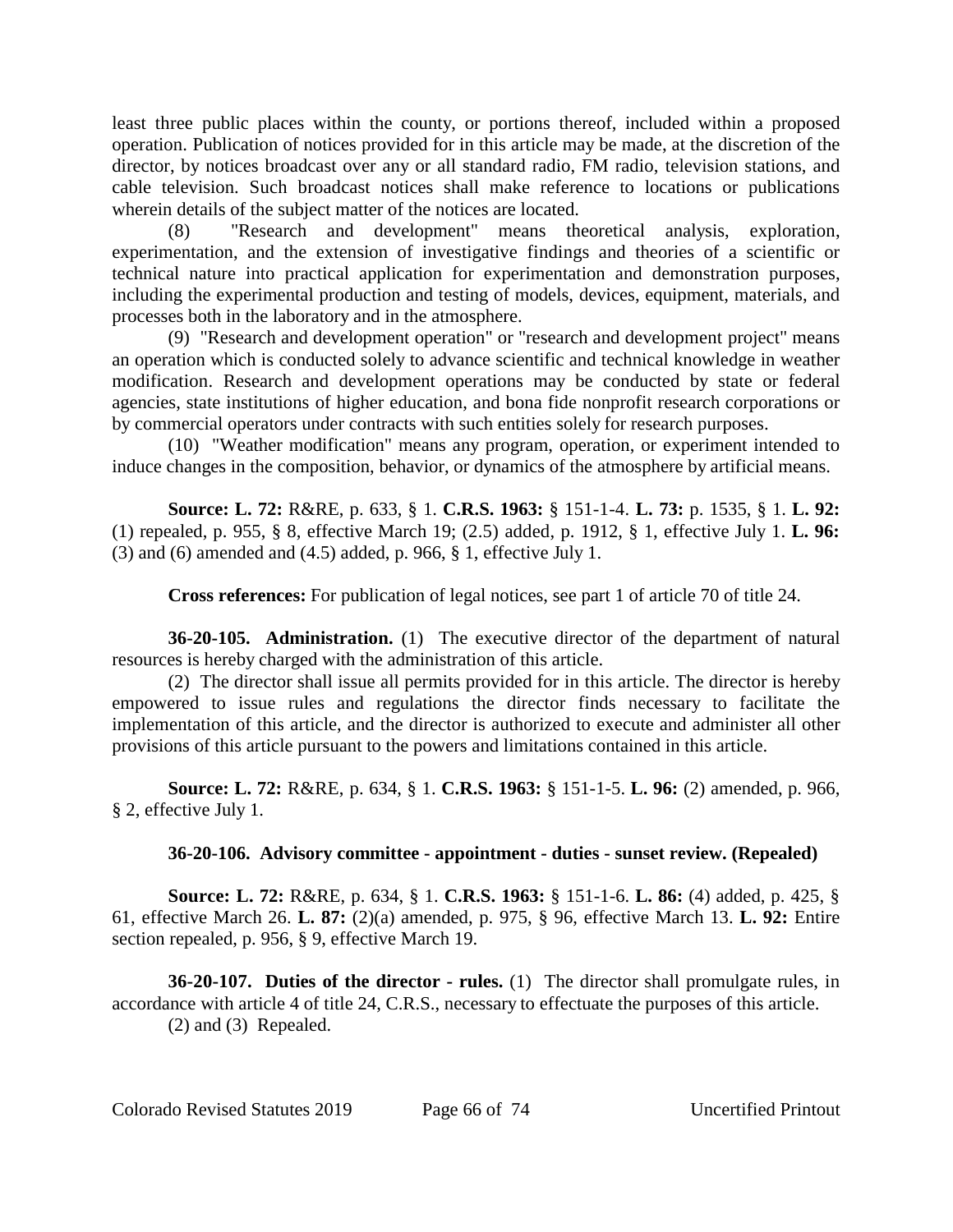**Source: L. 72:** R&RE, p. 635, § 1. **C.R.S. 1963:** § 151-1-7. **L. 73:** p. 1535, § 2. **L. 92:** (1) and (2)(a) amended, p. 957, § 10, effective March 19; (2)(b) amended, p. 1912, § 2, effective July 1. **L. 96:** (2) repealed, p. 967, § 3, effective July 1. **L. 2011:** (1) amended and (3) added, (SB 11-090), ch. 301, p. 1449, § 4, effective June 8.

**Editor's note:** Subsection (3)(b) provided for the repeal of subsection (3), effective January 1, 2013. (See L. 2011, p. 1449.)

**36-20-108. Powers of the director.** (1) The director may issue permits applicable to specific weather modification operations. For each operation, said permit shall describe the specific geographic area authorized to be affected and shall provide a specific time period during which the operation may continue, which period may be discontinuous but for operations other than ground-based winter cloud seeding may not have a total duration exceeding one calendar year from the day of its issuance. A separate permit shall be required for each operation. Permits for ground-based winter cloud seeding shall have a duration of five years. If a permit for a ground-based winter cloud seeding operation is renewed, the second permit shall have a duration of five years and any third or subsequent permit shall have a duration of ten years. The director shall issue only one active permit for activities in any geographic area if two or more projects therein might adversely interfere with each other.

(2) The director shall, by regulation or order, establish standards and instructions to govern the carrying out of research and development or commercial operations in weather modification that the director considers necessary or desirable to minimize danger to land, health, safety, people, property, or the environment.

(3) (a) The director may make any studies or investigations, obtain any information, and hold any hearings the director considers necessary or proper to assist the director in exercising the director's power or administering or enforcing this article or any regulations or orders issued under this article.

(b) All hearings conducted under this article shall be conducted pursuant to the provisions of this article and article 4 of title 24, C.R.S., and the director or the director's designee shall conduct any hearing required by this article or the director may, by the director's own action, appoint an administrative law judge pursuant to part 10 of article 30 of title 24, C.R.S., subject to appropriations made to the department of personnel, to conduct any hearing required by this article. Any hearing shall be conducted under the provisions and within the limitations of article 4 or title 24, C.R.S., and this article.

(4) (a) The director may, upon approval of the governor, represent the state in matters pertaining to plans, procedures, or negotiations for interstate compacts relating to weather modification, but, before any such compacts may be implemented, the consent of the general assembly must be obtained.

(b) The director may represent the state and assist counties, municipalities, and public agencies in contracting with commercial operators for the performance of weather modification or cloud-seeding operations. Counties, municipalities, and other public agencies of this state are hereby granted the authority to contribute to and participate in weather modification.

(5) In order to assist in expanding the theoretical and practical knowledge of weather modification, the director may participate in and promote continuous research and development in: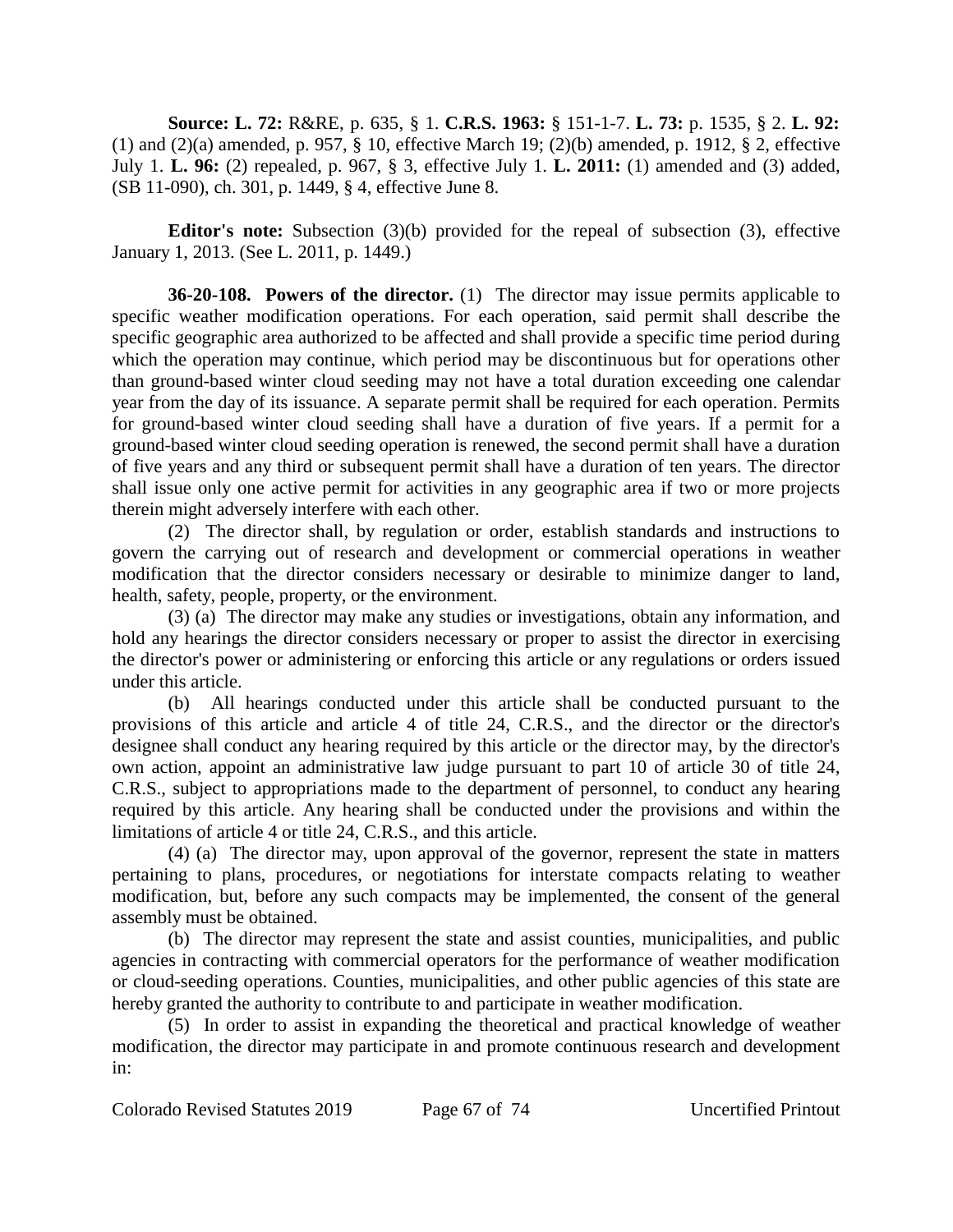(a) The theory and development of weather modification, including processes, materials, ecological effects, and devices related to such matters;

(b) The utilization of weather modification for agricultural, industrial, commercial, municipal, recreational, and other purposes;

(c) The protection of life and property and the environment during research and operational activities.

(6) The director may conduct and may contract for research and development activities relating to the purposes of this article.

(7) The director, subject to limits of the department of natural resources' appropriation, may hire any technical or scientific experts or any staff deemed necessary to carry out the provisions of this article.

(8) Subject to any limitations imposed by law, the department of natural resources, acting through the director, may accept federal grants, private gifts, and donations from any other source. Unless the use of the money is restricted, or subject to any limitations provided by law, the director may:

(a) Spend it for the administration of this article;

(b) By grant, contract, or cooperative arrangement, use the money to encourage research and development by a public or private agency; or

(c) Use the money to contract for weather modification operations.

(9) The director shall prescribe those measurements reasonably necessary to be made prior to and during all operations to determine the probable effects of an operation.

**Source: L. 72:** R&RE, p. 636, § 1. **C.R.S. 1963:** § 151-1-8. **L. 76:** (3)(b) amended, p. 587, § 27, effective May 24. **L. 78:** (3)(b) amended, p. 274, § 99, effective May 23. **L. 87:** (3)(b) amended, p. 975, § 97, effective March 13. **L. 92:** (1), (3)(b), and (9) amended, p. 957, § 11, effective March 19; (1), (2), and (3)(a) amended, p. 1913, § 3, effective July 1. **L. 95:** (3)(b) amended, p. 666, § 105, effective July 1. **L. 96:** (1) and (3)(b) amended, p. 967, § 4, effective July 1.

**36-20-109. Permit required - exemptions.** (1) No person may engage in activities for weather modification and control without a weather modification permit issued by the director; nor may any person engage in any activities in violation of any term or condition of the permit.

(2) The director, to the extent he considers exemptions practical, may provide by regulation for exempting the following activities from the fee requirements of this article:

(a) Research, development, and experiments conducted by state and federal agencies, state institutions of higher education, and bona fide nonprofit research organizations;

(b) Laboratory research and experiments; and

(c) Activities of an emergency nature for protection against fire, frost, hail, sleet, smog, fog, or drought.

**Source: L. 72:** R&RE, p. 637, § 1. **C.R.S. 1963:** § 151-1-9. **L. 96:** (1) amended, p. 968, § 5, effective July 1.

**36-20-110. Issuance of license. (Repealed)**

Colorado Revised Statutes 2019 Page 68 of 74 Uncertified Printout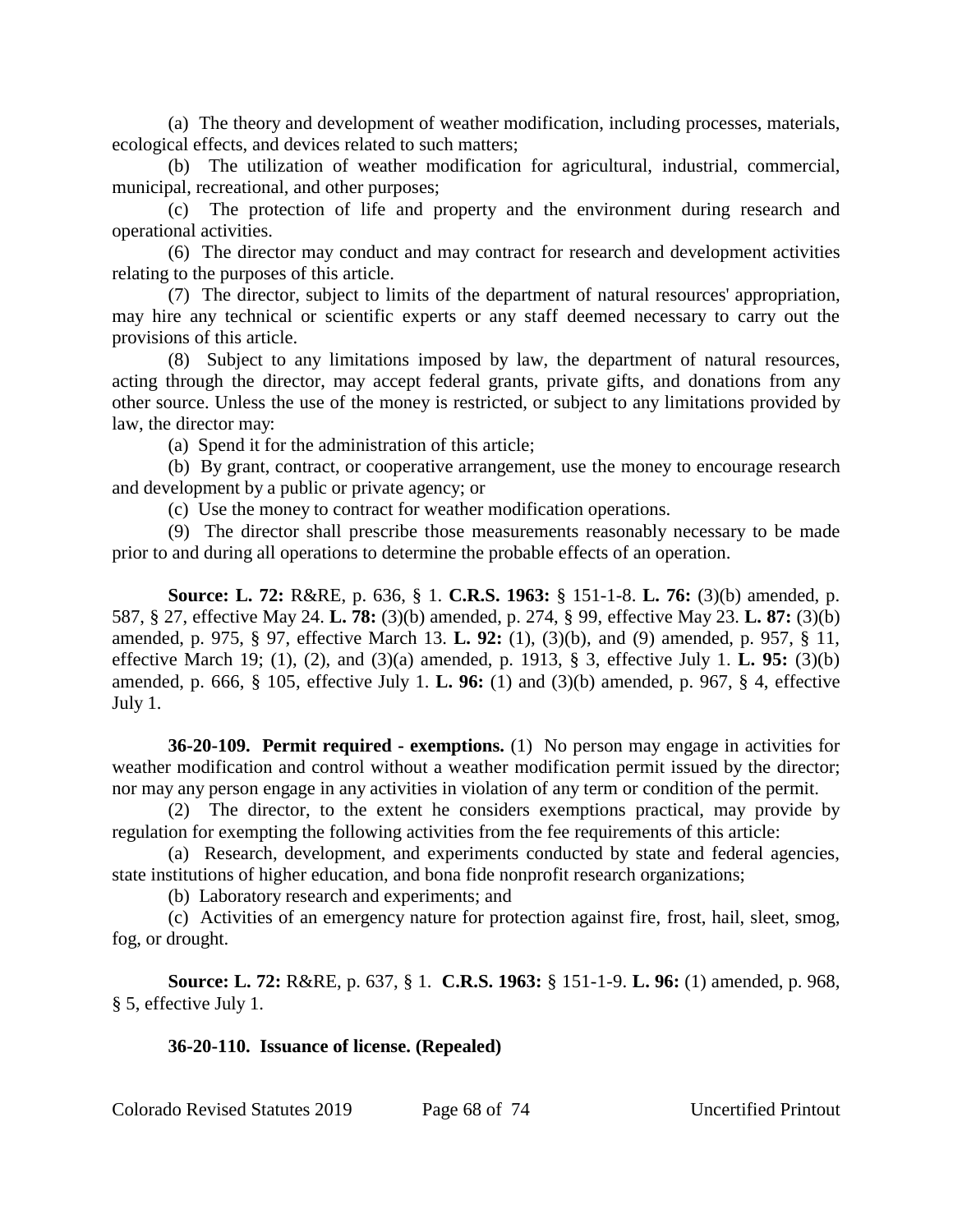**Source: L. 72:** R&RE, p. 637, § 1. **C.R.S. 1963:** § 151-1-10. **L. 96:** Entire section repealed, p. 968, § 6, effective July 1.

# **36-20-111. License fee - expiration. (Repealed)**

**Source: L. 72:** R&RE, p. 638, § 1. **C.R.S. 1963:** § 151-1-11. **L. 96:** Entire section repealed, p. 968, § 7, effective July 1.

**36-20-112. Permit required - when issued.** (1) The director, in accordance with regulations, shall issue a weather modification permit to each applicant who:

- (a) (Deleted by amendment, L. 96, p. 969, § 8, effective July 1, 1996.)
- (b) Pays the permit fee, if applicable;

(c) Furnishes proof of financial responsibility adequate to meet obligations reasonably likely to be attached to or result from the proposed weather modification operation. Such proof of financial responsibility may, but at the discretion of the director shall not be required to, be shown by presentation of proof of a prepaid insurance policy with an insurance company licensed to do business in Colorado, which insurance policy shall insure liabilities in an amount set by the director and provide a cancellation clause with a thirty-day notice to the director, or by filing with the director an individual, schedule, blanket, or other corporate surety bond in an amount approved by the director. The director shall not require proof of financial responsibility in excess of the limitations imposed by section 24-10-114, C.R.S., from any political subdivision of the state authorized to conduct ground-based winter cloud seeding weather modification activities pursuant to this article.

(d) Submits a complete operational plan for each proposed project prepared by the operator in control which includes a specific statement of objectives, a map of the proposed operating area which specifies the primary target area and shows the area reasonably expected to be affected, the name and address of the operator, the nature and object of the intended operation, the person or organization on whose behalf it is to be conducted, and a statement showing any expected effect upon the environment and methods of determining and evaluating the same. This operational plan shall be placed on file with the director and with any other agent as the director may require.

(e) Publishes a notice of intent to modify weather in the counties to be affected by the weather modification program before the operator secures a permit and before beginning operations. The published notice shall designate the primary target area and indicate the general area which might be affected. It shall also indicate the expected duration and intended effect and state that complete details are available on request from the operator or the director or from the other agent specified by the director. The publication shall also specify a time and place, not more than one week following the completion of publication, for a hearing on the proposed project. Proof of publication shall be furnished to the director by the operator.

(f) Receives approval under the criteria set forth in subsection (3) of this section;

(g) Provides the information that is requested by the director regarding the qualifications, education, and experience of the operator.

(2) Before a permit may be issued, the director or his authorized agents shall hold a public hearing on the proposed project. Said hearing shall be held in a place within a reasonable proximity of the area expected to be affected by the proposed operation.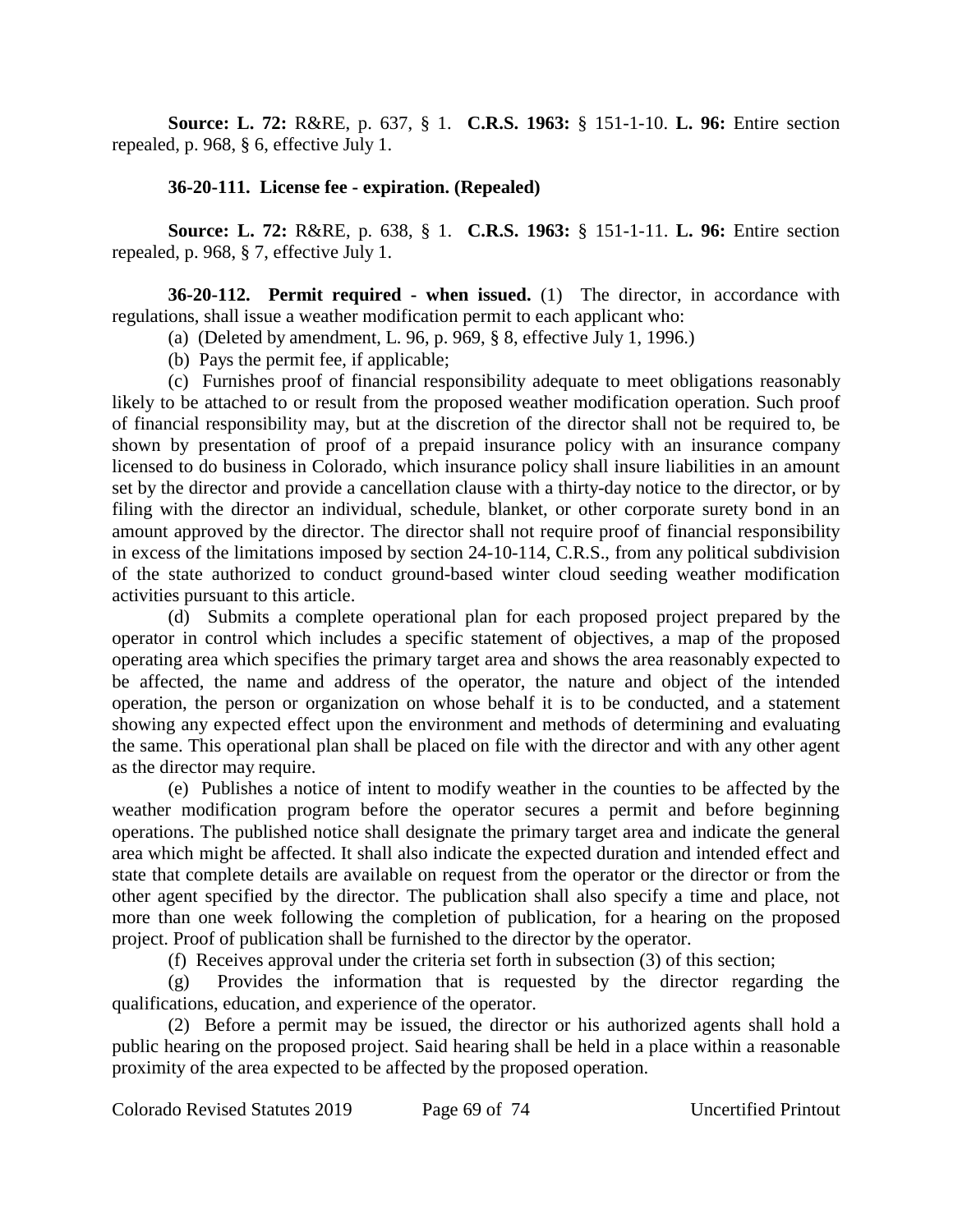(3) No permit may be issued unless the director determines, based on the information provided in the operational plan and on the testimony provided at the public hearing:

(a) (Deleted by amendment, L. 96, p. 969, § 8, effective July 1, 1996.)

(b) That the project is reasonably expected to benefit the people in said area or benefit the people of the state of Colorado;

(c) That the project is scientifically and technically feasible;

(d) (Deleted by amendment, L. 96, p. 969, § 8, effective July 1, 1996.)

(e) That the project does not involve a high degree of risk of substantial harm to land, people, health, safety, property, or the environment;

(f) That the project is designed to include adequate safeguards to prevent substantial damage to land, water rights, people, health, safety, or to the environment;

(g) That the project will not adversely affect another project; and

(h) That the project is designed to minimize risk and maximize scientific gains or economic benefits to the residents of the area or the state.

**Source: L. 72:** R&RE, p. 638, § 1. **C.R.S. 1963:** § 151-1-12. **L. 92:** (1)(a) and (1)(c) amended, p. 1914, § 4, effective July 1. **L. 96:** IP(1), (1)(a), (1)(d), (1)(e), (3)(a), (3)(c), and  $(3)(d)$  amended and  $(1)(g)$  added, p. 969, § 8, effective July 1.

**36-20-113. Permit fee.** (1) The fee for each permit or the renewal thereof under section 36-20-114 shall be at least one hundred dollars. If the operation is a commercial project, the director shall set a fee that is sufficient to pay the direct costs of review of the permit application, public hearings regarding the application, and monitoring of permit operations under this article. Said fees are intended to provide at least a portion of the moneys necessary to administer this article. Said fees shall be deposited into the Colorado water conservation board construction fund created in section 37-60-121, C.R.S. Said fees are hereby continuously appropriated to the department of natural resources, for allocation to the Colorado water conservation board for purposes established by this section.

(2) (Deleted by amendment, L. 2006, p. 957, § 16, effective July 1, 2006.)

**Source: L. 72:** R&RE, p. 639, § 1. **C.R.S. 1963:** § 151-1-13. **L. 96:** Entire section amended, p. 970, § 9, effective July 1. **L. 98:** Entire section amended, p. 1342, § 68, effective June 1. **L. 2006:** Entire section amended, p. 957, § 16, effective July 1. **L. 2007:** (1) amended, p. 1518, § 21, effective May 31.

**36-20-114. Limits of permit.** (1) Except for ground-based winter cloud seeding, a separate permit is required annually for each operation. If an operation is to be conducted under contract, a permit is required for each separate contract. Subject to the provisions of subsection (2) of this section, a permit may be granted for more than one year's duration. A permit for ground-based winter cloud seeding shall be issued for a period of five years. If a permit for a ground-based winter cloud seeding operation is renewed, the second permit shall have a duration of five years and any third or subsequent permit shall have a duration of ten years.

(2) The director may conditionally approve a project other than ground-based winter cloud seeding for a continuous time period in excess of one year's duration. Permits for such operations must be renewed annually. In approving the renewal of a permit for a continuous

Colorado Revised Statutes 2019 Page 70 of 74 Uncertified Printout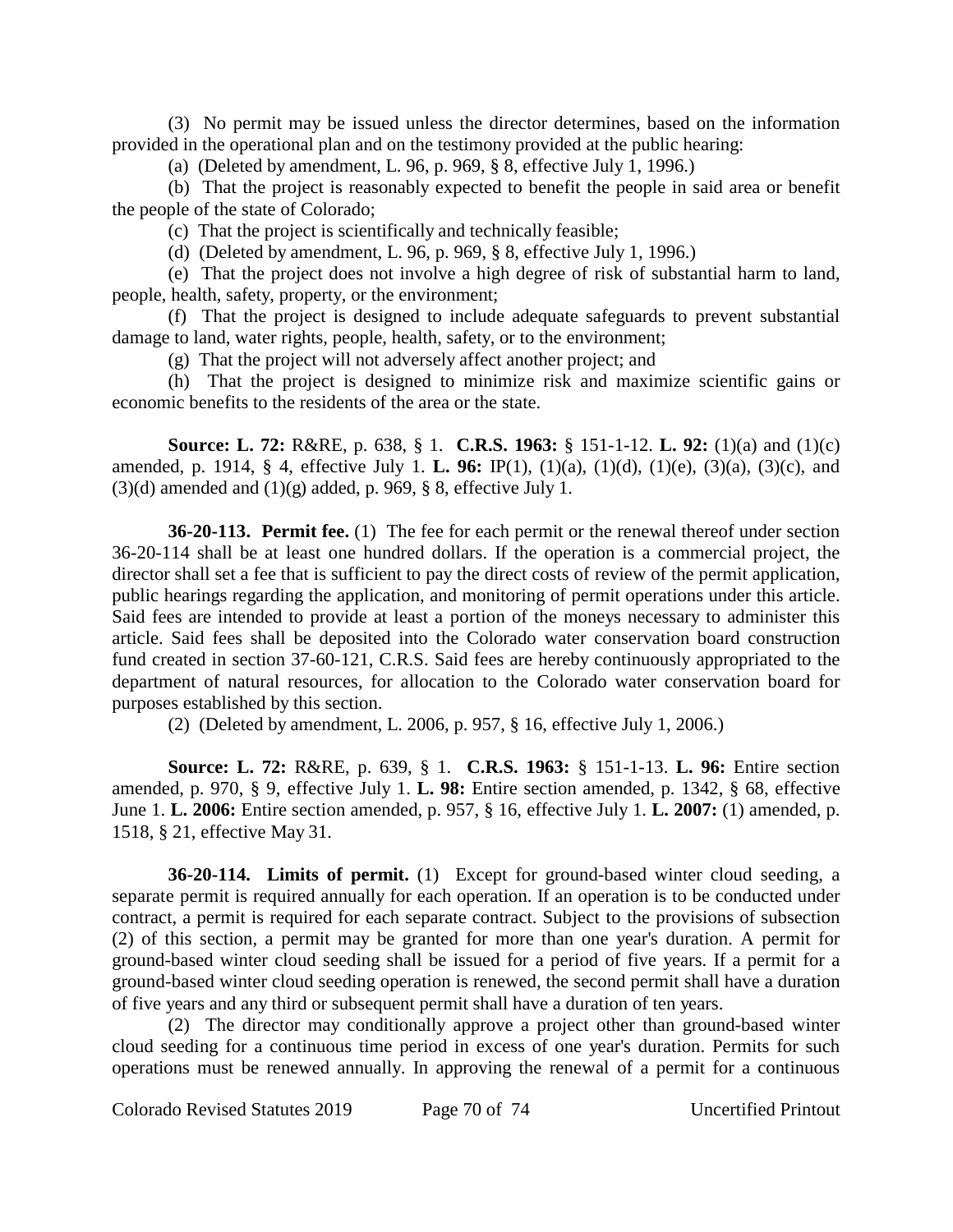program, the director may waive the procedures for initial issuance of a permit in section 36-20- 112 and, upon review and approval of the project's operational record, the director may issue a renewed permit for the operation to continue. In such instances, the fees imposed pursuant to section 36-20-113 may be prorated and paid on an annual basis.

(3) A project permit may be granted by the director without prior publication of notice by the operator in cases of fire, frost, hail, sleet, smog, fog, drought, or other emergency. In such cases, publication of notice shall be performed as soon as possible and shall not be subject to the time limits specified in this article or in article 4 of title 24, C.R.S.

**Source: L. 72:** R&RE, p. 639, § 1. **C.R.S. 1963:** § 151-1-14. **L. 92:** (2) amended, p. 957, § 12, effective March 19; entire section amended, p. 1914, § 5, effective July 1. **L. 96:** Entire section amended, p. 970, § 10, effective July 1.

**36-20-115. Modification of permit.** (1) The director may revise the terms and conditions of a permit if:

(a) The operator is first given notice and a reasonable opportunity for a hearing on the need for a revision; and

(b) It appears to the director that a revision is necessary to protect the health or property of any person or to protect the environment.

(2) If it appears to the director that an emergency situation exists or is impending which could endanger life, property, or the environment, the director may, without prior notice or a hearing, immediately modify the conditions of a permit or order temporary suspension of the permit on the director's own order. The issuance of such order shall include notice of a hearing to be held within ten days thereafter on the question of permanently modifying the conditions or continuing the suspension of the permit. Failure to comply with an order temporarily suspending an operation or modifying the conditions of a permit shall be grounds for immediate revocation of the permit.

(3) It shall be the responsibility of the operator conducting any operation to notify the director of any emergency which can reasonably be foreseen or of any existing emergency situations in subsection (2) of this section which might in any way be caused or affected by the weather modification operation. Failure by the operator to so notify the director of any such existing emergency, or any impending emergency which should have been foreseen, may be grounds, at the discretion of the director, for revocation of the permit for operation.

**Source: L. 72:** R&RE, p. 640, § 1. **C.R.S. 1963:** § 151-1-15. **L. 96:** (1)(a), (2), and (3) amended, p. 971, § 11, effective July 1.

**36-20-116. Scope of activity.** Once a permit is issued, the operator shall confine his or her activities within the limits of time and area specified in the permit, except to the extent that the limits are modified by the director. The operator shall also comply with any terms and conditions of the permit as originally issued or as subsequently modified by the director.

**Source: L. 72:** R&RE, p. 640, § 1. **C.R.S. 1963:** § 151-1-16. **L. 96:** Entire section amended, p. 971, § 12, effective July 1.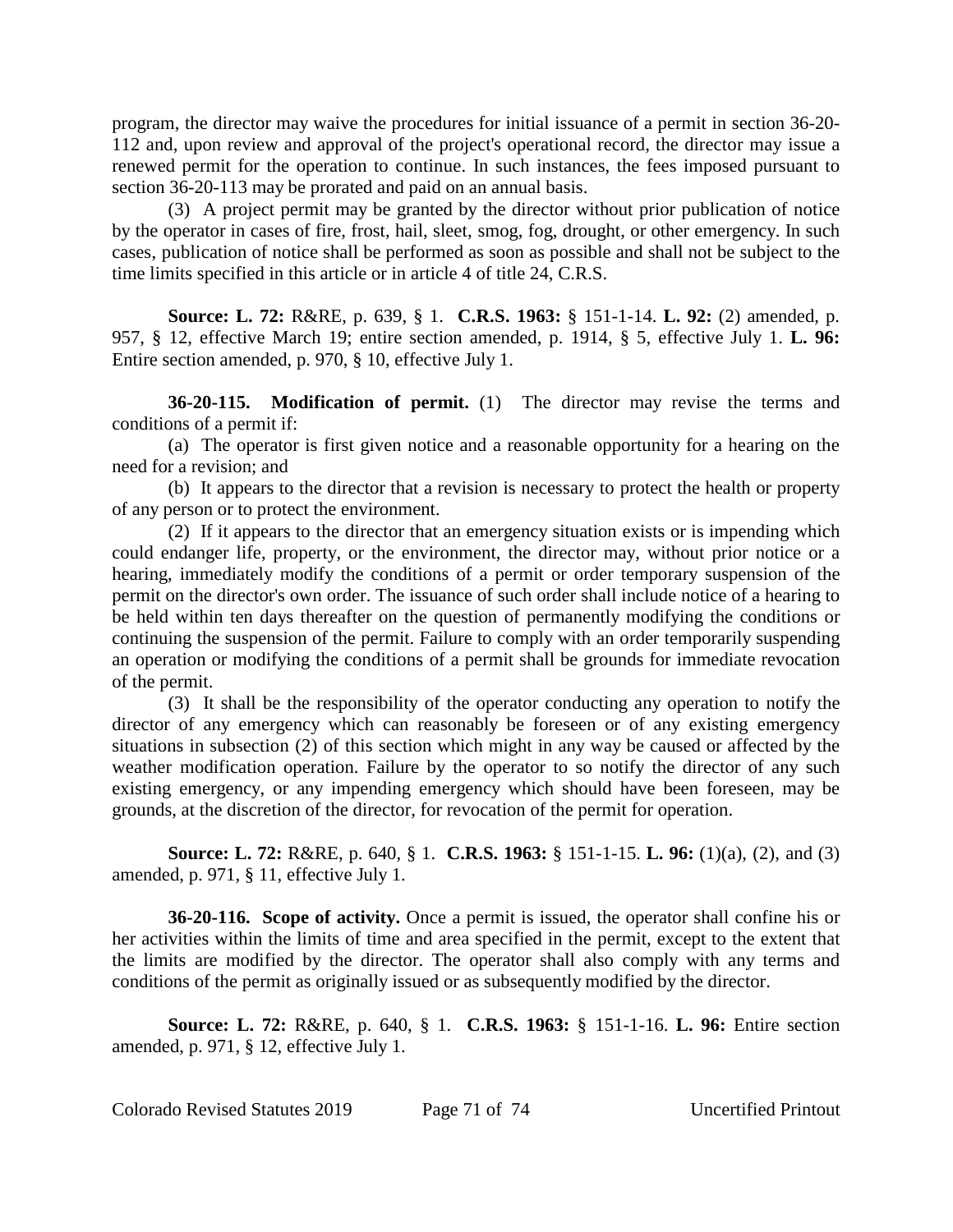**36-20-117. Reports of operator.** (1) The director may promulgate rules requiring any operator who has been issued a weather modification permit to file certain reports regarding operations conducted under the permit.

(2) (Deleted by amendment, L. 96, p. 971, § 13, effective July 1, 1996.)

(3) All reports filed under the provisions of this section are declared to be public records subject to the provisions and limitations of part 2 of article 72 of title 24, C.R.S.

**Source: L. 72:** R&RE, p. 640, § 1. **C.R.S. 1963:** § 151-1-17. **L. 73:** p. 1536, § 3. **L. 92:** (2) amended, p. 958, § 13, effective March 19; entire section amended, p. 1915, § 6, effective July 1. **L. 96:** Entire section amended, p. 971, § 13, effective July 1.

# **36-20-118. Operations affecting weather in other states. (Repealed)**

**Source: L. 72:** R&RE, p. 641, § 1. **C.R.S. 1963:** § 151-1-18. **L. 2018:** Entire section repealed, (HB 18-1147), ch. 166, p. 1140, § 3, effective August 8.

**36-20-119. Suspension - revocation - refusal to renew.** (1) The director may suspend or revoke a permit if it appears that the operator no longer has the qualifications necessary for the issuance of an original permit or has violated any provision of this article.

(2) The director may refuse to issue another permit to any applicant who has failed to comply with any provision of this article.

**Source: L. 72:** R&RE, p. 641, § 1. **C.R.S. 1963:** § 151-1-19. **L. 96:** Entire section amended, p. 972, § 14, effective July 1.

# **36-20-120. Operation under permit. (Repealed)**

**Source: L. 72:** R&RE, p. 641, § 1. **C.R.S. 1963:** § 151-1-20. **L. 96:** Entire section repealed, p. 972, § 15, effective July 1.

**36-20-121. Hearing required.** (1) Except as provided in section 36-20-115, the director may not suspend or revoke a permit without first giving the operator notice and a reasonable opportunity to be heard with respect to the grounds for the director's proposed action.

(2) Said hearing shall be conducted by an administrative law judge.

**Source: L. 72:** R&RE, p. 641, § 1. **C.R.S. 1963:** § 151-1-21. **L. 87:** (2) amended, p. 976, § 98, effective March 13. **L. 96:** (1) amended, p. 973, § 16, effective July 1. **L. 2001:** (2) amended, p. 1277, § 45, effective June 5.

**36-20-122. Governmental immunity.** The state and its agencies, counties, and municipalities, all other public entities (as defined in section 24-10-103 (5), C.R.S.) within the state, and the officers and employees thereof are immune from liability resulting from any weather modification operations approved or conducted by them under the provisions and limitations of this article. Nothing in this section shall be construed as providing any broader waiver of immunity than is provided by article 10 of title 24, C.R.S.

Colorado Revised Statutes 2019 Page 72 of 74 Uncertified Printout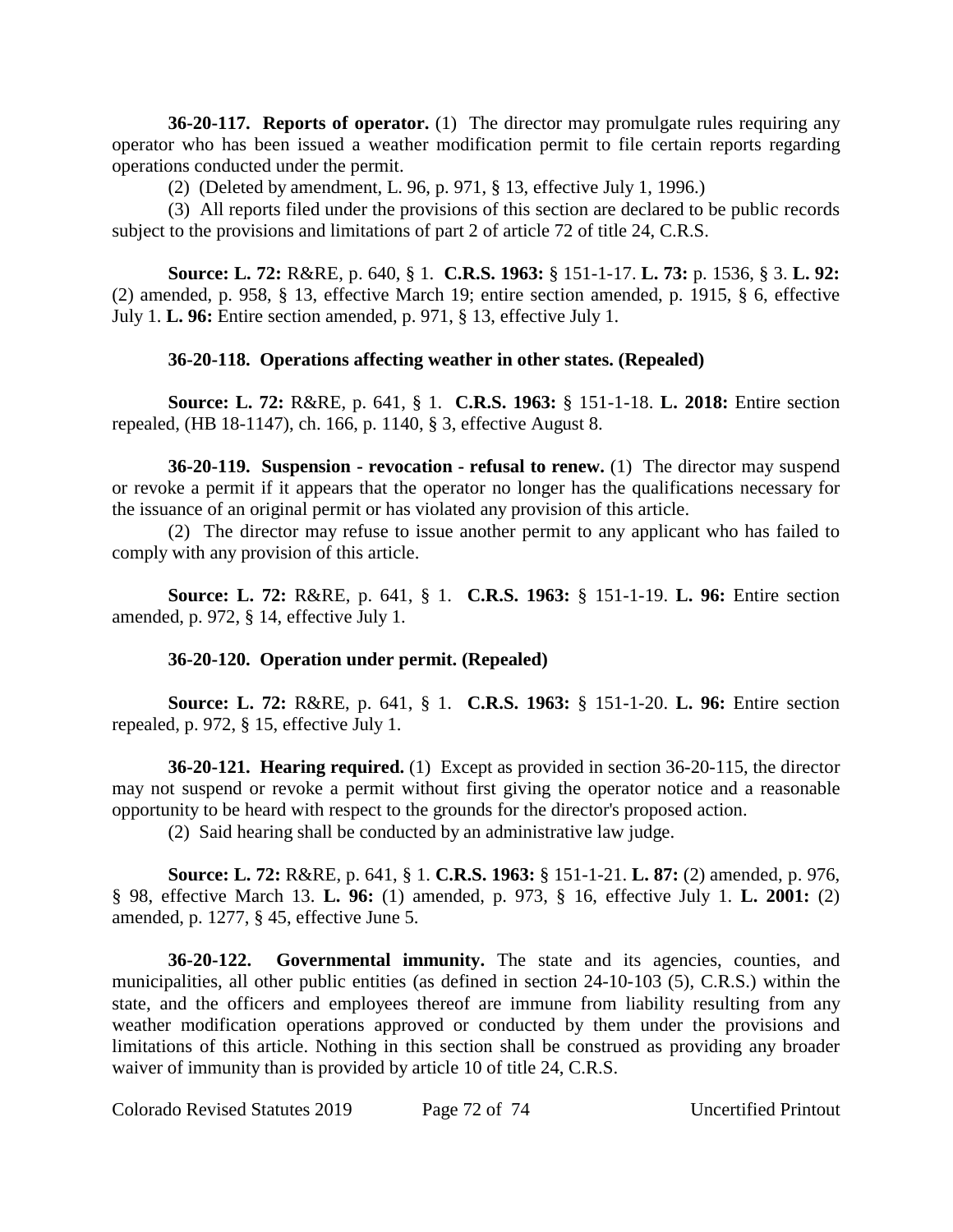**Source: L. 72:** R&RE, p. 641, § 1. **C.R.S. 1963:** § 151-1-22. **L. 77:** Entire section R&RE, p. 1630, § 1, effective May 20.

**36-20-123. Legal recourse - liability - damages.** (1) The mere dissemination of materials and substances into the atmosphere pursuant to an authorized project shall not give rise to the contention or concept that such use of the atmosphere constitutes trespass or involves an actionable or enjoinable public or private nuisance.

(2) (a) Failure to obtain a permit before conducting an operation, or any actions which knowingly constitute a violation of the conditions of a permit, shall constitute negligence per se.

(b) The director may order any person who is found to be conducting a weather modification operation without a permit to cease and desist from said operation. Any person who fails to obey said order commits a class 6 felony and shall be punished as provided in section 18- 1.3-401, C.R.S.

**Source: L. 72:** R&RE, p. 641, § 1. **C.R.S. 1963:** § 151-1-23. **L. 79:** (2)(b) amended, p. 1349, § 1, effective July 1. **L. 89:** (2)(b) amended, p. 849, § 131, effective July 1. **L. 96:** (2) amended, p. 973, § 17, effective July 1. **L. 2002:** (2)(b) amended, p. 1552, § 331, effective October 1.

**Cross references:** For the legislative declaration contained in the 2002 act amending subsection (2)(b), see section 1 of chapter 318, Session Laws of Colorado 2002.

**36-20-124. Permit as defense in actions.** The fact that a person was issued a permit under this article, or that the person has complied with the requirements established by the director pursuant to this article, is not admissible as a defense in actions for damages or injunctive relief brought against the person.

**Source: L. 72:** R&RE, p. 642, § 1. **C.R.S. 1963:** § 151-1-24. **L. 96:** Entire section amended, p. 973, § 18, effective July 1.

**36-20-125. Judicial review.** Judicial review of any action of the director may be had in accordance with the provisions of section 24-4-106, C.R.S.

**Source: L. 72:** R&RE, p. 642, § 1. **C.R.S. 1963:** § 151-1-25. **L. 2001:** Entire section amended, p. 1277, § 46, effective June 5.

**36-20-126. Penalties.** (1) (a) Any person responsible for conducting a weather modification operation without first having procured the required permit and any person who contracts with or pays another person known to be without a permit to conduct a weather modification operation commits a class 6 felony and shall be punished as provided in section 18- 1.3-401, C.R.S.

(b) Any person operating an aircraft conducting a weather modification operation, which operation has not received the required permit, shall have this violation reported to the United States department of transportation, federal aviation administration, by the director.